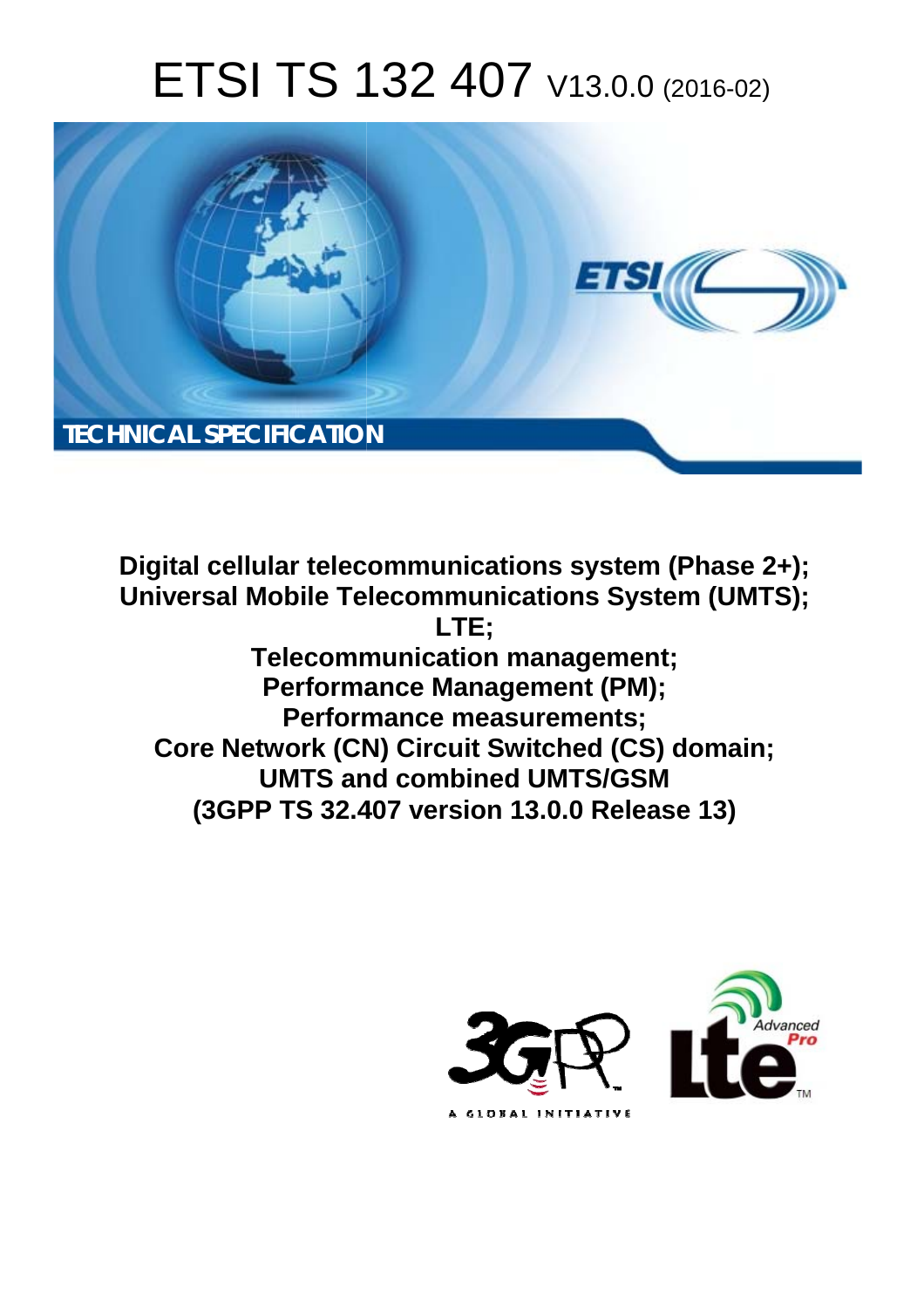Reference RTS/TSGS-0532407vd00

> Keywords GSM,LTE,UMTS

#### *ETSI*

#### 650 Route des Lucioles F-06921 Sophia Antipolis Cedex - FRANCE

Tel.: +33 4 92 94 42 00 Fax: +33 4 93 65 47 16

Siret N° 348 623 562 00017 - NAF 742 C Association à but non lucratif enregistrée à la Sous-Préfecture de Grasse (06) N° 7803/88

#### *Important notice*

The present document can be downloaded from: <http://www.etsi.org/standards-search>

The present document may be made available in electronic versions and/or in print. The content of any electronic and/or print versions of the present document shall not be modified without the prior written authorization of ETSI. In case of any existing or perceived difference in contents between such versions and/or in print, the only prevailing document is the print of the Portable Document Format (PDF) version kept on a specific network drive within ETSI Secretariat.

Users of the present document should be aware that the document may be subject to revision or change of status. Information on the current status of this and other ETSI documents is available at <http://portal.etsi.org/tb/status/status.asp>

If you find errors in the present document, please send your comment to one of the following services: <https://portal.etsi.org/People/CommiteeSupportStaff.aspx>

#### *Copyright Notification*

No part may be reproduced or utilized in any form or by any means, electronic or mechanical, including photocopying and microfilm except as authorized by written permission of ETSI.

The content of the PDF version shall not be modified without the written authorization of ETSI. The copyright and the foregoing restriction extend to reproduction in all media.

> © European Telecommunications Standards Institute 2016. All rights reserved.

**DECT**TM, **PLUGTESTS**TM, **UMTS**TM and the ETSI logo are Trade Marks of ETSI registered for the benefit of its Members. **3GPP**TM and **LTE**™ are Trade Marks of ETSI registered for the benefit of its Members and of the 3GPP Organizational Partners.

**GSM**® and the GSM logo are Trade Marks registered and owned by the GSM Association.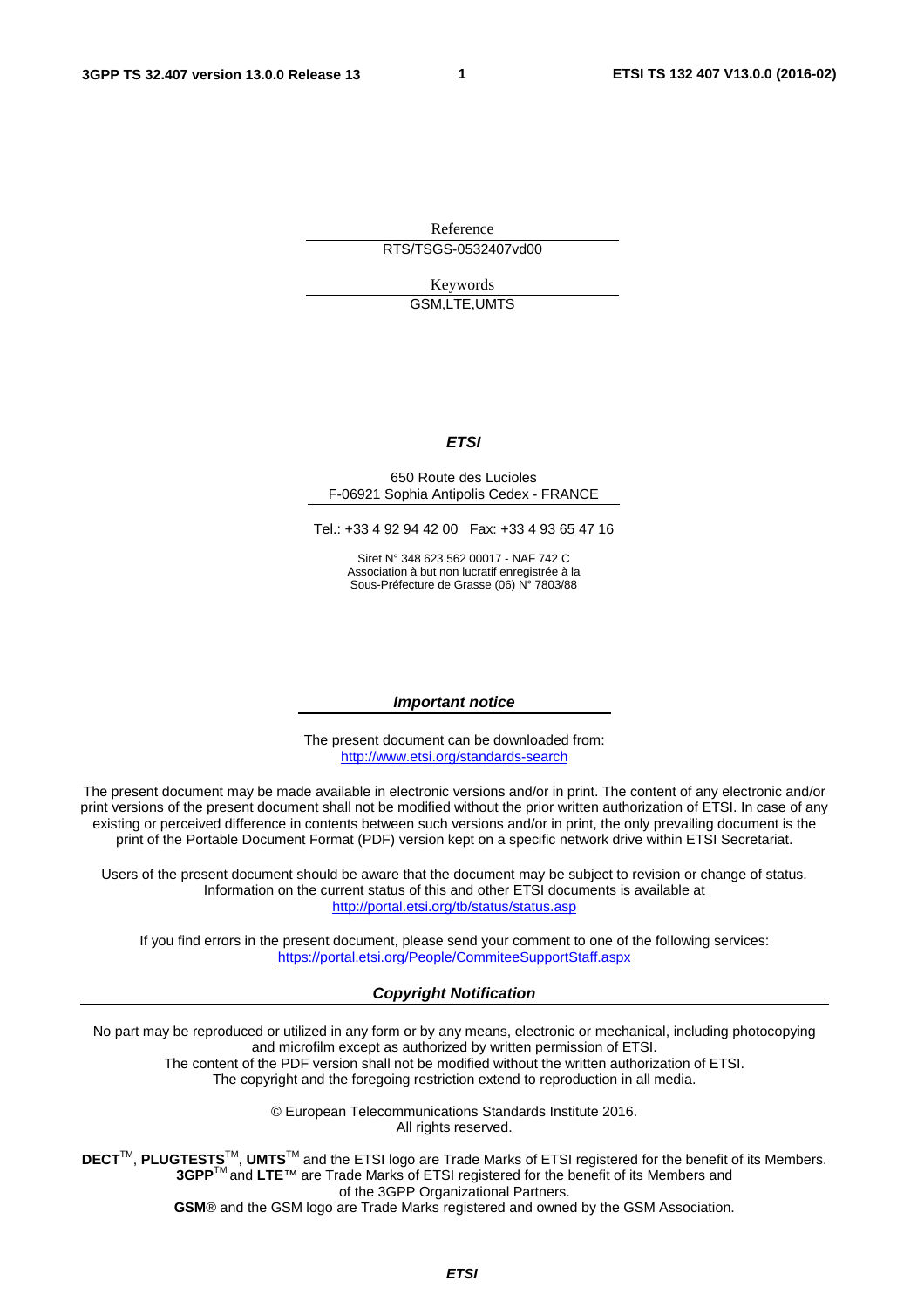# Intellectual Property Rights

IPRs essential or potentially essential to the present document may have been declared to ETSI. The information pertaining to these essential IPRs, if any, is publicly available for **ETSI members and non-members**, and can be found in ETSI SR 000 314: *"Intellectual Property Rights (IPRs); Essential, or potentially Essential, IPRs notified to ETSI in respect of ETSI standards"*, which is available from the ETSI Secretariat. Latest updates are available on the ETSI Web server [\(https://ipr.etsi.org/\)](https://ipr.etsi.org/).

Pursuant to the ETSI IPR Policy, no investigation, including IPR searches, has been carried out by ETSI. No guarantee can be given as to the existence of other IPRs not referenced in ETSI SR 000 314 (or the updates on the ETSI Web server) which are, or may be, or may become, essential to the present document.

# Foreword

This Technical Specification (TS) has been produced by ETSI 3rd Generation Partnership Project (3GPP).

The present document may refer to technical specifications or reports using their 3GPP identities, UMTS identities or GSM identities. These should be interpreted as being references to the corresponding ETSI deliverables.

The cross reference between GSM, UMTS, 3GPP and ETSI identities can be found under [http://webapp.etsi.org/key/queryform.asp.](http://webapp.etsi.org/key/queryform.asp)

# Modal verbs terminology

In the present document "**shall**", "**shall not**", "**should**", "**should not**", "**may**", "**need not**", "**will**", "**will not**", "**can**" and "**cannot**" are to be interpreted as described in clause 3.2 of the [ETSI Drafting Rules](http://portal.etsi.org/Help/editHelp!/Howtostart/ETSIDraftingRules.aspx) (Verbal forms for the expression of provisions).

"**must**" and "**must not**" are **NOT** allowed in ETSI deliverables except when used in direct citation.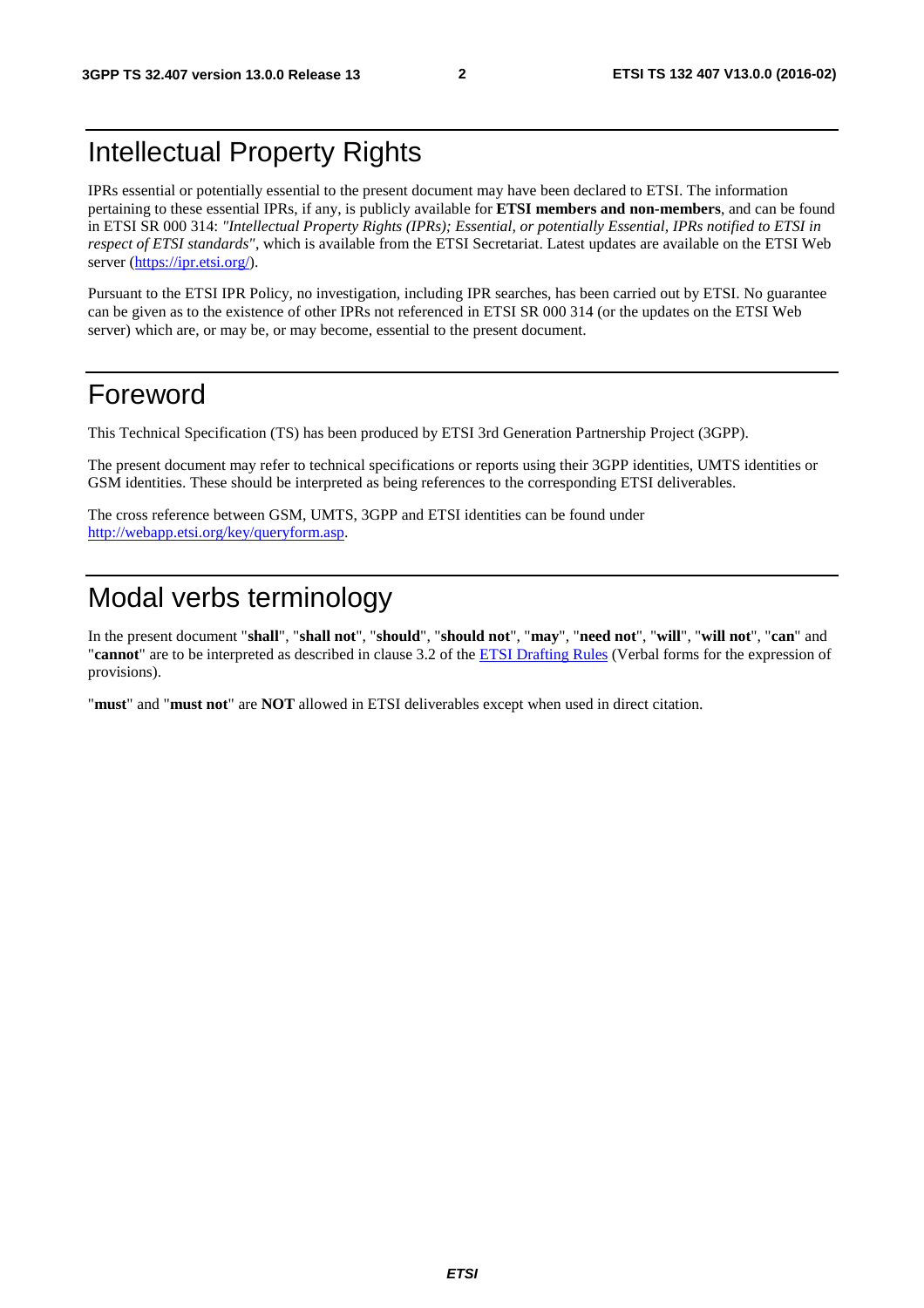$\mathbf{3}$ 

# Contents

| 1        |                                                                                     |  |  |
|----------|-------------------------------------------------------------------------------------|--|--|
| 2        |                                                                                     |  |  |
| 3        |                                                                                     |  |  |
| 3.1      |                                                                                     |  |  |
| 3.2      |                                                                                     |  |  |
| 4        |                                                                                     |  |  |
| 4.1      |                                                                                     |  |  |
| 4.1.1    |                                                                                     |  |  |
| 4.1.1.1  |                                                                                     |  |  |
| 4.1.1.2  |                                                                                     |  |  |
| 4.1.2    |                                                                                     |  |  |
| 4.1.2.1  |                                                                                     |  |  |
| 4.1.2.2  |                                                                                     |  |  |
| 4.1.2.3  |                                                                                     |  |  |
| 4.1.2.4  |                                                                                     |  |  |
| 4.1.2.5  |                                                                                     |  |  |
| 4.1.2.6  |                                                                                     |  |  |
| 4.1.2.7  |                                                                                     |  |  |
| 4.1.2.8  |                                                                                     |  |  |
| 4.1.2.9  | Failed mobile calls caused by subscribers in originating MSC-S for Inter-MSC call22 |  |  |
| 4.1.2.10 | Failed mobile calls caused by subscribers in terminating MSC-S for Inter-MSC call23 |  |  |
| 4.1.2.11 |                                                                                     |  |  |
| 4.1.3    |                                                                                     |  |  |
| 4.1.3.1  |                                                                                     |  |  |
| 4.1.3.2  |                                                                                     |  |  |
| 4.1.3.3  |                                                                                     |  |  |
| 4.1.3.4  |                                                                                     |  |  |
| 4.1.3.5  |                                                                                     |  |  |
| 4.1.3.6  |                                                                                     |  |  |
| 4.1.4    |                                                                                     |  |  |
| 4.1.4.1  |                                                                                     |  |  |
| 4.1.4.2  |                                                                                     |  |  |
| 4.1.4.3  |                                                                                     |  |  |
| 4.1.4.4  |                                                                                     |  |  |
| 4.1.4.5  |                                                                                     |  |  |
| 4.1.4.6  |                                                                                     |  |  |
| 4.1.4.7  |                                                                                     |  |  |
| 4.1.4.8  |                                                                                     |  |  |
| 4.1.5    |                                                                                     |  |  |
| 4.1.5.1  |                                                                                     |  |  |
| 4.1.6    |                                                                                     |  |  |
| 4.1.6.1  |                                                                                     |  |  |
| 4.1.6.2  |                                                                                     |  |  |
| 4.1.6.3  |                                                                                     |  |  |
| 4.1.6.4  |                                                                                     |  |  |
| 4.1.6.5  |                                                                                     |  |  |
| 4.1.6.6  |                                                                                     |  |  |
| 4.1.6.7  |                                                                                     |  |  |
| 4.1.6.8  |                                                                                     |  |  |
|          |                                                                                     |  |  |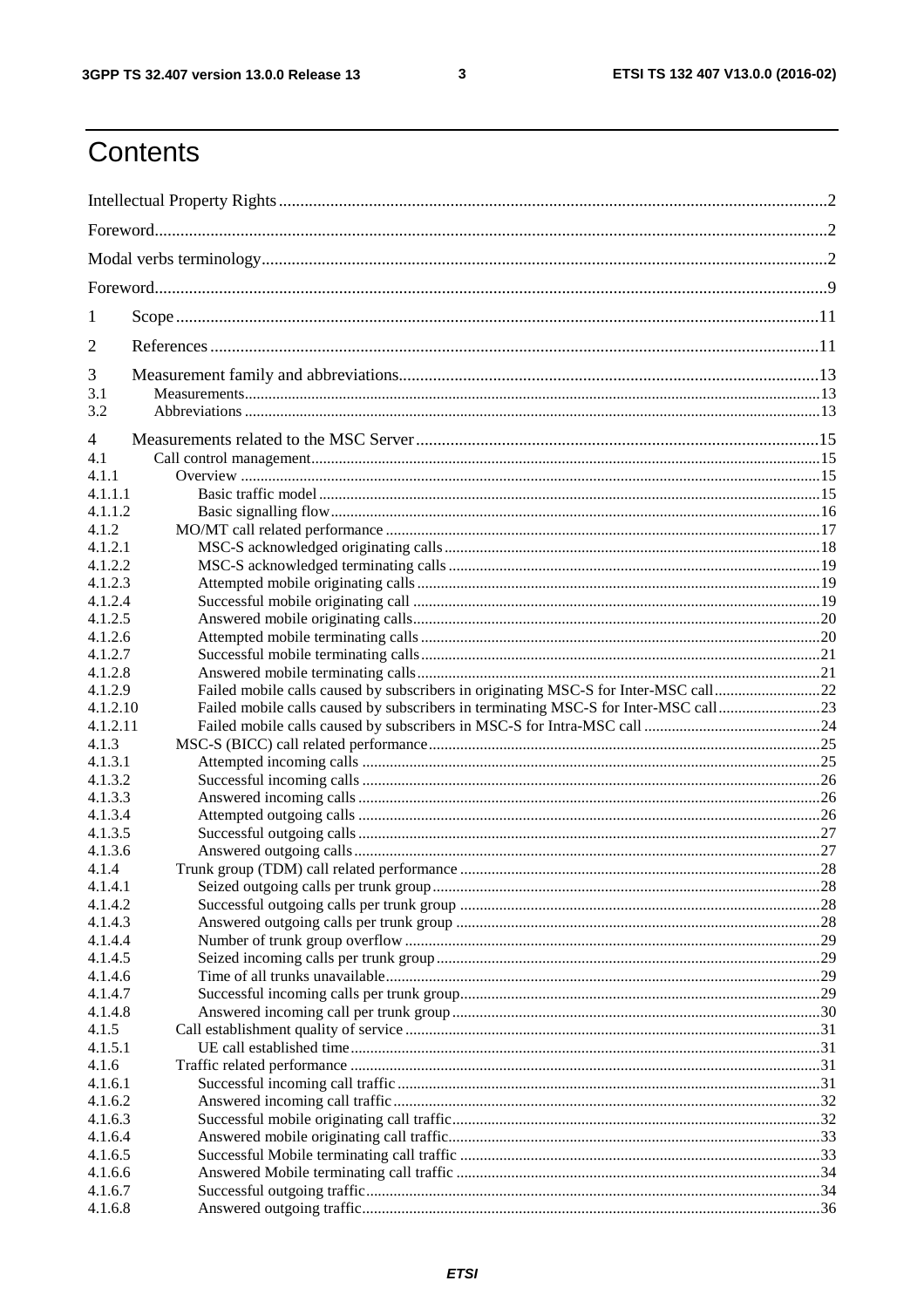# **3GPP TS 32.407 version 13.0.0 Release 13 4 ETSI TS 132 407 V13.0.0 (2016-02)**

| 4.1.6.9  |  |
|----------|--|
| 4.1.6.10 |  |
| 4.1.6.11 |  |
| 4.1.6.12 |  |
| 4.1.7    |  |
| 4.1.7.1  |  |
| 4.1.7.2  |  |
|          |  |
| 4.1.8    |  |
| 4.1.8.1  |  |
| 4.1.8.2  |  |
| 4.1.8.3  |  |
| 4.1.8.4  |  |
| 4.1.8.5  |  |
| 4.1.9    |  |
| 4.1.9.1  |  |
| 4.1.9.2  |  |
| 4.1.9.3  |  |
| 4.1.9.4  |  |
| 4.1.9.5  |  |
| 4.1.9.6  |  |
| 4.1.9.7  |  |
| 4.1.9.8  |  |
| 4.2      |  |
| 4.2.1    |  |
| 4.2.2    |  |
| 4.2.2.1  |  |
| 4.2.2.2  |  |
| 4.2.2.3  |  |
| 4.2.2.4  |  |
| 4.2.2.5  |  |
| 4.2.2.6  |  |
| 4.2.2.7  |  |
| 4.2.2.8  |  |
| 4.2.3    |  |
| 4.2.3.1  |  |
| 4.2.3.2  |  |
| 4.2.3.3  |  |
| 4.2.3.4  |  |
| 4.2.3.5  |  |
| 4.2.3.6  |  |
| 4.2.3.7  |  |
| 4.2.3.8  |  |
| 4.2.3.9  |  |
| 4.2.3.10 |  |
| 4.2.3.11 |  |
| 4.2.3.12 |  |
| 4.2.4    |  |
| 4.2.4.1  |  |
|          |  |
| 4.2.4.2  |  |
| 4.2.4.3  |  |
| 4.2.4.4  |  |
| 4.2.4.5  |  |
| 4.2.4.6  |  |
| 4.2.4.7  |  |
| 4.2.4.8  |  |
| 4.2.4.9  |  |
| 4.3      |  |
| 4.3.1    |  |
| 4.3.2    |  |
| 4.3.2.1  |  |
| 4.3.2.2  |  |
| 4.3.2.3  |  |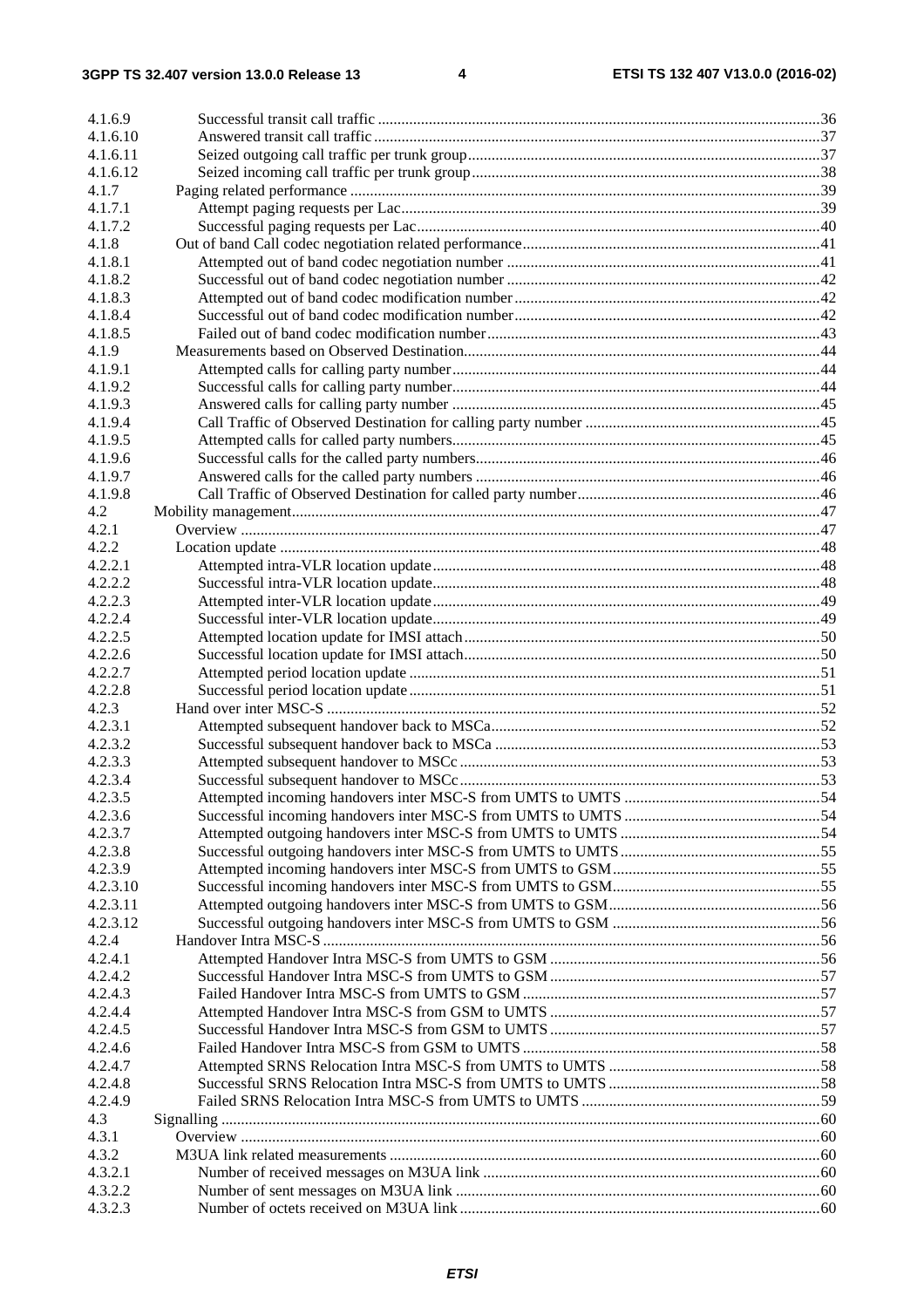| 4.3.2.4 |  |
|---------|--|
| 4.3.2.5 |  |
| 4.3.2.6 |  |
| 4.3.2.7 |  |
| 4.3.2.8 |  |
| 4.3.3   |  |
| 4.3.3.1 |  |
| 4.3.3.2 |  |
| 4.3.3.3 |  |
| 4.3.3.4 |  |
| 4.3.3.5 |  |
| 4.3.3.6 |  |
| 4.3.3.7 |  |
| 4.4     |  |
| 4.4.1   |  |
| 4.4.2   |  |
| 4.4.2.1 |  |
| 4.4.3   |  |
| 4.4.3.1 |  |
| 4.4.3.2 |  |
| 4.4.3.3 |  |
| 4.4.3.4 |  |
| 4.4.3.5 |  |
| 4.4.3.6 |  |
| 4.4.4   |  |
| 4.4.4.1 |  |
| 4.4.4.2 |  |
| 4.4.5   |  |
|         |  |
| 4.4.5.1 |  |
| 4.4.5.2 |  |
| 4.4.6   |  |
| 4.4.6.1 |  |
| 4.4.6.2 |  |
| 4.4.6.3 |  |
| 4.4.6.4 |  |
| 4.4.7   |  |
| 4.4.7.1 |  |
| 4.4.7.2 |  |
| 4.4.7.3 |  |
| 4.4.7.4 |  |
| 5       |  |
| 5.1     |  |
| 5.1.1   |  |
| 5.1.2   |  |
| 5.1.2.1 |  |
| 5.1.2.2 |  |
| 5.1.2.3 |  |
| 5.1.2.4 |  |
| 5.1.2.5 |  |
| 5.1.2.6 |  |
| 5.1.2.7 |  |
| 5.1.2.8 |  |
| 5.1.3   |  |
| 5.1.3.1 |  |
| 5.1.3.2 |  |
| 5.1.3.3 |  |
| 5.1.3.4 |  |
| 5.1.3.5 |  |
| 5.1.3.6 |  |
| 5.1.3.7 |  |
| 5.1.4   |  |
|         |  |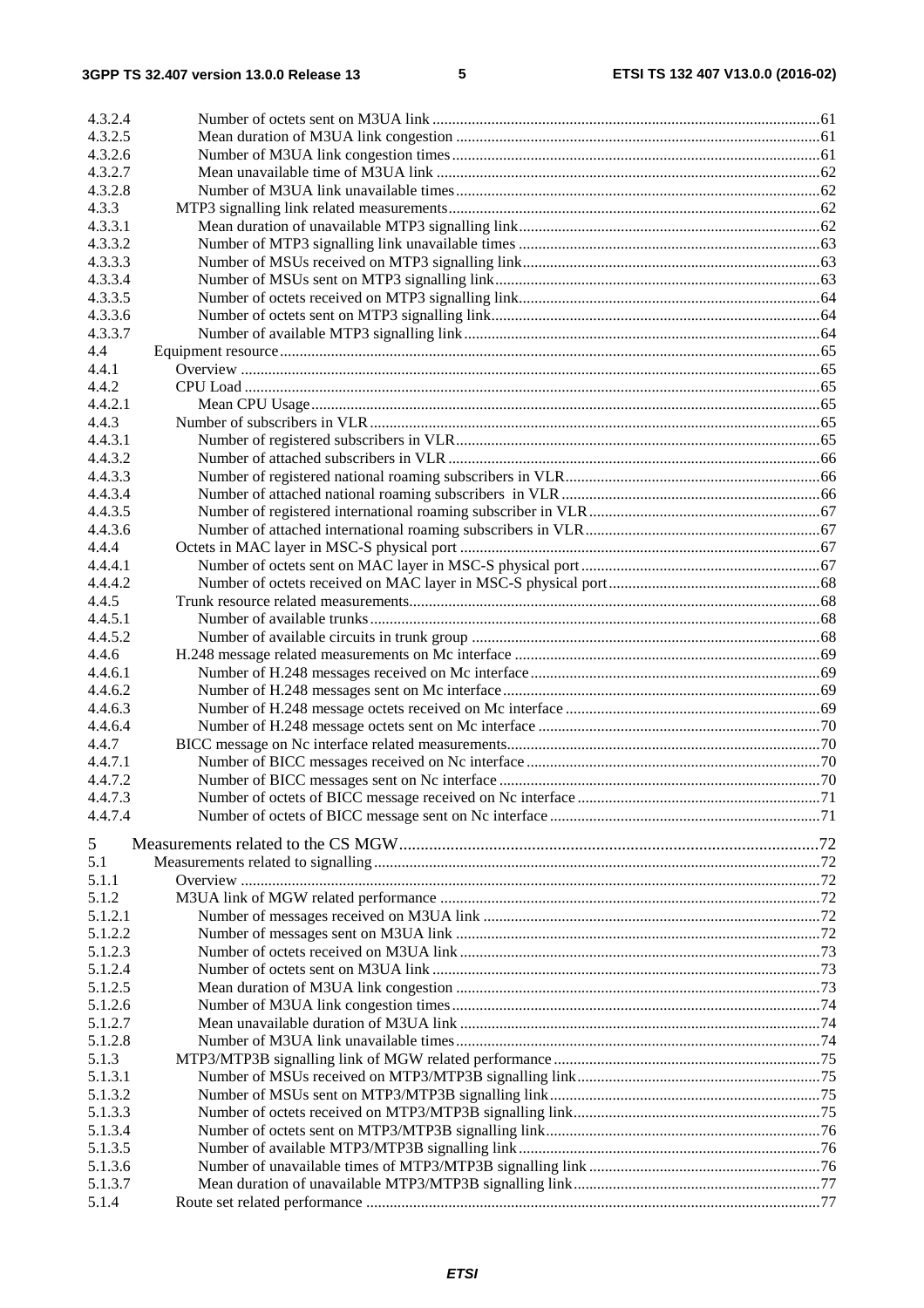| 5.1.4.1 |  |
|---------|--|
| 5.1.4.2 |  |
| 5.2     |  |
| 5.2.1   |  |
| 5.2.2   |  |
| 5.2.2.1 |  |
| 5.2.2.2 |  |
| 5.2.3   |  |
| 5.2.3.1 |  |
| 5.2.3.2 |  |
| 5.2.3.3 |  |
| 5.2.3.4 |  |
| 5.2.4   |  |
| 5.2.4.1 |  |
| 5.2.4.2 |  |
| 5.2.4.3 |  |
| 5.2.4.4 |  |
| 5.2.4.5 |  |
| 5.2.4.6 |  |
| 5.2.4.7 |  |
| 5.2.4.8 |  |
| 5.3     |  |
| 5.3.1   |  |
| 5.3.2   |  |
| 5.3.2.1 |  |
| 5.3.2.2 |  |
| 5.3.2.3 |  |
| 5.3.2.4 |  |
| 5.3.2.5 |  |
| 5.3.2.6 |  |
| 5.3.2.7 |  |
| 5.3.2.8 |  |
| 5.3.2.9 |  |
| 5.3.3   |  |
| 5.3.3.1 |  |
| 5.3.3.2 |  |
| 5.3.3.3 |  |
| 5.3.3.4 |  |
| 5.3.4   |  |
| 5.3.4.1 |  |
|         |  |
| 5.3.4.2 |  |
| 5.3.4.3 |  |
| 5.3.4.4 |  |
| 5.3.4.5 |  |
| 5.3.4.6 |  |
| 5.3.4.7 |  |
| 5.3.2.8 |  |
| 5.3.2.9 |  |
| 5.3.5   |  |
| 5.4     |  |
| 5.4.1   |  |
| 5.4.2   |  |
| 5.4.2.1 |  |
| 5.4.3   |  |
| 5.4.3.1 |  |
| 5.4.3.2 |  |
| 5.4.4   |  |
| 5.4.4.1 |  |
| 5.4.4.2 |  |
| 5.4.4.3 |  |
| 5.4.4.4 |  |
| 5.4.5   |  |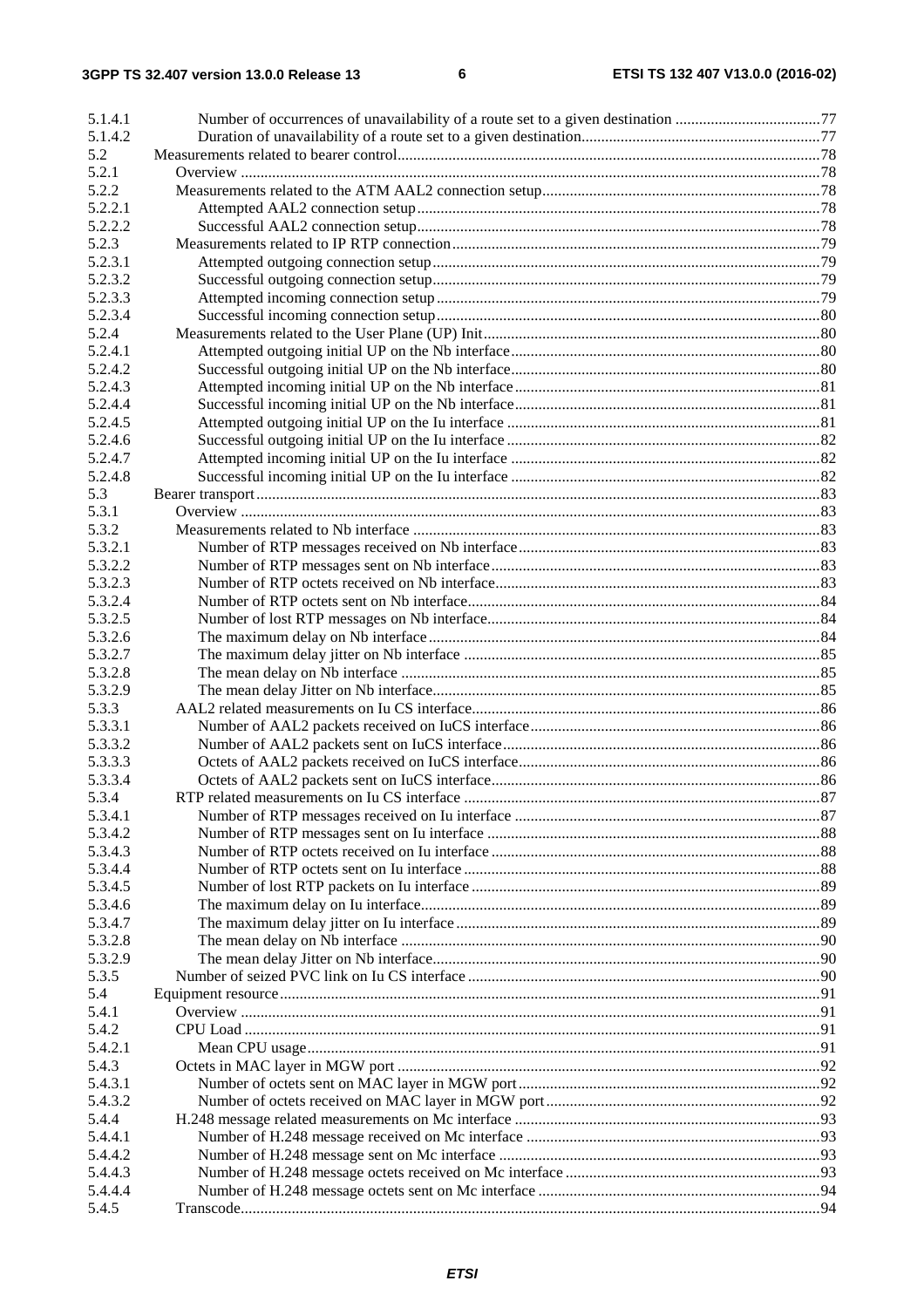| 5.4.5.1          |                                                                                         |  |
|------------------|-----------------------------------------------------------------------------------------|--|
| 5.4.5.2          |                                                                                         |  |
| 5.5              |                                                                                         |  |
| 5.5.1            |                                                                                         |  |
| 5.5.2<br>5.5.2.1 |                                                                                         |  |
| 5.5.2.2          |                                                                                         |  |
| 5.5.3            |                                                                                         |  |
| 5.5.3.1          |                                                                                         |  |
| 5.5.3.2          |                                                                                         |  |
| 5.5.4            |                                                                                         |  |
| 5.5.4.1          |                                                                                         |  |
| 5.5.4.2          |                                                                                         |  |
| 5.5.5            |                                                                                         |  |
| 5.5.5.1          |                                                                                         |  |
| 5.5.5.2          |                                                                                         |  |
| 5.5.6            |                                                                                         |  |
| 5.5.6.1          |                                                                                         |  |
| 5.5.6.2          |                                                                                         |  |
| 5.5.7            |                                                                                         |  |
| 5.5.7.1          |                                                                                         |  |
| 5.5.7.2<br>5.5.8 |                                                                                         |  |
| 5.5.8.1          |                                                                                         |  |
| 5.5.8.2          |                                                                                         |  |
|                  |                                                                                         |  |
| 6                |                                                                                         |  |
| 6.1              |                                                                                         |  |
| 6.1.1            |                                                                                         |  |
| 6.1.2            |                                                                                         |  |
| 6.1.2.1          |                                                                                         |  |
| 6.1.3            |                                                                                         |  |
| 6.1.3.1          |                                                                                         |  |
| 6.1.4<br>6.1.4.1 |                                                                                         |  |
| 6.1.4.2          |                                                                                         |  |
| 6.1.4.3          |                                                                                         |  |
| 6.1.4.4          |                                                                                         |  |
| 6.1.4.5          |                                                                                         |  |
| 6.1.4.6          |                                                                                         |  |
| 6.1.4.7          |                                                                                         |  |
|                  | <b>Annex A (informative):</b>                                                           |  |
|                  |                                                                                         |  |
| A.1              |                                                                                         |  |
| A.2              |                                                                                         |  |
|                  |                                                                                         |  |
|                  | Top-Down Performance Measurement Definition Process106<br><b>Annex B (informative):</b> |  |
|                  | Use cases for performance measurements defintion107<br><b>Annex C</b> (normative):      |  |
| C.1              |                                                                                         |  |
| C.2              |                                                                                         |  |
| C.3              |                                                                                         |  |
| C.4              |                                                                                         |  |
|                  |                                                                                         |  |
|                  | <b>Annex E</b> (informative):                                                           |  |
| E.1              |                                                                                         |  |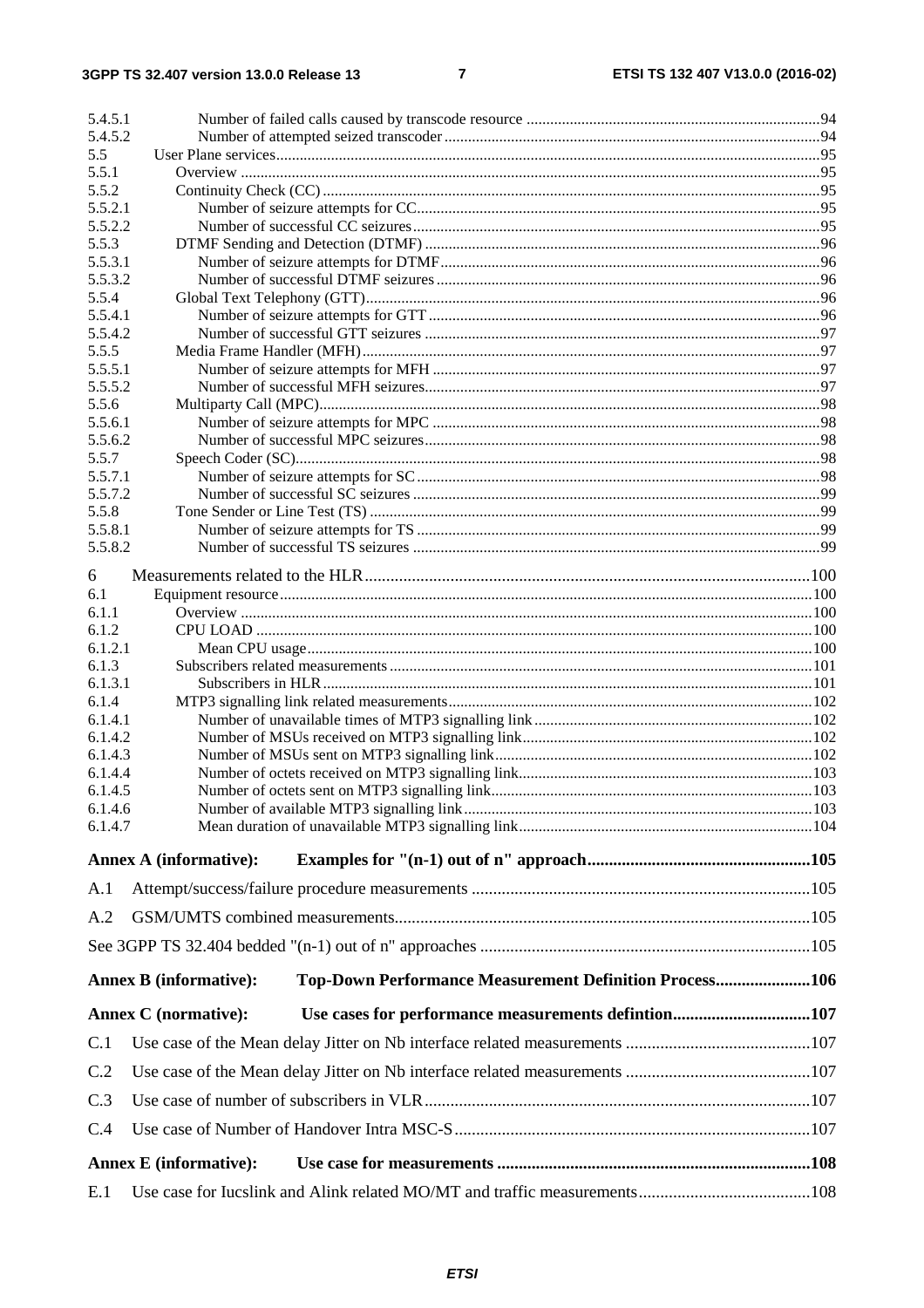$\pmb{8}$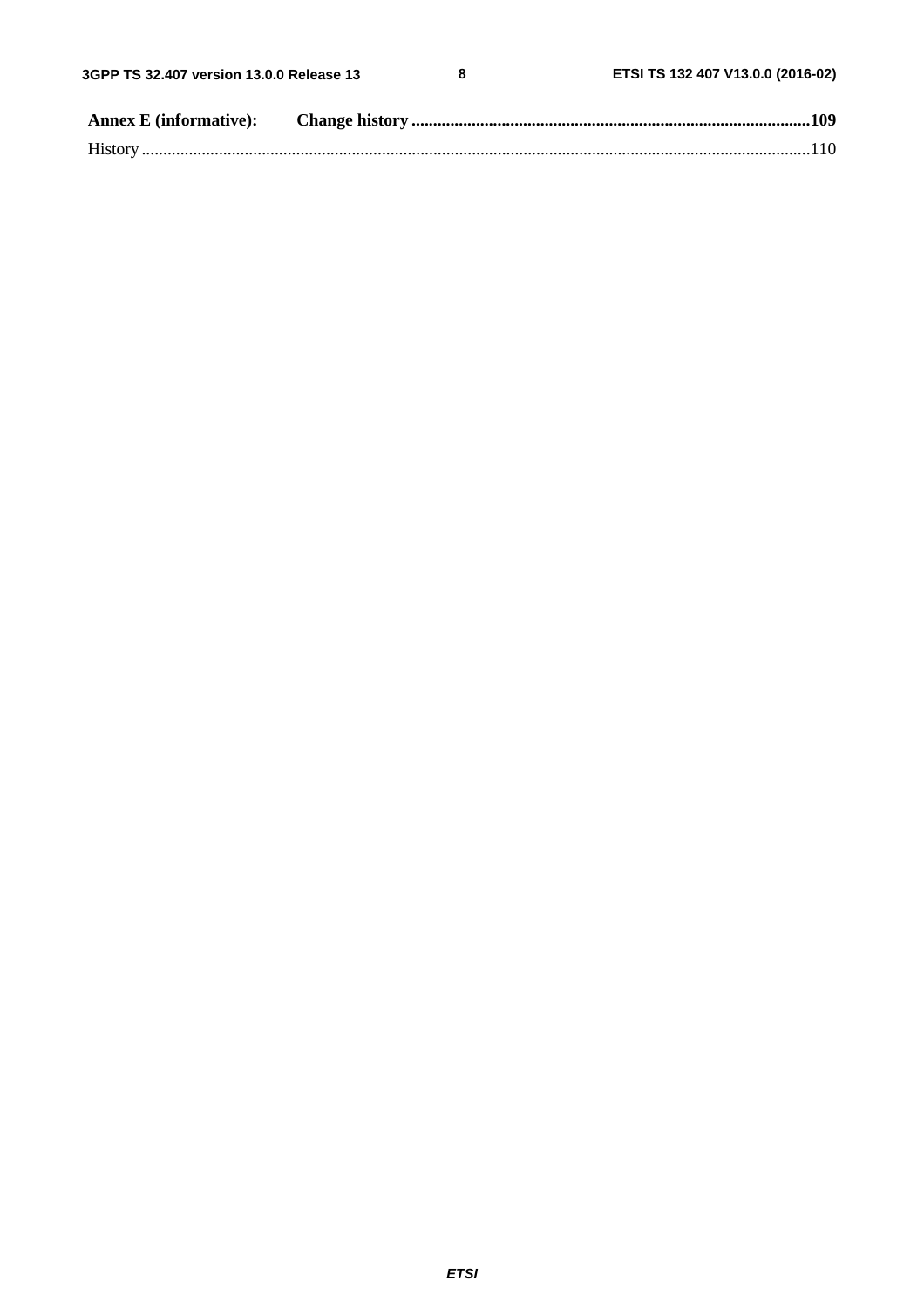# Foreword

This Technical Specification has been produced by the 3<sup>rd</sup> Generation Partnership Project (3GPP).

The contents of the present document are subject to continuing work within the TSG and may change following formal TSG approval. Should the TSG modify the contents of the present document, it will be re-released by the TSG with an identifying change of release date and an increase in version number as follows:

Version x.y.z

where:

- x the first digit:
	- 1 presented to TSG for information;
	- 2 presented to TSG for approval;
	- 3 or greater indicates TSG approved document under change control.
- y the second digit is incremented for all changes of substance, i.e. technical enhancements, corrections, updates, etc.
- z the third digit is incremented when editorial only changes have been incorporated in the document.

# Introduction

The present document is part of a TS-family covering the 3rd Generation Partnership Project; Technical Specification Group Services and System Aspects; Telecommunication Management; as identified below:

| TS 32.401        | Performance Management (PM); Concept and requirements                                                                                 |
|------------------|---------------------------------------------------------------------------------------------------------------------------------------|
| TS 52.402        | Performance Management (PM); Performance measurements - GSM                                                                           |
| TS 32.404        | Performance Management (PM); Performance measurements - Definitions and template                                                      |
| TS 32.405        | Performance Management (PM); Performance measurements Universal Terrestrial Radio Access<br>Network (UTRAN)                           |
| TS 32.406        | Performance Management (PM); Performance measurements Core Network (CN) Packet Switched<br>(PS) domain                                |
| <b>TS 32.407</b> | Performance Management (PM); Core Network (CN) Circuit Switched (CS) Domain;<br>Performance measurements - UMTS and combined UMTS/GSM |
| TS 32.408        | Performance Management (PM); Performance measurements Teleservice                                                                     |
| TS 32.409        | Performance Management (PM); Performance measurements IP Multimedia Subsystem (IMS)                                                   |

The present document is part of a set of specifications, which describe the requirements and information model necessary for the standardised Operation, Administration and Maintenance (OA&M) of a multi-vendor 3G-system.

During the lifetime of a 3G network, its logical and physical configuration will undergo changes of varying degrees and frequencies in order to optimise the utilisation of the network resources. These changes will be executed through network configuration management activities and/or network engineering, see 3GPP TS 32.600 [3].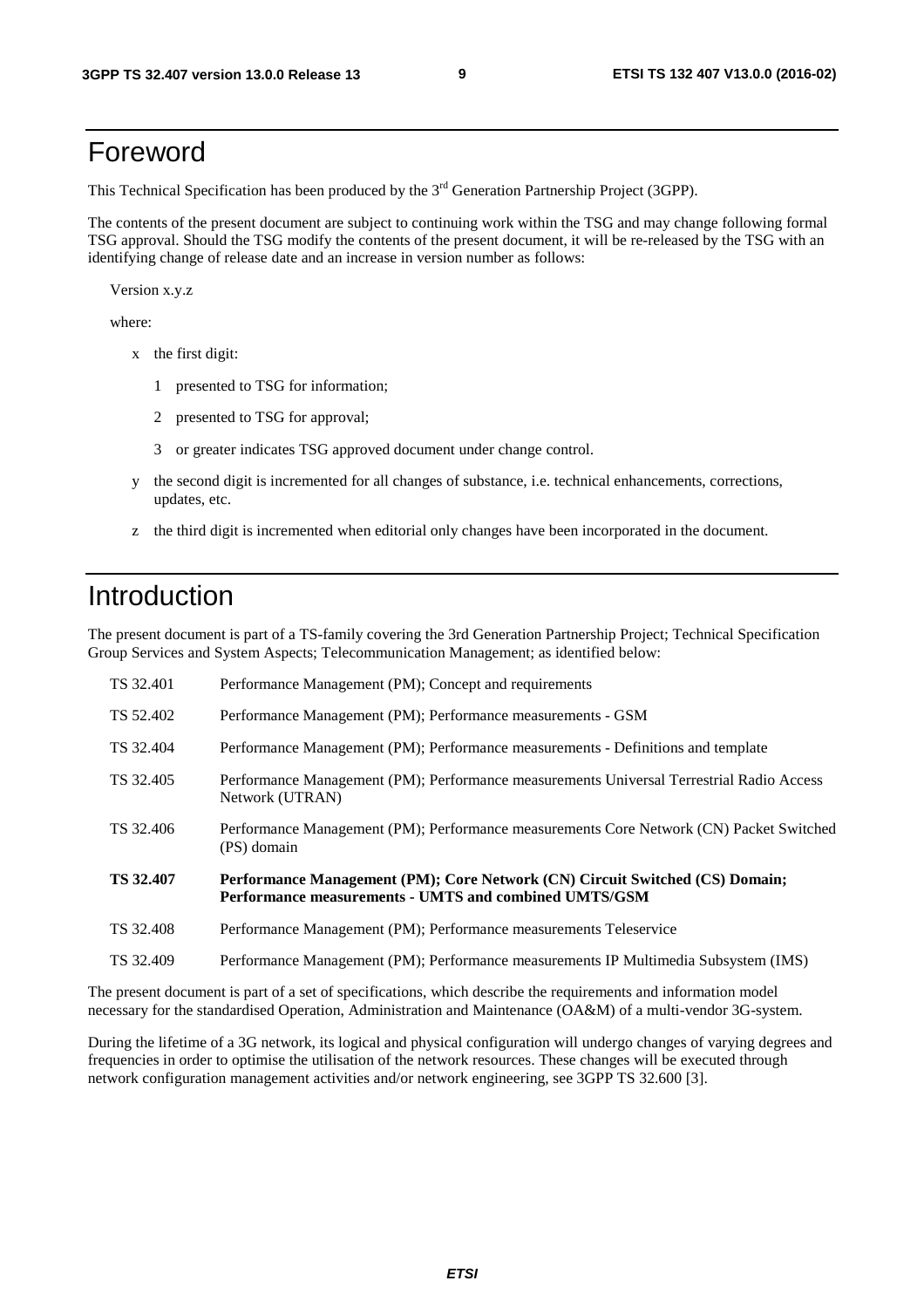Many of the activities involved in the daily operation and future network planning of a 3G network require data on which to base decisions. This data refers to the load carried by the network and the grade of service offered. In order to produce this data performance measurements are executed in the NEs, which comprise the network. The data can then be transferred to an external system, e.g. an Operations System (OS) in TMN terminology, for further evaluation. The purpose of the present document is to describe the mechanisms involved in the collection of the data and the definition of the data itself.

For Measurement definition template and Management of per cause measurements see 3GPP TS 32.404 [8]. Annexes A and B of 3GPP TS 32.404 [8] also apply to the present document.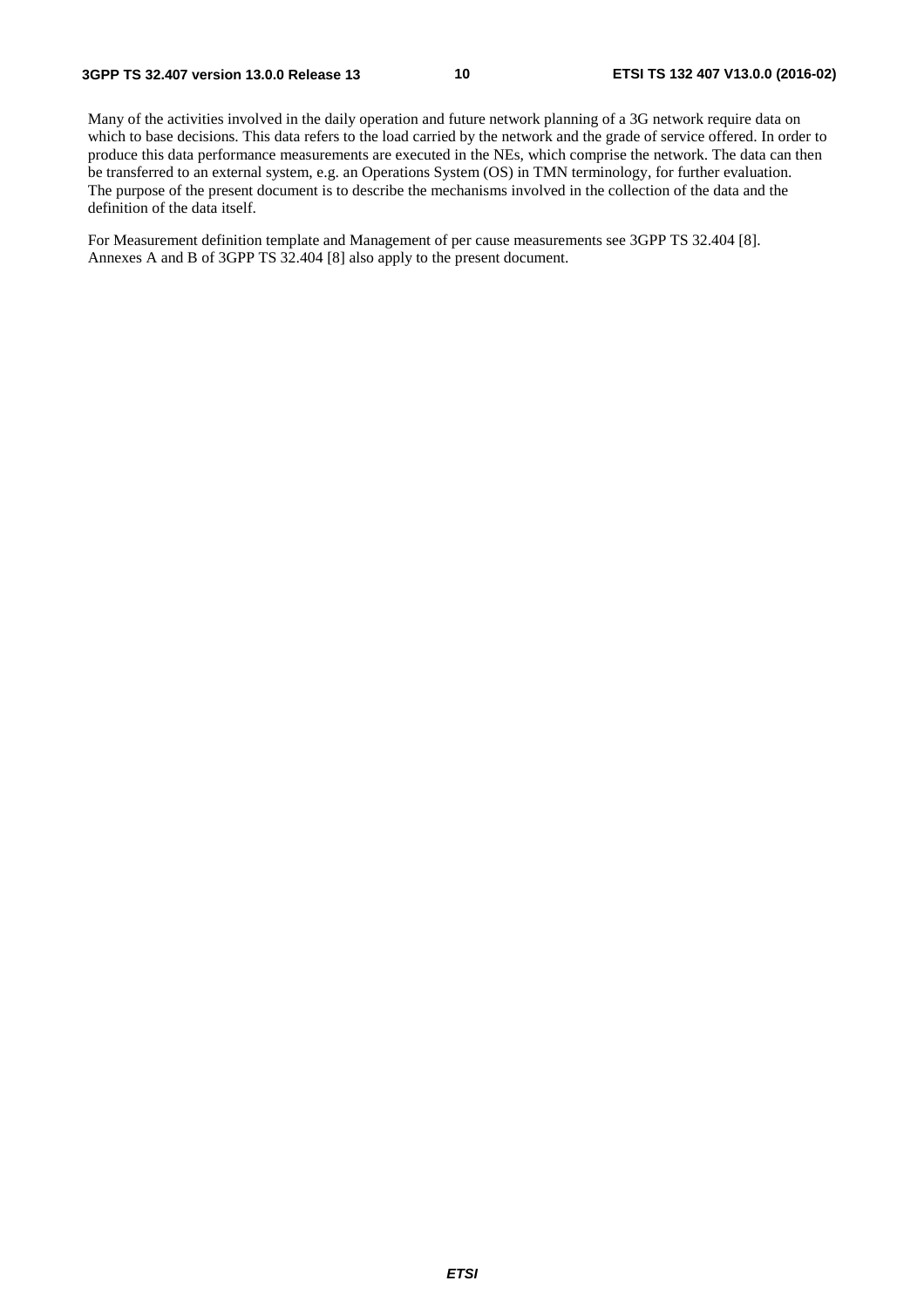# 1 Scope

The present document describes the CN CS measurements for UMTS and combined UMTS/GSM.

3GPP TS 32.401 [2] describes Performance Management concepts and requirements.

The present document is valid for all measurement types provided by an implementation of a UMTS network and combined UMTS/GSM network. These may be measurement types defined within the present document, measurements defined within other standards bodies, or vendor specific measurement types.

Only measurement types that are specific to CN CS UMTS or combined UMTS/GSM networks are defined within the present documents. I.e. vendor specific measurement types used in UMTS and combined UMTS/GSM networks. Some ATM or IP measurements defined here are only used for load carrying. The definition of the standard measurements is intended to result in comparability of measurement data produced in a multi-vendor network, for those measurement types that can be standardised across all vendors' implementations.

The structure of the present document is as follows:

- Header 1: Network Element (e.g. MSCServer related measurements);
- Header 2: Measurement function (e.g. handover measurements);
- Header 3: Measurements.

# 2 References

The following documents contain provisions which, through reference in this text, constitute provisions of the present document.

- References are either specific (identified by date of publication and/or edition number or version number) or non-specific.
- For a specific reference, subsequent revisions do not apply.
- For a non-specific reference, the latest version applies. In the case of a reference to a 3GPP document (including a GSM document), a non-specific reference implicitly refers to the latest version of that document *in the same Release as the present document*.
- [1] ITU-T Recommendation Q.2630: "AAL type 2 signalling protocol".
- [2] 3GPP TS 32.401: "Telecommunication management; Performance Management (PM); Concept and requirements".
- [3] 3GPP TS 32.600: "Telecommunication management; Configuration Management (CM); Concept and high-level requirements".
- [4] 3GPP TS 23.153: "Out of band transcoder control; Stage 2".
- [5] 3GPP TS 25.413: "UTRAN Iu interface Radio Access Network Application Part (RANAP) signalling".
- [6] ITU-T Recommendation Q.1902: "Bearer Independent Call Control protocol (Capability Set 2)".
- [7] ITU-T Recommendation Q.752: "Monitoring and measurements for Signalling System No. 7 networks".
- [8] 3GPP TS 32.404 "Performance Management (PM); Performance measurements Definitions and template".
- [9] 3GPP TS 32.622: "Telecommunication management; Configuration Management (CM); Generic network resources Integration Reference Point (IRP): Network Resource Model (NRM)".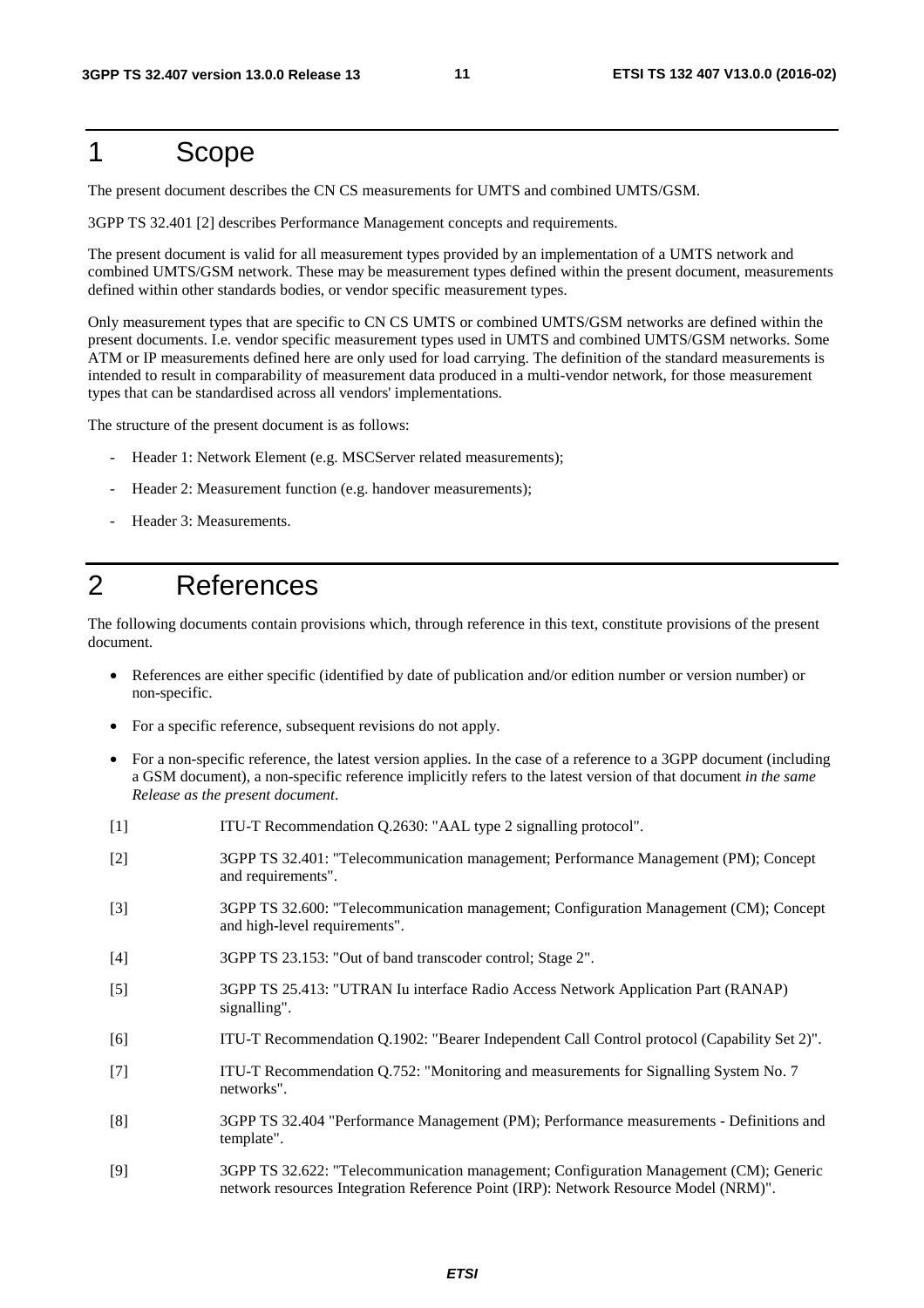- [10] ITU-T Recommendation Q.723: "Telephone user part formats and codes".
- [11] 3GPP TS 23.018: "Basic call handling Technical Realization".
- [12] 3GPP TS 24.011: "Point-to-Point (PP) Short Message Service (SMS) support on Mobile Radio Interface".
- [13] 3GPP TS 52.402: "Telecommunication management; Performance Management (PM); Performance measurements - GSM".
- [14] 3GPP TS 24.008: "Mobile radio interface Layer 3 specification; Core network protocols; Stage 3".
- [15] GSM 04.08: "Digital cellular telecommunications system (Phase 2); Mobile radio interface; Layer 3 specification".
- [16] ITU-T Recommendation Q.763: "Signalling System No. 7 ISDN User Part formats and codes".
- [17] 3GPP TS 09.02: "Mobile Application Part (MAP) Specification".
- [18] 3GPP TS 23.008: "Organization of subscriber data".
- [19] IETF RFC 2960: "Stream Control Transmission Protocol" at [ftp://ftp.rfc-editor.org/in](ftp://ftp.rfc-editor.org/in-notes/rfc2960.txt)[notes/rfc2960.txt](ftp://ftp.rfc-editor.org/in-notes/rfc2960.txt)
- [20] 3GPP TS 32.742: "Telecommunication management; Configuration Management (CM); Signalling Transport Network (STN) interface Network Resource Model (NRM) Integration Reference Point (IRP): Information Service (IS)".
- [21] IETF RFC 1889: "*RTP: A Transport Protocol for Real-Time Applications*" at [ftp://ftp.rfc](ftp://ftp.rfc-editor.org/in-notes/rfc1889.txt)[editor.org/in-notes/rfc1889.txt,](ftp://ftp.rfc-editor.org/in-notes/rfc1889.txt) Obsoleted by RFC 3550
- [22] IETF RFC 3550: "RTP: A Transport Protocol for Real-Time Applications" at [ftp://ftp.rfc](ftp://ftp.rfc-editor.org/in-notes/rfc3550.txt)[editor.org/in-notes/rfc3550.txt](ftp://ftp.rfc-editor.org/in-notes/rfc3550.txt)
- [23] ITU-T Recommendation Q.753: "Signalling System No. 7 management functions MRVT, SRVT and CVT and definition of the OMASE-user" at<http://www.itu.int/rec/T-REC-Q.753/en>
- [24] ITU-T Recommendation Q.724: "Signalling System No. 7 Telephone User parts, Signalling procedures".
- [25] 3GPP TS 23.014: "Support of Dual Tone Multi-Frequency signalling".
- [26] 3GPP TS 22.226: "Global Text Telephony; Stage 1".
- [27] ITU-T Recommendation E.182: "Application of tones and recorded announcements in telephone services".
- [28] 3GPP TS 25.415: "UTRAN Iu interface user plane protocols".
- [29] 3GPP TS 29.415: "Core network Nb interface user plane protocols".
- [30] ITU-T Recommendation I.254.1: "Multiparty supplementary services: Conference calling (CONF)".
- [31] 3GPP TS 23.153: "Out of band transcoder control; Stage 2".
- [32] 3GPP TS 26.071: "Mandatory speech CODEC speech processing functions; AMR speech CODEC; General description".
- [33] 3GPP TS 26.090: "Mandatory speech CODEC speech processing functions; AMR speech CODEC; Transcoding functions".
- [34] 3GPP TS 23.009: "Handover procedures".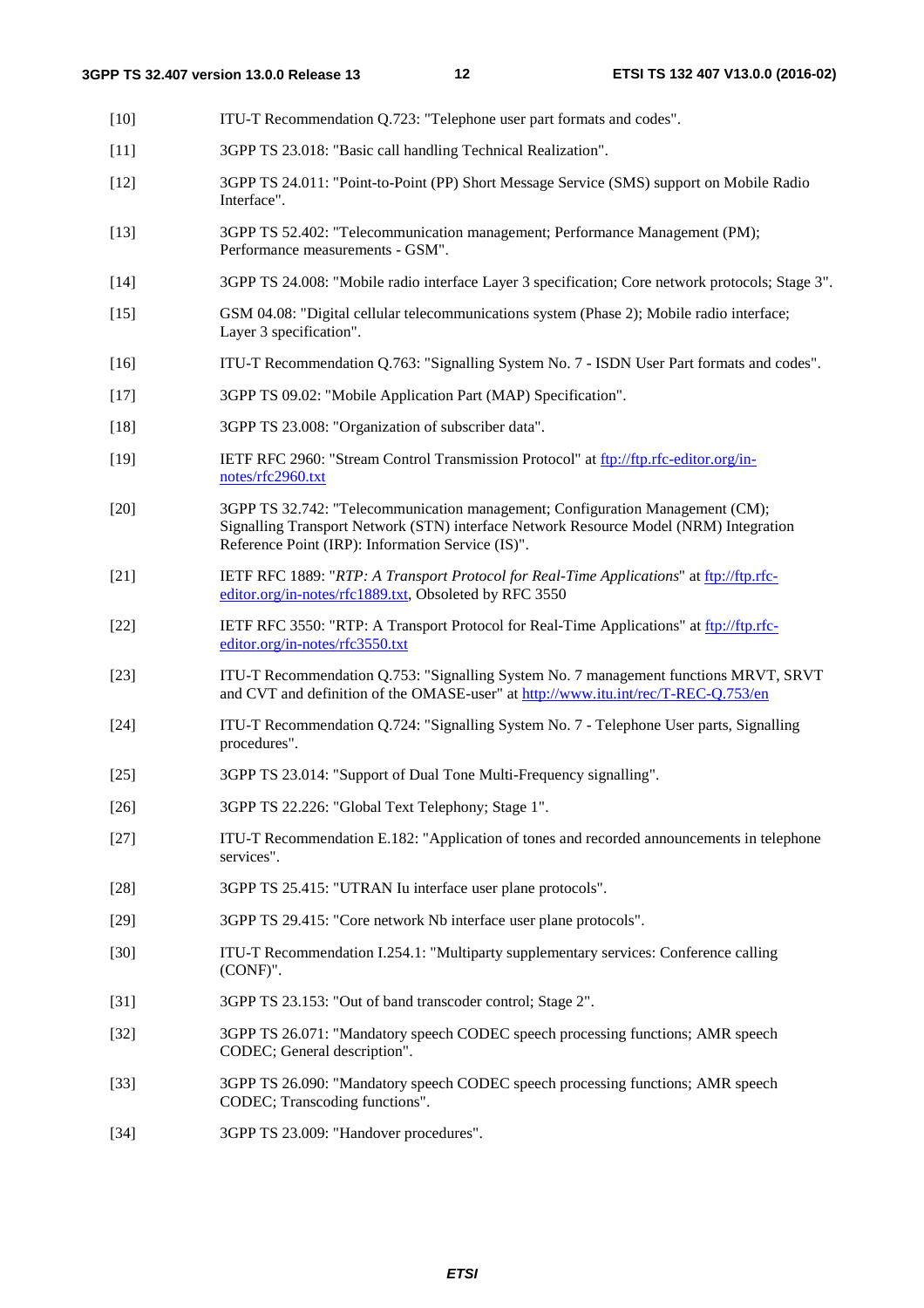# 3 Measurement family and abbreviations

# 3.1 Measurements

The measurement names defined in the present document are all beginning with a prefix containing the measurement family name (MM attIntraVlrLU). This family name identifies all measurements which relate to a given functionality and it may be used for measurement administration (see 3GPP TS 32.401 [2]).

The list of families currently used in the present document is as follows:

- CC (measurements related to Call control Management).
- MM (measurements related to Mobility Management).
- SIG (measurements related to Signalling).
- EQPT(measurements related to Equipment resource).
- BC (measurements related to bearer control).
- BRT (measurements related to bearer transport).
- SC(measurements related to service control).

# 3.2 Abbreviations

For the purposes of the present document, the following abbreviations apply:

| <b>CEG</b>   | CircuitEndPointSubgroup                    |
|--------------|--------------------------------------------|
| <b>CN</b>    | Core Network                               |
| EM           | (Network) Element Manager                  |
| <b>MSC</b>   | Mobile services Switching Centre           |
| <b>MSU</b>   | Message Signal Unit                        |
| <b>NE</b>    | Network Element                            |
| <b>NM</b>    | Network Manager                            |
| OS           | Operations System (EM, NM)                 |
| <b>OSI</b>   | Open Systems Interconnection               |
| <b>PM</b>    | Performance Management                     |
| <b>PVC</b>   | Permanent Virtual Connection               |
| <b>RNC</b>   | Radio Network Controller                   |
| <b>UMTS</b>  | Universal Mobile Telecommunications System |
| <b>UTRAN</b> | Universal Terrestrial Radio Access Network |

You can find below a list of abbreviations used within the measurement types for field E of the measurement template (see clause 3.3).

| Accept           |
|------------------|
| Attempt(s,ed)    |
| Authentication   |
| Available        |
| Answer(ed)       |
| Call             |
| Connection       |
| Circuit switched |
| Controlled       |
| Fail(ed, ure)    |
| Handover         |
| Incoming         |
| Inter            |
| Intra            |
| link             |
|                  |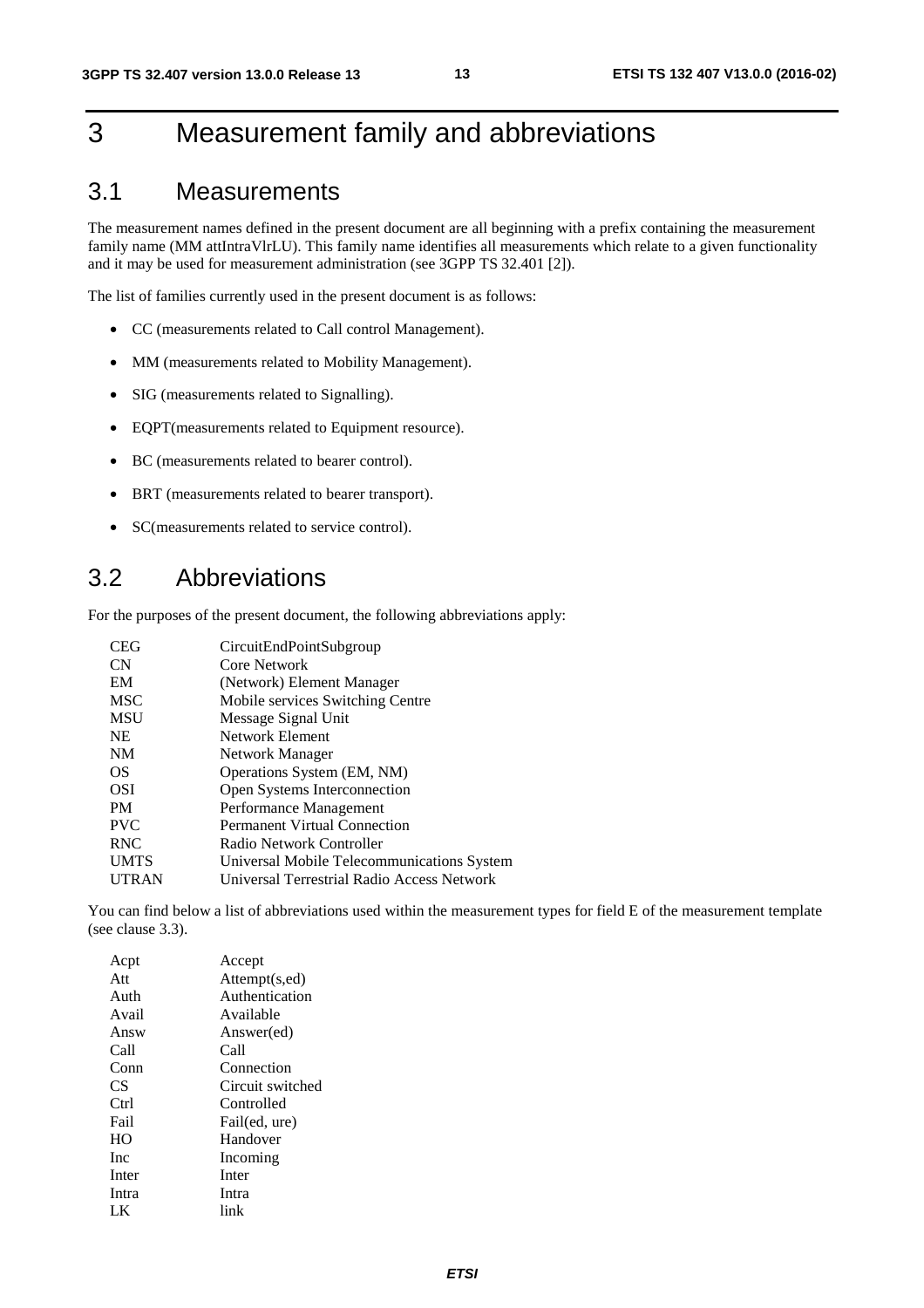# **3GPP TS 32.407 version 13.0.0 Release 13 14 ETSI TS 132 407 V13.0.0 (2016-02)**

| MM           | <b>Mobility Management</b> |
|--------------|----------------------------|
| <b>Nat</b>   | National                   |
| <b>Netw</b>  | Network                    |
| Nbr          | Number                     |
| Oct          | Octet(s)                   |
| Out          | Outgoing                   |
| Origi        | Originate(ing,ed)          |
| Pkt          | Packet(s)                  |
| PS           | Packet switched            |
| Req          | Request(s,ed)              |
| Res          | Resource                   |
| Setup        | Setup                      |
| MSC-S        | <b>MSC or MSC SERVER</b>   |
| Msg          | message                    |
| Sig          | Signalling                 |
| Subs         | Subscriber                 |
| Succ         | Success(es,ful)            |
| Termi        | terminate(ed,ing)          |
| UE           | <b>User Equipment</b>      |
| <b>UTRAN</b> | <b>UTRAN</b>               |
| MSU          | Message signal unit(s)     |
| Vlr          |                            |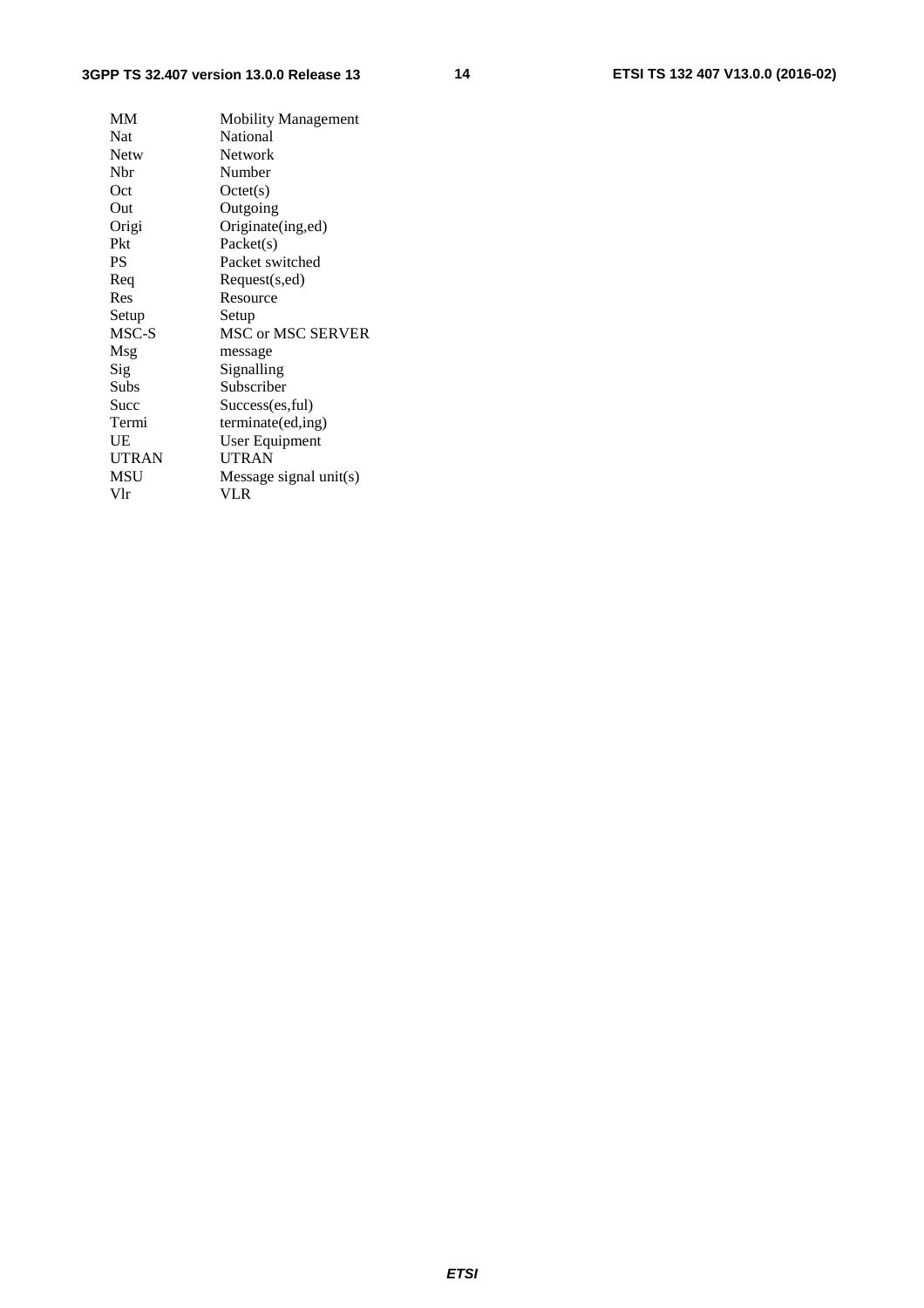# 4 Measurements related to the MSC Server

# 4.1 Call control management

# 4.1.1 Overview

# 4.1.1.1 Basic traffic model

The call control management clause defines measurements related to the network call establishment, MO/MT call control, inter MSC-S call control, etc. The traffic model using in this specification is depicted as follows.



- A GSM Mobile Originating call<br>B WCDMA mobile originating of<br>C Incoming call<br>D Mobile originating call
- WCDMA mobile originating call
- Incoming call
- D Mobile originating call<br>E Internal call
- E Internal call<br>F Terminating
- F Terminating incoming call<br>G Originating outgoing call<br>H Transit call
- Originating outgoing call
- H Transit call<br>M Mobile term
- M Mobile terminating call<br>N Outgoing call
- **Outgoing call**
- O GSM mobile terminating call<br>P WCDMA mobile terminating
- WCDMA mobile terminating call

### **Figure 1: Traffic model**

In figure 1,  $D = A + B$ ,  $M = E + F$ . The D/M can be calculated from other measurements.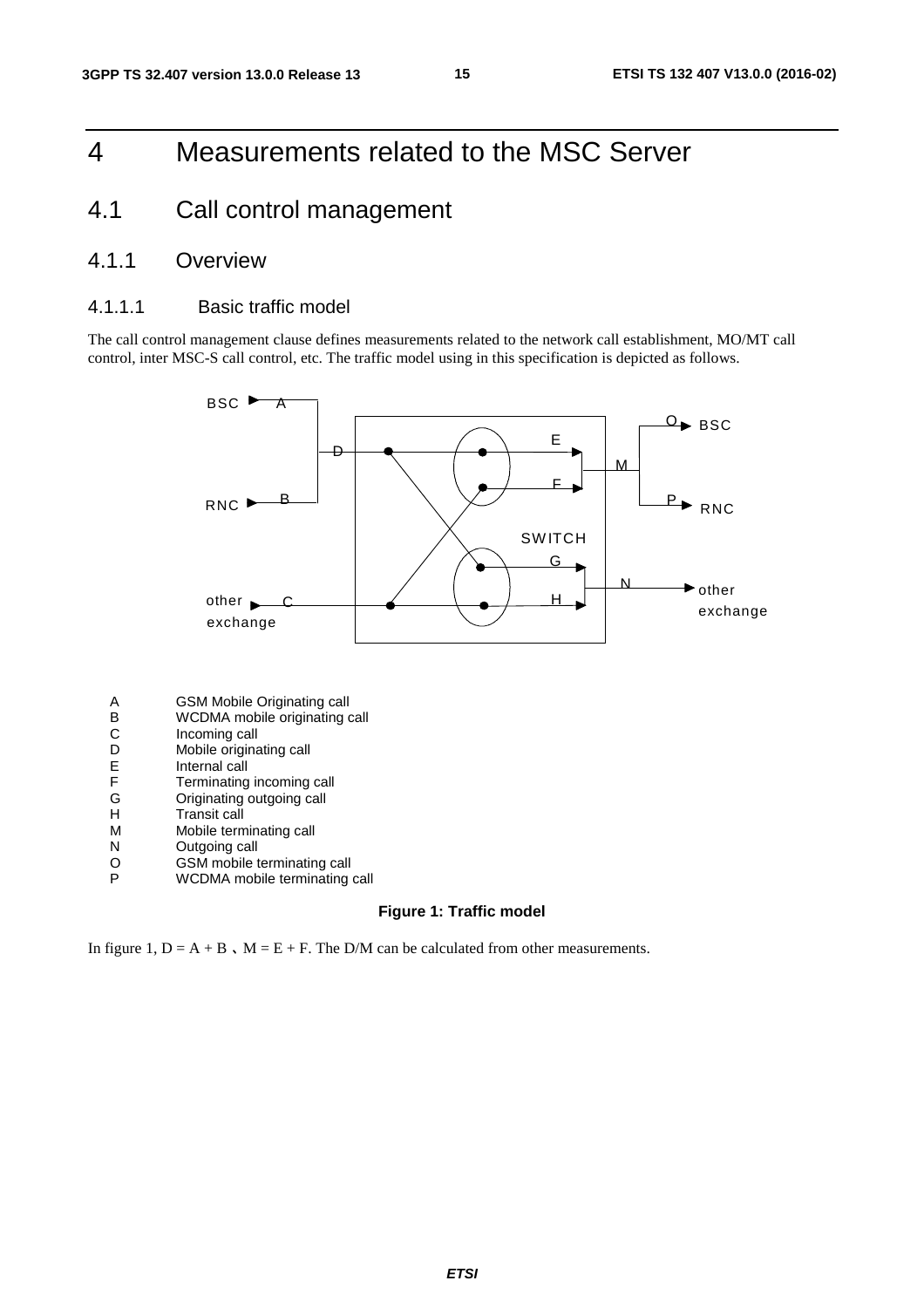# 4.1.1.2 Basic signalling flow

Figures below depict a basic MO/MT call procedure respectively. It should be noted that all the messages displayed in the following figures are introduced as illustrative information flow between different NEs, that is, they are NOT the exact message name when interworking. (It should also be noticed that different network versions, e.g. R99, R4, etc., may have signalling messages with different names.) For more information on each signalling message, please refer to 3GPP TS 23.018 [11].

Note that all message sequence charts in this clause are examples. All valid call establishment message sequences can be derived from the example message sequences and associated message pre-conditions.



**Figure 2: Information flow for a basic Mobile Originated (MO) call**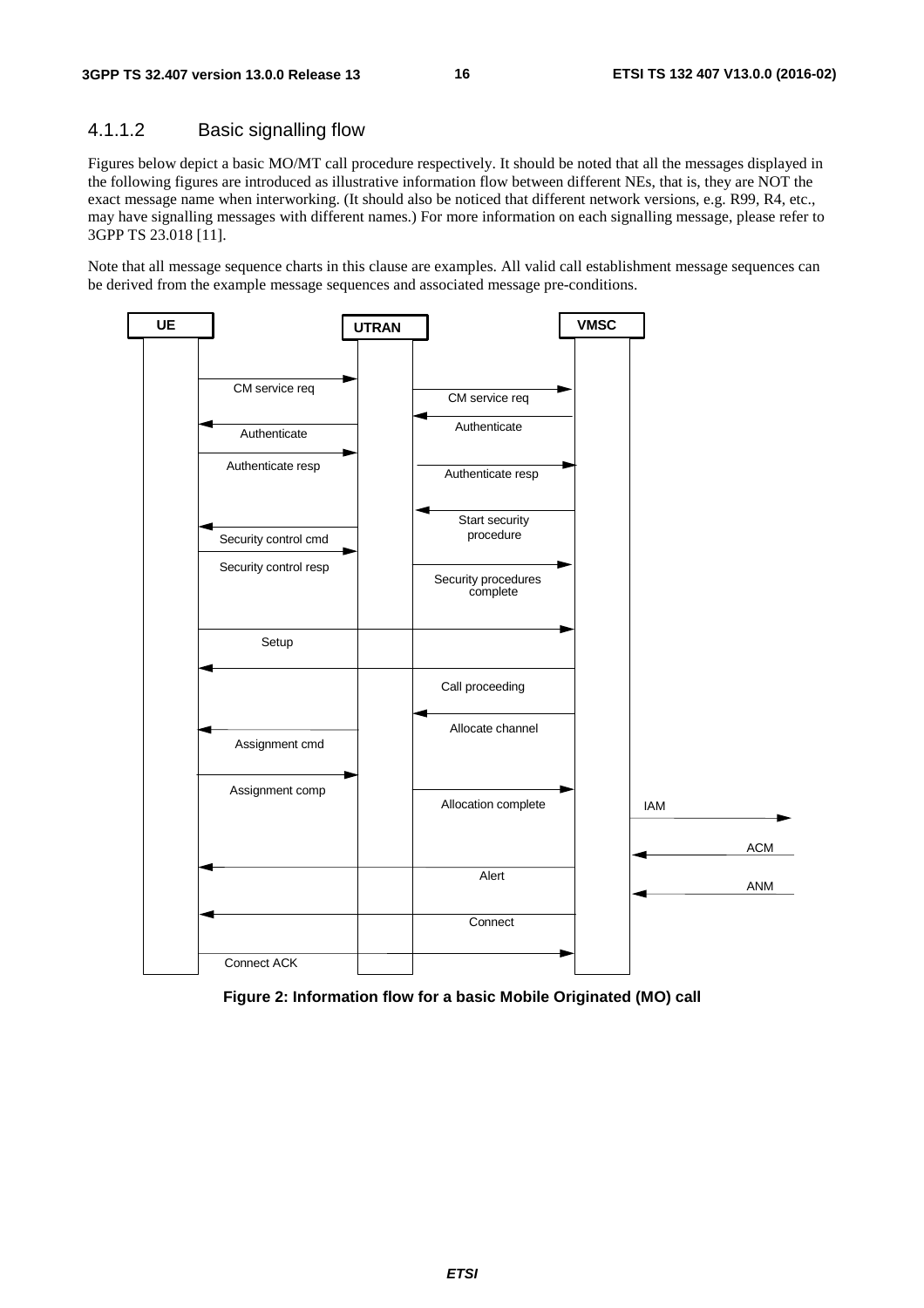# 4.1.2 MO/MT call related performance

This clause defines the measurements related to traffic model type A, B for mobile originating traffic and type O,P for mobile terminating traffic. The signalling flow for the MO and MT can be found in 3GPP TS 23.018 [11].



**Figure 3: Information flow for a basic Mobile Terminated (MT) call**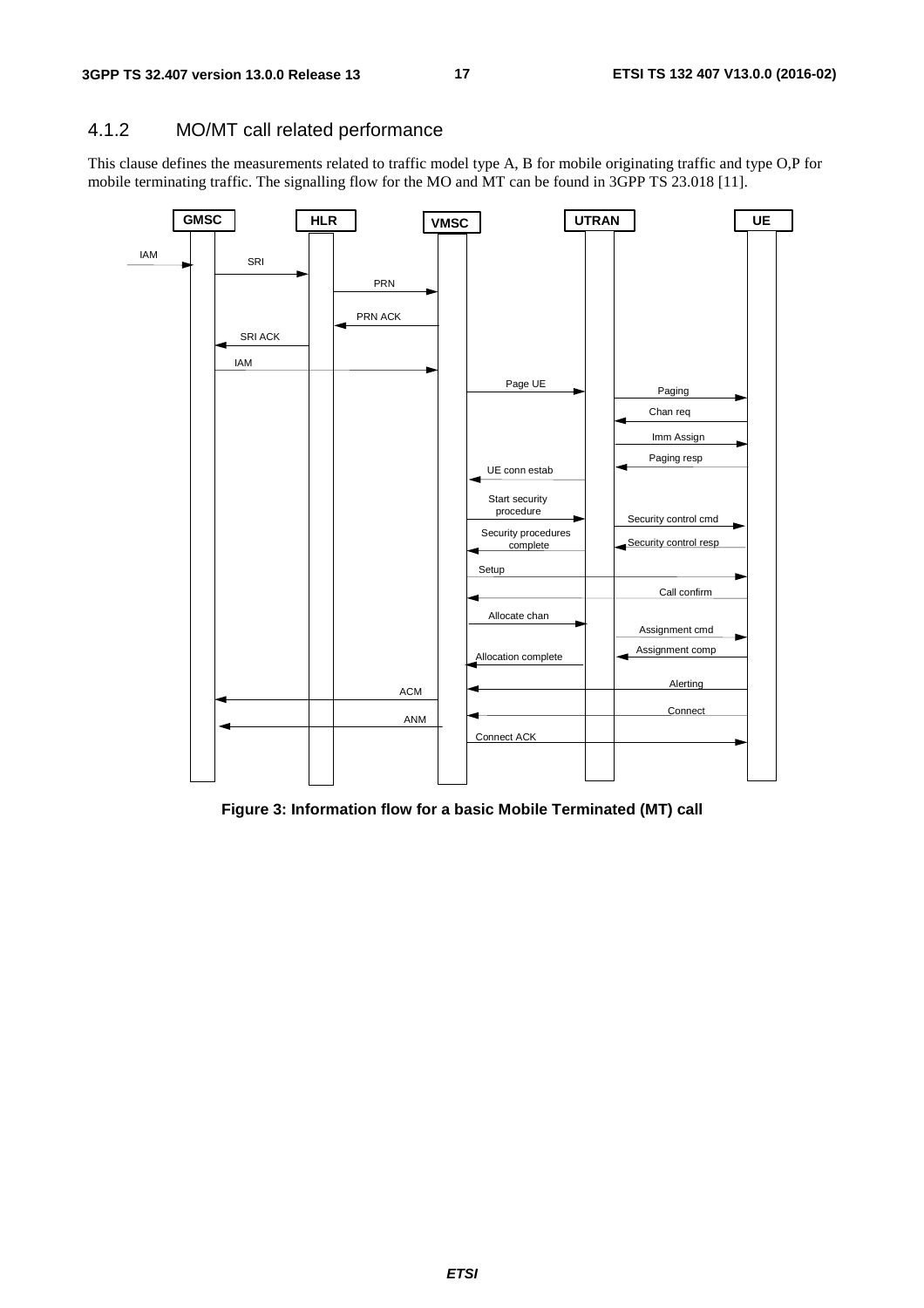

**Figure 4: Information flow for a basic end to end call** 

# 4.1.2.1 MSC-S acknowledged originating calls

a) This measurement provides the number of attempted calls acknowledged for originating traffic. The three measurement types defined in e) are subject to the "2 out of 3 approach".

b) CC.

- c) On transmission by the MSC-S of a "Call Proceeding" message to the originating UE (3GPP TS 24.008 [6]).
- d) A single integer value per measurement type defined in e).
- e) CC.AttOrigiCalls Combined (don't care);

CC.AttOrigiCalls.G GSM;

CC.AttOrigiCalls.U UMTS.

NOTE: only the GSM subcounter should be provided if the measured object is Alink.

- f) MSCServerFunction/VlrFunction.
- g) Valid for circuit switching.

ALink

IucsLink.

h) GSM/UMTS.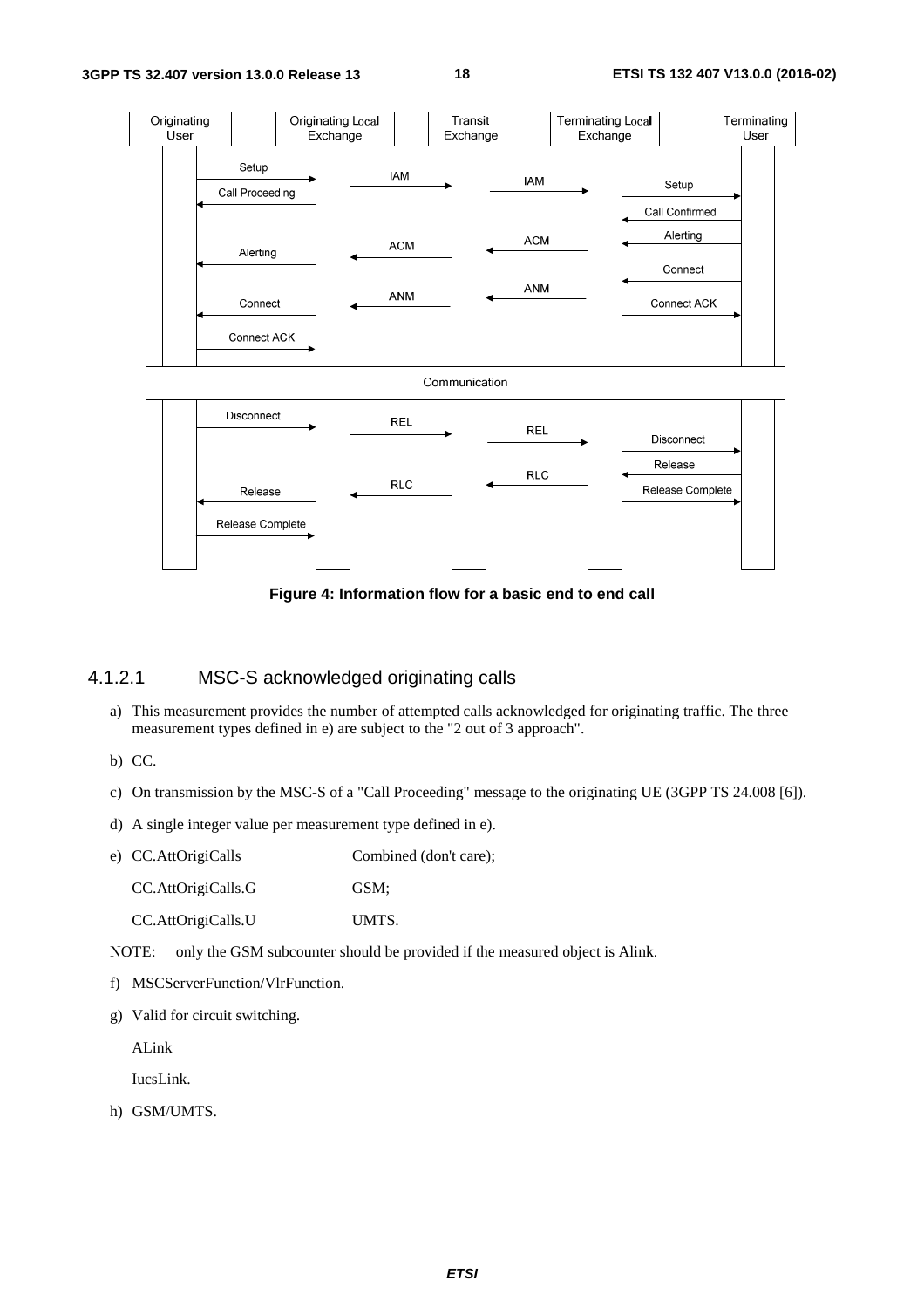### 4.1.2.2 MSC-S acknowledged terminating calls

- a) This measurement provides the number of successful calls for MSC-S terminating traffic. The three measurement types defined in e) are subject to the "2 out of 3 approach".
- b) CC.
- c) On receipt of "Call Confirmed" message from the terminating UE (3GPP TS 24.008 [6]).
- d) A single integer value per measurement type defined in e).

| e) CC.SuccTermiCalls | Combined(don't care); |
|----------------------|-----------------------|
| CC.SuccTermiCalls.G  | GSM:                  |
| CC.SuccTermiCalls U  | <b>UMTS</b>           |

- NOTE: only the GSM subcounter should be provided if the measured object is Alink.
- f) MSCServerFunction/VlrFunction.

ALink

IucsLink.

- g) Valid for circuit switching.
- h) GSM/UMTS.

# 4.1.2.3 Attempted mobile originating calls

- a) This measurement provides the number of mobile originating call attempts from the MSC-S's perspective. The three measurement types defined in e) are subject to the "2 out of 3 approach".
- b) CC.
- c) On receipt of "CM\_SERV\_REQ" message from the originating mobile, with service type 0001 or 0010. See 3GPP TS 24.008 [6].
- d) A single integer value per measurement type defined in e).
- e) CC.AttmobileOrigiCalls Combined(don't care);

CC.AttmobileOrigiCalls.G GSM;

CC.AttmobileOrigiCalls.U UMTS.

NOTE: only the GSM subcounter should be provided if the measured object is Alink.

f) MSCServerFunction/VlrFunction.

ALink

IucsLink.

- g) Valid for circuit switched traffic.
- h) GSM/UMTS.

#### 4.1.2.4 Successful mobile originating call

- a) This measurement provides the number of successful call for MSC-S mobile originating traffic. The three measurement types defined in e) are subject to the "2 out of 3 approach".
- b) CC.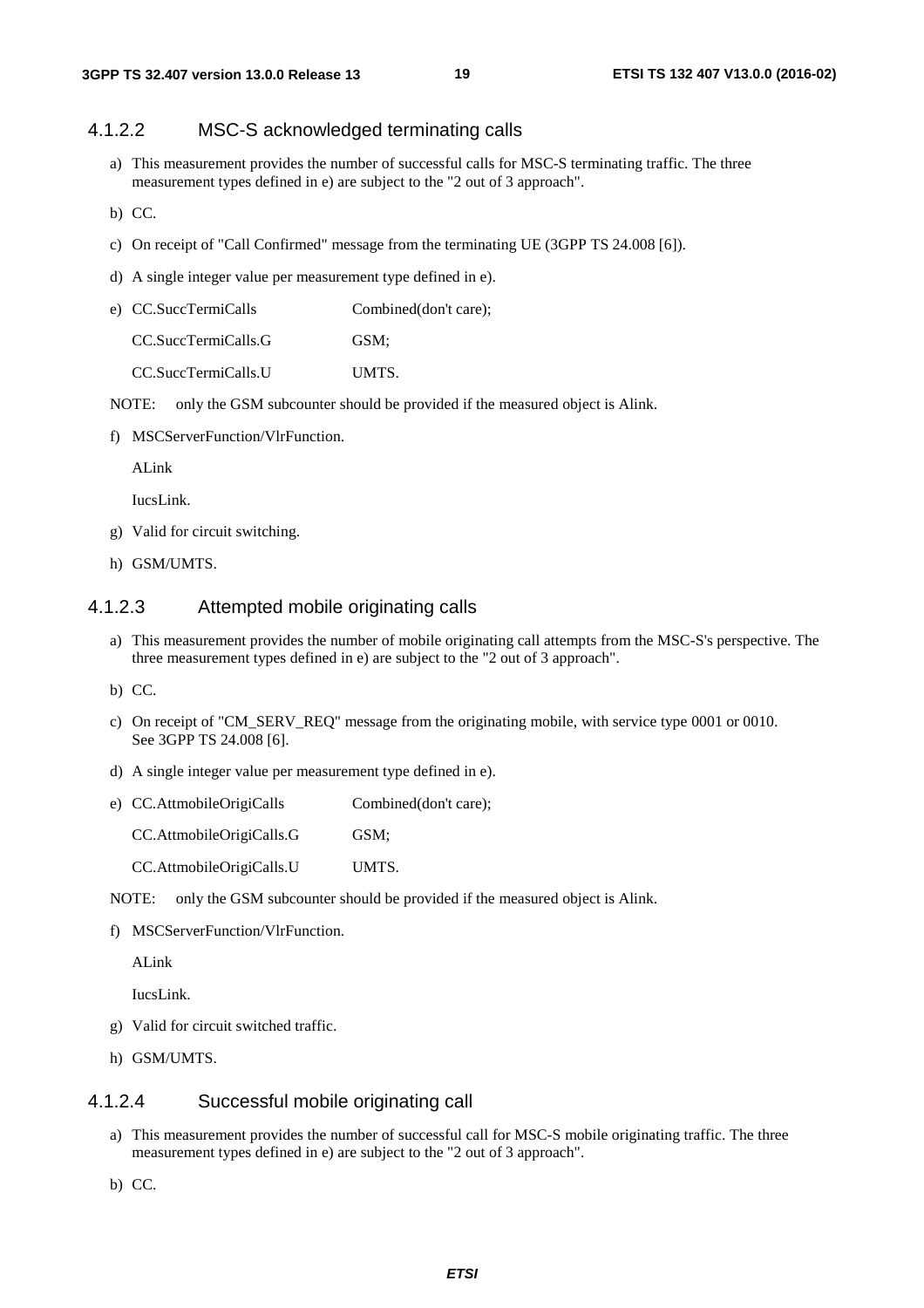#### **3GPP TS 32.407 version 13.0.0 Release 13 20 ETSI TS 132 407 V13.0.0 (2016-02)**

- c) On transmission by the MSC-S of a "Alerting" message to the originating mobile (3GPP TS 24.008 [6]).
- d) A single integer value per measurement type defined in e).
- e) CC.SuccmobileOrigiCalls Combined(don't care);

CC.SuccmobileOrigiCalls.G GSM;

CC.SuccmobileOrigiCalls.U UMTS.

NOTE: only the GSM subcounter should be provided if the measured object is Alink.

f) MSCServerFunction/VlrFunction.

ALink

IucsLink.

- g) Valid for circuit switching.
- h) GSM/UMTS.

### 4.1.2.5 Answered mobile originating calls

a) This measurement provides the number of answered calls for MSC-S mobile originating traffic. The three measurement types defined in e) are subject to the "2 out of 3 approach".

b) CC.

- c) On receipt by the MSC-S of a "CONNECT ACKNOWLEDGE" message from the originating mobile, for the requested mobile originating call (3GPP TS 24.008 [6], ITU-T Recommendations Q.723 and Q.763).
- d) A single integer value per measurement type defined in e).

e) CC.AnswMobileOrigiCalls Combined(don't care); CC.AnswMobileOrigiCalls.G GSM; CC.AnswMobileOrigiCalls.U UMTS.

- NOTE: only the GSM subcounter should be provided if the measured object is Alink.
- f) MSCServerFunction/VlrFunction.

ALink

IucsLink.

g) Valid for circuit switching.

h) GSM/UMTS.

### 4.1.2.6 Attempted mobile terminating calls

a) This measurement provides the number of call attempted for UMTS mobile terminating traffic from MSC-S's perspective. The three measurement types defined in e) are subject to the "2 out of 3 approach".

b) CC.

- c) On transmission by the MSC-S of a "SETUP" message to the called mobile, for the requested mobile terminating call. See 3GPP TS 24.008 [6].
- d) A single integer value per measurement type defined in e).
- e) CC.AttMobileTermiCalls Combined(don't care);

CC.AttMobileTermiCalls.G GSM: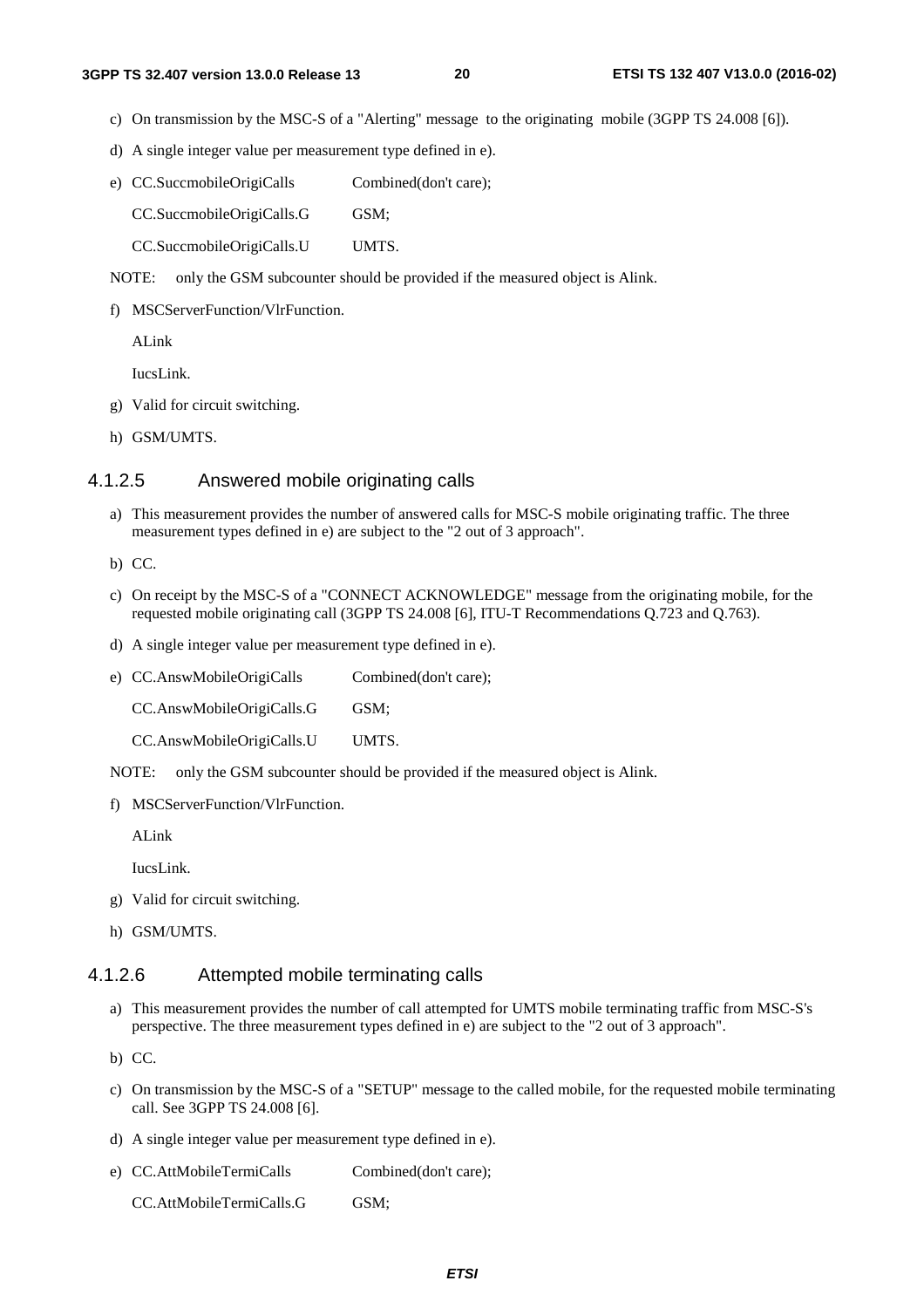CC.AttMobileTermiCalls.U UMTS.

NOTE: only the GSM subcounter should be provided if the measured object is Alink.

f) MSCServerFunction/VlrFunction.

ALink

IucsLink.

- g) Valid for circuit switched traffic.
- h) GSM/UMTS.

#### 4.1.2.7 Successful mobile terminating calls

a) This measurement provides the number of successful calls for mobile terminating traffic. The three measurement types defined in e) are subject to the "2 out of 3 approach".

b) CC.

- c) On receipt by the MSC-S of an "ALERTING" message from the called mobile, for the requested mobile terminating call (3GPP TS 24.008 [6]).
- d) A single integer value per measurement type defined in e).
- e) CC.SuccMobileTermiCalls Combined(don't care); CC.SuccMobileTermiCalls.G GSM;

CC.SuccMobileTermiCalls.U UMTS.

NOTE: only the GSM subcounter should be provided if the measured object is Alink.

f) MSCServerFunction/VlrFunction.

ALink

IucsLink.

- g) Valid for circuit switching.
- h) GSM/UMTS.

# 4.1.2.8 Answered mobile terminating calls

a) This measurement provides the number of answered calls for mobile terminating traffic. The three measurement types defined in e) are subject to the "2 out of 3 approach".

b) CC.

- c) On transmission by the MSC-S of a "CONNECTION ACKNOWLEDGE" message to the called mobile, for the requested mobile terminating call (3GPP TS 24.008 [6]).
- d) A single integer value per measurement type defined in e).
- e) CC.AnsMobileTermiCalls Combined(don't care);

CC.AnswMobileTermiCalls.G GSM;

CC.AnswMobileTermiCalls.U UMTS.

- NOTE: only the GSM subcounter should be provided if the measured object is Alink.
- f) MSCServerFunction/VlrFunction.

ALink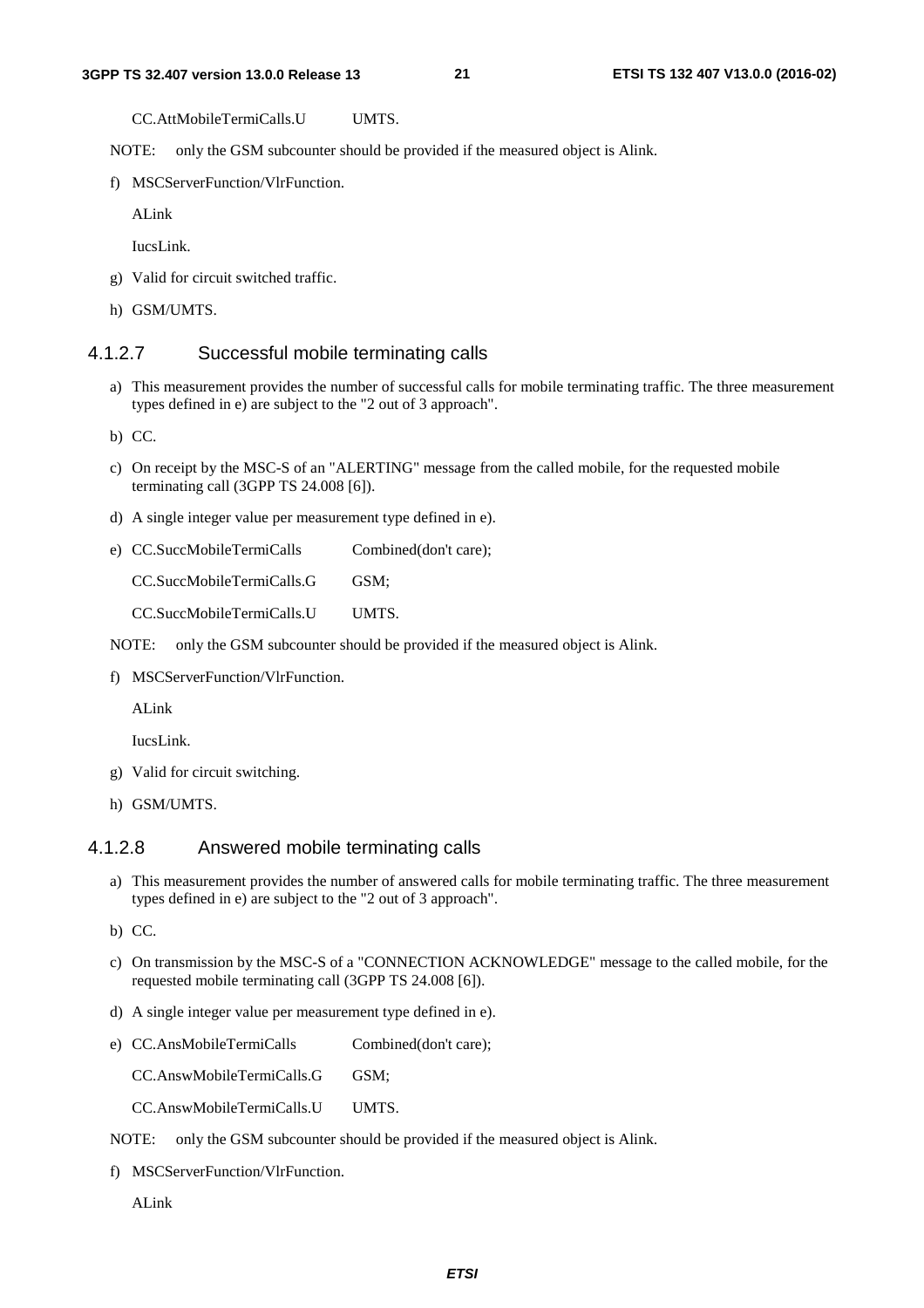IucsLink.

- g) Valid for circuit switched traffic.
- h) GSM/UMTS.
- 4.1.2.9 Failed mobile calls caused by subscribers in originating MSC-S for Inter-MSC call
	- NOTE 1: Since TUP dose not differentiate cause value, it is not included in clauses 4.1.1.9, 4.1.2.10 and 4.1.2.11.
	- NOTE 2: Since ISUP dose not differentiate cause value clearly, the causes of user busy, no-answering and user refused are not included here.
	- a) This measurement provides the number of failed mobile calls caused by subscribers. This measurement is valid to originating MSC-S.
	- b) CC.
	- c) Calling party releasing the call after alerting: On Receipt of "DISCONNECT" (cause #16" normal call clearing") from calling party after transmission of "ALERTING" to calling party in the case of Inter-MSC call.

 Calling party releasing the call before alerting: On Receipt of "DISCONNECT" (cause #16 "normal call clearing") from calling party when "Network call states" of calling party is in N0.2~N0.6,N1,N3 in the case of Inter-MSC call.

- d) Each measurement is an integer value. The number of measurements is equal to the number of causes plus a possible sum value identified by the .sum suffix.
- e) CC.OrigiInterMSCFailedbySubs.OrigiRel:
	- number of failed calls caused by calling party releasing the call before alerting in the case of Inter-MSC call.

CC.OrigiInterMSCFailedbySubs.AlertRel:

- number of failed calls caused by calling party releasing the call after alerting in the case of Inter-MSC call.
- f) MSCServerFunction/VlrFunction.
- g) Valid for circuit switched traffic.
- h) GSM/UMTS.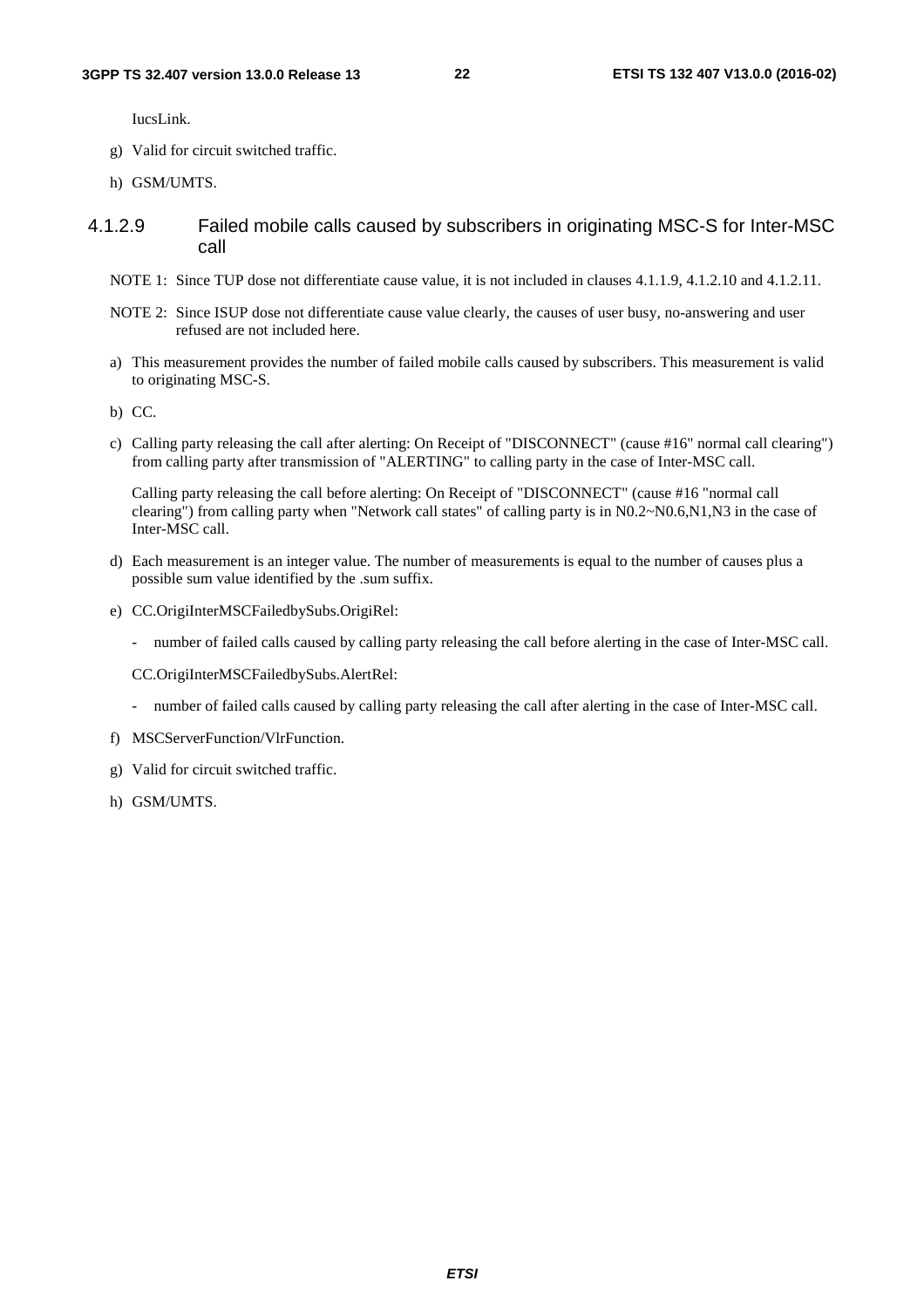# 4.1.2.10 Failed mobile calls caused by subscribers in terminating MSC-S for Inter-MSC call

- a) This measurement provides the number of failed mobile calls caused by subscribers. This measurement is valid to terminating MSC-S.
- b) CC.
- c) Calling party releasing the call after alerting: On transmission of "DISCONNECT"(cause #16 "normal call clearing") to called party after receipt of " ALERTING" from called party in the case of Inter-MSC call.

 Calling party releasing the call before alerting: On receipt of "REL"(cause value=normal unspecified or normal call clearing) from originating MSC-S when Network call states of called party is in N0.1,N6,N9 in the case of Inter-MSC call.

- User busy: Called Party is Pre-defined "busy" in VLR when receipt of "IAM" in the case of Inter-MSC call.
- No answer from the user: When T301 expires in the case of Inter-MSC call.
- User Refused: When receipt of "DISCONNECT" (cause #17 "user busy" or cause #21 "call rejected") from called party after receipt of "ALERTING" from called party in the case of Inter-MSC call.
- d) Each measurement is an integer value. The number of measurements is equal to the number of causes plus a possible sum value identified by the .sum suffix.
- e) CC.TermiInterMSCFailedbySubs.UserBusy:
	- number of failed calls caused by user-busy in the case of Inter-MSC call.

CC.TermiInterMSCFailedbySubs.NoAnsw:

number of failed calls caused by no-answering in the case of Inter-MSC call.

CC.TermiInterMSCFailedbySubs.Ref:

- number of failed calls caused by UDUB or user rejection in the case of Inter-MSC call.

CC.TermiInterMSCFailedbySubs.TermiRel:

- number of failed calls caused by calling party releasing the call before alerting in the case of Inter-MSC call.
- CC.TermiInterMSCFailedbySubs.AlertRel:
- number of failed calls caused by calling party releasing the call after alerting in the case of Inter-MSC call.
- f) MSCServerFunction/VlrFunction.
- g) Valid for circuit switched traffic.
- h) GSM/UMTS.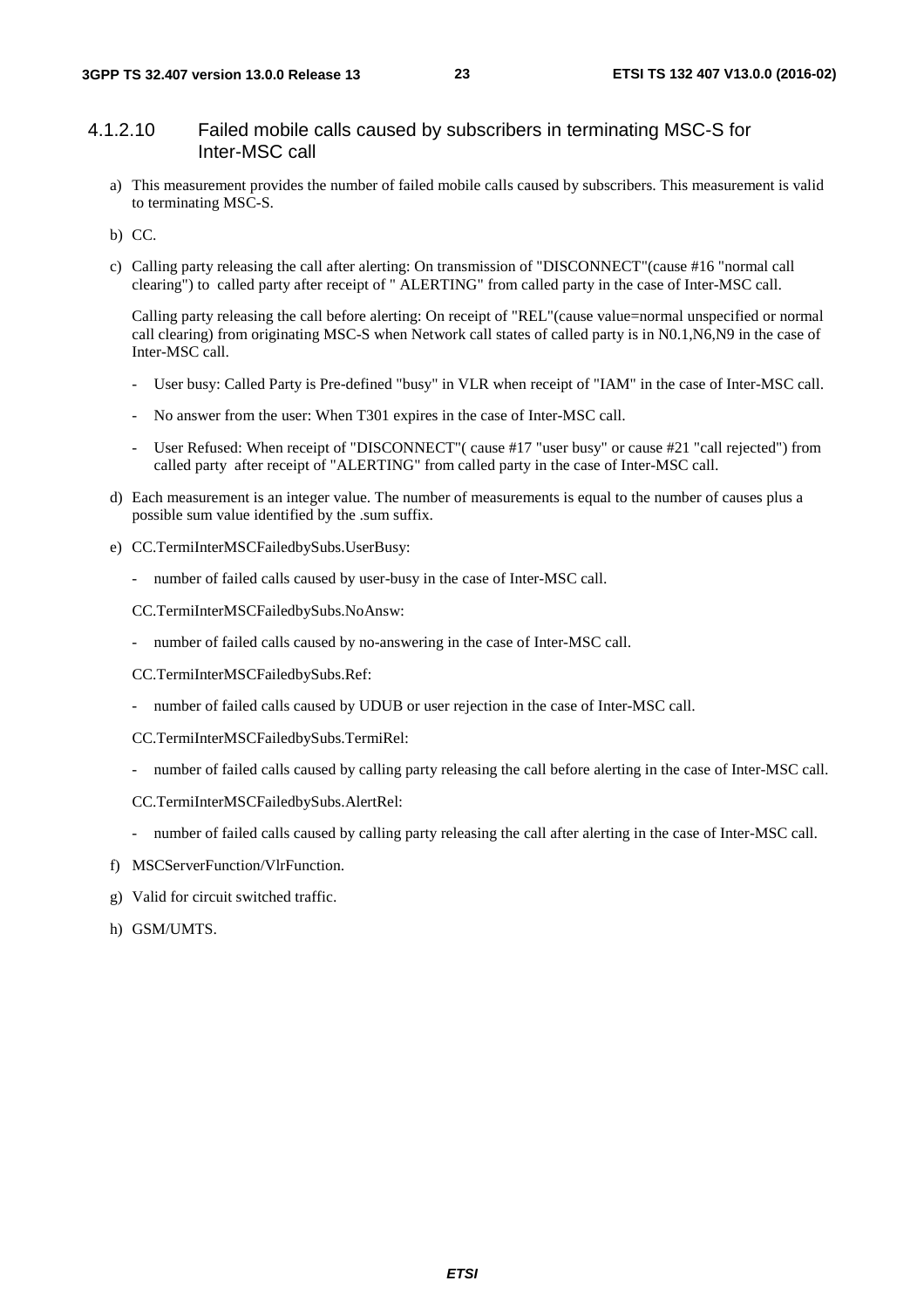### 4.1.2.11 Failed mobile calls caused by subscribers in MSC-S for Intra-MSC call

- a) This measurement provides the number of failed mobile calls caused by subscribers. This measurement is valid to the MSC-S in which called party and calling party both registered.
- NOTE: Since both called party and calling party registered in one MSC, the call could be thought of one call. This counter's trigger will be described as terminating MSC point of view.
- b) CC.
- c) Calling party releasing the call after alerting: On Receipt of "DISCONNECT" (cause #16 "normal call clearing") from calling party after transmission of "ALERTING" to the calling party in the case of Intra-MSC call.

 Calling party releasing the call before alerting: On Receipt of "DISCONNECT" (cause #16 "normal call clearing") from calling party when Network call states of called party is in N0.1,N6,N9 in the case of Intra-MSC call.

- User busy: Called Party is Pre-defined "busy" in VLR when the call is setting up in the case of Intra-MSC call.
- No answer from the user: When T301 expires in the case of Intra-MSC call.
- User Refused: When receipt of "DISCONNECT"( cause #17 "user busy" or cause #21 "call rejected") from called party after receipt of "ALERTING" from called party in the case of Intra-MSC call.
- d) Each measurement is an integer value. The number of measurements is equal to the number of causes plus a possible sum value identified by the .sum suffix.
- e) CC.IntraMSCFailedbySubs:
	- total of failed calls caused by users.

CC.IntraMSCFailedbySubs.UserBusy:

- number of failed calls caused by user-busy in the case of Intra-MSC call.

CC.IntraMSCFailedbySubs.OrigiRel:

- number of failed calls caused by calling party releasing the call before alerting in the case of Intra-MSC call.

CC.IntraMSCFailedbySubs.AlertRel:

number of failed calls caused by calling party releasing the call after alerting in the case of Intra-MSC call.

CC.IntraMSCFailedbySubs.NoAnsw:

number of failed calls caused by no-answering in the case of Intra-MSC call.

CC.IntraMSCFailedbySubs.Rej:

- number of failed calls caused by UDUB or user rejection in the case of Intra-MSC call.
- f) MSCServerFunction/VlrFunction.
- g) Valid for circuit switched traffic.
- h) GSM/UMTS.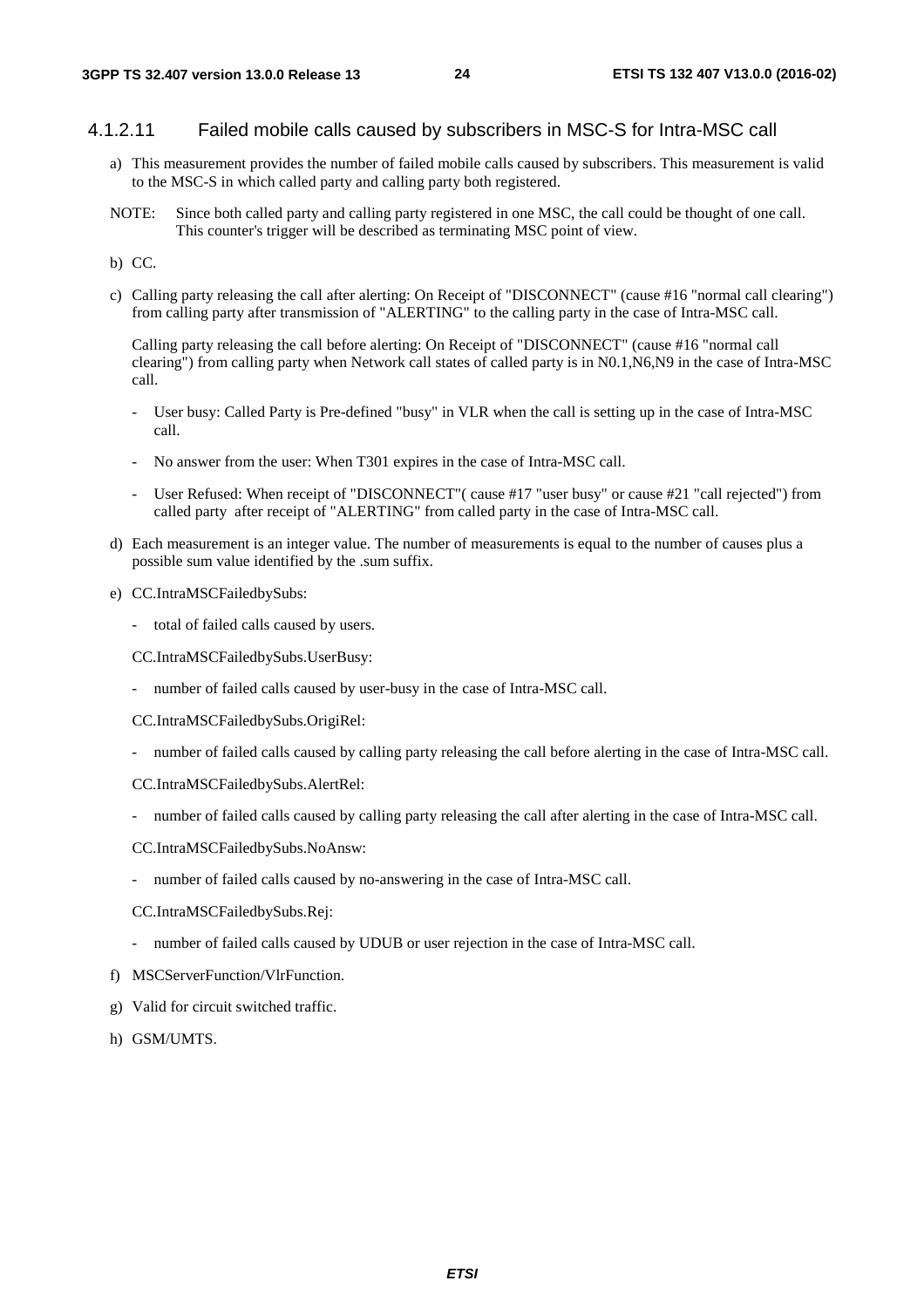# 4.1.3 MSC-S (BICC) call related performance

The Performance measurements defined in this clause is related to the MSC-S call performance which connects to other MSC-S via BICC over IP. The related traffic model is Traffic Model C type and D in clause 4.1.1.1. The measurements defined in this clause can be applied to CMN also.

Editor's note: NcLink need to be added to CN NRM.



#### **Figure 5: Information flow between MSC-Ss for a basic call**

### 4.1.3.1 Attempted incoming calls

- a) This measurement provides the number of attempted incoming calls from MSC-S.
- b) CC.
- c) On receipt by the MSC-S of an "IAM" message from a given MSC-S (ITU-T Recommendation Q.1902).
- d) A single integer value.
- e) CC.AttIncCalls Combined.
- f) NcLink.
- g) Valid for circuit switched traffic.
- h) GSM/UMTS.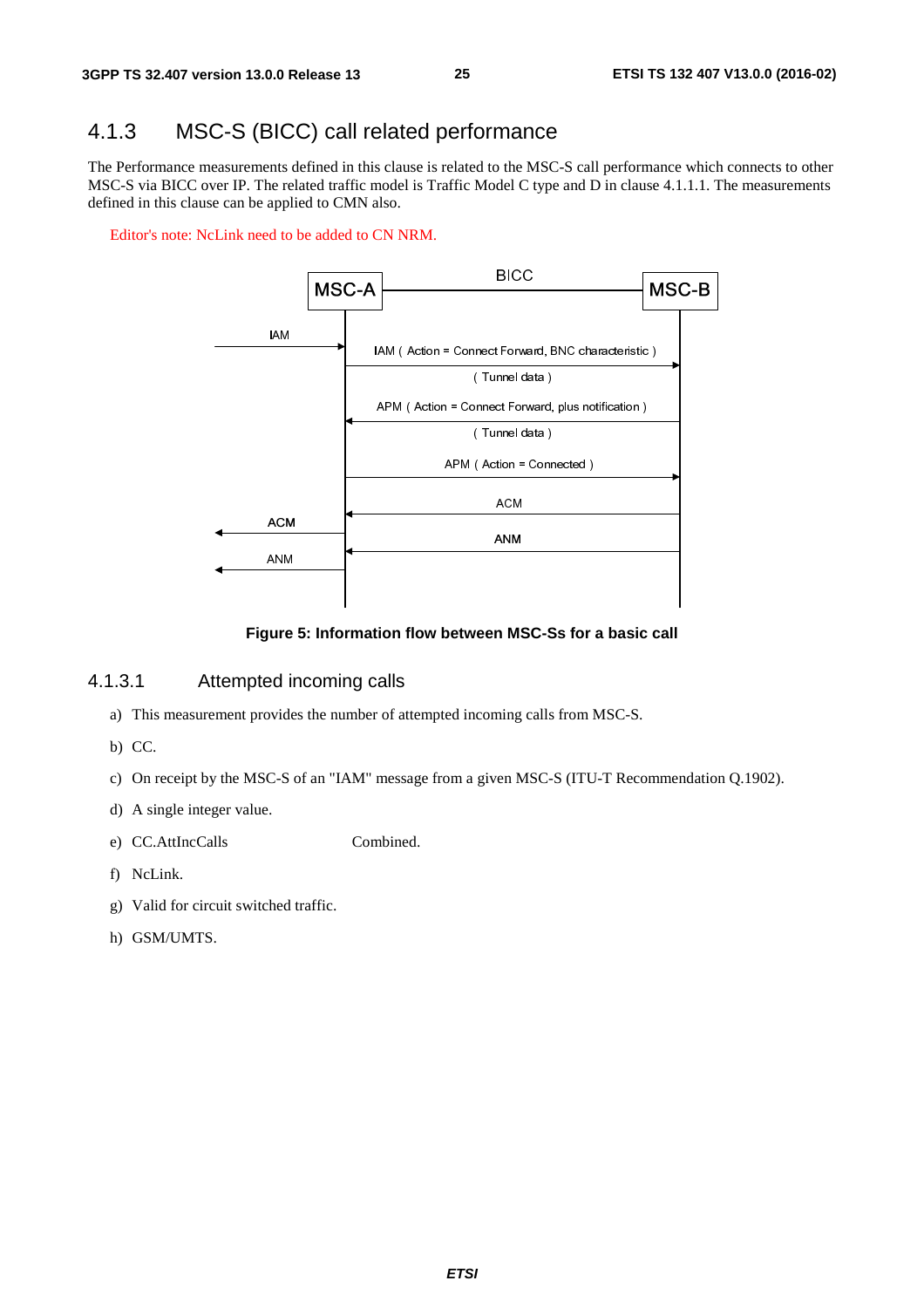# 4.1.3.2 Successful incoming calls

- a) This measurement provides the number of successful incoming calls from a given MSC-S.
- b) CC.
- c) On transmission by the MSC-S of an "ACM" with "Called party's status indicator = subscriber free" or "CON" or an "CPG" with "Event Information = ALERTING" (ITU-T Recommendation Q.1902).
- NOTE: The "CON" message shall be the trigger when "ACM" message is not sent.
- d) A single integer value.
- e) CC.SuccIncCalls Combined.
- f) NcLink.
- g) Valid for circuit switched traffic.
- h) GSM/UMTS.

# 4.1.3.3 Answered incoming calls

- a) This measurement provides the number of answered incoming calls from a given MSC-S.
- b) CC.
- c) On transmission by the MSC-S of an "ANM" or "CON" message to a given MSC-S (ITU-T Recommendation Q.1902).
- NOTE: The "CON" message shall be the trigger when "ACM" message has already been sent.
- d) A single integer value.
- e) CC.AnswIncCalls Combined.
- f) NcLink.
- g) Valid for circuit switched traffic.
- h) GSM/UMTS.

### 4.1.3.4 Attempted outgoing calls

- a) This measurement provides the number of attempted outgoing calls to MSC-S.
- b) CC.
- c) On transmission by the MSC-S of an "IAM" messages to a given MSC-S (ITU-T Recommendation Q.1902).
- d) A single integer value.
- e) CC.AttOutCalls Combined.
- f) NcLink.
- g) Valid for circuit switched traffic.
- h) GSM/UMTS.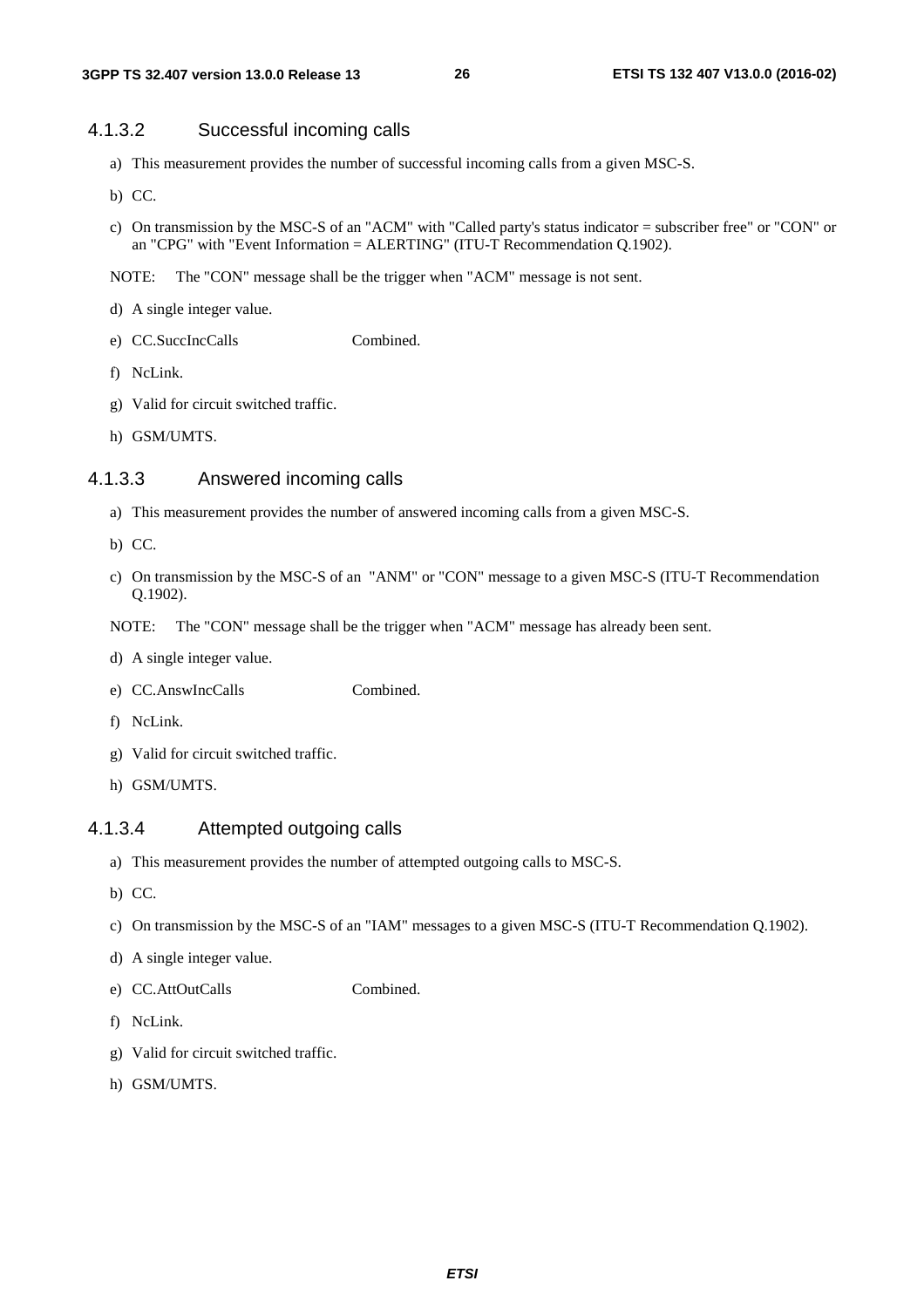# 4.1.3.5 Successful outgoing calls

- a) This measurement provides the number of successful outgoing calls to MSC-S.
- b) CC.
- c) On receipt by the MSC-S of an "ACM" with "Called party's status indicator = subscriber free" or "CON" or an "CPG" with "Event Information = ALERTING" (ITU-T Recommendation Q.1902).
- NOTE: The "CON" message shall be the trigger when "ACM" message has already been sent.
- d) A single integer value.
- e) CC.SuccOutCalls Combined.
- f) NcLink.
- g) Valid for circuit switched traffic.
- h) GSM/UMTS.

# 4.1.3.6 Answered outgoing calls

- a) This measurement provides the number of answered outgoing calls from MSC-S.
- b) CC.
- c) On receipt by the MSC-S of an "ANM" or "CON" message from a given MSC-S (ITU-T Recommendation Q.1902).
- NOTE: The "CON" message shall be the trigger when "ACM" message has already been sent.
- d) A single integer value.
- e) CC.AnswOutCalls Combined.
- f) NcLink.
- g) Valid for circuit switched traffic.
- h) GSM/UMTS.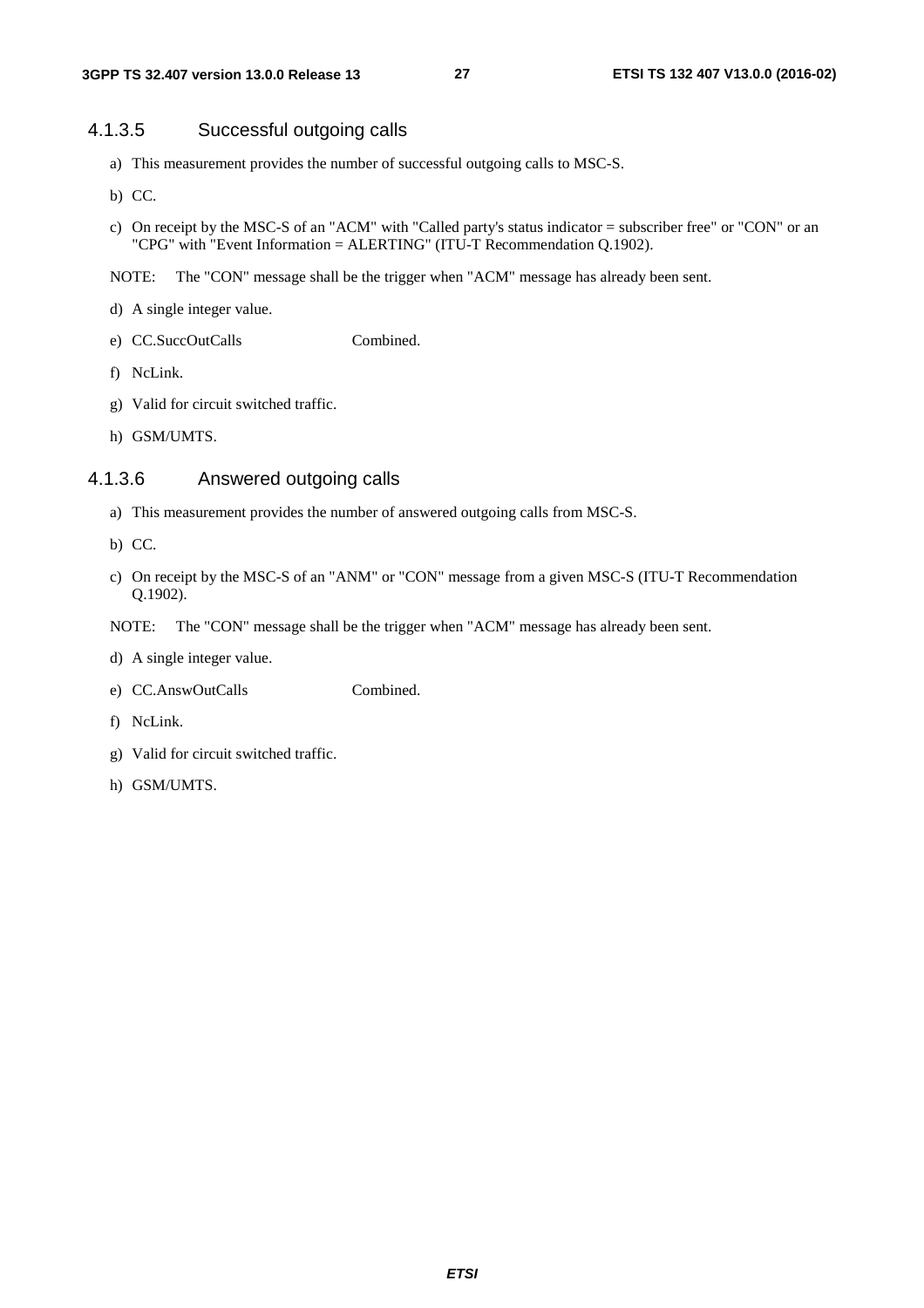# 4.1.4 Trunk group (TDM) call related performance

The Performance measurements defined in this clause is related to TDM related call performance.

Editor's note: CircuitEndPointSubgroup need to be added to CN NRM.

#### 4.1.4.1 Seized outgoing calls per trunk group

a) This measurement provides the number of seized outgoing calls to adjacent network per trunk group. It's valid to uni-directional and bi-directional trunk group.

b) CC.

- c) On transmission of "IAM" message (ITU-T Recommendation Q.764, clauses 2.1.1 and 2.1.2) or "IAM/IAI" message (ITU-T Recommendation Q.724, table 1).
- d) A single integer value.
- e) CC.SeizedOutCEG Combined.
- f) CircuitEndPointSubgroup.
- g) Valid for circuit switched traffic.
- h) GSM/UMTS.

#### 4.1.4.2 Successful outgoing calls per trunk group

- a) This measurement provides the successful number of seized outgoing calls to adjacent network per trunk. It's valid to uni-directional and bi-directional trunk group.
- b) CC.
- c) On receipt by the MSC-S of an "ACM" with "Called party's status indicator = subscriber free" or CON or a "CPG" with "Event Information = ALERTING" (ITU-T Recommendations Q.762 and Q.763).
- d) A single integer value.
- e) CC.SuccOutCallsCEG Combined.
- f) CircuitEndPointSubgroup.
- g) Valid for circuit switched traffic.
- h) GSM/UMTS.

### 4.1.4.3 Answered outgoing calls per trunk group

- a) This measurement provides the number of answered outgoing calls to adjacent network per trunk. It's valid to uni-directional and bi-directional trunk group.
- b) CC.
- c) On receipt by the MSC-S of an "ANM" or "CON" message from a given adjacent MSC-S (ITU-T Recommendation Q.1902).
- d) A single integer value.
- e) CC.AnswOutCallsCEG Combined.
- f) CircuitEndPointSubgroup.
- g) Valid for circuit switched traffic.
- h) GSM/UMTS.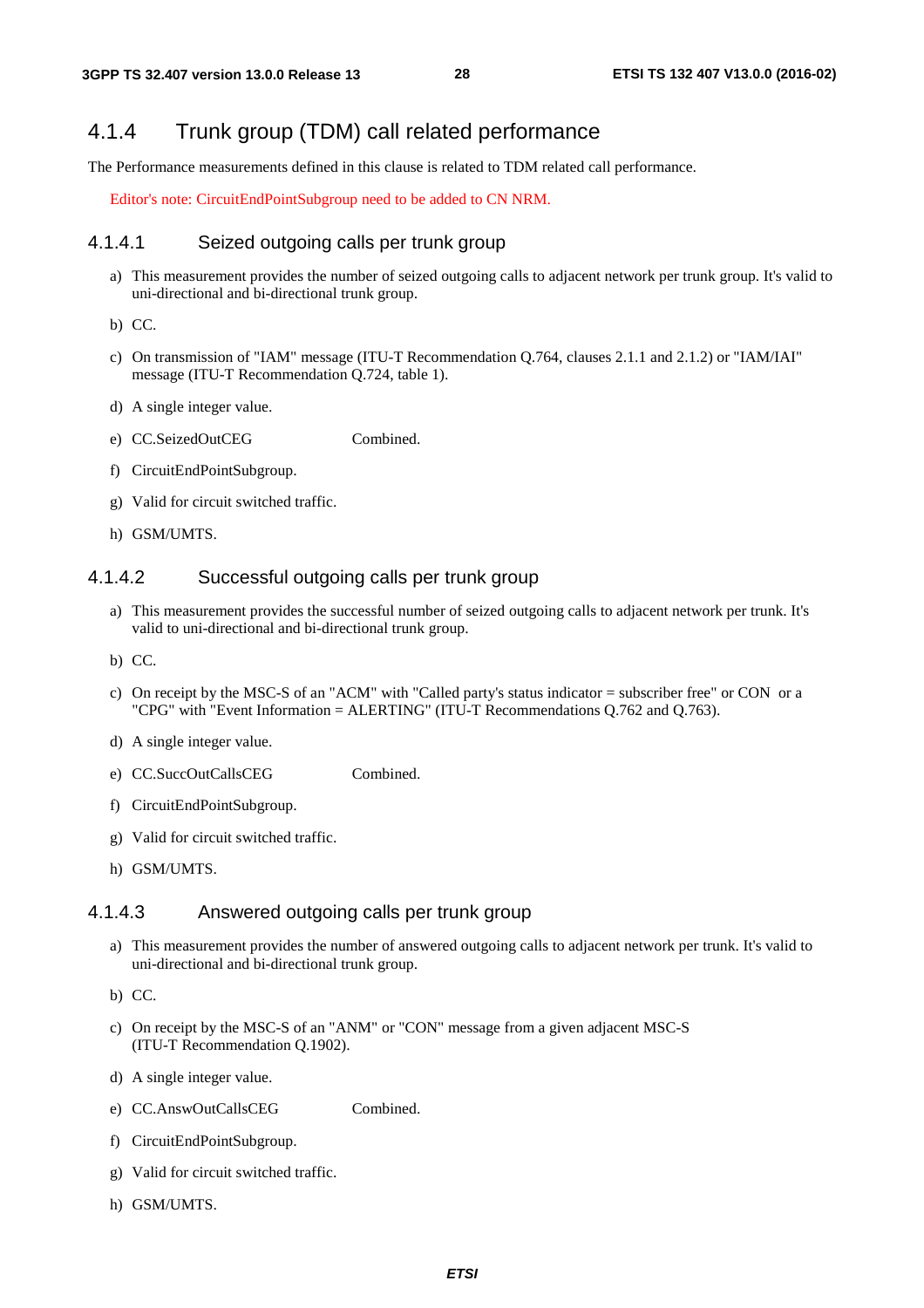# 4.1.4.4 Number of trunk group overflow

- a) This measurement provides the number of trunk overflow. It's valid to uni-directional and bi-directional trunk group.
- b) CC.
- c) When no trunk is available.
- d) A single integer value.
- e) CC.NbrCEGOverFlow Combined.
- f) CircuitEndPointSubgroup.
- g) Valid for circuit switched traffic.
- h) GSM/UMTS.

### 4.1.4.5 Seized incoming calls per trunk group

- a) This measurement provides number of seized incoming calls per trunk group.
- b) CC.
- c) On receipt by the MSC-S of an "IAM" or "IAI" message (ITU-T Recommendations Q.723 and Q.763).
- d) A single integer value.
- e) CC.SuccIncSeizuresCEG Combined.
- f) CircuitEndPointSubgroup.
- g) Valid for circuit switched traffic.
- h) GSM/UMTS.

#### 4.1.4.6 Time of all trunks unavailable

- a) The measurement provides the total duration of trunk unavailable in seconds for outgoing calls, or for bidirectional trunk groups for both, incoming and outgoing calls.
- b) DER  $(n=1)$ .
- c) This measurement starts when no circuit is available and stops when there is an available circuit.
- d) A single integer value.
- e) CC.CEGUnavailDuration Combined (don't care).
- f) CircuitEndPointSubgroup.
- g) Valid for circuit switched traffic.
- h) GSM/UMTS.

# 4.1.4.7 Successful incoming calls per trunk group

- a) This measurement provides the number of successful incoming calls per trunk group. It's valid to uni-directional and bi-directional trunk group.
- b) CC.
- c) On transmission by the MSC-S of an "ACM" with "Called party's status indicator = subscriber free" or CON or a "CPG" with "Event Information = ALERTING" (ITU-T Recommendations Q.762 and Q.763).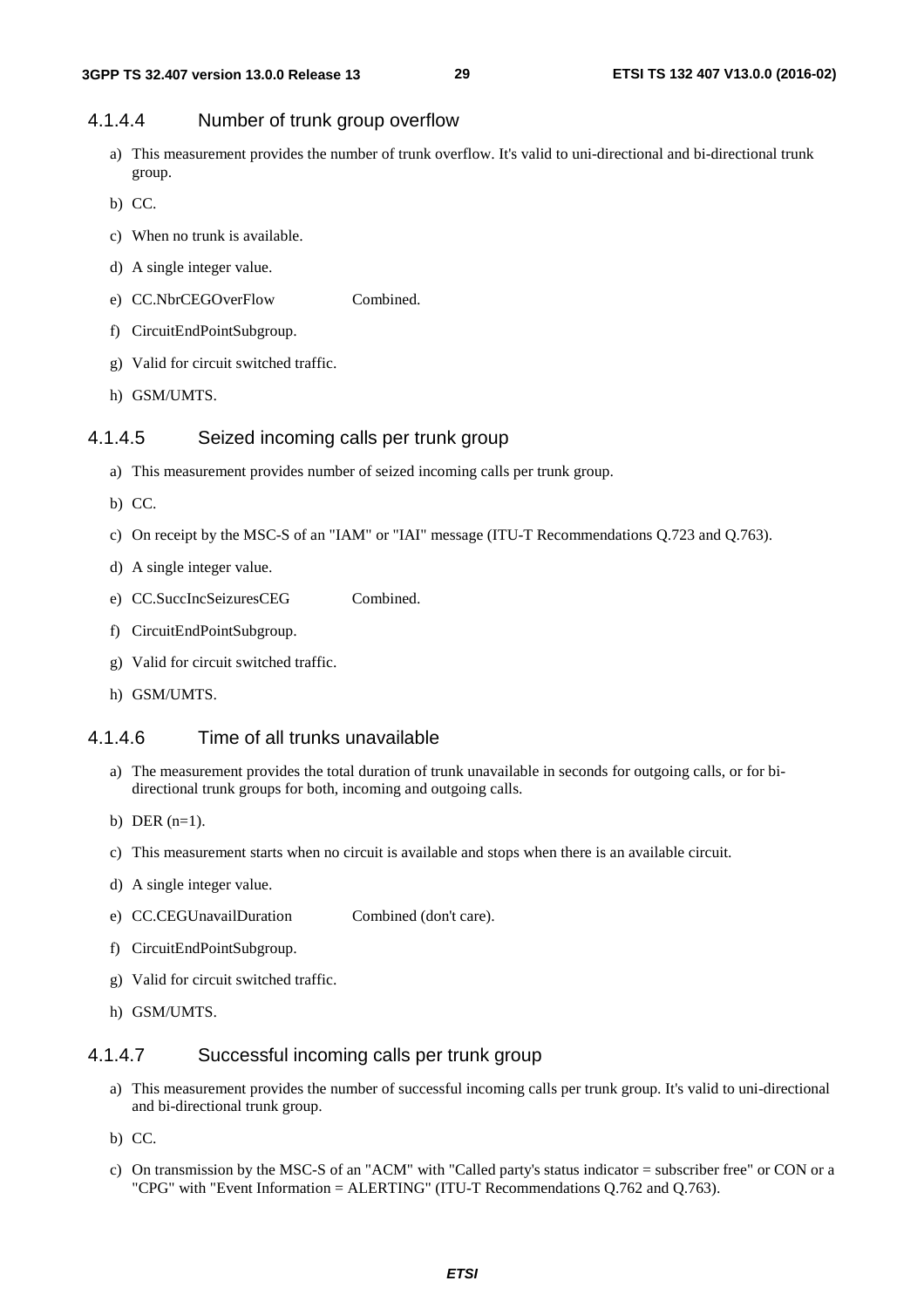- d) A single integer value.
- e) CC.SuccIncCallsCEG Combined.
- f) CircuitEndPointSubgroup.
- g) Valid for circuit switched traffic.
- h) GSM/UMTS.

# 4.1.4.8 Answered incoming call per trunk group

- a) This measurement provides the number of answered incoming calls from a given adjacent MSC-S per trunk group.
- b) CC.
- c) On transmission by the MSC-S of an "ANM" or "CON" message to a given adjacent MSC-S (ITU-T Recommendation Q.1902).
- NOTE: The "CON" message shall be the trigger when ACM message has already been sent.
- d) A single integer value.
- e) CC.AnswIncCallsCEG Combined.
- f) CircuitEndPointSubgroup.
- g) Valid for circuit switched traffic.
- h) GSM/UMTS.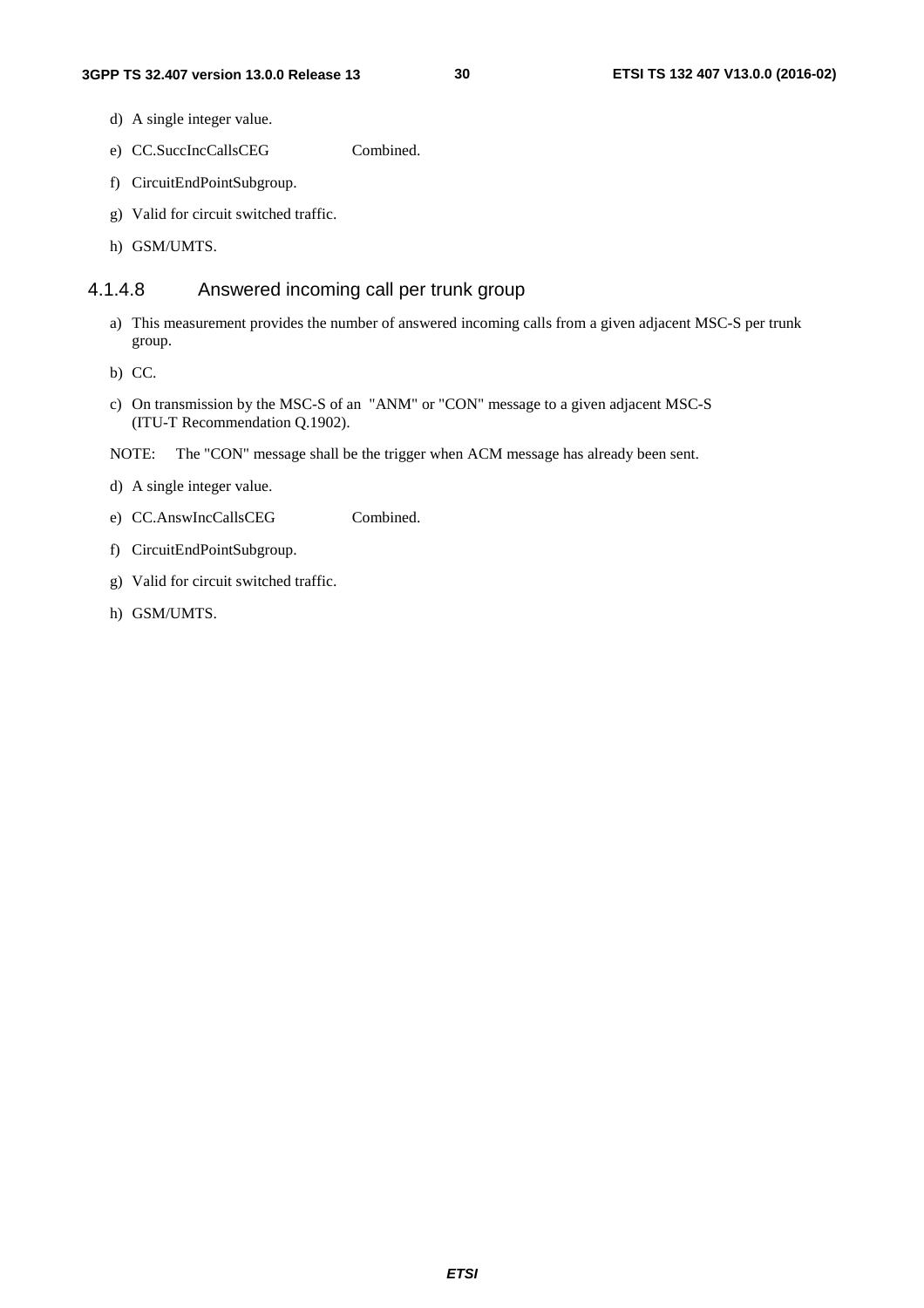# 4.1.5 Call establishment quality of service

# 4.1.5.1 UE call established time

- a) This measurement provides the mean time during each granularity period for UEs to establish connection. The three measurement types defined in e) are subject to the "2 out of 3 approach".
- b) DER  $(n=1)$ .
- c) This measurement is obtained by accumulating the time intervals for each successful UE call establishment between the receipt by the MSC server of a " CM SERVICE REQUEST " message to establish a call for UE, and corresponding " ALERTING " message for successfully established UE call over a granularity period using DER, see GSM 04.08 [15] and 3GPP TS 24.008 [14]. This end value of the time will then be divided by the number of successfully established call numbers observed in the granularity period to give the arithmetic mean, the accumulator shall be reinitialised at the beginning of each granularity period.
- d) A real value(in seconds) per measurement type defined in e).

| e) CC.DurOfCallEsta | Combined(don't care). |
|---------------------|-----------------------|
| CC.DurOfCallEsta.G  | GSM.                  |
| CC.DurOfCallEsta.U  | UMTS.                 |
|                     |                       |

- f) MSCServerFunction/VlrFunction.
- g) Valid for circuit switched traffic.
- h) GSM/UMTS.

# 4.1.6 Traffic related performance

### 4.1.6.1 Successful incoming call traffic

- NOTE: If TUP is used, no need to differentiate voice and data.
- a) This measurement provides the successful incoming originating traffic from MSC-S's perspective. The three measurement types defined in e) are subject to the "2 out of 3 approach".
- b) DER $(n=1)$ .
- c) This measurement is obtained by accumulating the time intervals for all successful UEs establishment between the time sending transmission ""ACM" message" to and the corresponding time on receipt of corresponding release message ""CLF or CBK or REL"" over a granularity period using DER (See GSM 04.08 [15], 3GPP TS 24.008 [14], ITU-T Recommendation Q.763). This end value of the time will then be calculated as ERLANG. The accumulator shall be reinitialised at the beginning of each granularity period. (GSM 04.08 [15], 3GPP TS 24.008 [14], ITU-T Recommendation Q.763).
- d) A real value per measurement type defined in e). (Unit: ERLANG).
- e) CC.SuccIncCallTraf

CC.SuccIncCallTraf.Voice

CC.SuccIncCallTraf.Data

- f) MSCServerFunction/VlrFunction.
- g) Valid for circuit switched traffic.
- h) GSM/UMTS.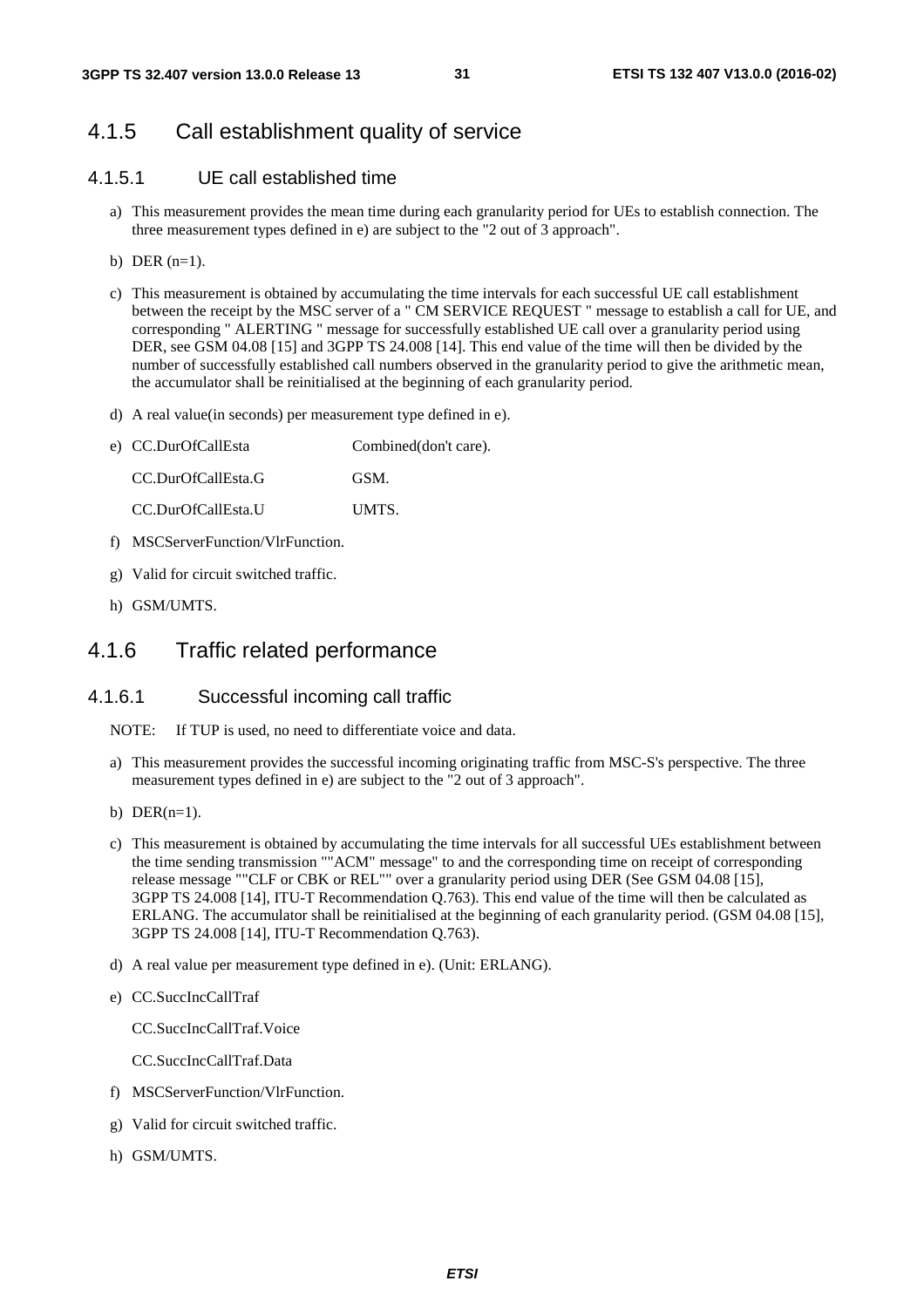#### 4.1.6.2 Answered incoming call traffic

NOTE: If TUP is used, no need to differentiate voice and data.

- a) This measurement provides the successful incoming originating traffic from MSC-S's perspective. The three measurement types defined in e) are subject to the "2 out of 3 approach".
- b)  $DER(n=1)$ .
- c) This measurement is obtained by accumulating the time intervals for all successful UEs establishment between the transmission "ANM/ANC/ANN" message and the receipt of corresponding release message "CLF or CBK or REL" (see ITU-T Recommendations Q.723 and Q.763, 3GPP TS 24.008 [14]) over a given granularity period. The final result should be calculated to ERLANG. The accumulator shall be reinitialised at the beginning of each granularity period.
- d) A real value per measurement type defined in e). (Unit: ERLANG).

| e) CC.AnswIncCallTraf    | Mean Duration of Answered Incoming Call.         |
|--------------------------|--------------------------------------------------|
| CC.AnswIncCallTraf.Voice | Mean Duration of Answered voice Incoming Call.   |
| CC.AnswIncCallTraf.Data  | Mean Duration of Answered CS data Incoming Call. |

- f) MSCServerFunction/VlrFunction.
- g) Valid for circuit switched traffic.
- h) GSM/UMTS.

### 4.1.6.3 Successful mobile originating call traffic

- a) This measurement provides the successful mobile originating incoming traffic from MSC-S's perspective. The three measurement types defined in e) are subject to the "n-1 out of n approach".
- b) DER $(n=1)$ .
- c) This measurement is obtained by accumulating the time intervals for all successful UEs establishment between the transmission "ALERTING" message and the receipt of corresponding release message "CLEAR COMMAND" or IU RELEASE COMMAND" over a given granularity period. (see ITU-T Recommendations Q.723 and Q.763, 3GPP TS 24.008) The final result should be calculated to ERLANG. The accumulator shall be reinitialised at the beginning of each granularity period.
- d) A real value per measurement type defined in e).(Unit: ERLANG).

| e) CC.SuccOrigiCallTraf      |            | Holding Traffic Successful Outgoing Call.          |
|------------------------------|------------|----------------------------------------------------|
| CC.SuccOrigiCallTraf.Voice.G | <b>GSM</b> | Holding Traffic Successful Outgoing Call of Voice. |
| CC.SuccOrigiCallTraf.Voice.U | UMTS.      |                                                    |
| CC.SuccOrigiCallTraf.Data.G  | <b>GSM</b> | Holding Traffic Successful Outgoing Call of Data.  |
| CC.SuccOrigiCallTraf.Data.U  | UMTS.      |                                                    |

- NOTE: only the GSM subcounter should be provided if the measured object is Alink.
- f) MSCServerFunction/VlrFunction.

ALink

IucsLink.

- g) Valid for circuit switched traffic.
- h) GSM/UMTS.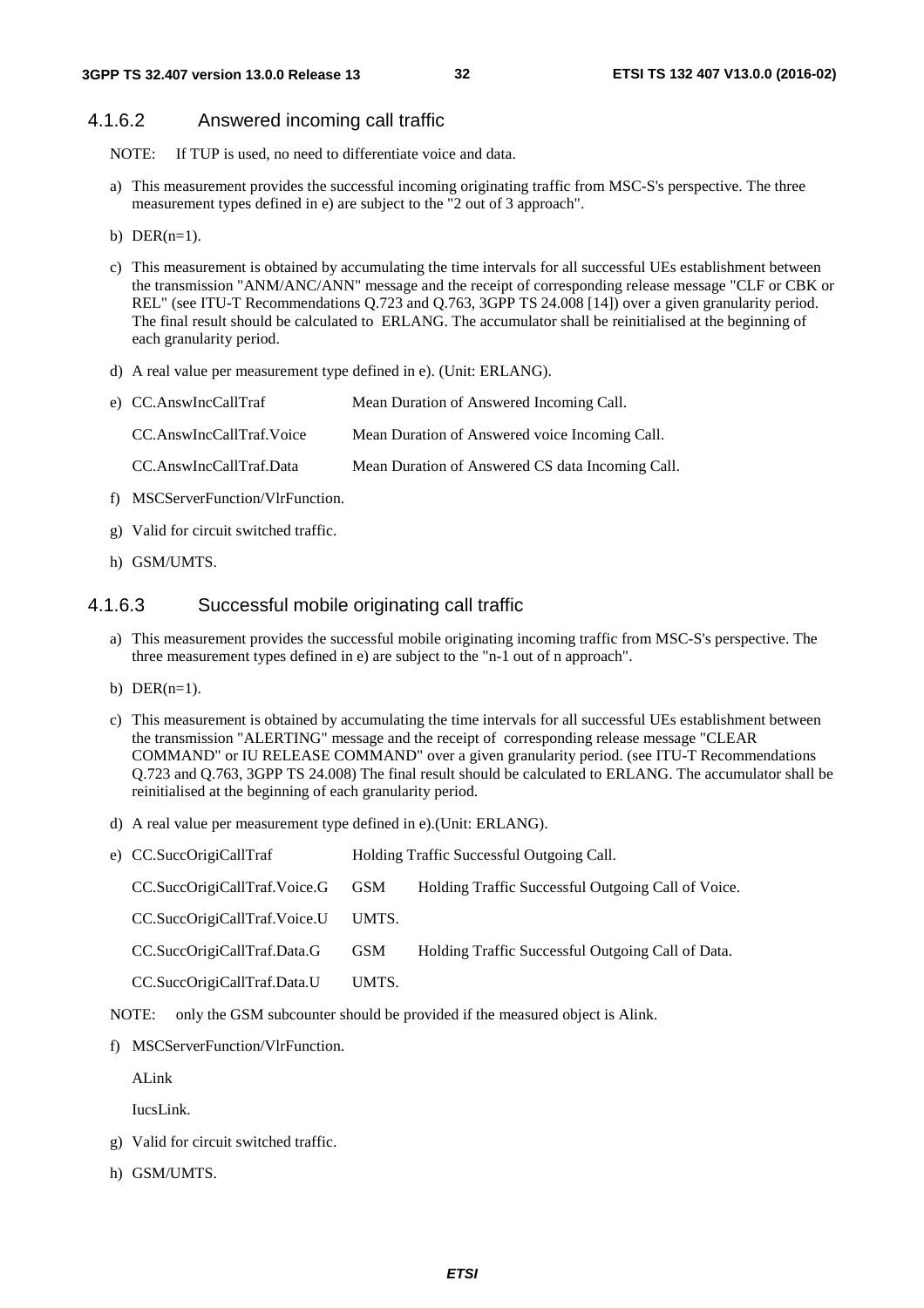# 4.1.6.4 Answered mobile originating call traffic

- a) This measurement provides the answered mobile originating incoming traffic from MSC-S's perspective. The three measurement types defined in e) are subject to the "n-1 out of n approach".
- b) DER $(n=1)$ .
- c) This measurement is obtained by accumulating the time intervals for all successful UEs establishment between the transmission "CONNECT ACK" and the receipt of corresponding "CLEAR COMMAND" or IU RELEASE COMMAND" message over a given granularity period. The final result should be calculated to ERLANG (ITU-T Recommendations Q.723 and Q.763, 3GPP TS 24.008). The accumulator shall be reinitialised at the beginning of each granularity period.
- d) A real value per measurement type defined in e). (Unit: ERLANG).
- e) CC.AnswOrigiCallTraf Traffic of Answered Outgoing Call.

CC.AnswOrigiCallTraf.Voice.G GSM Traffic of Answered Outgoing Call of Voice.

CC.AnswOrigiCallTraf.Voice.U UMTS.

CC.AnswOrigiCallTraf.Data.G GSM Traffic of Answered Outgoing Call of Data.

CC.AnswOrigiCallTraf.Data.U UMTS.

NOTE: only the GSM subcounter should be provided if the measured object is Alink.

f) MSCServerFunction/VlrFunction.

ALink

IucsLink.

- g) Valid for circuit switched traffic.
- h) GSM/UMTS.

#### 4.1.6.5 Successful Mobile terminating call traffic

- a) This measurement provides the successful mobile terminating call traffic handled by the MSC-S. The three measurement types defined in e) are subject to the "n-1 out of n approach".
- b) DER $(n=1)$ .
- c) This measurement is obtained by accumulating the time intervals for all successful call establishment between the time receipt of the "ALERTING" and the corresponding "RELEASE COMPLETE" message over a given granularity period. The final result should be calculated to ERLANG. The accumulator shall be reinitialised at the beginning of each granularity period.
- d) A real value per measurement type defined in e). (Unit: ERLANG).

| e) CC.SuccTermiCallTraf      |              | GSM/UMTS Holding traffic successful terminating call. |
|------------------------------|--------------|-------------------------------------------------------|
| CC.SuccTermiCallTraf.Voice.G | - GSM        | Holding traffic Successful terminating call of voice. |
| CC.SuccTermiCallTraf.Voice.U | <b>TIMTS</b> |                                                       |
| CC.SuccTermiCallTraf.Data.G  | GSM.         | Holding traffic successful terminating call of Data.  |
| CC.SuccTermiCallTraf.Data.U  | <b>HMTS</b>  |                                                       |

NOTE: only the GSM subcounter should be provided if the measured object is Alink.

- f) MSCServerFunction/VlrFunction.
	- ALink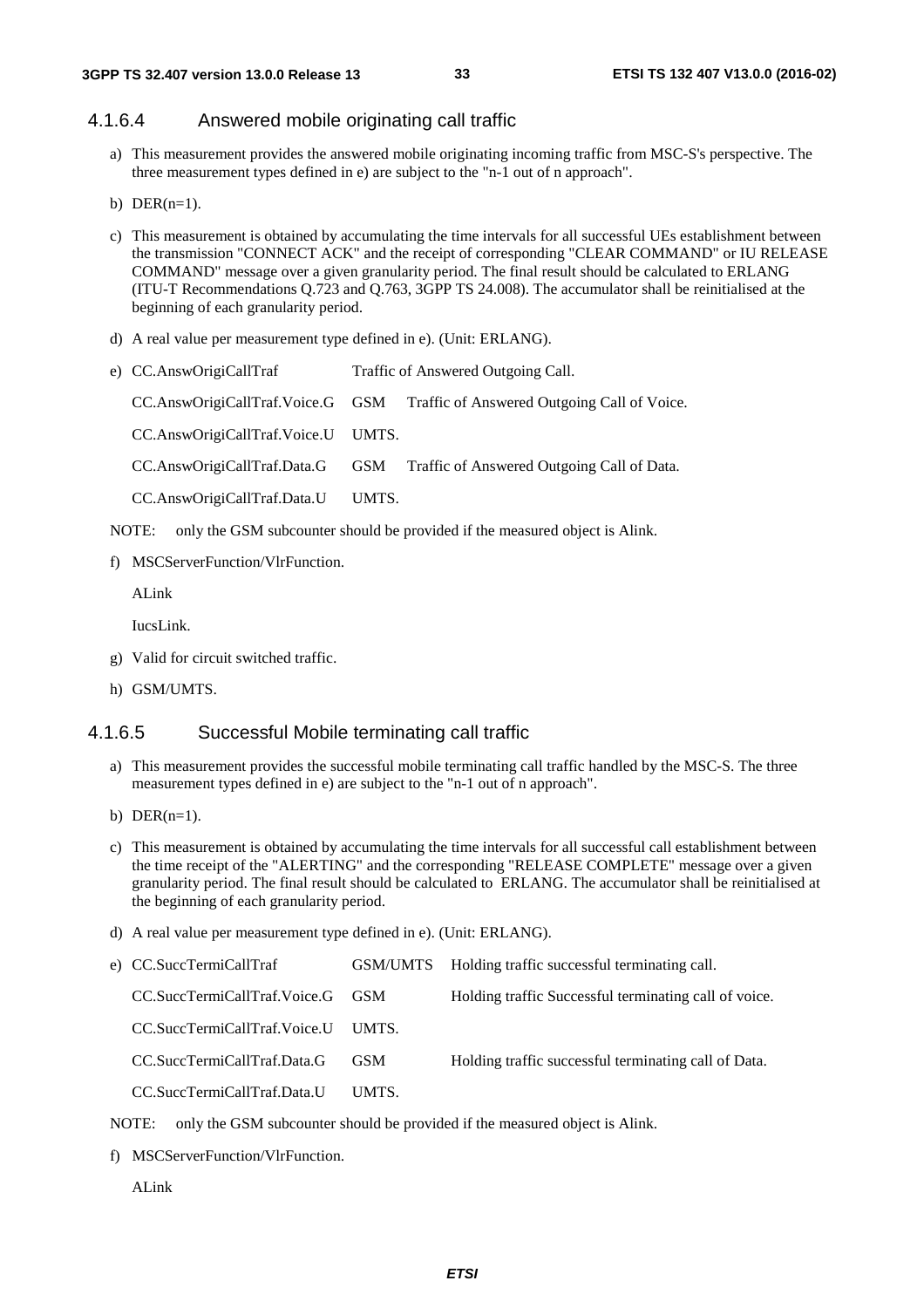IucsLink.

- g) Valid for circuit switched traffic.
- h) GSM/UMTS.

### 4.1.6.6 Answered Mobile terminating call traffic

- a) This measurement provides the answered mobile terminating call traffic handled by the MSC-S. The three measurement types defined in e) are subject to the "n-1 out of n approach".
- b) DER $(n=1)$ .
- c) This measurement is obtained by accumulating the time intervals for all answered call establishment between the time receipt of the "CONNECT ACKNOWLEDGE" and the corresponding "RELEASE COMPLETE" message over a given granularity period. The final result should be calculated to ERLANG. The accumulator shall be reinitialised at the beginning of each granularity period.
- d) A real value per measurement type defined in e). (Unit: ERLANG).
- e) CC.AnswTermiCallTraf Holding traffic answered terminating call. CC.AnswTermiCallTraf.Voice.G GSM Holding traffic answered terminating call of voice. CC.AnswTermiCallTraf.Voice.U UMTS. CC.AnswTermiCallTraf.Data.G GSM Holding traffic answered terminating call of Data. CC.AnswTermiCallTraf.Data.U UMTS.
- NOTE: only the GSM subcounter should be provided if the measured object is Alink.
- f) MSCServerFunction/VlrFunction.

ALink

IucsLink.

- g) Valid for circuit switched traffic.
- h) GSM/UMTS.

# 4.1.6.7 Successful outgoing traffic

NOTE: If TUP is used, no need to differentiate voice and data.

- a) This measurement provides the successful outgoing traffic from MSC-S's perspective. The three measurement types defined in e) are subject to the "2 out of 3 approach".
- b) DER $(n=1)$ .
- c) This measurement is obtained by accumulating the time intervals for all successful UEs establishment between the transmission "ACM" and the corresponding receipt of "CLF or CBK or REL" message over a given granularity period. This end value of this time will then be calculated as ERLANG. The accumulator shall be reinitialised at the beginning of each granularity period. (GSM 04.08, 3GPP TS 24.008).
- d) A real value per measurement type defined in e). (Unit: ERLANG).

| e) CC.SuccOutCallTraf    | Holding Traffic Successful Internal Call.          |
|--------------------------|----------------------------------------------------|
| CC.SuccOutCallTraf.Voice | Holding Traffic Successful Internal Call of Voice. |
| CC.SuccOutCallTraf.Data  | Holding Traffic Successful Internal Call of Data.  |

f) MSCServerFunction/VlrFunction.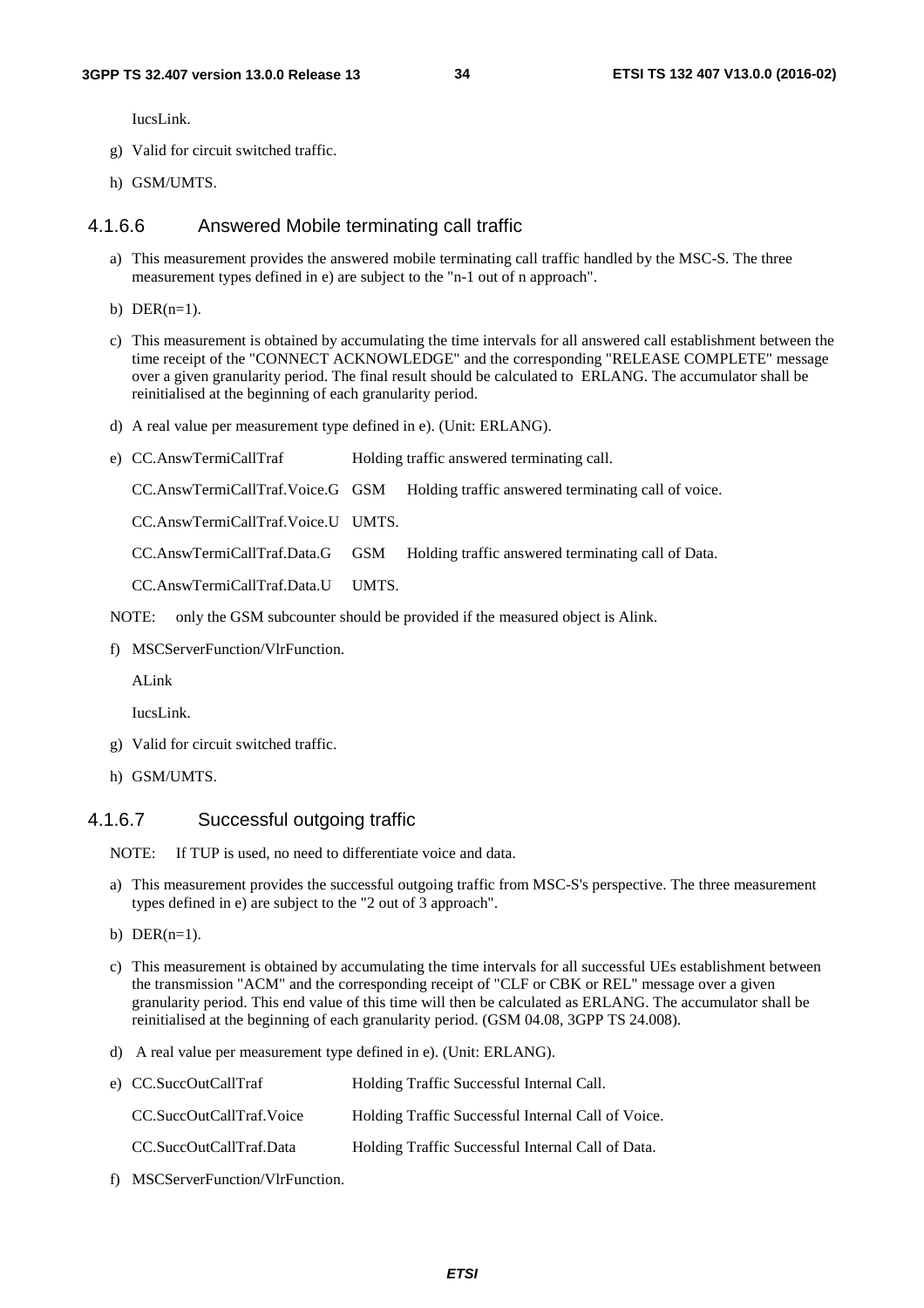- g) Valid for circuit switched traffic.
- h) GSM/UMTS.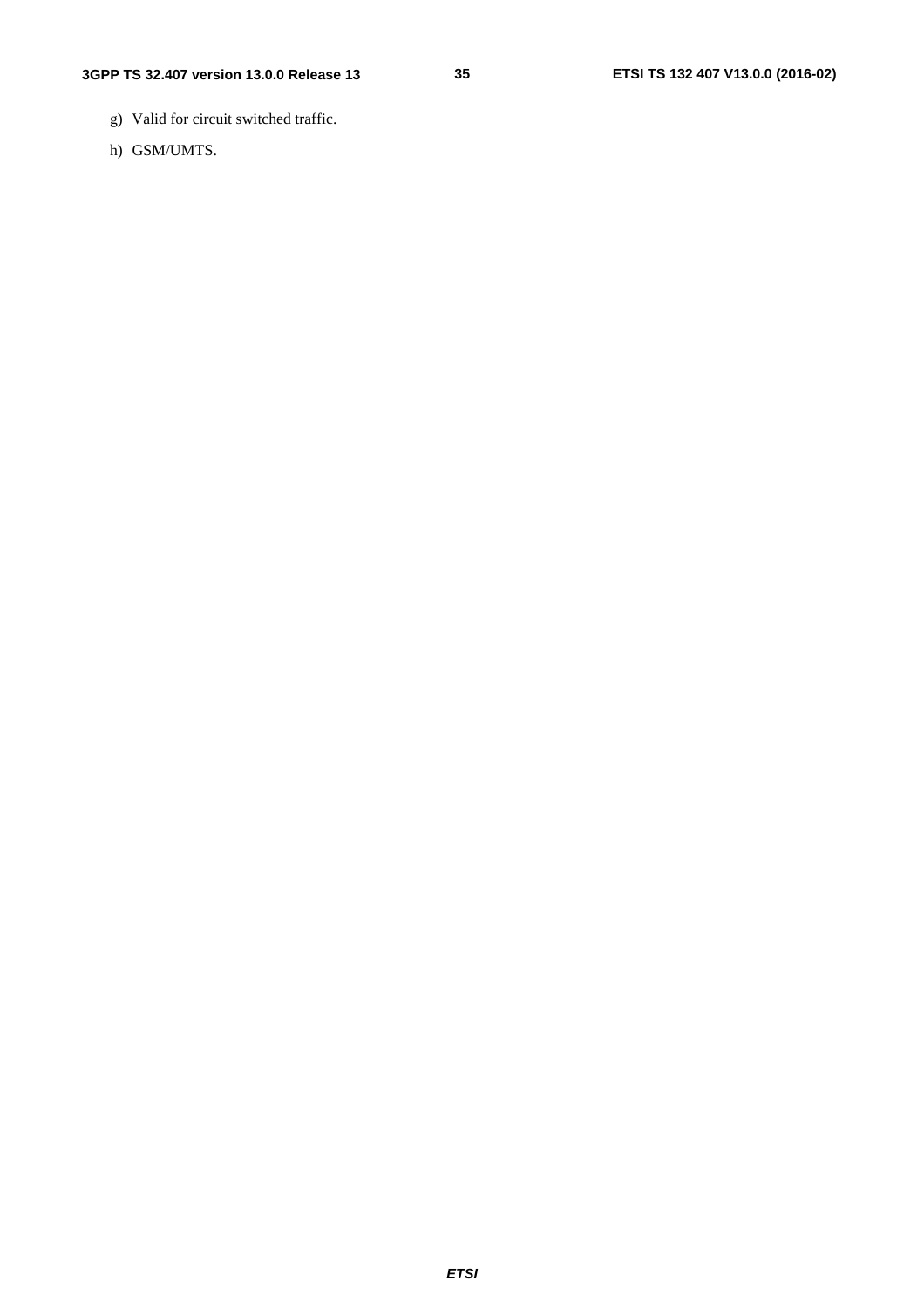### 4.1.6.8 Answered outgoing traffic

NOTE: If TUP is used, no need to differentiate voice and data.

- a) This measurement provides the answered outgoing traffic from MSC-S's perspective. The three measurement types defined in e) are subject to the "2 out of 3 approach".
- b) DER $(n=1)$ .
- c) This measurement is obtained by accumulating the time intervals for all successful UEs establishment between the transmission "ANM/ANC/ANN" and the corresponding receipt of "CLF or CBK or REL" message over a given granularity period. This end value of the time will then be calculated as ERLANG. The accumulator shall be reinitialised at the beginning of each granularity period. (GSM 04.08, 3GPP TS 24.008).
- d) A real value per measurement type defined in e). (Unit: ERLANG).

| e) CC.AnswOutCallTraf.            | Traffic of Answered Internal Call.          |
|-----------------------------------|---------------------------------------------|
| CC.AnswOutCallTraf.Voice          | Traffic of Answered Internal Call of Voice. |
| CC.AnswOutCallTraf.Data           | Traffic of Answered Internal Call of Data.  |
| f) MSCServerFunction/VlrFunction. |                                             |

- 
- g) Valid for circuit switched traffic.
- h) GSM/UMTS.

#### 4.1.6.9 Successful transit call traffic

- a) This measurement provides the successful exchange (or transfer) traffic from MSC-S's perspective. The three measurement types defined in e) are subject to the "2 out of 3 approach".
- b)  $DER(n=1)$ .
- c) This measurement is obtained by accumulating the time intervals for all successful UEs establishment, after having received of "ACM" message from terminating MSC-S , between the forwarding ("ACM") message to the origination MSC-S and the corresponding transmission "CLR or REL" message to terminating message, or transmission "CBK or REL" to originating MSC-S over a given granularity period. This end value of this time will then be calculated as ERLANG. The accumulator shall be reinitialised at the beginning of each granularity period. (GSM 04.08, 3GPP TS 24.008).
- d) A real value per measurement type defined in e). (Unit: ERLANG).

| e) CC.SuccTransCallTraf    | Holding Traffic Successful Transferred Call.             |
|----------------------------|----------------------------------------------------------|
| CC.SuccTransCallTraf.Voice | Holding Traffic of Successful Transferred Call of Voice. |
| CC.SuccTransCallTraf.Data  | Holding Traffic of Successful Transferred Call of Data.  |

- f) MSCServerFunction/VlrFunction.
- g) Valid for circuit switched traffic.
- h) GSM/UMTS.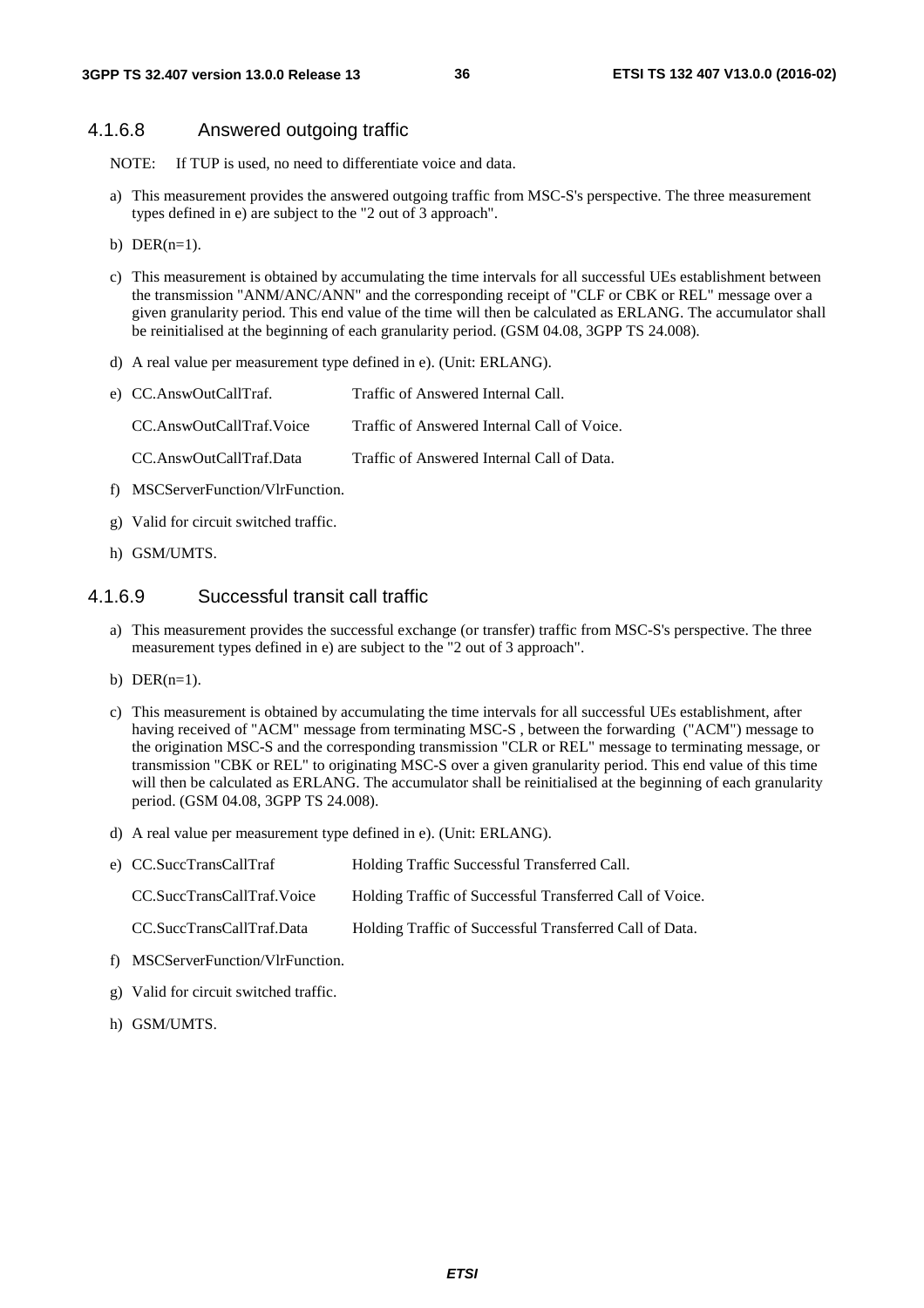# 4.1.6.10 Answered transit call traffic

- a) This measurement provides the answered exchange (or transfer) traffic from MSC-S's perspective. The three measurement types defined in e) are subject to the "2 out of 3 approach".
- b) DER $(n=1)$ .
- c) This measurement is obtained by accumulating the time intervals for all answered call establishment, after having received of "ANM" or 'CON' message from terminating MSC-S and the corresponding transmission "CLR or REL" message to terminating message, or transmission "CBK or REL" to originating MSC-S over a given granularity period. This end value of the time will then be calculated as ERLANG. The accumulator shall be reinitialised at the beginning of each granularity period. (GSM 04.08, 3GPP TS 24.008).
- d) A real value per measurement type defined in e). (Unit: ERLANG).
- e) CC.AnswTransCallTraf Traffic of Answered Transferred Call. CC.AnswTransCallTraf.Voice Traffic of Answered Transferred Call of Voice. CC.AnswTransCallTraf.Data Traffic of Answered Transferred Call of Data.
- f) MSCServerFunction/VlrFunction.
- g) Valid for circuit switched traffic.
- h) GSM/UMTS.

#### 4.1.6.11 Seized outgoing call traffic per trunk group

- a) This measurement provides outgoing traffic per trunk group. It is valid to uni-directional and bi-directional trunk group.
- b) DER $(n=1)$ .
- c) This measurement is obtained by accumulating the time intervals for all successful call establishment between the transmission "IAM or IAI" and the corresponding receipt of ("CLF or REL") or (" CBK or REL") message over a given granularity period. This end value of this time will then be calculated as ERLANG. The accumulator shall be reinitialised at the beginning of each granularity period. (GSM 04.08, 3GPP TS 24.008).
- d) A real value (Unit: ERLANG).
- e) CC.SuccOutSeizureTrafficCEG.
- f) CircuitEndPointSubgroup.
- g) Valid for circuit switched traffic.
- h) GSM/UMTS.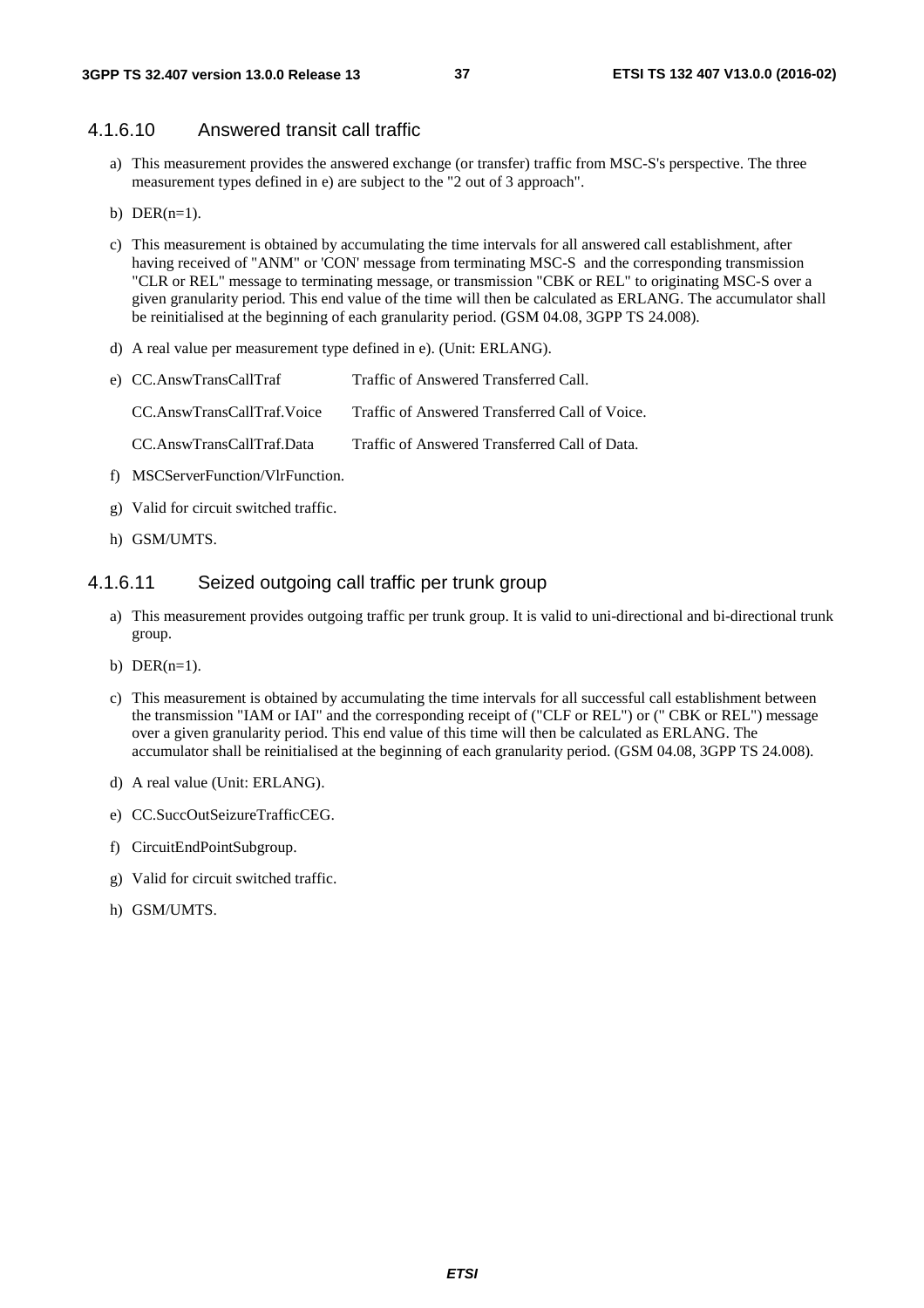# 4.1.6.12 Seized incoming call traffic per trunk group

- a) This measurement provides incoming traffic per trunk group. It is valid to uni-directional and bi-directional trunk group.
- b) DER (n=1).
- c) This measurement is obtained by accumulating the time intervals for all successful UEs establishment between the reception of "IAM or IAI" and the corresponding transmission of ("CLF or REL") or ("CBK or REL") message over a given granularity period. This end value of this time will then be calculated as ERLANG. The accumulator shall be reinitialised at the beginning of each granularity period. (GSM 04.08, 3GPP TS 24.008).
- d) A real value unit: ERLANG.
- e) CC.SuccIncSeizureTrafficTG Combined.
- f) CircuitEndPointSubgroup.
- g) Valid for circuit switched traffic.
- h) GSM/UMTS.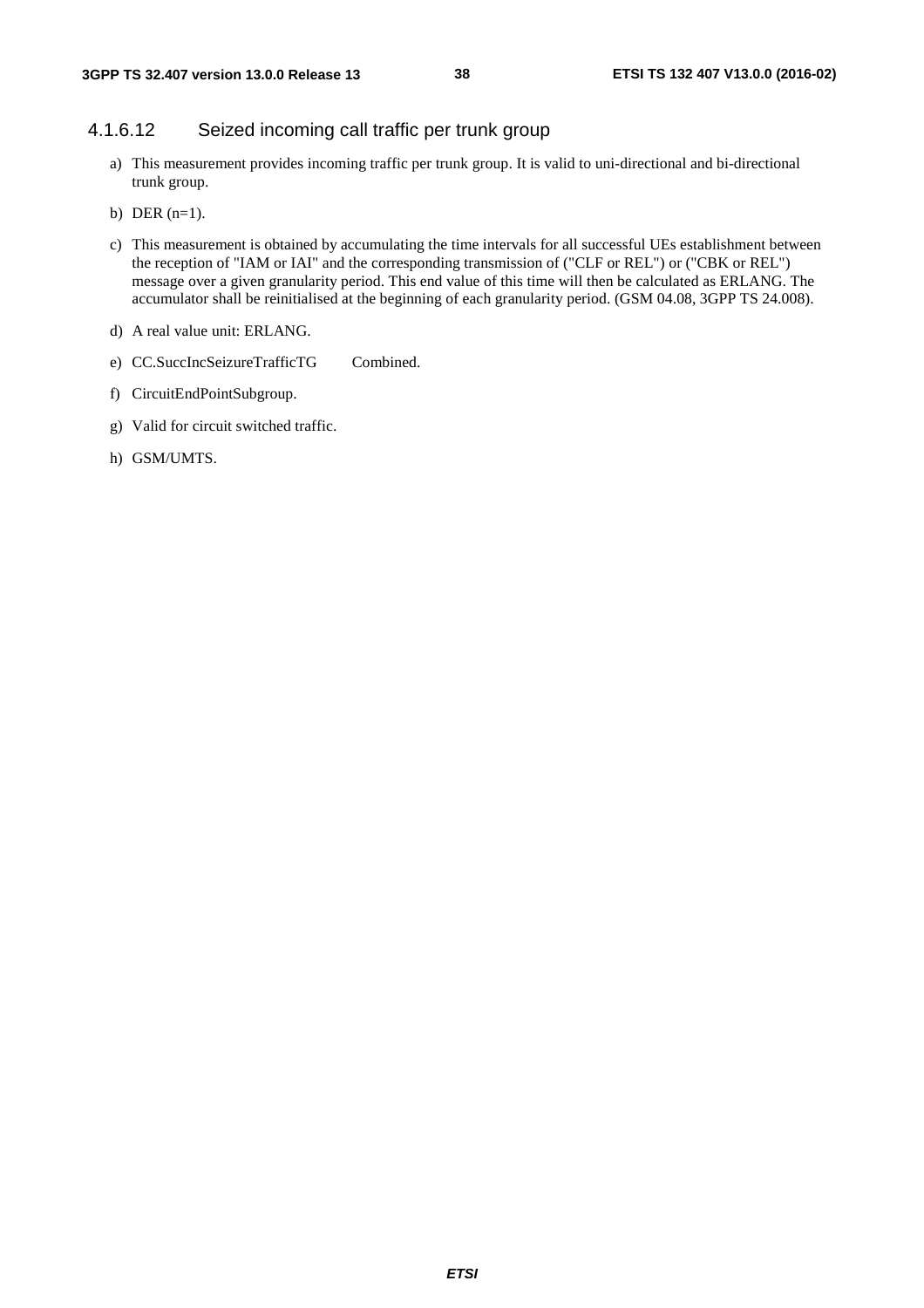# 4.1.7 Paging related performance

For information on the signalling messages, please refer to 3GPP TS 23.018 [11].



**Figure 6: information flow of paging** 

## 4.1.7.1 Attempt paging requests per Lac

- a) This measurement provides the attempt number of paging requests per lac. The three measurement types defined in e) are subject to the "2 out of 3 approach".
- b) CC.
- c) On the transmission by MSC-S of the first paging request from the MSC-S to the RNC/BSC (3GPP TS 25.413 [5]).
- d) A single integer value per measurement type defined in e).
- e) CC.AttPageReqs Combined(don't care). CC.AttPageReqs.G GSM. CC.AttPageReqs.*U* UMTS.
- f) LA, specified by a concatenation of the MCC, MNC and LAC.
- g) Valid for circuit switched traffic.
- h) GSM/UMTS.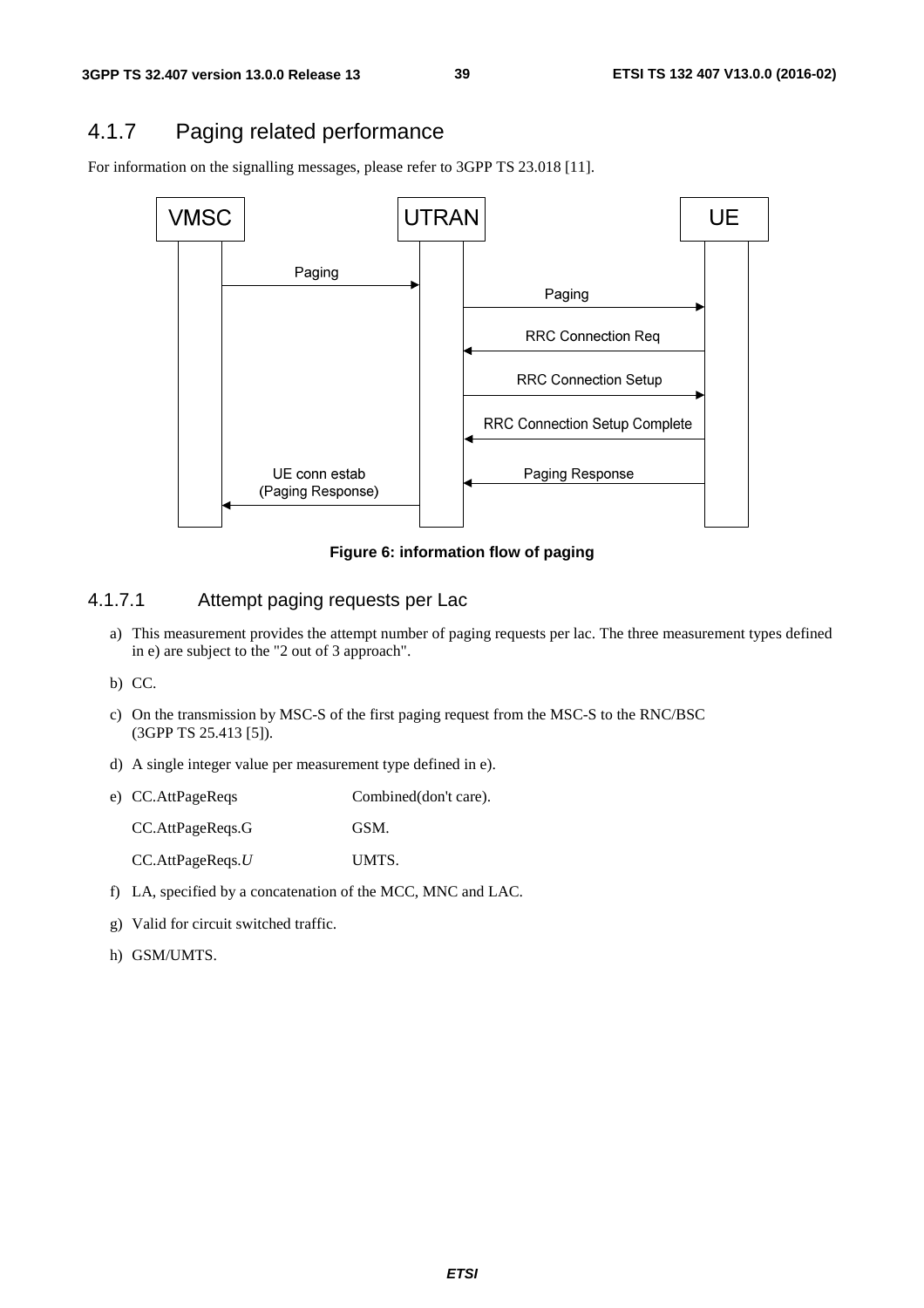# 4.1.7.2 Successful paging requests per Lac

a) This measurement provides the successful number of paging requests per lac. The three measurement types defined in e) are subject to the "2 out of 3 approach".

b) CC.

- c) On receipt by MSC-S of the Paging Response from the UE to the MSC-S (3GPP TS 24.008).
- d) A single integer value per measurement type defined in e).

| e) CC.SuccPageReqs | Combined(don't care). |
|--------------------|-----------------------|
| CC.SuccPageReqs.G  | GSM.                  |

CC.SuccPageReqs.U USMS.

- f) LA, specified by a concatenation of the MCC, MNC and LAC.
- g) Valid for circuit switched traffic.
- h) GSM/UMTS.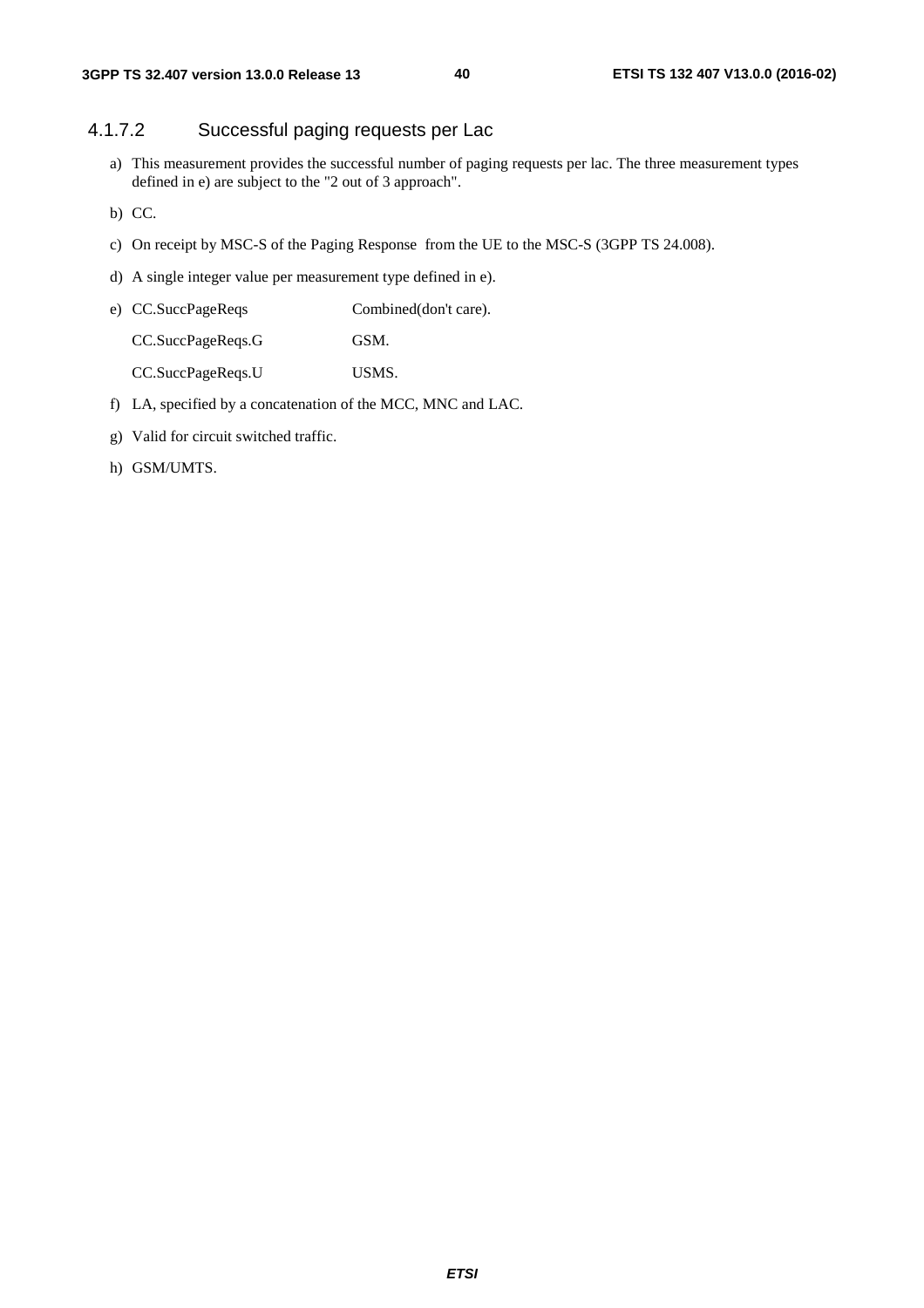

# 4.1.8 Out of band Call codec negotiation related performance

**Figure 7: information flow of codec negotiation** 

NOTE: If the originating MSC-S uses G.711 codec, these measurements are not applicable.

### 4.1.8.1 Attempted out of band codec negotiation number

- a) This measurement provides the number of codes negotiation attempts originated from MSC-S. If the originating MSC-S adopts G.711 codec, this negotiation establishment is not in the scope of R4 codec negotiation.
- b) CC.
- c) On transmission by the originating MSC-S of "IAM" message which includes codec list IE from the originating MSC-S to the terminated MSC-S. See 3GPP TS 23.153 [4].
- d) A single integer value.
- e) CC.AttCodecNeg.
- f) MSCServerFunction/VlrFunction.
- g) Valid for circuit switching.
- h) GSM/UMTS.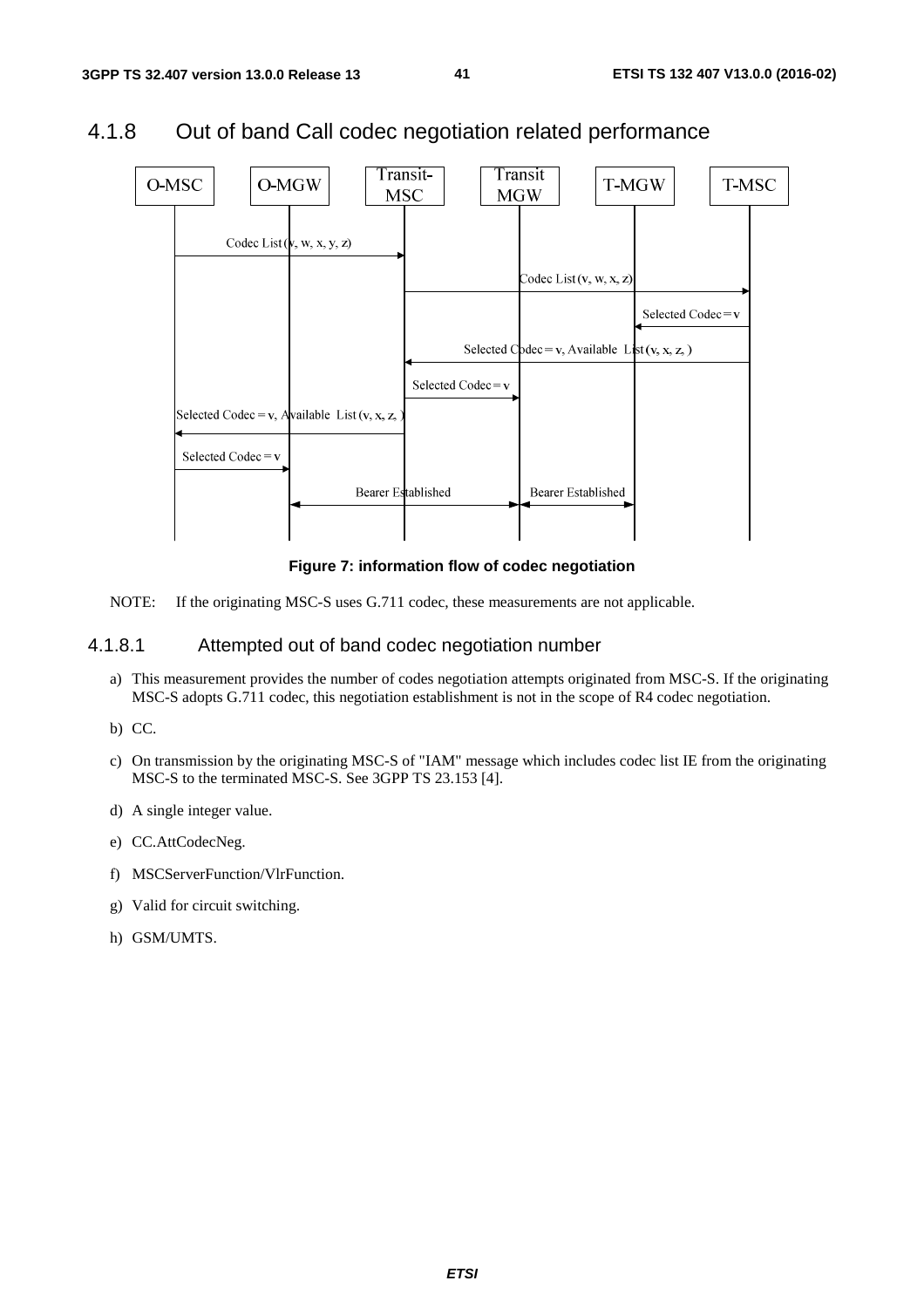### 4.1.8.2 Successful out of band codec negotiation number

a) This measurement provides the number of successfully codes negotiation originated from MSC-S. If the originating MSC-S adopts G.711, and the originating mid-call receipt of "APM" message and "Selected Codec" is equal to "G.711", then this negotiation establishment is not in the scope of the R4 codec negotiation.

b) CC.

- c) On receipt by originating MSC-S of "APM" message which "Action indicator=Selected Codec" from the terminated MSC-S See 3GPP TS 23.153 [4].
- d) A single integer value.
- e) CC.SuccCodecNeg.
- f) MSCServerFunction/VlrFunction.
- g) Valid for circuit switching.
- h) GSM/UMTS.

#### 4.1.8.3 Attempted out of band codec modification number

- a) This measurement provides the number of attempted TrFo codec modification request originated from MSC-S. The counter includes also the codec modifications executed as part of mid-call codec negotiation procedures.
- b) CC.
- c) On transmission by the MSC-S of an "APM" message and the action indicator is set to "modify codec" or "*modify to selected codec information*" (3GPP TS 24.011 and ITU-T Recommendation Q 1902.4).
- d) A single integer value.
- e) CC.AttCodecMod.
- f) MSCServerFunction/VlrFunction.
- g) Valid for circuit switching.
- h) GSM/UMTS.

#### 4.1.8.4 Successful out of band codec modification number

- a) This measurement provides the number of successful mid-call codec negotiations including the cases when the successful codec modifications executed as part of mid-call codec negotiation procedures.
- b) CC.
- c) On receipt by the MSC-S of an "APM" message and the received action indicator is set to "successful codec modification" (3GPP TS 24.011 and ITU-T Recommendation Q 1902.4).
- d) A single integer value.
- e) CC.SuccCodecMod.
- f) MSCServerFunction/VlrFunction.
- g) Valid for circuit switched traffic.
- h) GSM/UMTS.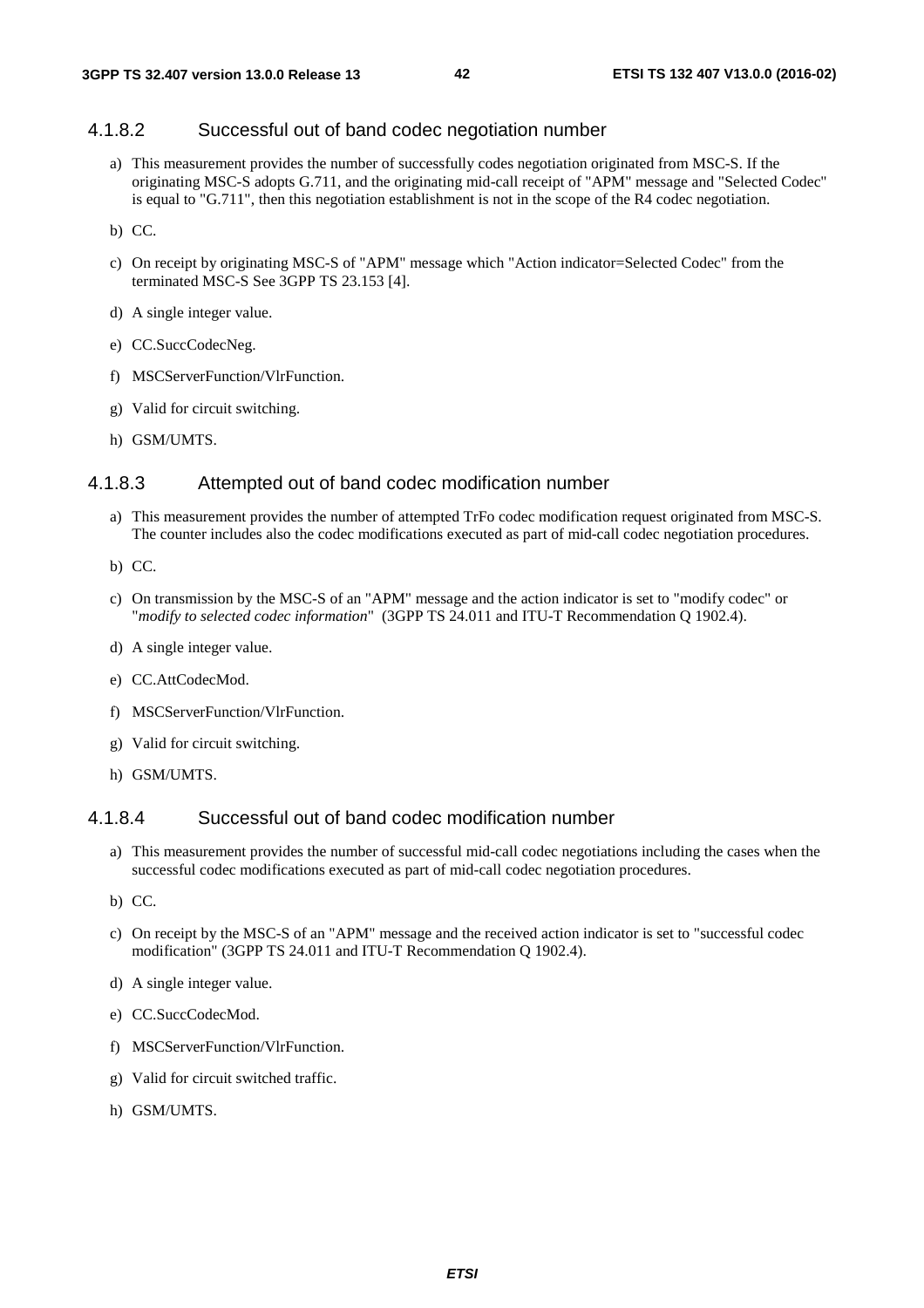# 4.1.8.5 Failed out of band codec modification number

a) This measurement provides the number of failed TrFo codec modification request originated from MSC-S including the cases when the failed codec modifications executed as part of the mid-call codec negotiation procedures.

b) CC.

- c) On receipt by the MSC-S of an "APM" message and the received action indicator is set to "Codec Modification Failure" or "*mid-call codec negotiation failure*" (3GPP TS 24.011 and ITU-T Recommendation Q 1902.4).
- d) A single integer value.
- e) CM.FailCodecMod.
- f) MSCServerFunction/VlrFunction.
- g) Valid for circuit switching.
- h) GSM/UMTS.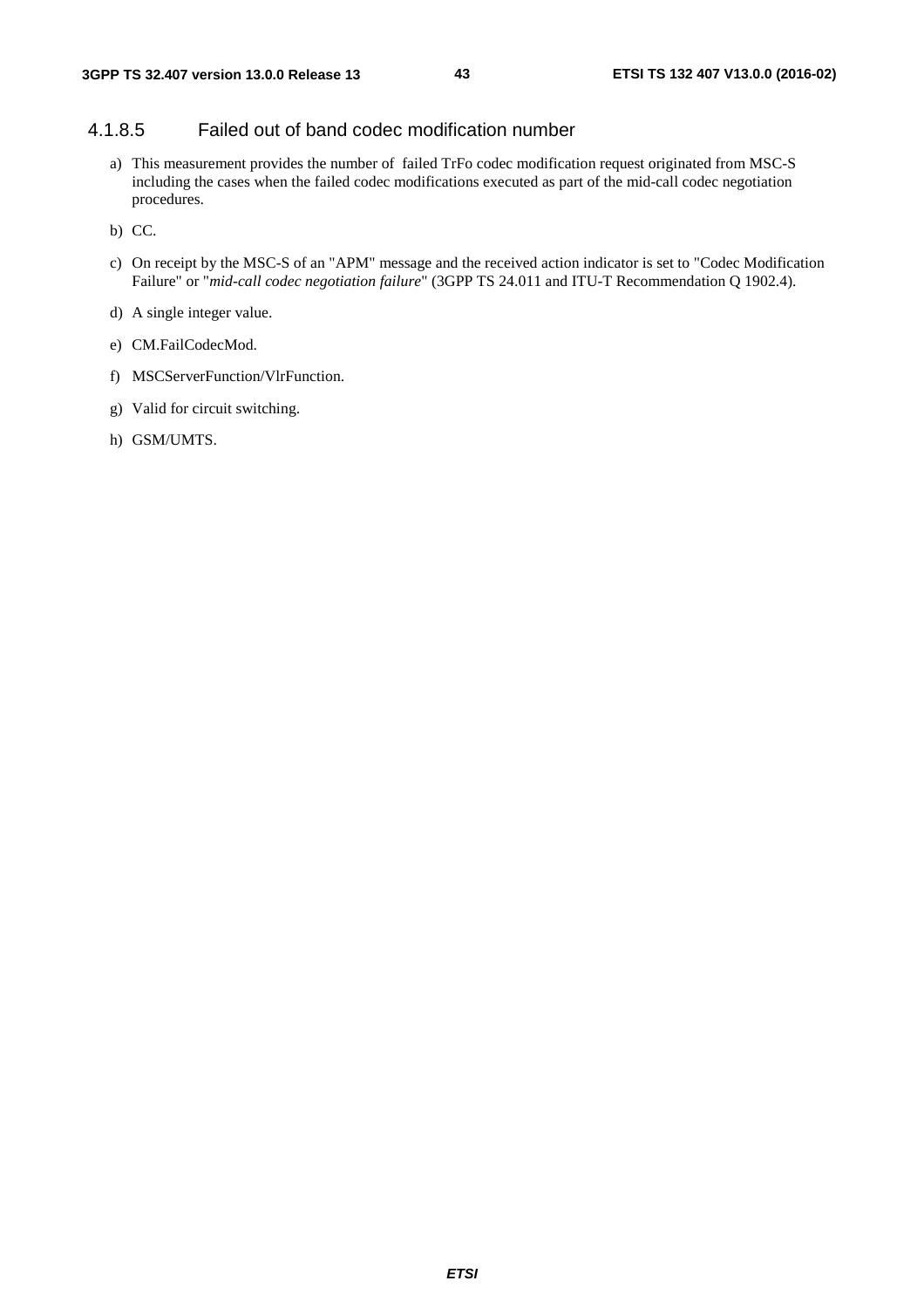# 4.1.9 Measurements based on Observed Destination

Editor's note: Observed Destination need to add to CN NRM

#### 4.1.9.1 Attempted calls for calling party number

- a) This measurement provides the number of attempted UE originating and trunk incoming calls for the given observed destination where the observed destination is the calling number.
- b) CC.
- c) On receipt by the MSC-S of an "IAM" message from a given adjacent MSC-S (ITU-T Recommendation Q.1902) or "SETUP" from UE. The observed destination number should be taken from the MAP-Process access request Ack message that is received from the VLR (the MSISDN number of the calling subscriber) (see 3GPP TS 23.018 [11]) or the calling party number IE from IAM. (ITU-T Recommendation Q.763).
- d) A single integer value.
- e) CC.AttInODCalls Combined.
- f) ObservedDestination.
- g) Valid for circuit switched traffic.
- h) GSM/UMTS.

#### 4.1.9.2 Successful calls for calling party number

- a) This measurement provides the number of successful UE originating and trunk incoming calls for the given observed destination where the observed destination is the calling number.
- b) CC.
- c) On transmission by the MSC-S of an "ACM" message with "called party's status indicator = subscriber free" or "CPG" message with "event information = ALERTING" to an adjacent MSC-S (ITU-T Recommendations Q.1902 and Q.763) or on transmission by the MSC-S of an "Alerting" message to the originating UE (3GPP TS 24.008) for the requested observed destination.
- d) A single integer value.
- e) CC.SuccInODCalls.
- f) ObservedDestination.
- g) Valid for circuit switched traffic.
- h) GSM/UMTS.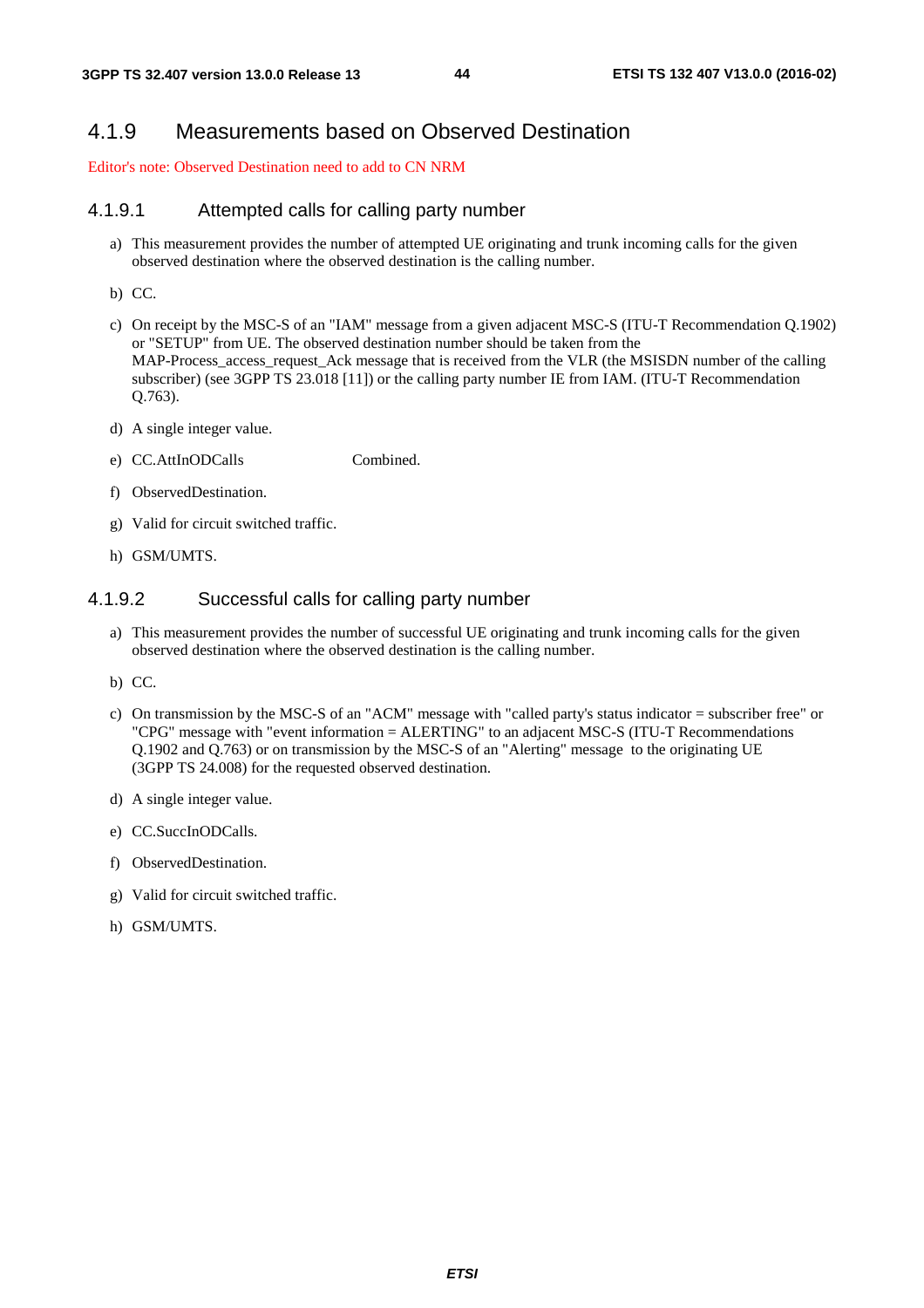#### 4.1.9.3 Answered calls for calling party number

- a) This measurement provides the number of answered UE originating and trunk incoming calls for the given observed destination where the observed destination is the calling number.
- b) CC.
- c) On transmission by the MSC-S of an "ANM" or "CON" message to a given adjacent MSC-S (ITU-T Recommendation Q.1902) or on receipt by the MSC-S of a "CONNECT ACKNOWLEDGE" message from the originating UE for the requested observed destination (3GPP TS 24.008, ITU-T Recommendations Q.723 and Q.763).
- d) A single integer value.
- e) CC.AnswInODCalls Combined.
- f) ObservedDestination.
- g) Valid for circuit switched traffic.
- h) GSM/UMTS.

## 4.1.9.4 Call Traffic of Observed Destination for calling party number

- a) This measurement provides the call traffic of a given Observed Destination, where the Observed Destination is a calling number.
- b) DER $(n=1)$ .
- c) This measurement is obtained by accumulating the time intervals for the given observed destination (calling number) between the call start (IAM / SETUP) and the call end (RELEASE COMPLETE) over a granularity period using DER. The accumulator shall be reinitialised at the beginning of each granularity period.
- d) A single integer value (unit second).
- e) CC.SuccInODCallTraf.
- f) ObservedDestination.
- g) Valid for circuit switched traffic.
- h) GSM/UMTS.

#### 4.1.9.5 Attempted calls for called party numbers

- a) This measurement provides the number of attempted UE terminating and trunk outgoing calls for a given observed destination where the observed destination is called party number.
- b) CC.
- c) On transmission by the MSC-S of a "SETUP" message to the called UE (TS 24.008) or an "IAM" message to an adjacent MSC-S (ITU-T Recommendation Q.1902). The observed destination, i.e. the called party number should be taken from the SETUP message (called party BCD number IE) or from the IAM message (called party number).
- d) A single integer value.
- e) CC.AttOutODCalls Combined.
- f) ObservedDestination.
- g) Valid for circuit switched traffic.
- h) GSM/UMTS.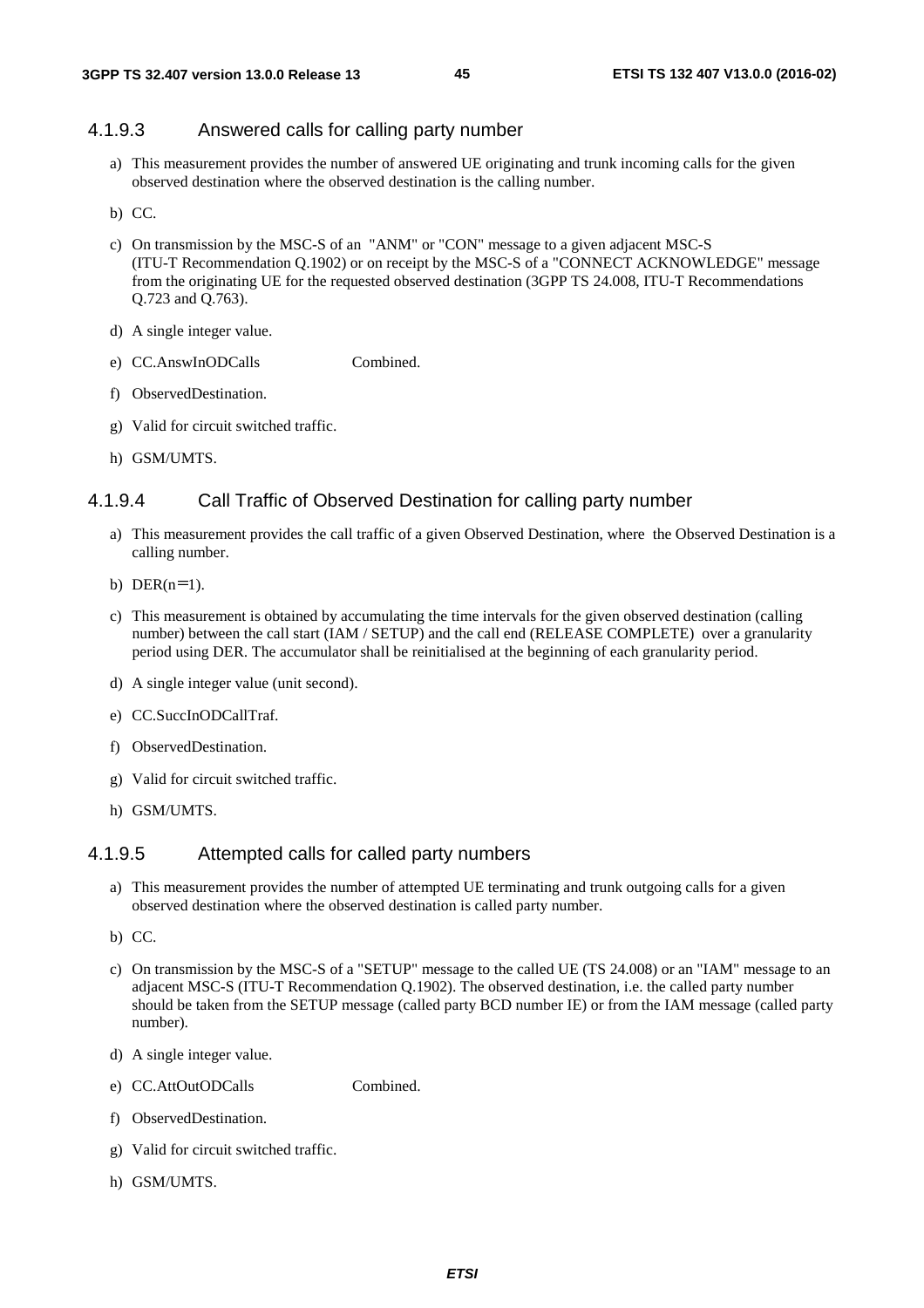## 4.1.9.6 Successful calls for the called party numbers

- a) This measurement provides the number of successful UE terminating and trunk outgoing calls for a given observed destination where the observed destination is called party number.
- b) CC.
- c) On receipt by the MSC-S of an "ALERTING" message from the called mobile (3GPP TS 24.008) or an "ACM" with "Called party's status indicator = subscriber free" or an "CPG" with "Event Information = ALERTING" (ITU-T Recommendation Q.763) for the given observed destination.
- d) A single integer value.
- e) CC.SuccOutODCalls.
- f) ObservedDestination.
- g) Valid for circuit switched traffic.
- h) GSM/UMTS.

# 4.1.9.7 Answered calls for the called party numbers

- a) This measurement provides the number of answered UE terminating or trunk outgoing calls for a given observed destination where the observed destination is the called party number.
- b) CC.
- c) On transmission by the MSC-S of a "CONNECTION ACKNOWLEDGE" message to the called mobile (3GPP TS 24.008) or on reception of an "ANM" or "CON" message from an adjacent MSC-S (ITU-T Recommendation Q.1902) for the given observed destination.
- d) A single integer value.
- e) CC.AnswOutODCalls Combined.
- f) ObservedDestination.
- g) Valid for circuit switched traffic.
- h) GSM/UMTS.

#### 4.1.9.8 Call Traffic of Observed Destination for called party number

- a) This measurement provides the call traffic of a given ObservedDestination where the observed destination is a called party number.
- b)  $DER(n=1)$ .
- c) This measurement is obtained by accumulating the time intervals for the given observed destination (called number) between the call start (IAM / SETUP) and the call end (RELEASE COMPLETE) over a granularity period using DER. The accumulator shall be reinitialised at the beginning of each granularity period.
- d) A single integer value. (Unit: Seconds).
- e) CC.SuccInODCallTraf.
- f) ObservedDestination.
- g) Valid for circuit switched traffic.
- h) GSM/UMTS.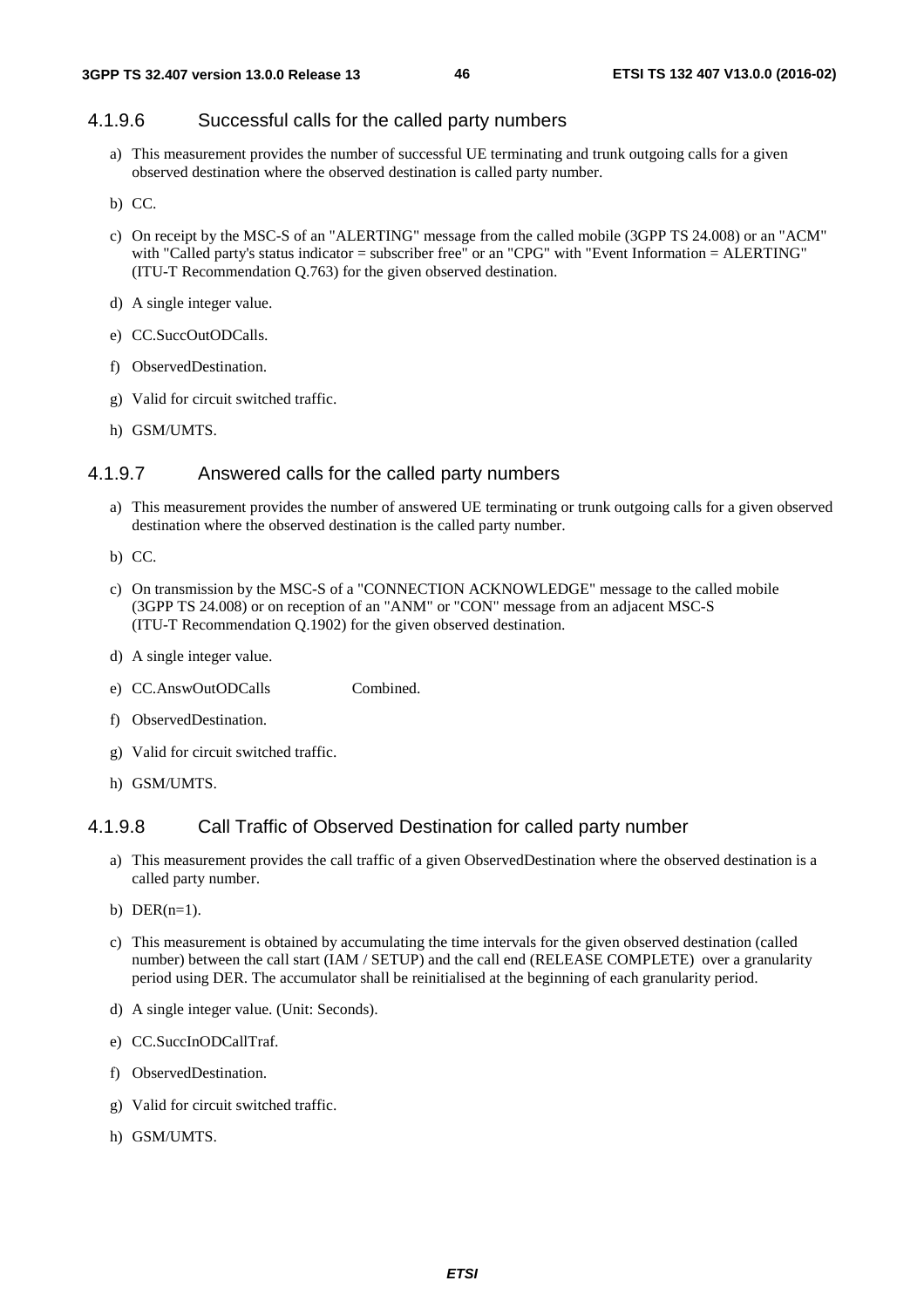# 4.2 Mobility management

# 4.2.1 Overview

This clause defines measurements related to the location updating and handover.



**Figure 8: information flow related mobility**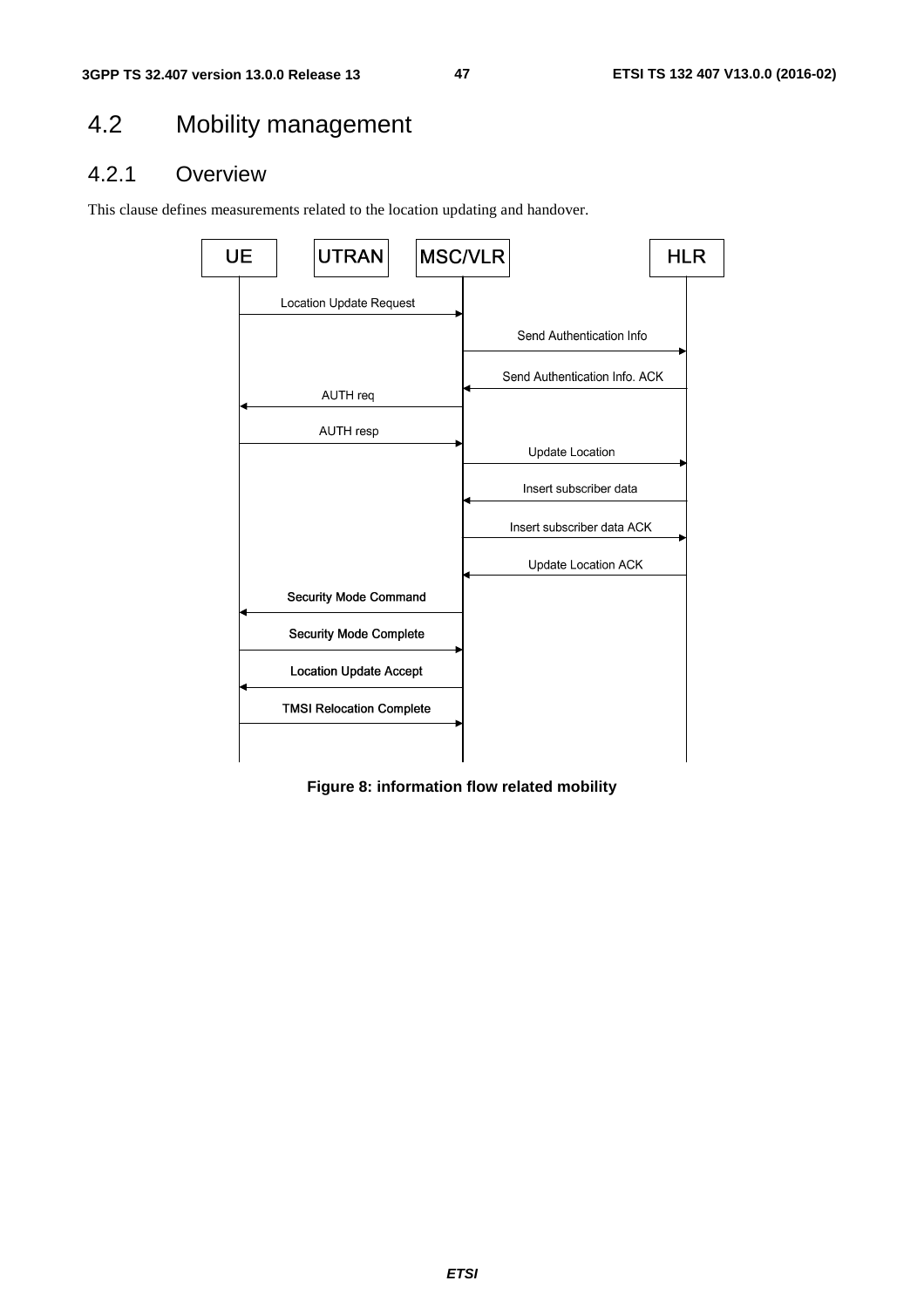# 4.2.2 Location update

# 4.2.2.1 Attempted intra-VLR location update

a) This measurement provides the number of attempted location updates to be performed by the MSC-S per location area (these are counted as attempts). (Location update type: Normal Intra-VLR location update). The three measurement types defined in e) are subject to the "2 out of 3 approach".

b) CC.

- c) On receipt by VLR of "LOCATION UPDATING REQUEST" service request message from the UE by the VLR. The type of the location update is NORMAL (3GPP TS 24.008).
- d) A single integer value per measurement type defined in e).

| e) MM AttIntraVlrLU | Combined(don't care). |
|---------------------|-----------------------|
| MM AttIntraVlrLU.G  | GSM.                  |
| MM AttIntraVlrLU.U  | UMTS.                 |

- f) LA, specified by a concatenation of the MCC, MNC and LAC.
- g) Valid for circuit switched traffic.
- h) GSM/UMTS.

# 4.2.2.2 Successful intra-VLR location update

a) This measurement provides the number of successful location updates to be performed by the MSC-S per location area (these are counted as attempts). (Location update type: Normal Intra-VLR location update). The three measurement types defined in e) are subject to the "2 out of 3 approach".

b) CC.

- c) On transmission of "LOCATION UPDATING ACCEPT" message by VLR to UE and this message doesn't include error information.(3GPP TS 24.008).
- d) A single integer value per measurement type defined in e).
- e) MM.SuccIntraVlrLU Combined(don't care). MM.SuccIntraVlrLU.G GSM.

MM.SuccIntraVlrLU.U UMTS.

- f) LA, specified by a concatenation of the MCC, MNC and LAC.
- g) Valid for circuit switched traffic.
- h) GSM/UMTS.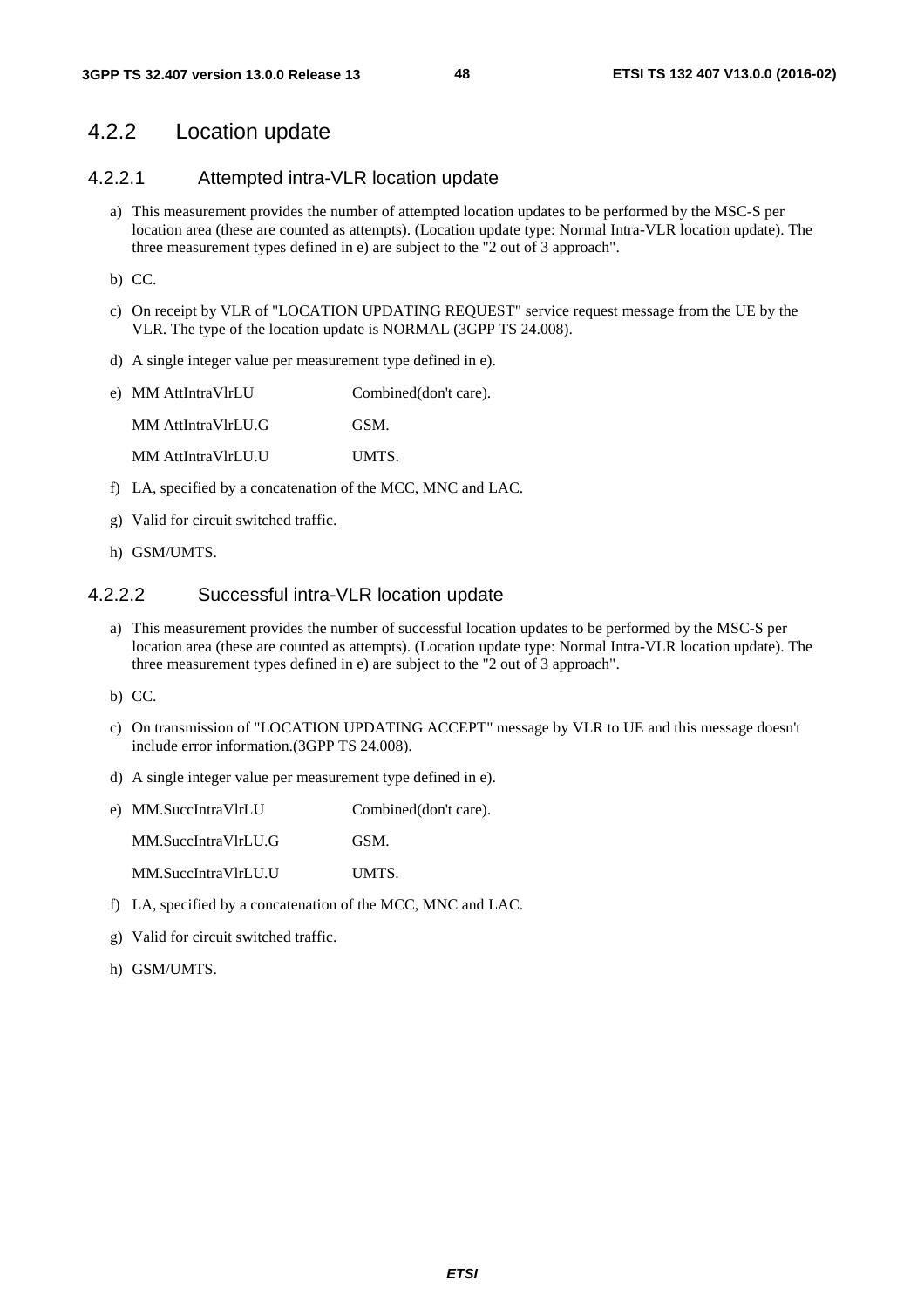#### 4.2.2.3 Attempted inter-VLR location update

a) This measurement provides the number of attempted location updates to be performed by the MSC-S per location area (these are counted as attempts). (Location update type: Normal Inter-VLR location update). The three measurement types defined in e) are subject to the "2 out of 3 approach".

b) CC.

- c) On receipt by VLR of "LOCATION UPDATING REQUEST" service request message from the UE by the VLR. The type of the location update is NORMAL and the LAC is in different VLR (3GPP TS 24.008).
- d) A single integer value per measurement type defined in e).

| e) MM.AttInterVlrLU | Combined(don't care). |
|---------------------|-----------------------|
| MM.AttInterVlrLU.G  | GSM.                  |
| MM.AttInterVlrLU.U  | UMTS.                 |

- f) LA, specified by a concatenation of the MCC, MNC and LAC.
- g) Valid for circuit switched traffic.
- h) GSM/UMTS.

#### 4.2.2.4 Successful inter-VLR location update

- a) This measurement provides the number of successful location updates to be performed by the MSC-S per location area (these are counted as attempts). (Location update type: Normal Inter-VLR location update). The three measurement types defined in e) are subject to the "2 out of 3 approach".
- b) CC.
- c) On transmission by VLR of "LOCATION UPDATING ACCEPT" message from VLR to UE and this message doesn't include error information.(3GPP TS 24.008).
- d) A single integer value per measurement type defined in e).

e) MM.SuccInterVlrLU Combined(don't care). MM.SuccInterVlrLU.G GSM. MM.SuccInterVlrLU.U UMTS.

- f) LA, specified by a concatenation of the MCC, MNC and LAC.
- g) Valid for circuit switched traffic.
- h) GSM/UMTS.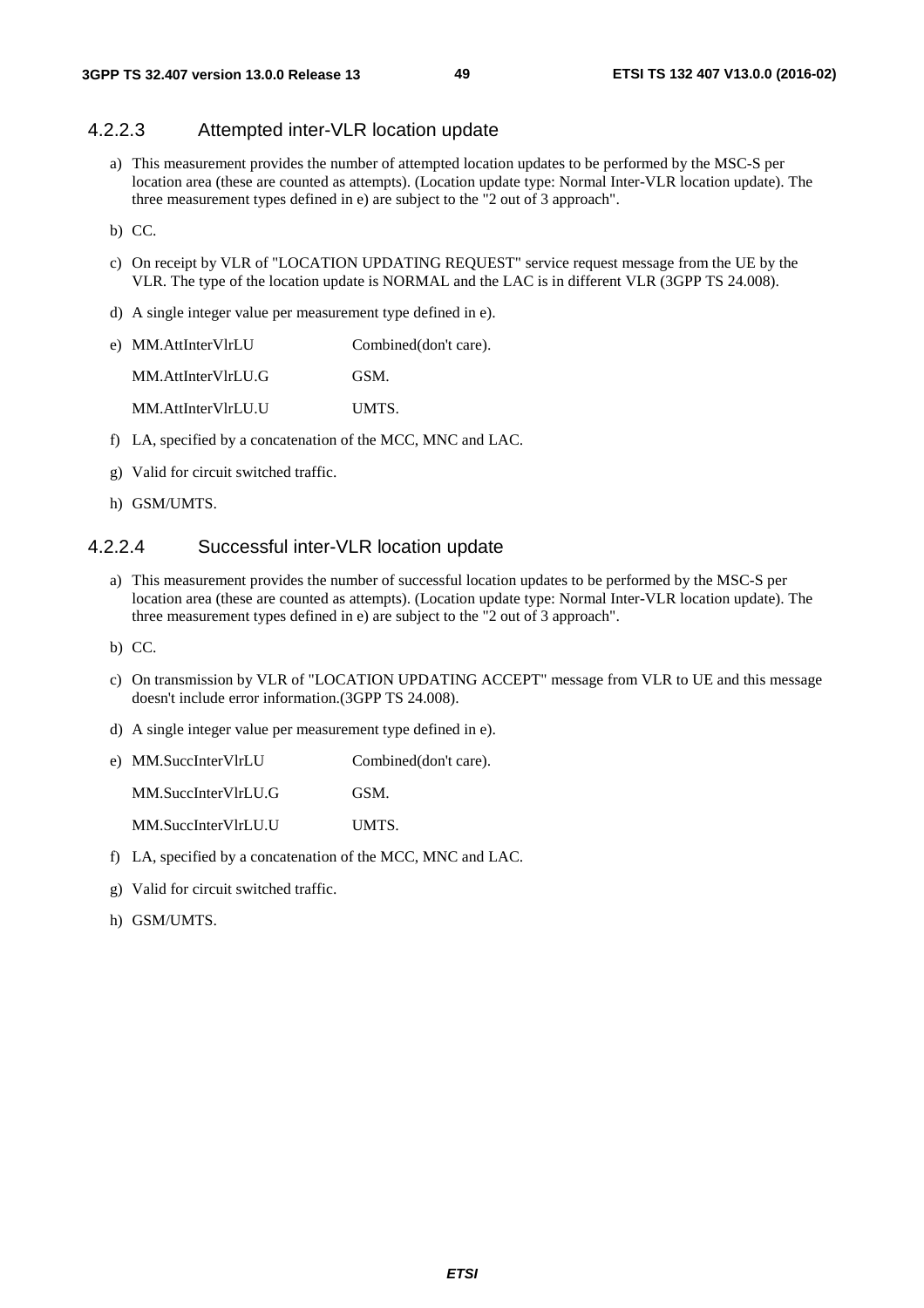## 4.2.2.5 Attempted location update for IMSI attach

a) This measurement provides the number of attempted location updates to be performed by the MSC-S per location area (these are counted as attempts). (Location update type: IMSI attach). The three measurement types defined in e) are subject to the "2 out of 3 approach".

b) CC.

- c) On receipt by VLR of "LOCATION UPDATING REQUEST" service request message from the UE to the VLR. The type of the location update is IMSI attached and Ira-VLR (3GPP TS 24.008).
- d) A single integer value per measurement type defined in e).
- e) MM.AttIntraVlrIMSILU Combined(don't care). MM.AttIntraVlrIMSILU.G GSM. MM.AttIntraVlrIMSILU.U UMTS.
- f) LA, specified by a concatenation of the MCC, MNC and LAC.
- g) Valid for circuit switched traffic.
- h) GSM/UMTS.

#### 4.2.2.6 Successful location update for IMSI attach

- a) This measurement provides the number of successful location updates to be performed by the MSC-S per location area (these are counted as successful. (Location update type: IMSI attach). The three measurement types defined in e) are subject to the "2 out of 3 approach".
- b) CC.
- c) On transmission by VLR of "LOCATION UPDATING ACCEPT" message from VLR to UE and this message doesn't include error information.(3GPP TS 24.008).
- d) A single integer value per measurement type defined in e).

e) MM.SuccIntraVlrIMSILU Combined(don't care). MM.SuccIntraVlrIMSILU.G GSM. MM.SuccIntraVlrIMSILU.U UMTS.

- f) LA, specified by a concatenation of the MCC, MNC and LAC.
- g) Valid for circuit switched traffic.
- h) GSM/UMTS.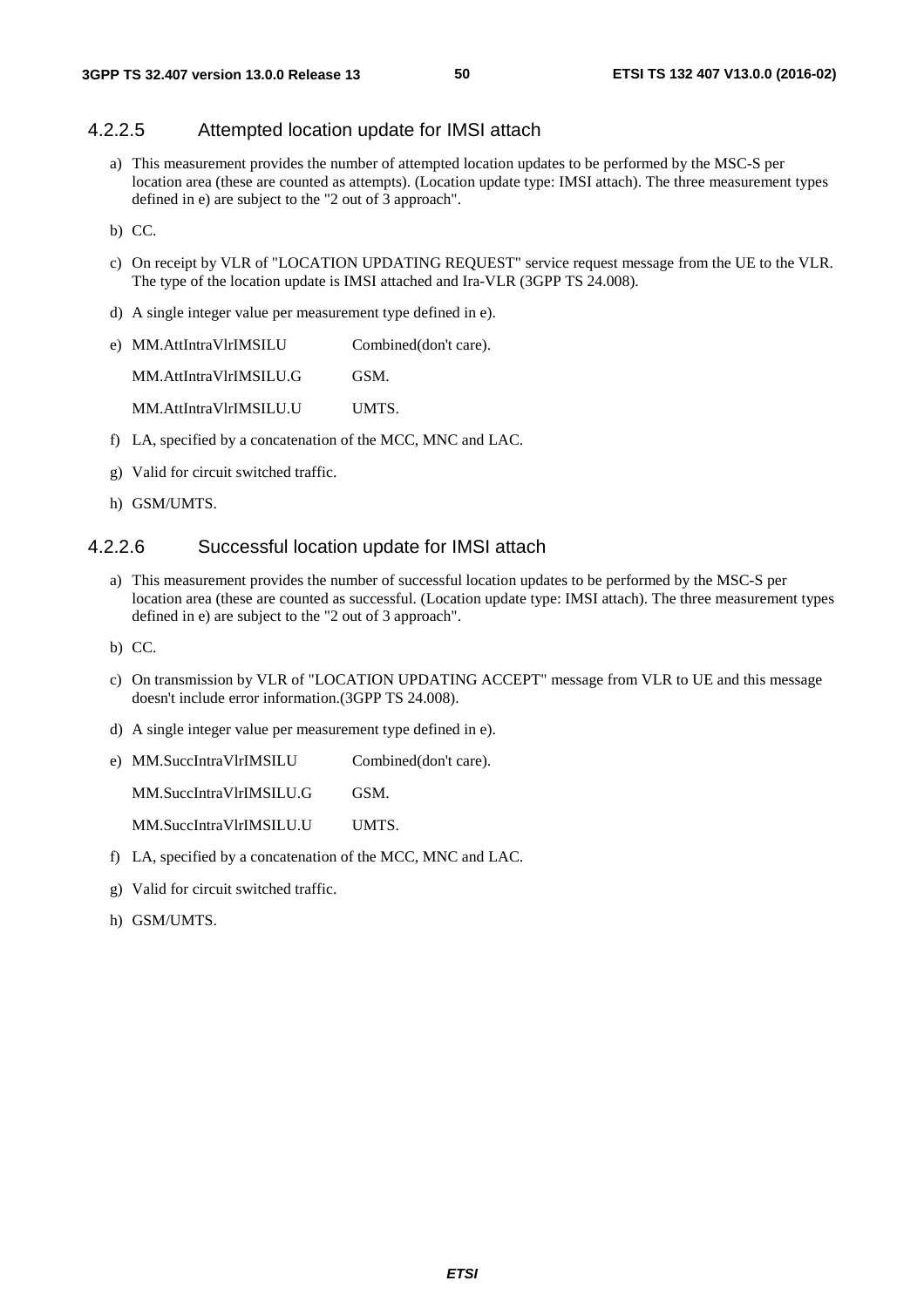#### 4.2.2.7 Attempted period location update

a) This measurement provides the number of attempted period location updates to be performed by the MSC-S per location area. (Location update type: period location update). The three measurement types defined in e) are subject to the "2 out of 3 approach".

b) CC.

- c) On receipt by VLR of "LOCATION UPDATING REQUEST" service request message from the UE to the VLR. The type of the location update is PERIODIC (3GPP TS 24.008).
- d) A single integer value per measurement type defined in e).
- e) MM.AttPeriodLU Combined(don't care). MM.AttPeriodLU.G GSM. MM.AttPeriodLU.U UMTS.
- f) LA, specified by a concatenation of the MCC, MNC and LAC.
- g) Valid for circuit switched traffic.
- h) GSM/UMTS.

#### 4.2.2.8 Successful period location update

- a) This measurement provides the number of successful period location updates to be performed by the MSC-S per location area. (Location update type: period location update). The three measurement types defined in e) are subject to the "2 out of 3 approach".
- b) CC.
- c) On transmission by VLR of "LOCATION UPDATING ACCEPT" message from VLR to UE and this message doesn't include error information. (3GPP TS 24.008).
- d) A single integer value per measurement type defined in e).

e) MM.SuccPeriodLU Combined(don't care). MM.SuccPeriodLU.G GSM. MM.SuccPeriodLU.U UMTS.

- 
- f) LA, specified by a concatenation of the MCC, MNC and LAC.
- g) Valid for circuit switched traffic.
- h) GSM/UMTS.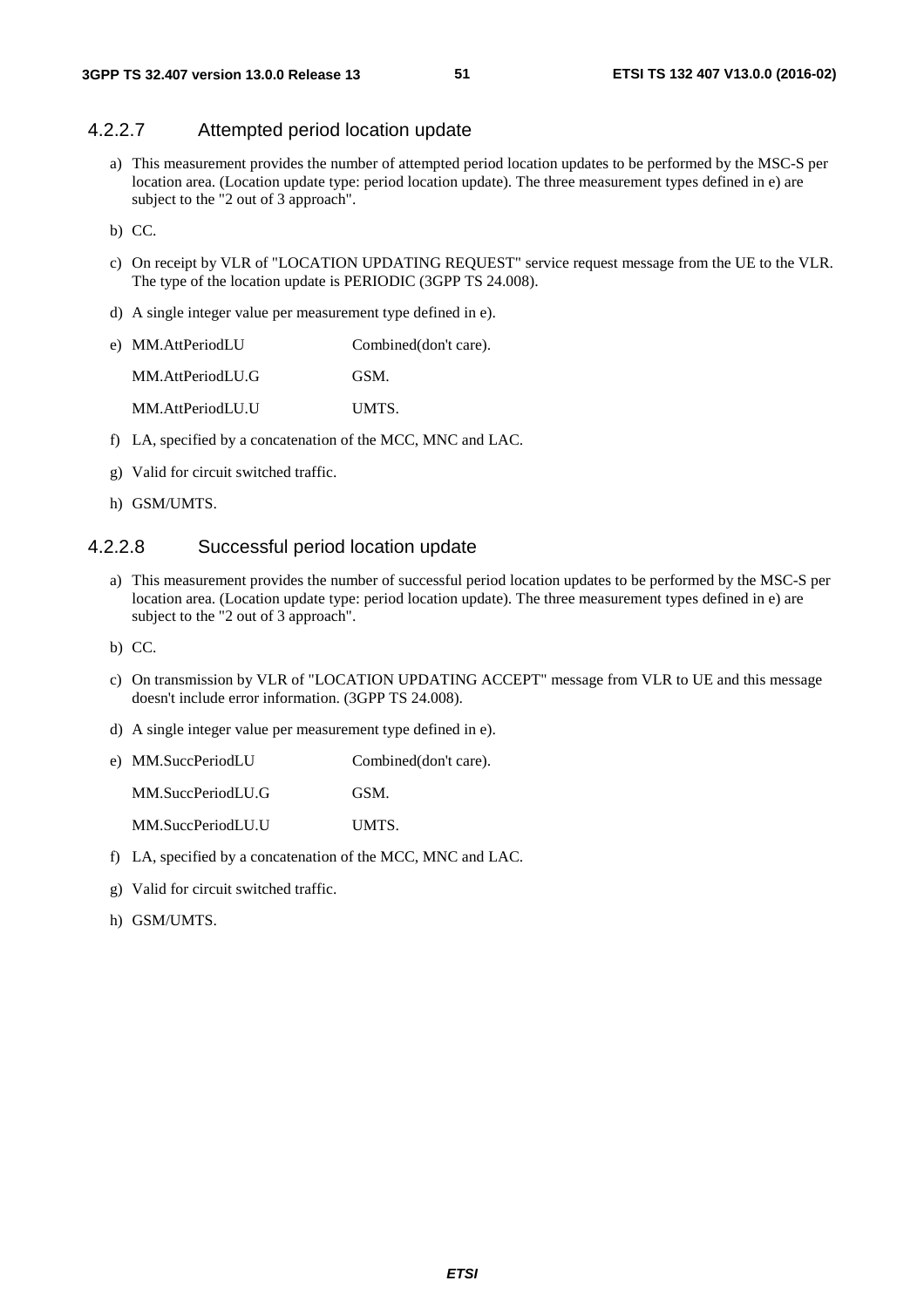

# 4.2.3 Hand over inter MSC-S

NOTE: Can be sent at any time after the reception of IAM.

#### **Figure 9: Information flow of handover**

## 4.2.3.1 Attempted subsequent handover back to MSCa

- a) This measurement provides the number of attempted subsequent inter-MSC Handovers, where the call is handed back to the anchor MSC (MSCa), i.e. the first hand over takes place from MSCa to MSCb then subsequently an attempt is made to hand back to MSCa.
- b) CC.
- c) On receipt by MSCa of "MAP\_PERFORM\_SUBSEQUENT\_HANDOVER" service indication with target MSC identity equal to MSCa and current handover is in inter-MSC handover status (3GPP TS 09.02 [17].
- d) A single integer value.
- e) MM.AttSubsequentHosToMsca.
- f) MSCServerFunction/VlrFunction.
- g) Valid for circuit switched traffic.
- h) GSM/UMTS.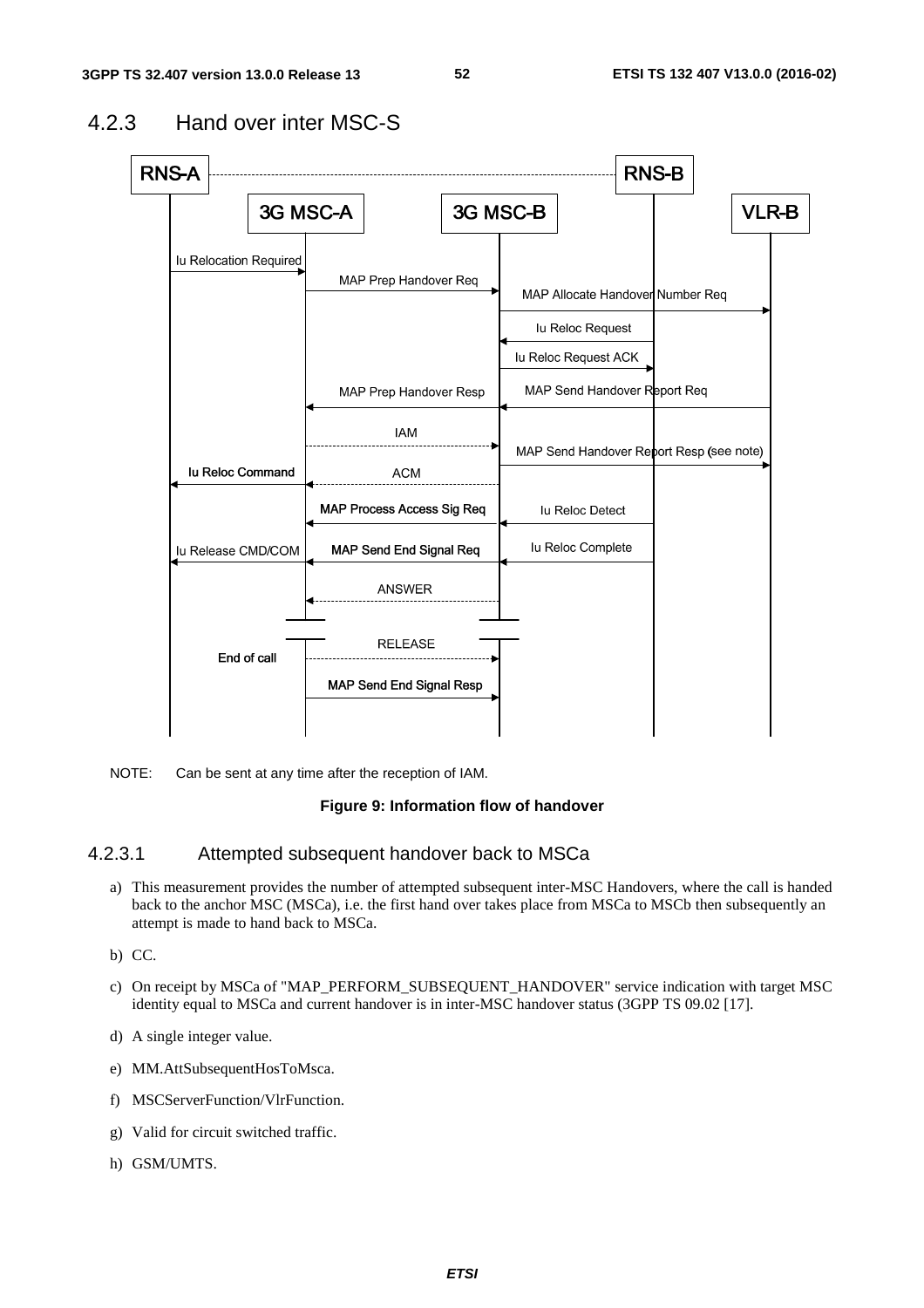## 4.2.3.2 Successful subsequent handover back to MSCa

- a) This measurement provides the number of successful subsequent inter-MSC Handovers, where the call is handed back to the anchor MSC (MSCa). i.e. the first hand over takes place from MSCa to MSCb then the call is subsequently successfully handed back to MSCa.
- b) CC.
- c) On transmission by MSCa of "MAP\_SEND\_END\_SIGNAL" service response (Handover to MSCa) and current handover is in inter-MSC handover status (3GPP TS 09.02 [17]).
- d) A single integer value.
- e) MM.SuccSubsequentHosToMsca.
- f) MSCServerFunction/VlrFunction.
- g) Valid for circuit switched traffic.
- h) GSM/UMTS.

# 4.2.3.3 Attempted subsequent handover to MSCc

- a) This measurement provides the number of attempted subsequent inter-MSC Handovers, where the call is handed over to MSCc, i.e. the first hand over takes place from MSCa to MSCb then subsequently an attempt is made to hand over to MSCc.
- b) CC.
- c) On receipt of "MAP\_PERFORM\_SUBSEQUENT\_HANDOVER" service indication, with target MSC identity equal to MSCc and current handover is in inter-MSC handover status (3GPP TS 09.02 [17]).
- d) A single integer value.
- e) MM SuccSubsequentHosToMscc.
- f) MSCServerFunction/VlrFunction.
- g) Valid for circuit switched traffic.
- h) GSM/UMTS.

## 4.2.3.4 Successful subsequent handover to MSCc

- a) This measurement provides the number of successful subsequent inter-MSC Handovers, where the call is handed over to MSCc, i.e. the first hand over takes place from MSCa to MSCb then the call is subsequently successfully handed over to MSCc.
- b) CC.
- c) On transmission of "MAP\_SEND\_END\_SIGNAL" service response (Handover to MSCc) and current handover is in inter-MSC handover status (3GPP TS 09.02 [17]).
- d) A single integer value.
- e) MM SuccSubsequentHosToMscc.
- f) MSCServerFunction/VlrFunction.
- g) Valid for circuit switched traffic.
- h) GSM/UMTS.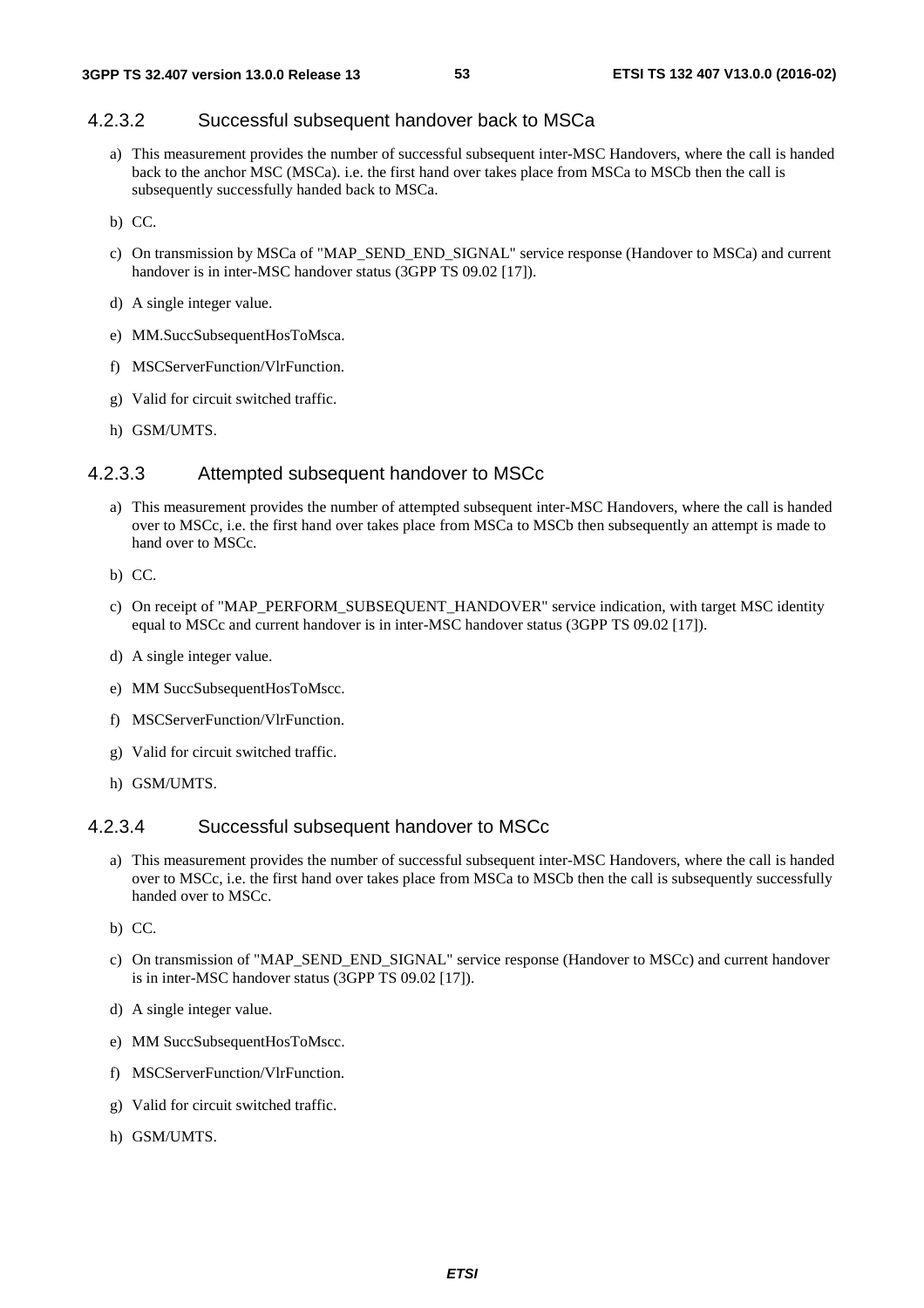# 4.2.3.5 Attempted incoming handovers inter MSC-S from UMTS to UMTS

- a) This measurement provides the number of attempted incoming Handovers into the observed UTRAN CELL from the related adjacent UTRAN CELLs NOT controlled by this MSC-S.
- b) CC.
- c) On receipt of a "MAP\_PERFORM\_HANDOVER" service indication with target CELL identity equal to the observed CELL. Both the source cell and target cell are all UTRAN cell and current handover is in inter-MSC handover status (3GPP TS 09.02 [17]).
- d) A single integer value.
- e) MM.AttInc3GHo3GInterMsc.
- f) MSCServerFunction/VlrFunction.
- g) Valid for circuit switched traffic.
- h) UMTS.

## 4.2.3.6 Successful incoming handovers inter MSC-S from UMTS to UMTS

- a) This measurement provides the number of attempted incoming Handovers into the observed UTRAN CELL from the related adjacent UTRAN CELLs NOT controlled by this MSC-S.
- b) CC.
- c) On receipt of a "MAP\_SEND\_END\_SIGNAL" service confirmation (3GPP TS 09.02 [17]). Both the source cell and target cell are all UTRAN cell and current handover is in inter-MSC handover status (3GPP TS 09.02 [17]).
- d) A single integer value.
- e) MM.SuccInc3GHo3GInterMsc.
- f) MSCServerFunction/VlrFunction.
- g) Valid for circuit switched traffic.
- h) UMTS.

## 4.2.3.7 Attempted outgoing handovers inter MSC-S from UMTS to UMTS

- a) This measurement provides the number of attempted outgoing Handovers into the observed UTRAN CELL from the related adjacent UTRAN CELLs NOT controlled by this MSC-S.
- b) CC.
- c) On transmission of a "MAP\_PERFORM\_HANDOVER" service request .Both the source cell and target cell are all UTRAN cell and current handover is in inter-MSC handover status (3GPP TS 09.02 [17]).
- d) A single integer value.
- e) MM.AttOut3GHo3GInterMsc.
- f) MSCServerFunction/VlrFunction.
- g) Valid for circuit switched traffic.
- h) UMTS.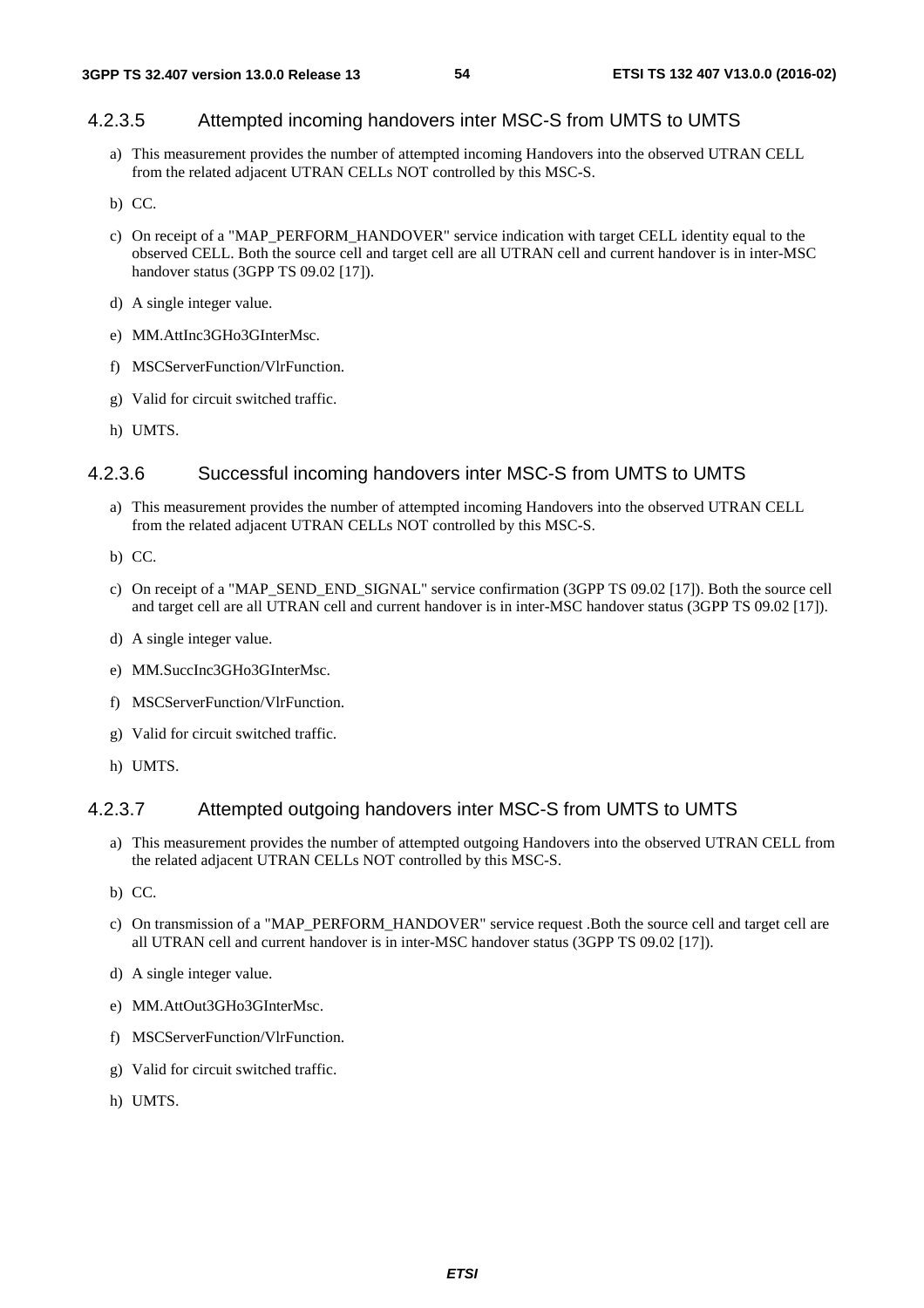# 4.2.3.8 Successful outgoing handovers inter MSC-S from UMTS to UMTS

- a) This measurement provides the number of successful outgoing Handovers into the observed UTRAN CELL from the related adjacent UTRAN CELLs NOT controlled by this MSC-S.
- b) CC.
- c) On transmission of "MAP\_SEND\_END\_SIGNAL" service response . Both the source cell and target cell are all UTRAN cell and current handover is in inter-MSC handover status (3GPP TS 09.02 [17]).
- d) A single integer value.
- e) MM.SuccOut3GHo3GInterMsc.
- f) MSCServerFunction/VlrFunction.
- g) Valid for circuit switched traffic.
- h) UMTS.

# 4.2.3.9 Attempted incoming handovers inter MSC-S from UMTS to GSM

- a) This measurement provides the number of attempted incoming Handovers into the observed GSM CELL from the related adjacent UTRAN CELLs NOT controlled by this MSC-S.
- b) CC.
- c) On receipt of a "MAP\_PERFORM\_HANDOVER" service indication with target cell (target RNC) identity equal to observed cell. The source cell is UTRAN cell and target cell is GSM cell. Current handover is in inter-MSC handover status (3GPP TS 09.02 [17]).
- d) A single integer value.
- e) MM.AttInc3GHo2GInterMsc.
- f) MSCServerFunction/VlrFunction.
- g) Valid for circuit switched traffic.
- h) UMTS.

## 4.2.3.10 Successful incoming handovers inter MSC-S from UMTS to GSM

- a) This measurement provides the number of successful incoming Handovers into the observed GSM CELL from the related adjacent UTRAN CELLs NOT controlled by this MSC-S.
- b) CC.
- c) On receipt of a "MAP\_SEND\_END\_SIGNAL" service confirmation (3GPP TS 09.02 [17]). The source cell is UTRAN cell and target cell is GSM cell. Current handover is in inter-MSC handover status (3GPP TS 09.02  $[17]$ ).
- d) A single integer value.
- e) MM.SuccInc3GHo2GInterMsc
- f) MSCServerFunction/VlrFunction.
- g) Valid for circuit switched traffic.
- h) UMTS.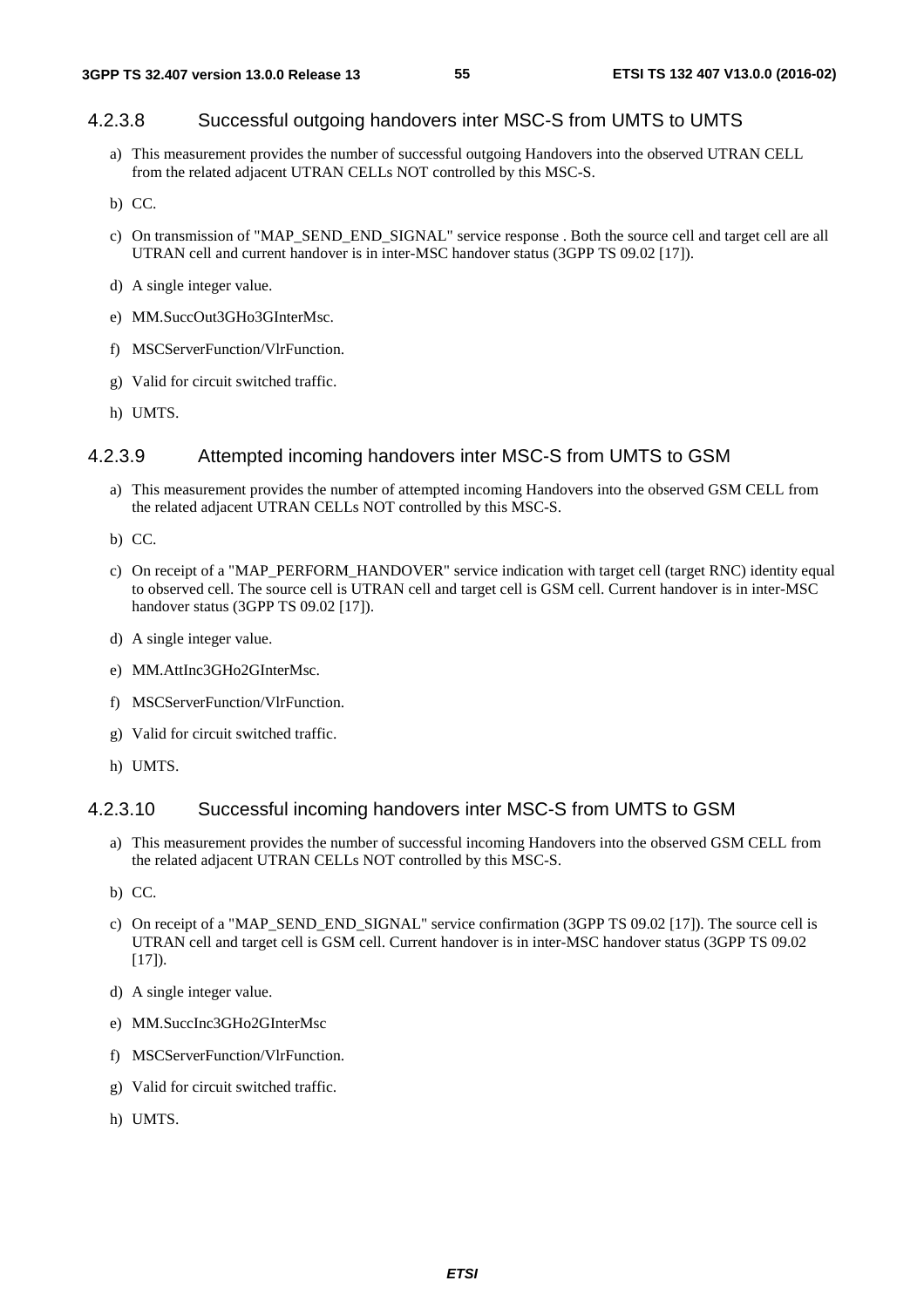# 4.2.3.11 Attempted outgoing handovers inter MSC-S from UMTS to GSM

- a) This measurement provides the number of attempted outgoing Handovers into the observed GSM CELL from the related adjacent UTRAN CELLs NOT controlled by this MSC-S.
- b) CC.
- c) On transmission of a "MAP\_PERFORM\_HANDOVER" service request. The source cell is UTRAN cell and target cell is GSM cell. Current handover is in inter-MSC handover status (3GPP TS 09.02 [17]).
- d) A single integer value.
- e) MM.AttOut3GHo2GInterMsc.
- f) MSCServerFunction/VlrFunction.
- g) Valid for circuit switched traffic.
- h) UMTS.

# 4.2.3.12 Successful outgoing handovers inter MSC-S from UMTS to GSM

a) This measurement provides the number of successful outgoing Handovers into the observed GSM CELL from the related adjacent UTRAN CELLs NOT controlled by this MSC-S.

b) CC.

- c) On transmission of "MAP\_SEND\_END\_SIGNAL" service response. The source cell is UTRAN cell and target cell is GSM cell. Current handover is in inter-MSC handover status (3GPP TS 09.02 [17]).
- d) A single integer value.
- e) MM.SuccOut3GHo2GInterMsc.
- f) MSCServerFunction/VlrFunction.
- g) Valid for circuit switched traffic.
- h) GSM/UMTS.

# 4.2.4 Handover Intra MSC-S

The measurements defined in 4.2.4.1-3 are subject to the "2 out of 3 approach".

#### 4.2.4.1 Attempted Handover Intra MSC-S from UMTS to GSM

- a) This measurement provides the number of attempted Handover Intra MSC-S from UMTS to GSM.
- b) CC.
- c) On receipt of an "IU\_RELOCATION\_REQUIRED" service indication. Both the source cell and the target cell are within one MSC Server (3GPP TS 23.009 [34]).
- d) An integer value.
- e) MM.Att3GHo2GIntraMsc.
- f) MSCServerFunction/VlrFunction.
- g) Valid for circuit switched traffic.
- h) GSM/UMTS.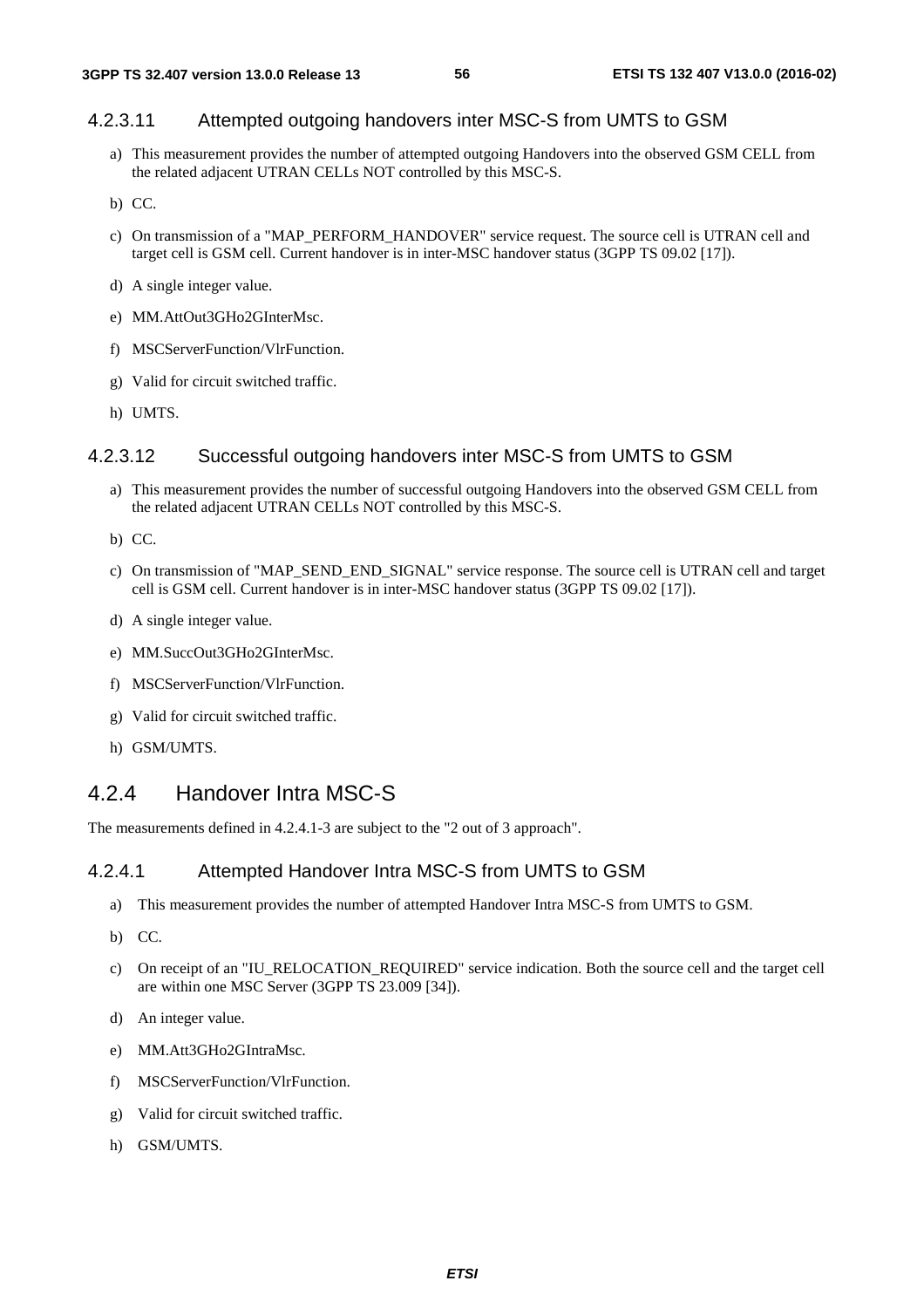# 4.2.4.2 Successful Handover Intra MSC-S from UMTS to GSM

- a) This measurement provides the number of attempted Handover Intra MSC-S from UMTS to GSM.
- b) CC.
- c) On receipt of a "HANDOVER\_COMPLETE" service indication. Both the source cell and the target cell are within one MSC Server (3GPP TS 23.009 [34]).
- d) An integer value.
- e) MM.Succ3GHo2GIntraMsc.
- f) MSCServerFunction/VlrFunction.
- g) Valid for circuit switched traffic.
- h) GSM/UMTS.

# 4.2.4.3 Failed Handover Intra MSC-S from UMTS to GSM

- a) This measurement provides the number of failed Handover Intra MSC-S from UMTS to GSM.
- b) CC.
- c) On sending of a "IU\_RELOCATION\_PREPARATION\_FAILURE' message to source RNS. Both the source cell and the target cell are within one MSC Server (3GPP TS 23.009 [34]).
- d) An integer value.
- e) MM.Failed3GHo2GIntraMsc.
- f) MSCServerFunction/VlrFunction.
- g) Valid for circuit switched traffic.
- h) GSM/UMTS.

The measurements defined in 4.2.4.4-6 are subject to the "2 out of 3 approach".

#### 4.2.4.4 Attempted Handover Intra MSC-S from GSM to UMTS

- a) This measurement provides the number of attempted Handover Intra MSC-S from GSM to UMTS.
- b) CC.
- c) On receipt of an "HANDOVER\_REQUIRED" service indication. Both the source cell and the target cell are within one MSC Server (3GPP TS 23.009 [34]).
- d) An integer value.
- e) MM.Att2GHo3GIntraMsc.
- f) MSCServerFunction/VlrFunction.
- g) Valid for circuit switched traffic.
- h) GSM/UMTS.

# 4.2.4.5 Successful Handover Intra MSC-S from GSM to UMTS

- a) This measurement provides the number of attempted Handover Intra MSC-S from GSM to UMTS.
- b) CC.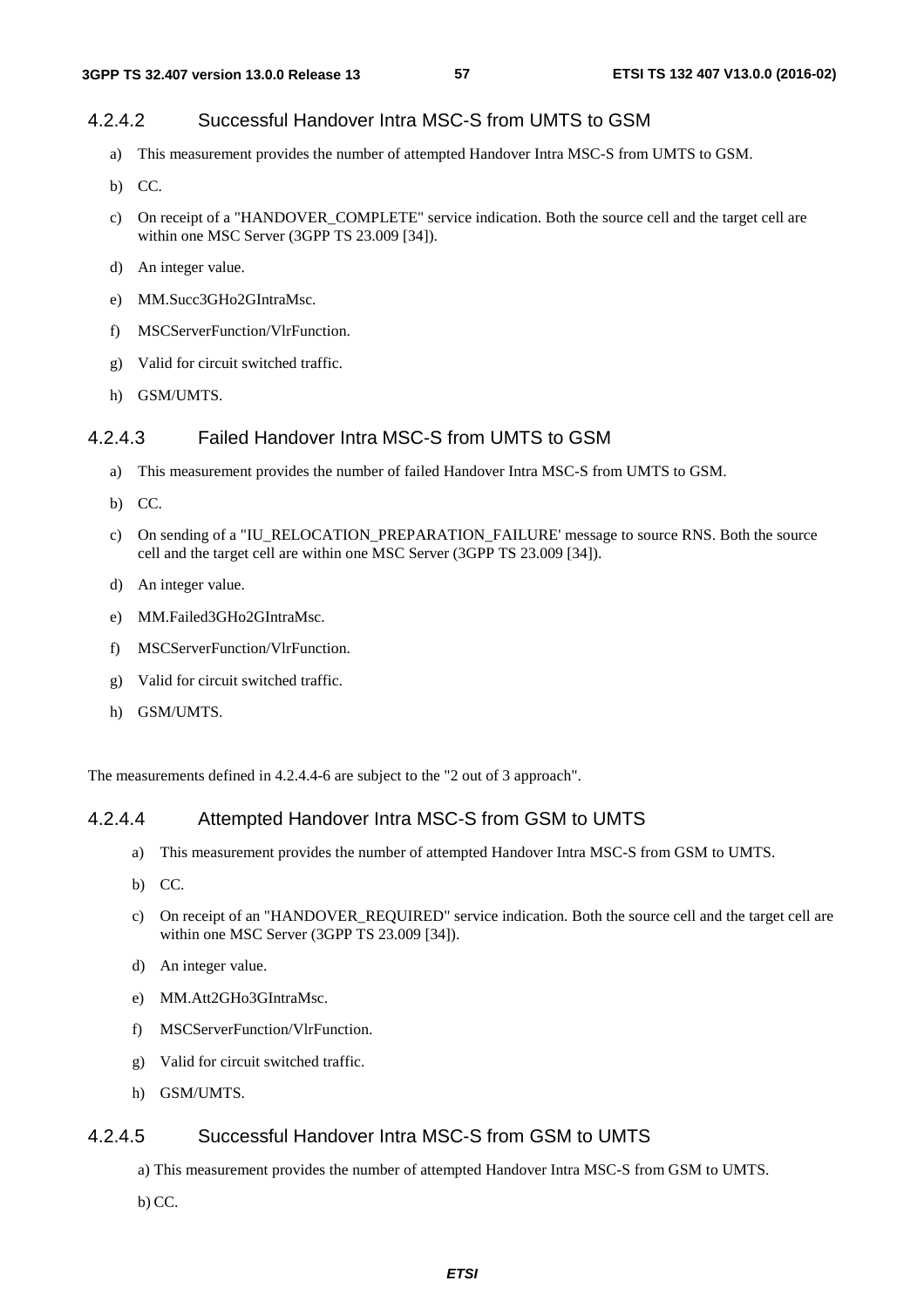c) On receipt of an "IU\_RELOCATION\_COMPLETE" service indication. Both the source cell and the target cell are within one MSC Server (3GPP TS 23.009 [34]).

d) An integer value.

- e) MM.Succ2GHo3GIntraMsc.
- f) MSCServerFunction/VlrFunction.
- g) Valid for circuit switched traffic.
- h) GSM/UMTS.

## 4.2.4.6 Failed Handover Intra MSC-S from GSM to UMTS

a) This measurement provides the number of failed Handover Intra MSC-S from GSM to UMTS.

b) CC.

c) On sending of a "HANDOVER\_FAILURE' message to source BSS. Both the source cell and the target cell are within one MSC Server (3GPP TS 23.009 [34]).

- d) An integer value.
- e) MM.Failed2GHo3GIntraMsc.
- f) MSCServerFunction/VlrFunction.
- g) Valid for circuit switched traffic.
- h) GSM/UMTS.

The measurements defined in 4.2.4.7-9 are subject to the "2 out of 3 approach".

#### 4.2.4.7 Attempted SRNS Relocation Intra MSC-S from UMTS to UMTS

- a) This measurement provides the number of attempted RNS relocation Intra MSC-S from UMTS to UMTS.
- b) CC.
- c) On receipt of a "IU\_RELOCATION\_REQUIRED' service indication. Both the source cell and the target cell are within one MSC Server (3GPP TS 23.009 [34]).
- d) An integer value.
- e) MM. Att3GHo3GIntraMsc.
- f) MSCServerFunction/VlrFunction.
- g) Valid for circuit switched traffic.
- h) GSM/UMTS.

#### 4.2.4.8 Successful SRNS Relocation Intra MSC-S from UMTS to UMTS

- a) This measurement provides the number of attempted SRNS relocation Intra MSC-S from UMTS to UMTS.
- b) CC.
- c) On receipt of a "RELOCATION\_COMPLETE' service indication. Both the source cell and the target cell are within one MSC Server (3GPP TS 23.009 [34]).
- d) An integer value.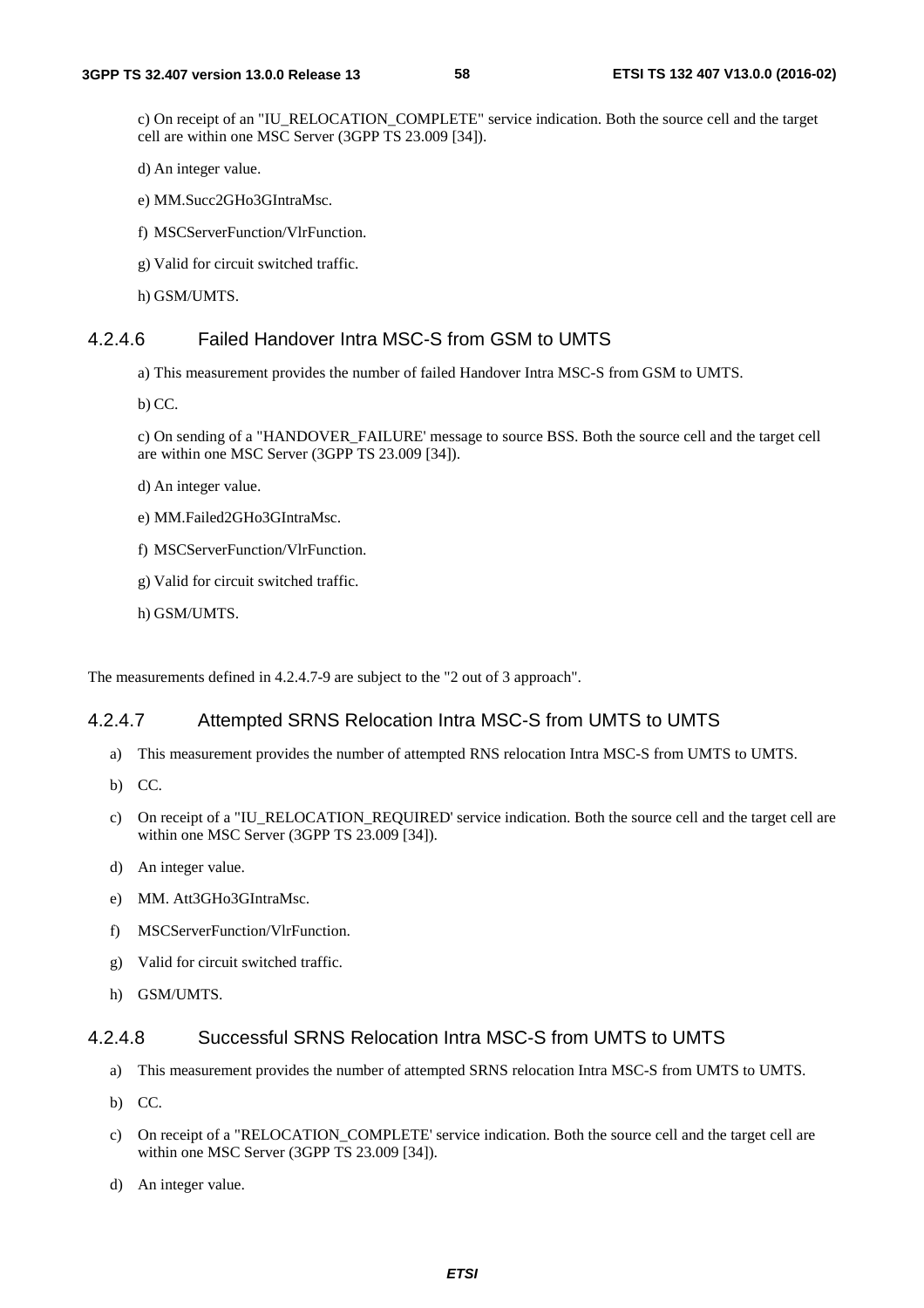- e) MM. Succ3GHo3GIntraMsc.
- f) MSCServerFunction/VlrFunction.
- g) Valid for circuit switched traffic.
- h) GSM/UMTS.

## 4.2.4.9 Failed SRNS Relocation Intra MSC-S from UMTS to UMTS

- a) This measurement provides the number of failed SRNS relocation Intra MSC-S from UMTS to UMTS.
- b) CC.
- c) On sending of a "IU\_RELOCATION\_PREPARATION\_FAILURE' message to source RNS. Both the source cell and the target cell are within one MSC Server (3GPP TS 23.009 [34]).
- d) An integer value.
- e) MM. Failed3GHo3GIntraMsc.
- f) MSCServerFunction/VlrFunction.
- g) Valid for circuit switched traffic.
- h) GSM/UMTS.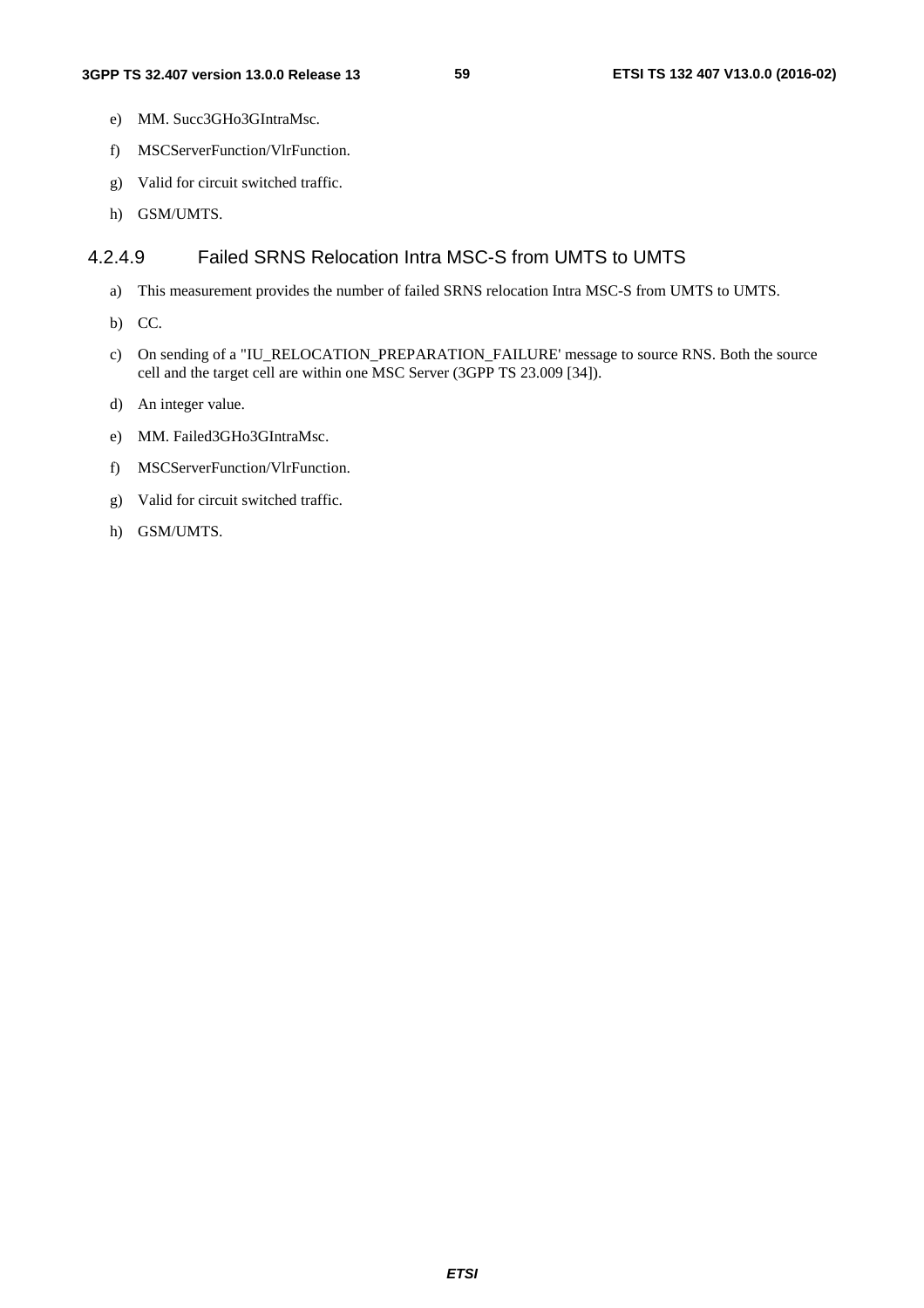# 4.3 Signalling

# 4.3.1 Overview

This clause defines the signalling related performance measurements related to M3UA and MTP3.

# 4.3.2 M3UA link related measurements

## 4.3.2.1 Number of received messages on M3UA link

- a) This measurement provides the number of messages received on each M3UA link.
- b) CC.
- c) Incremented when M3UA messages are received on the M3UA link.
- d) A single integer value.
- e) SIG.M3UALKPktReceived.
- f) M3UALinkTP.
- g) Valid for circuit switched traffic.
- h) GSM/UMTS.

#### 4.3.2.2 Number of sent messages on M3UA link

- a) This measurement provides the number of messages sent on each M3UA link.
- b) CC.
- c) Incremented when M3UA messages are sent on the M3UA link.
- d) A single integer value.
- e) SIG.M3UALKPktSent.
- f) M3UALinkTP.
- g) Valid for circuit switched traffic.
- h) GSM/UMTS.

# 4.3.2.3 Number of octets received on M3UA link

- a) This measurement provides the number of M3UA message octets received on each M3UA link.
- b) CC.
- c) Incremented when M3UA messages are received on the M3UA link.
- d) A single integer value.
- e) SIG.M3UALKOctReceived.
- f) M3UALinkTP.
- g) Valid for circuit switched traffic.
- h) GSM/UMTS.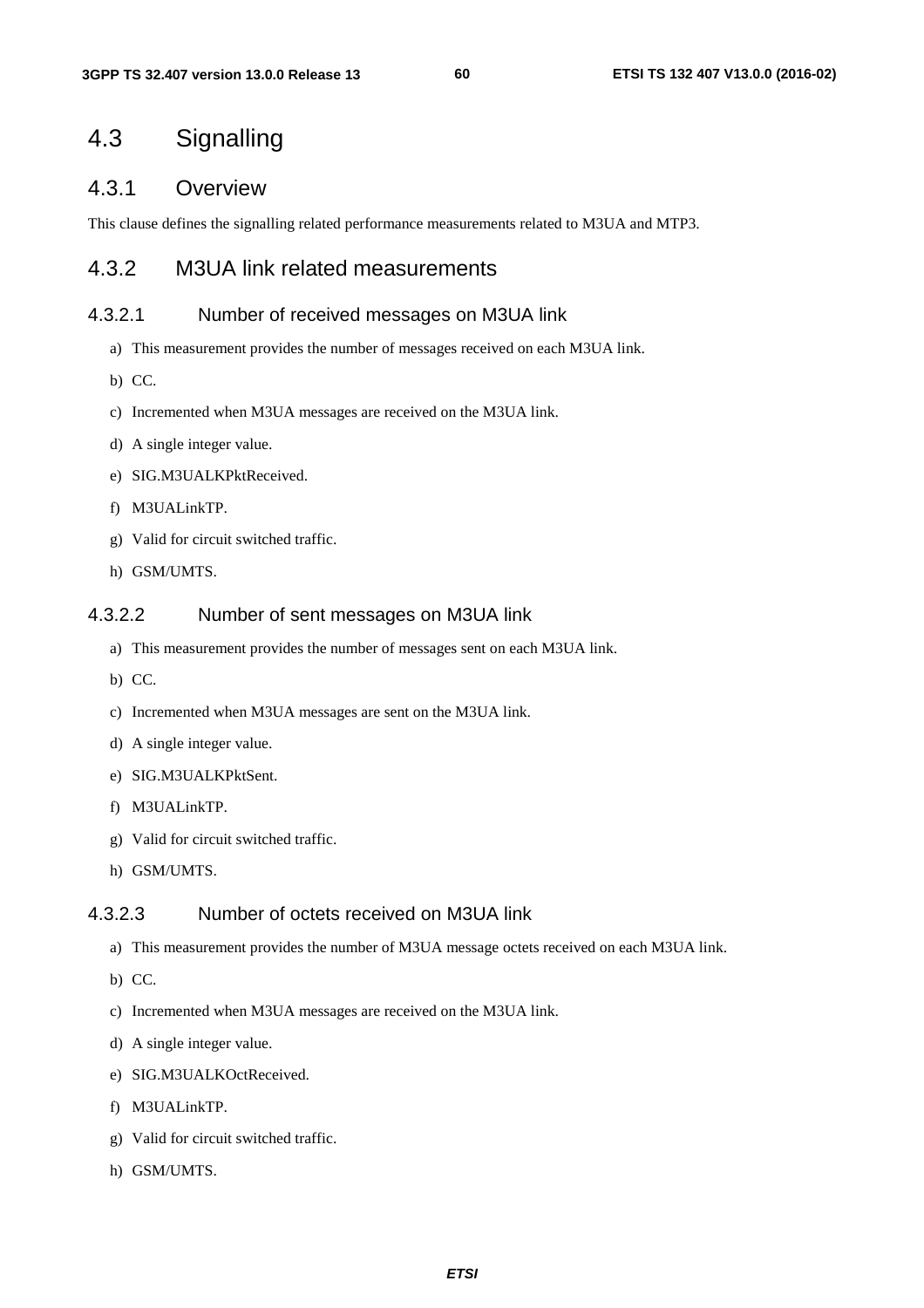# 4.3.2.4 Number of octets sent on M3UA link

- a) This measurement provides the number of M3UA message octets sent on each M3UA link.
- b) CC.
- c) Incremented when M3UA messages are sent on the M3UA link.
- d) A single integer value.
- e) SIG.M3UALKOctSent.
- f) M3UALinkTP.
- g) Valid for circuit switched traffic.
- h) GSM/UMTS.

## 4.3.2.5 Mean duration of M3UA link congestion

- a) This measurement provides the mean congestion duration of M3UA link.
- NOTE: M3UA link is based on SCTP association, The M3UA congestion happens when it can not send messages to SCTP layer.. Concept of M3UA link refers to CN CS NRM modelling method.
- b) DER $(n=1)$ .
- c) The congestion duration of M3UA links in a measurement period.
- d) A real value (Unit: second).
- e) SIG.M3UALKCongestionDurationMean.
- f) M3UALinkTP.
- g) Valid for circuit switched traffic.
- h) GSM/UMTS.

#### 4.3.2.6 Number of M3UA link congestion times

- a) This measurement provides the number of M3UA link congestion times.
- b) CC.
- c) The number of congestion times of M3UA link in a measurement period.
- d) A single integer value.
- e) SIG.NbrM3UALKCongestion.
- f) M3UALinkTP.
- g) Valid for circuit switched traffic.
- h) GSM/UMTS.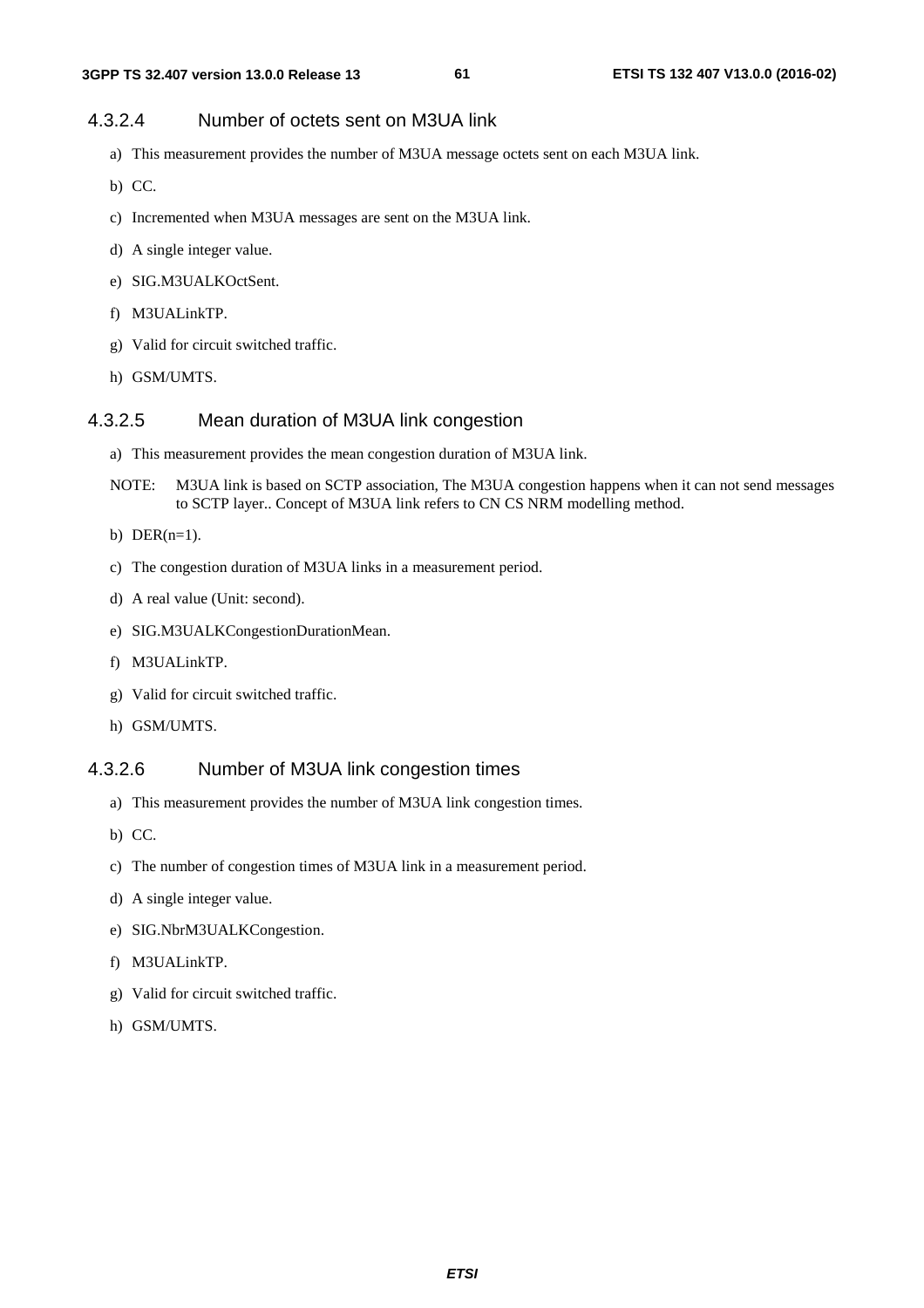# 4.3.2.7 Mean unavailable time of M3UA link

- a) This measurement provides the unavailable duration of M3UA link.
- b) DER  $(n=1)$ .
- c) Measurement is started when the M3UA link becomes unavailable and stopped when available.
- d) A real value. (unit: second)
- e) SIG.M3UALKUnavailableDurationMean.
- f) M3ULinkTP.
- g) Valid for circuit switched traffic.
- h) GSM/UMTS.

# 4.3.2.8 Number of M3UA link unavailable times

- a) This measurement provides the number of unavailable times of M3UA link..
- b) CC.
- c) The number of out-of-service times of M3UA link in a measurement period.
- d) A single integer value.
- e) SIG.NbrM3UALKUnavailable.
- f) M3ULinkTP.
- g) Valid for circuit switched traffic.
- h) GSM/UMTS.

# 4.3.3 MTP3 signalling link related measurements

#### 4.3.3.1 Mean duration of unavailable MTP3 signalling link

- a) This measurement provides the duration of MTP3 link being unavailable.
- b) DER  $(n=1)$ .
- c) This measurement is obtained by accumulating the time intervals for beginning of unavailable of MTP3/MTP3B signalling link to the end of unavailable of MTP3 signalling link over a granularity period using DER, see 3GPP TS 25.413 [5].
- d) A real value. (unit: second)
- e) SIG.MTP3LKUnavailableDuration.
- f) SignLinkTp.
- g) Valid for circuit switched traffic.
- h) GSM/UMTS.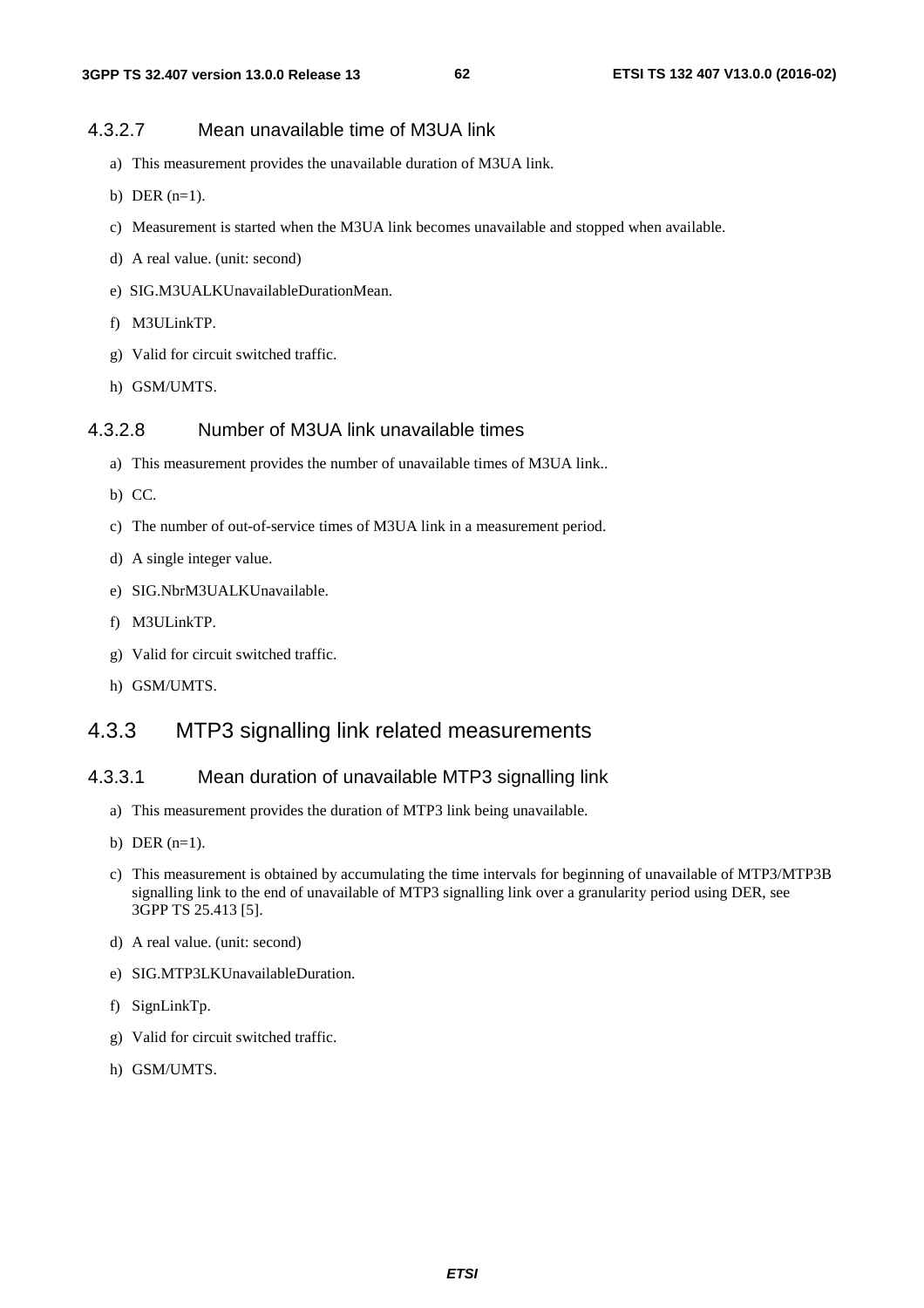# 4.3.3.2 Number of MTP3 signalling link unavailable times

- a) This measurement provides the number of unavailable times of signal link.
- b) CC.
- c) This measurement is obtained by addition of MTP3 signalling link unavailable over a granularity period.
- d) A single integer value.
- e) SIG.NbrMTP3LKUnavailable.
- f) SignLinkTp.
- g) Valid for circuit switched traffic.
- h) GSM/UMTS.

## 4.3.3.3 Number of MSUs received on MTP3 signalling link

- a) This measurement provides the number of message signal units received on MTP3 signalling link.
- b) CC.
- c) On receipt of a message signal unit (ITU-T Recommendation Q.752).
- d) A single integer value.
- e) SIG.NbrMTP3MSUReceived.
- f) SignLinkTp.
- g) Valid for circuit switched traffic.
- h) GSM/UMTS.

#### 4.3.3.4 Number of MSUs sent on MTP3 signalling link

- a) This measurement provides the number of message signal units sent on signalling link.
- b) CC.
- c) On transmission of a message signal unit (ITU-T Recommendation Q.752).
- d) A single integer value.
- e) SIG.NbrMTP3MSUSent.
- f) SignLinkTp.
- g) Valid for circuit switched traffic.
- h) GSM/UMTS.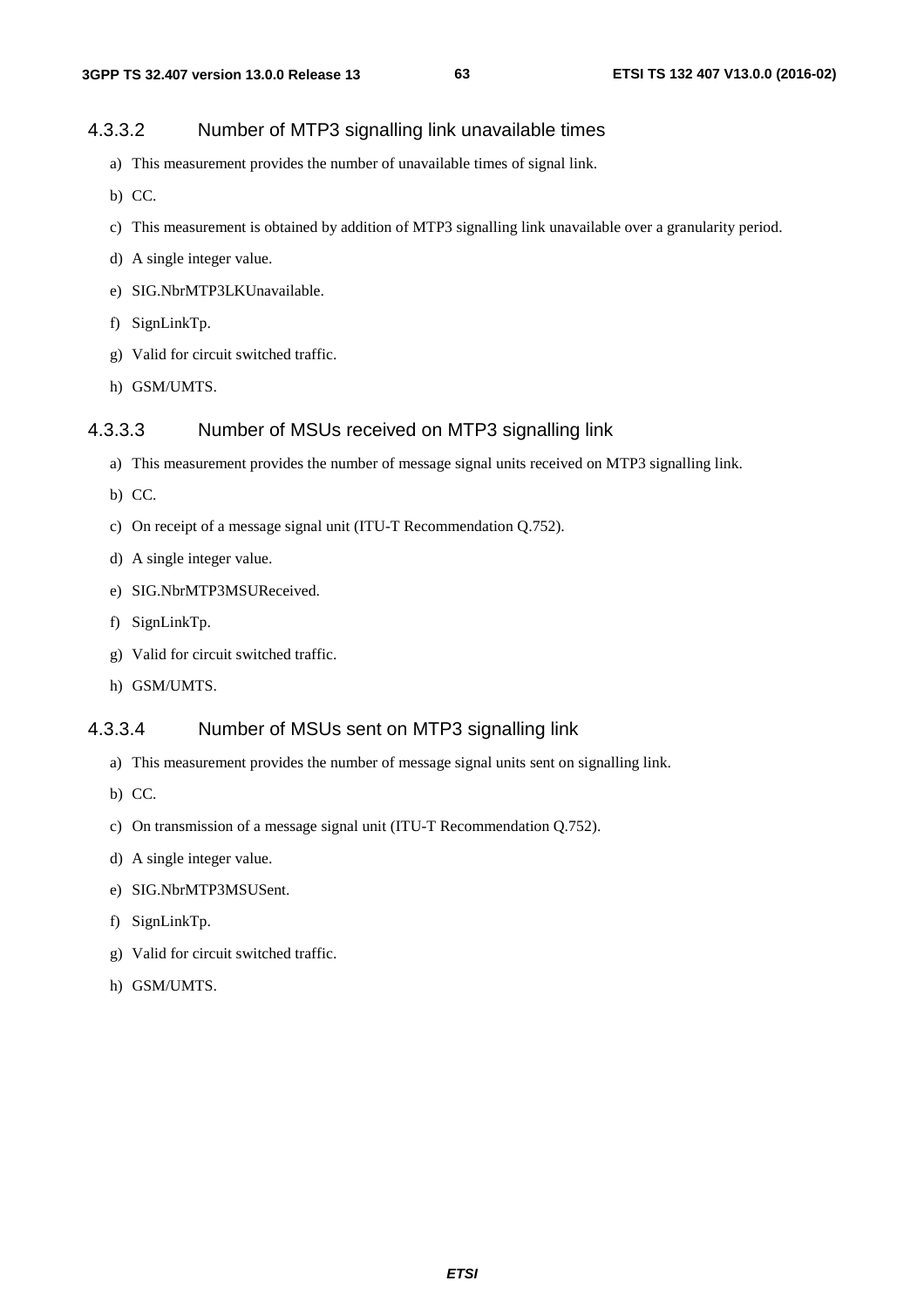# 4.3.3.5 Number of octets received on MTP3 signalling link

- a) This measurement provides the number of SIF and SIO octets received on signalling link.
- b) CC.
- c) On receipt of message signal unit (ITU-T Recommendation Q.752).
- d) A single integer value.
- e) SIG. MTP3OctReceived.
- f) SignLinkTp.
- g) Valid for circuit switched traffic.
- h) GSM/UMTS.

# 4.3.3.6 Number of octets sent on MTP3 signalling link

- a) This measurement provides the number of SIF and SIO octets sent on signalling link.
- b) CC.
- c) On transmission of a message signal unit (ITU-T Recommendation Q.752).
- d) A single integer value.
- e) SIG.MTP3OctSent.
- f) SignLinkTp.
- g) Valid for circuit switched traffic.
- h) GSM/UMTS.

# 4.3.3.7 Number of available MTP3 signalling link

a) This measurement provides the number of available MTP3/MTP3B signalling link.

NOTE: Available links include those in usage.

- b) GAUGE.
- c) Void
- d) A single integer value.
- e) SIG.NbrMTP3LKAvailable.
- f) SignLinkSetTp.
- g) Valid for circuit switched traffic.
- h) GSM/UMTS.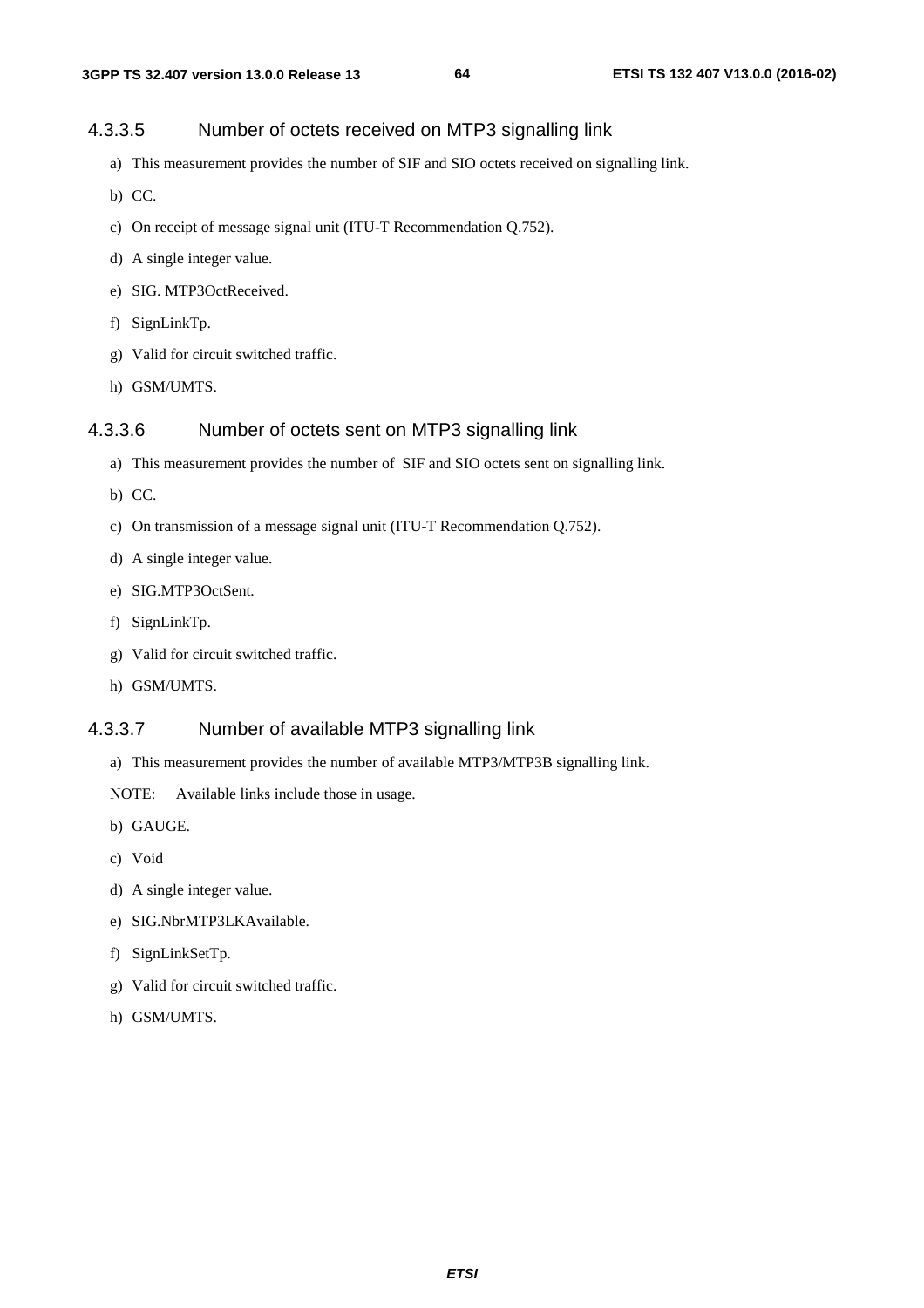# 4.4 Equipment resource

# 4.4.1 Overview

This clause define performance measurements related to network element's parameters regarding to the resource usage status, system processing capability and system load, etc.

# 442 CPU Load

# 4.4.2.1 Mean CPU Usage

- a) This measurement provides the average CPU load during the measurement period.
- b) SI.
- c) This measurement is obtained by sampling at a pre-defined interval, CPU load and then taking the arithmetic mean.

 For the product with centralized controlled CPUs, there should be one CPU load. There is only one sub-counter for this measurement. Its name should be .sum.

 For the product with distributed controlled CPUs, there should be CPU load for each CPU. Processor ID could be used to differentiate those CPUs.

- d) A real value (Unit: 100 %).
- e) EQPT.CPUUsageMean.

EQPT.CPUUsage.CPUid load of each processor for distributed controlled mode.

- f) MSCServerFunction/VlrFunction.
- g) Valid for circuit switched traffic.
- h) GSM/UMTS.

# 4.4.3 Number of subscribers in VLR

# 4.4.3.1 Number of registered subscribers in VLR

- a) This measurement provides the number of subscribers registered in the VLR per LAC.
- b) GAUGE.
- c) This measurement is obtained by sampling at a pre-defined interval the number of registered subscribers registered in the VLR.
- d) A single integer value.
- e) EQPT.NbrCurrentSubsInVlr.
- f) MSCServerFunction/VlrFunction.

LA, specified by a concatenation of the MCC, MNC and LAC.

- g) Valid for circuit switched traffic.
- h) GSM/UMTS.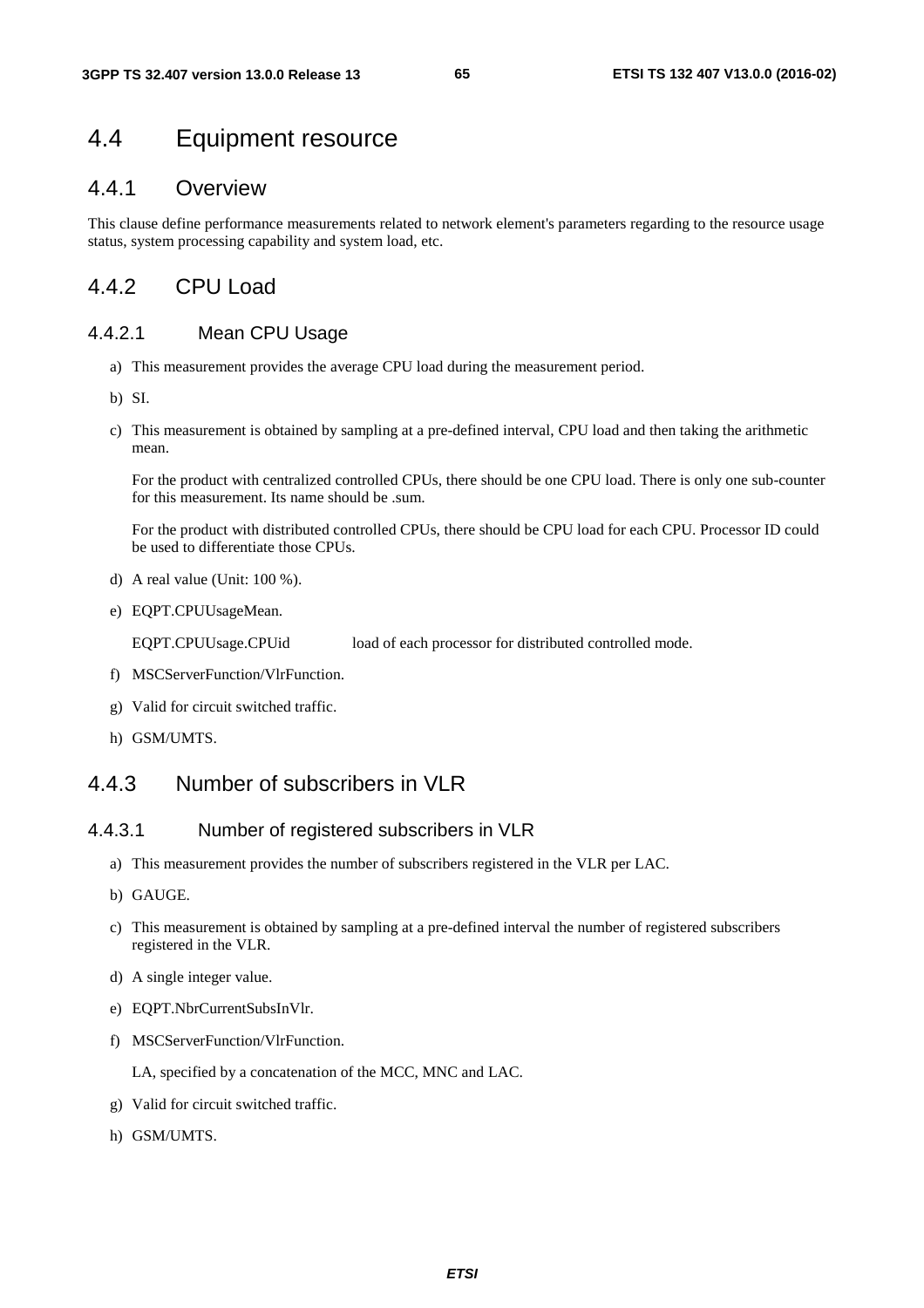#### 4.4.3.2 Number of attached subscribers in VLR

- a) This measurement provides the number of subscribers attached in VLR per LAC.
- b) GAUGE.
- c) This measurement is obtained by sampling at a pre-defined interval the number of attached subscribers registered in the VLR.
- d) A single integer value.
- e) EQPT.NbrAttachedSubsInVlr.
- f) MSCServerFunction/VlrFunction.

LA, specified by a concatenation of the MCC, MNC and LAC.

- g) Valid for circuit switched traffic.
- h) GSM/UMTS.

#### 4.4.3.3 Number of registered national roaming subscribers in VLR

- a) This measurement provides the number of registered national roaming subscriber per LAC.
- b) GAUGE.
- c) This measurement is obtained by sampling at a pre-defined interval the number of registered national roaming subscribers registered in the VLR. National roaming subscribers are those subscribers who are roaming in a VPLMN network and the network has the same MCC (and in some case the MNC also same).
- d) A single integer value.
- e) EQPT.NbrNationalRoamingSubsInVlr.
- f) MSCServerFunction/VlrFunction.

LA, specified by a concatenation of the MCC, MNC and LAC.

- g) Valid for circuit switched traffic.
- h) GSM/UMTS.

#### 4.4.3.4 Number of attached national roaming subscribers in VLR

- a) This measurement provides the number of attached national roaming subscribers per LAC.
- b) GAUGE.
- c) This measurement is obtained by sampling at a pre-defined interval the number of attached national roaming subscribers registered in the VLR. National roaming subscribers are those subscribers who are roaming in a VPLMN network and the network has the same MCC (and in some case the MNC also same).
- d) A single integer value.
- e) EQPT.NbrAttachedNRSubsInVlr.
- f) MSCServerFunction/VlrFunction.

LA, specified by a concatenation of the MCC, MNC and LAC.

- g) Valid for circuit switched traffic.
- h) GSM/UMTS.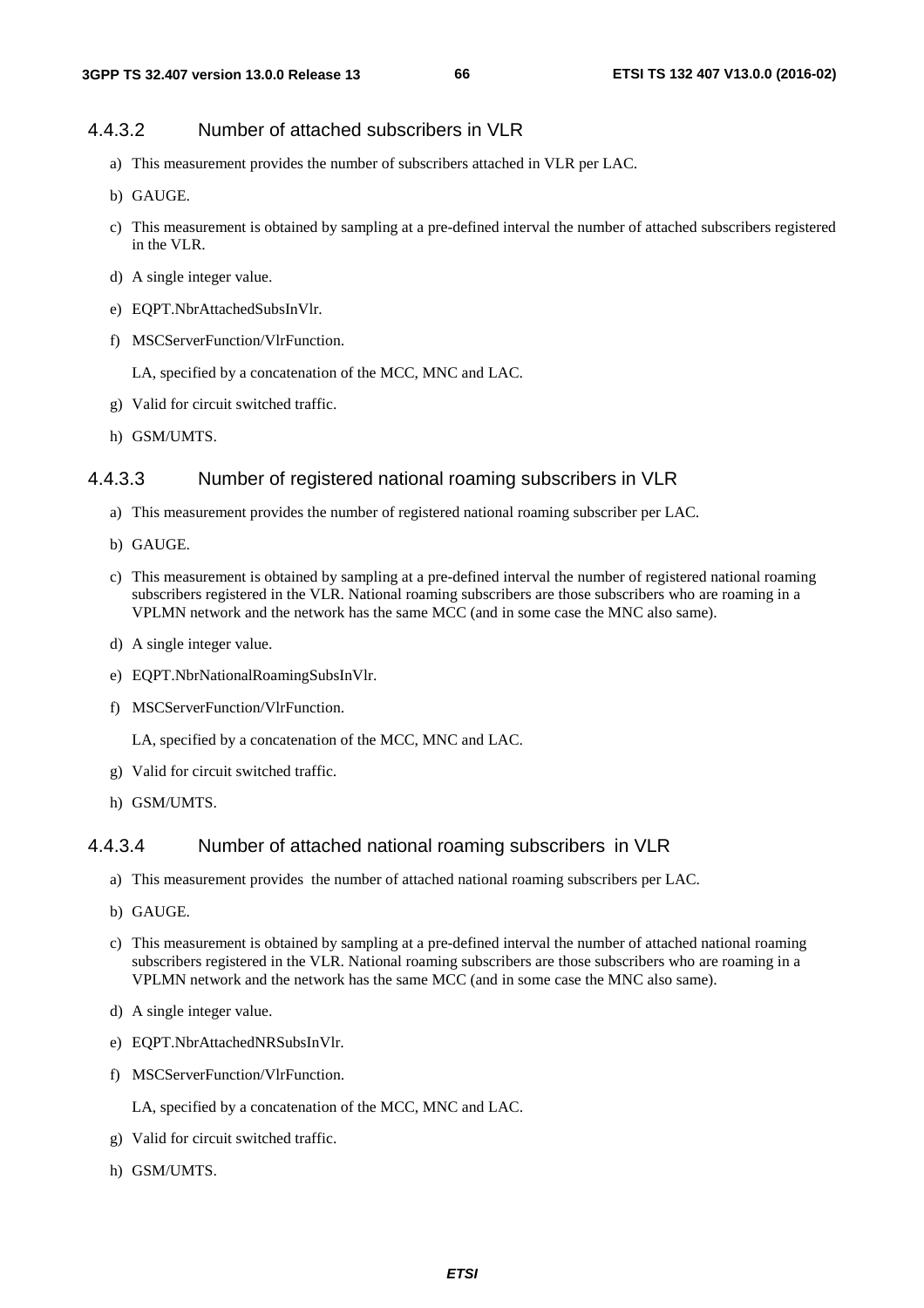## 4.4.3.5 Number of registered international roaming subscriber in VLR

- a) This measurement provides the number of registered international subscribers per LAC.
- b) GAUGE.
- c) This measurement is obtained by sampling at a pre-defined interval the number of registered international roaming subscribers registered in the VLR. International roaming subscribers are those subscribers who are roaming in a VPLMN network and the network has a different MCC with HPLMN.
- d) A single integer value.
- e) EQPT.NbrInternationalRoamingSubsInVlr.
- f) MSCServerFunction/VlrFunction.
	- LA, specified by a concatenation of the MCC, MNC and LAC.
- g) Valid for circuit switched traffic.
- h) GSM/UMTS.

#### 4.4.3.6 Number of attached international roaming subscribers in VLR

- a) This measurement provides the number of attached international roaming subscribers per LAC.
- b) GAUGE.
- c) This measurement is obtained by sampling at a pre-defined interval the number of attached international roaming subscribers registered in the VLR. International roaming subscribers are those subscribers who are roaming in a VPLMN network and the network has the different MCC with HPLMN.
- d) A single integer value.
- e) EQPT.NbrAttachedInterNRSubsInVlr.
- f) MSCServerFunction/VlrFunction.

LA, specified by a concatenation of the MCC, MNC and LAC

- g) Valid for circuit switched traffic.
- h) GSM/UMTS.

# 4.4.4 Octets in MAC layer in MSC-S physical port

## 4.4.4.1 Number of octets sent on MAC layer in MSC-S physical port

a) This measurement provides the number of octets sent on the FE MAC layer during the measurement period in MSC-S physical port. The measurement types defined in e) are subject to the "n-1 out of n approach".

b) CC

- c) Transmission by the MSC-S of an octet on the FE MAC layer.
- d) A single integer value.
- e) EQPT.MACOctSent total of sent throughputs of all ports.

EQPT.MACOctSent.Port sent throughput of the port identified by Port.

- f) MSCServerFunction/VlrFunction.
- g) Valid for circuit switched traffic.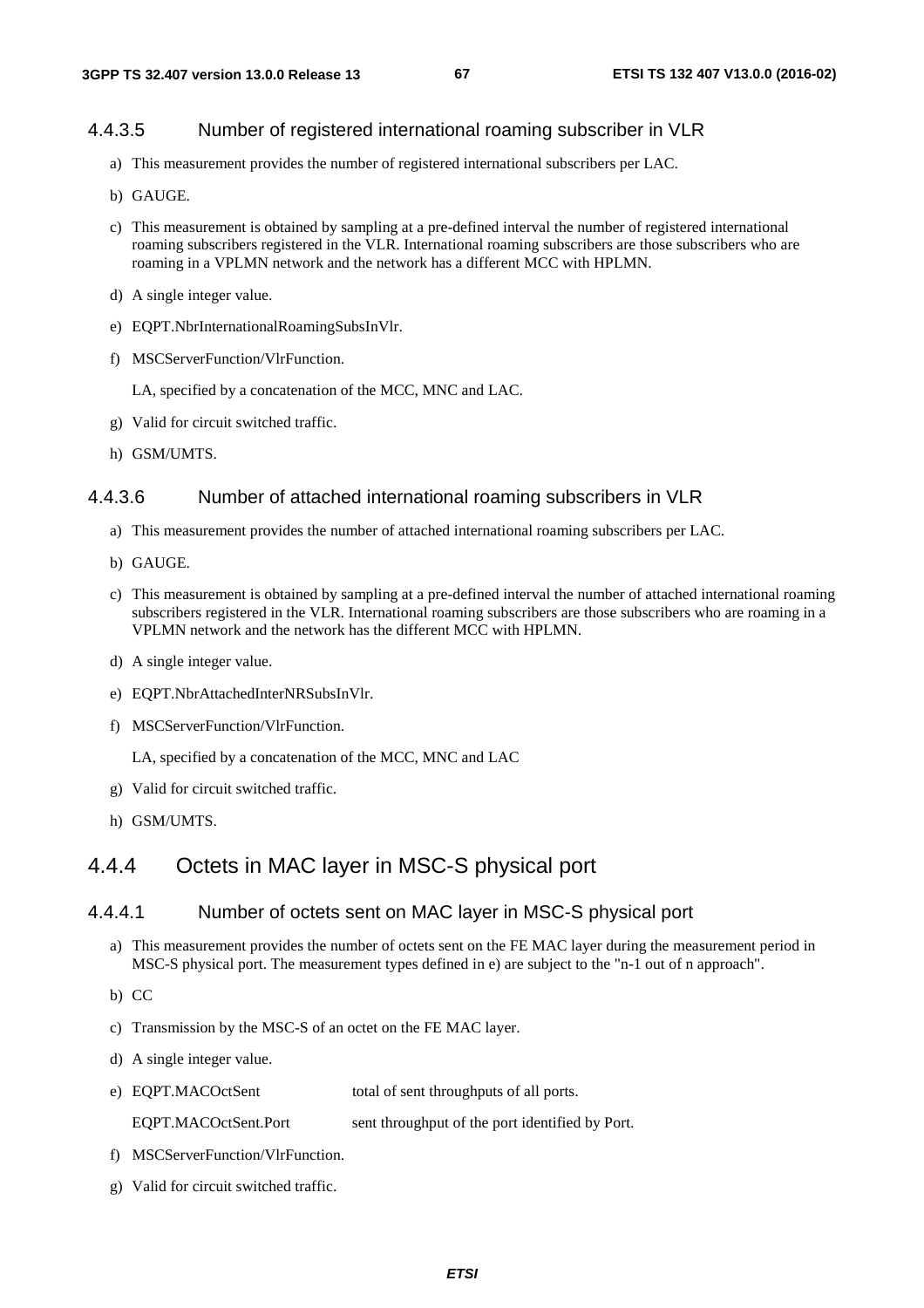h) GSM/UMTS.

#### 4.4.4.2 Number of octets received on MAC layer in MSC-S physical port

- a) This measurement provides the number of octets received on the FE MAC layer during the measurement period in MSC-S physical port. The measurement types defined in e) are subject to the "n-1 out of n approach".
- b) CC.
- c) Receipt by the MSC-S of an octet on the FE MAC layer.
- d) A single integer value.
- e) EQPT.MACOctRecieved total of received throughputs of all ports.

EQPT.MACOctRecieved.Port received throughput of the port identified by Port.

- f) MSCServerFunction/VlrFunction.
- g) Valid for circuit switched traffic.
- h) GSM/UMTS.

# 4.4.5 Trunk resource related measurements

#### 4.4.5.1 Number of available trunks

- a) This measurement provides the number of available trunk in the measurement period. This measurement is valid to Unidirectional out, uni-directional in and bi-directional trunk.
- b) GAUGE.
- c) Void.
- d) A single integer value.
- e) EQPT.NbrAvailTrunks.
- f) MSCServerFunction/VlrFunction.
- g) Valid for circuit switched traffic.
- h) GSM/UMTS.

#### 4.4.5.2 Number of available circuits in trunk group

- a) This measurement provides the available circuit number, including the seized circuit number. This measurement is valid to Unidirectional out, uni-directional in and bi-directional trunk.
- b) GAUGE.
- c) Void.
- d) A single integer value.
- e) EQPT.NbrAvailCircuit.
- f) CircuitEndPointSubgroup.
- g) Valid for circuit switched traffic.
- h) GSM/UMTS.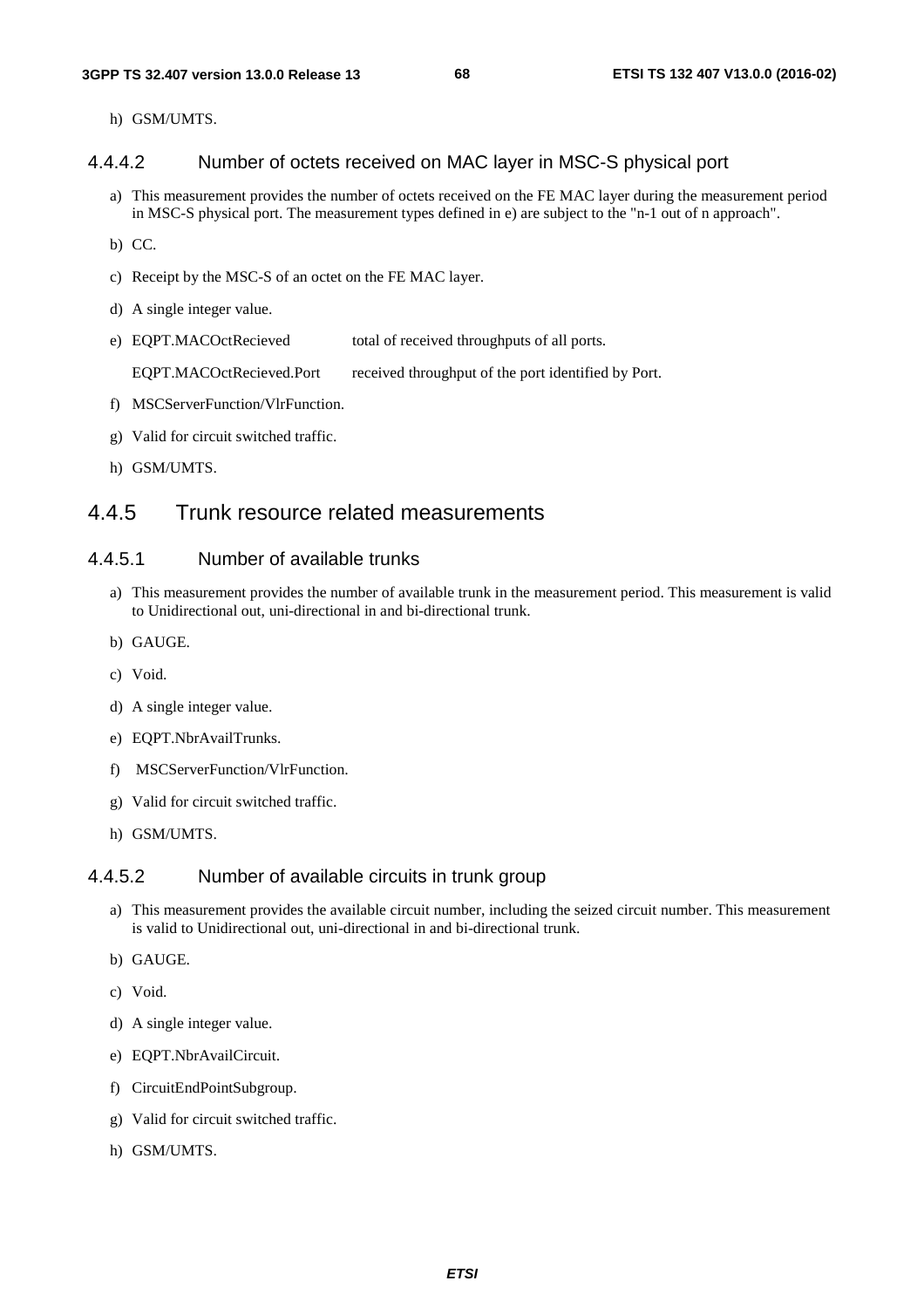# 4.4.6 H.248 message related measurements on Mc interface

Editor's note: McLink need to be added to CN NRM.

#### 4.4.6.1 Number of H.248 messages received on Mc interface

- a) This measurement provides the number of H.248 messages received on the Mc interface during the measurement period.
- b) CC.
- c) On receipt of a H.248 message on Mc interface.
- d) A single integer value.
- e) EQPT.NbrMcH248MsgReceived.
- f) McLink.
- g) Valid for circuit switched traffic.
- h) GSM/UMTS.

#### 4.4.6.2 Number of H.248 messages sent on Mc interface

- a) This measurement provides the number of H.248 messages sent on the Mc interface during the measurement period.
- b) CC.
- c) On transmission of a message on Mc interface.
- d) A single integer value.
- e) EQPT.NbrMcH248MsgSent.
- f) McLink.
- g) Valid for circuit switched traffic.
- h) GSM/UMTS.

## 4.4.6.3 Number of H.248 message octets received on Mc interface

- a) This measurement provides the number of H.248 message octets received on Mc interface during the measurement period.
- b) CC.
- c) On receipt of H.248 messages on Mc interface.
- d) A single integer value.
- e) EQPT.McH248OctReceived.
- f) McLink.
- g) Valid for circuit switched traffic.
- h) GSM/UMTS.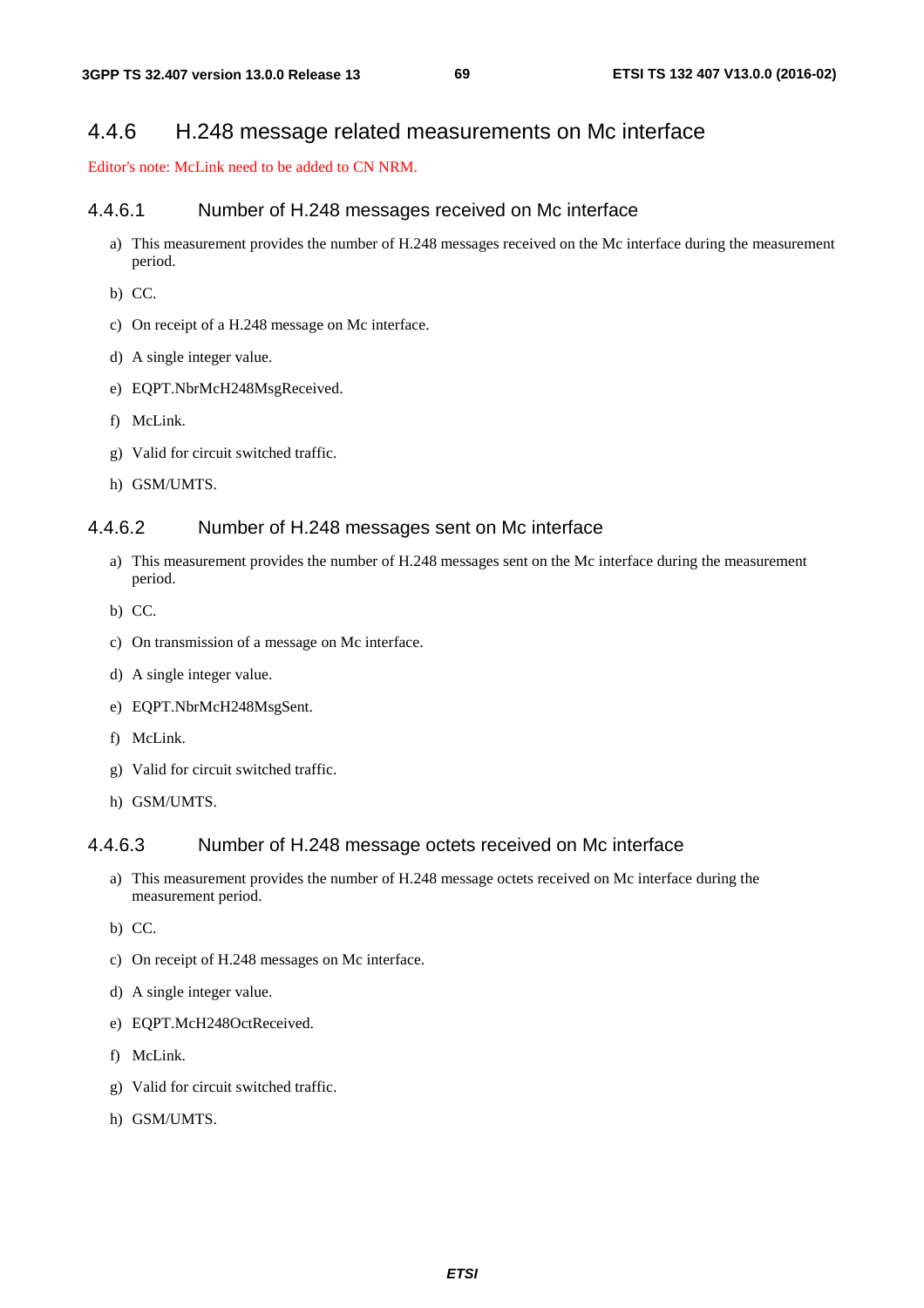# 4.4.6.4 Number of H.248 message octets sent on Mc interface

- a) This measurement provides the number of H.248 message octets sent on Mc interface during the measurement period.
- b) CC.
- c) On transmission of H.248 messages on Mc interface.
- d) A single integer value.
- e) EQPT.McH248OctSent.
- f) McLink.
- g) Valid for circuit switched traffic.
- h) GSM/UMTS.

# 4.4.7 BICC message on Nc interface related measurements

Editor's note: NcLink need to be added to CN NRM.

## 4.4.7.1 Number of BICC messages received on Nc interface

- a) This measurement provides the number of BICC messages received on the Nc interface during the measurement period.
- b) CC.
- c) On receipt of BICC message on Nc interface.
- d) A single integer value.
- e) EQPT.NbrNcMsgReceived.
- f) NcLink.
- g) Valid for circuit switched traffic.
- h) GSM/UMTS.

# 4.4.7.2 Number of BICC messages sent on Nc interface

- a) This measurement provides the number of BICC messages sent on the Nc interface during the measurement period.
- b) CC.
- c) On transmission of message on Nc interface.
- d) A single integer value.
- e) EQPT.NbrNcMsgSent.
- f) NcLink.
- g) Valid for circuit switched traffic.
- h) GSM/UMTS.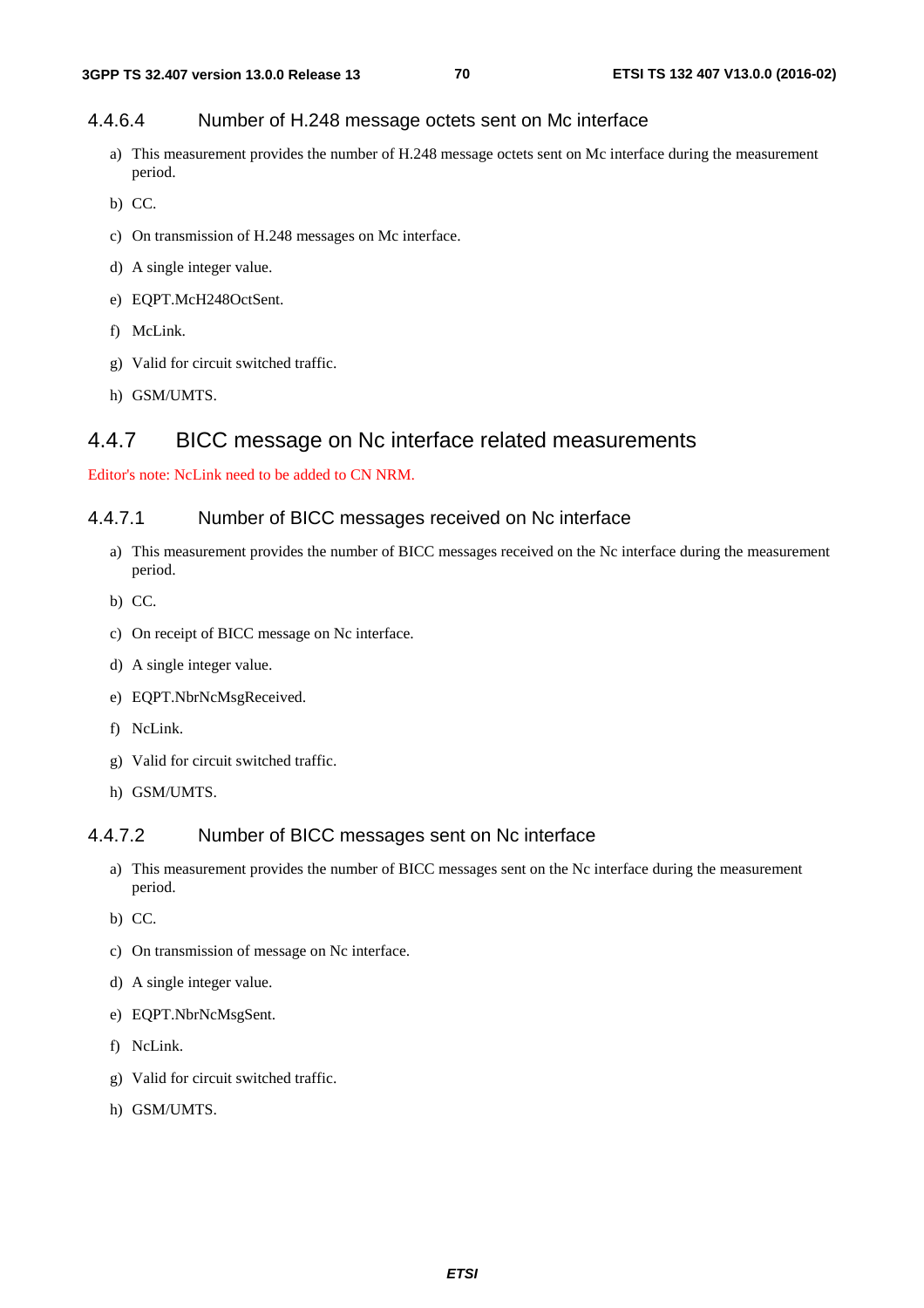### 4.4.7.3 Number of octets of BICC message received on Nc interface

- a) This measurement provides the number of octets of BICC message received on Nc interface during the measurement period.
- b) CC.
- c) The relevant measurement is incremented on receipt of an octet of BICC message on the Nc interface.
- d) A single integer value.
- e) EQPT.NcOctReceived.
- f) NcLink.
- g) Valid for circuit switched traffic.
- h) GSM/UMTS.

## 4.4.7.4 Number of octets of BICC message sent on Nc interface

- a) This measurement provides the number of octets of BICC message sent on Nc interface during the measurement period.
- b) CC.
- c) The relevant measurement is incremented on transmission of an octet of BICC message on the Nc interface.
- d) A single integer value.
- e) EQPT.NcOctSent.
- f) NcLink.
- g) Valid for circuit switched traffic.
- h) GSM/UMTS.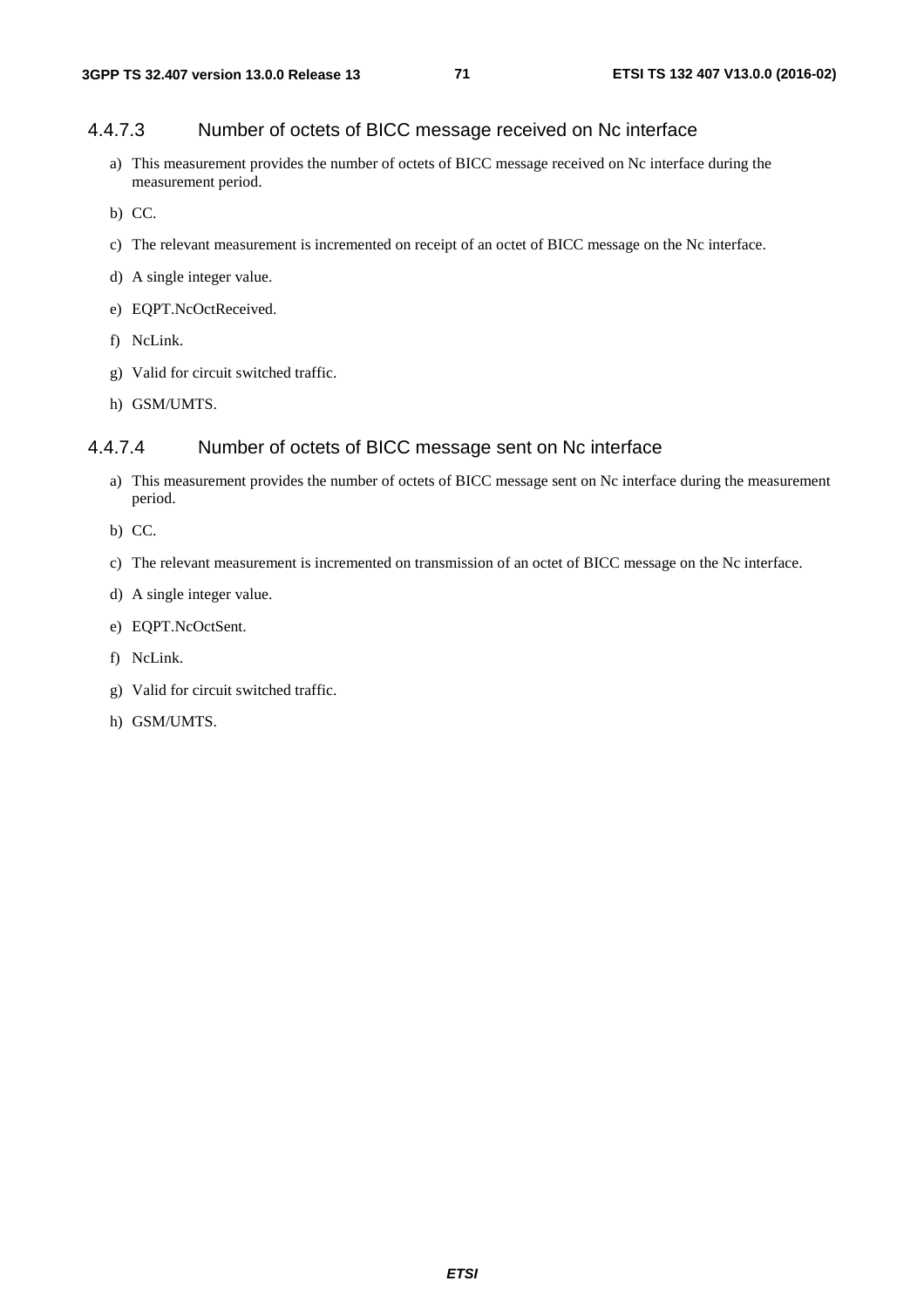# 5 Measurements related to the CS MGW

# 5.1 Measurements related to signalling

## 5.1.1 Overview

The signalling measurements definition of MGW is same as those of MSC Server except the measurement object is MGWFunction. The measurements defined here are related to the Mc, IuCS, Nb and A interface.

## 5.1.2 M3UA link of MGW related performance

#### 5.1.2.1 Number of messages received on M3UA link

- a) This measurement provides the number of messages received on each M3UA link.
- b) CC.
- c) On receipt of a M3UA message.
- d) A single integer value.
- e) SIG.M3UALKPktReceived.
- f) M3UALinkTP.
- g) Valid for circuit switched traffic.
- h) GSM/UMTS.

### 5.1.2.2 Number of messages sent on M3UA link

- a) This measurement provides the number of messages sent on each M3UA link.
- b) CC.
- c) On transmission of a M3UA message.
- d) A single integer value.
- e) SIG.M3UALKPktSent.
- f) M3UALinkTP
- g) Valid for circuit switched traffic.
- h) GSM/UMTS.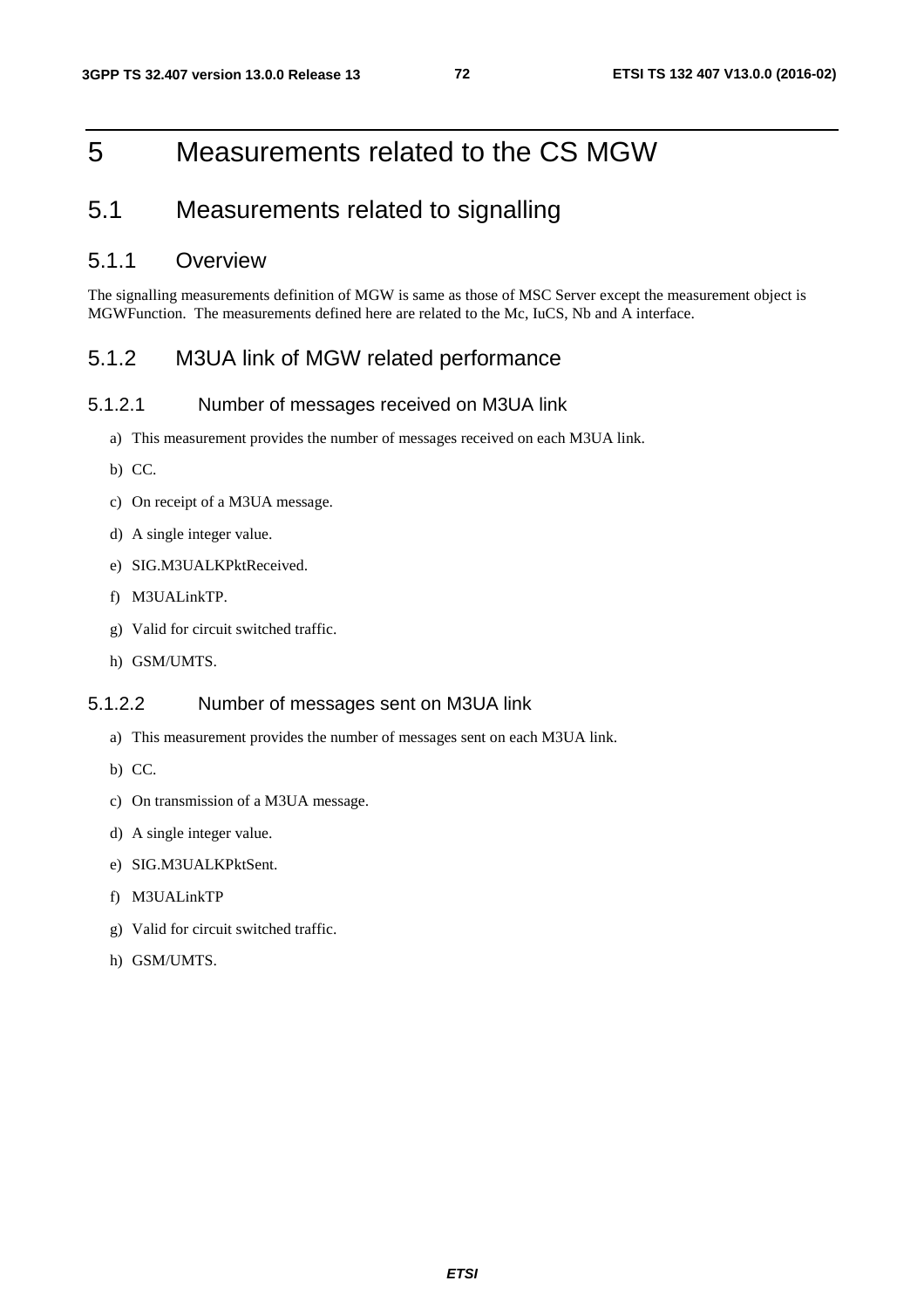### 5.1.2.3 Number of octets received on M3UA link

- a) This measurement provides the number of octets received on each M3UA link.
- b) CC.
- c) On receipt of a M3UA message.
- d) A single integer value.
- e) SIG.M3UALKOctReceived.
- f) M3UALinkTP
- g) Valid for circuit switched traffic.
- h) GSM/UMTS.

### 5.1.2.4 Number of octets sent on M3UA link

- a) This measurement provides the number of octets sent on each M3UA link.
- b) CC.
- c) On transmission of a M3UA message.
- d) A single integer value.
- e) SIG.M3UALKOctSent.
- f) M3UALinkTP.
- g) Valid for circuit switched traffic.
- h) GSM/UMTS.

#### 5.1.2.5 Mean duration of M3UA link congestion

- a) This measurement provides the mean congestion duration of M3UA link.
- NOTE: M3UA link is based on SCTP association, The M3UA congestion happens when it can not send messages to SCTP layer. When congestion happens, upper layer protocol of SCTP cannot deliver a message. It may receive a SCTP\_SEND\_FAILED message as a notification [reference: draft-ietf-tsvwg-sctpsocket, clause 5.3.1.4] with a parameter of out-of-resource (reference: RFC 2960 [19]). Concept of M3UA link refers to CN CS NRM modelling method.
- b) DER  $(n=1)$ .
- c) The congestion duration of M3UA links in a measurement period.
- d) A real value (Unit: second).
- e) SIG.M3UALKCongestionDurationMean.
- f) M3UALinkTP.
- g) Valid for circuit switched traffic.
- h) GSM/UMTS.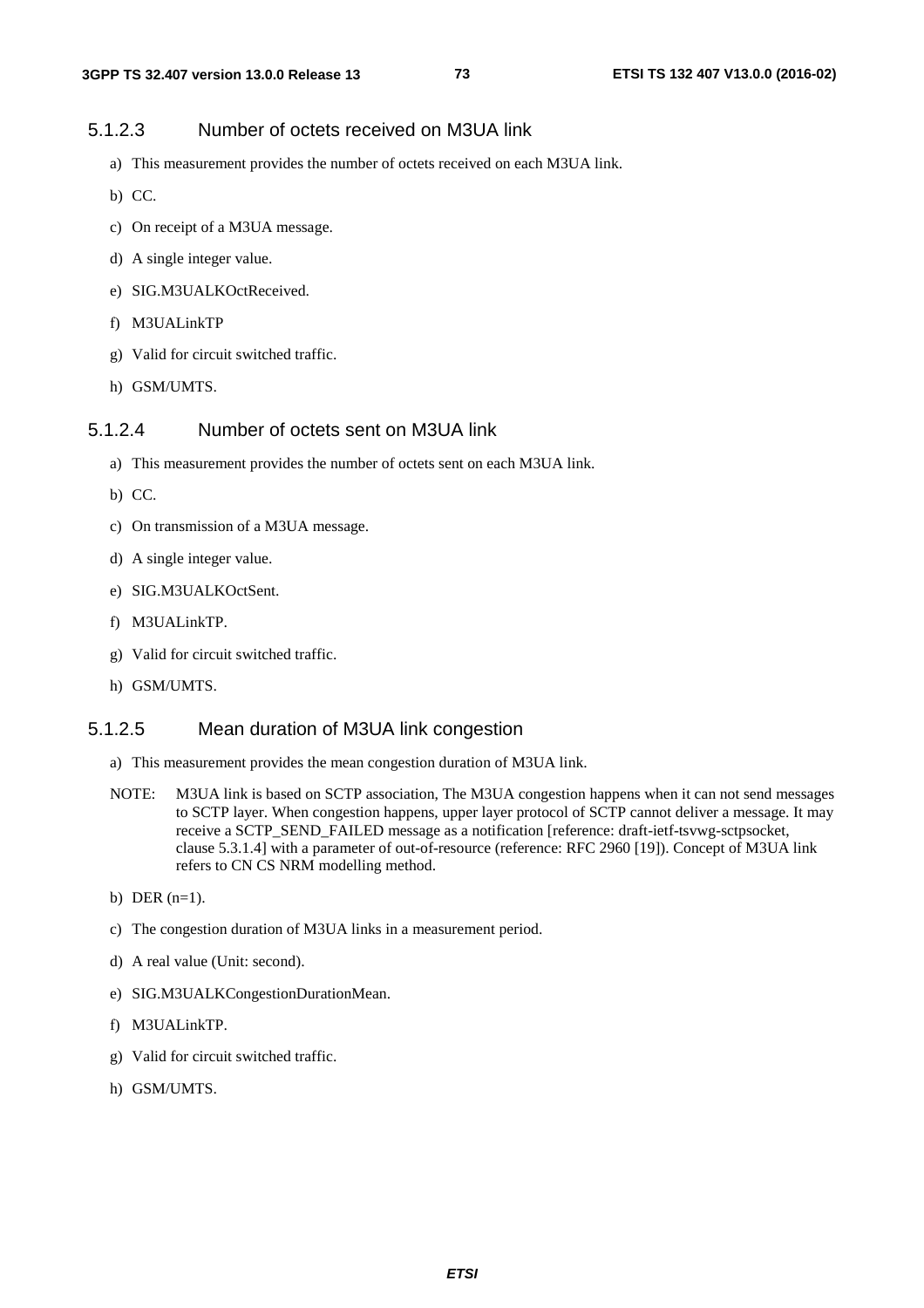## 5.1.2.6 Number of M3UA link congestion times

- a) This measurement provides the number of M3UA link congestion times.
- b) CC.
- c) The number of congestion times of M3UA link in a pre-defined interval.
- d) A single integer value.
- e) SIG.NbrM3UALKCongestion.
- f) M3UALinkTP.
- g) Valid for circuit switched traffic.
- h) GSM/UMTS.

### 5.1.2.7 Mean unavailable duration of M3UA link

- a) This measurement provides the unavailable duration of M3UA link.
- b) DER $(n=1)$ .
- c) This measurement is obtained by accumulating the time intervals for beginning of unavailable of M3UA link to the end of available of M3UA link over a granularity period using DER.
- d) A real value (unit: seconds).
- e) SIG.M3UALKUnavailableDurationMean.
- f) M3UALinkTP.
- g) Valid for circuit switched traffic.
- h) GSM/UMTS.

### 5.1.2.8 Number of M3UA link unavailable times

- a) This measurement provides the number of unavailable times of M3UA link.
- b) CC.
- c) This measurement is obtained by addition of M3UA signalling link unavailable occurrences over a granularity period.d) A single integer value.
- e) SIG.NbrM3UALKUnavailable.
- f) M3UALinkTP.
- g) Valid for circuit switched traffic.
- h) GSM/UMTS.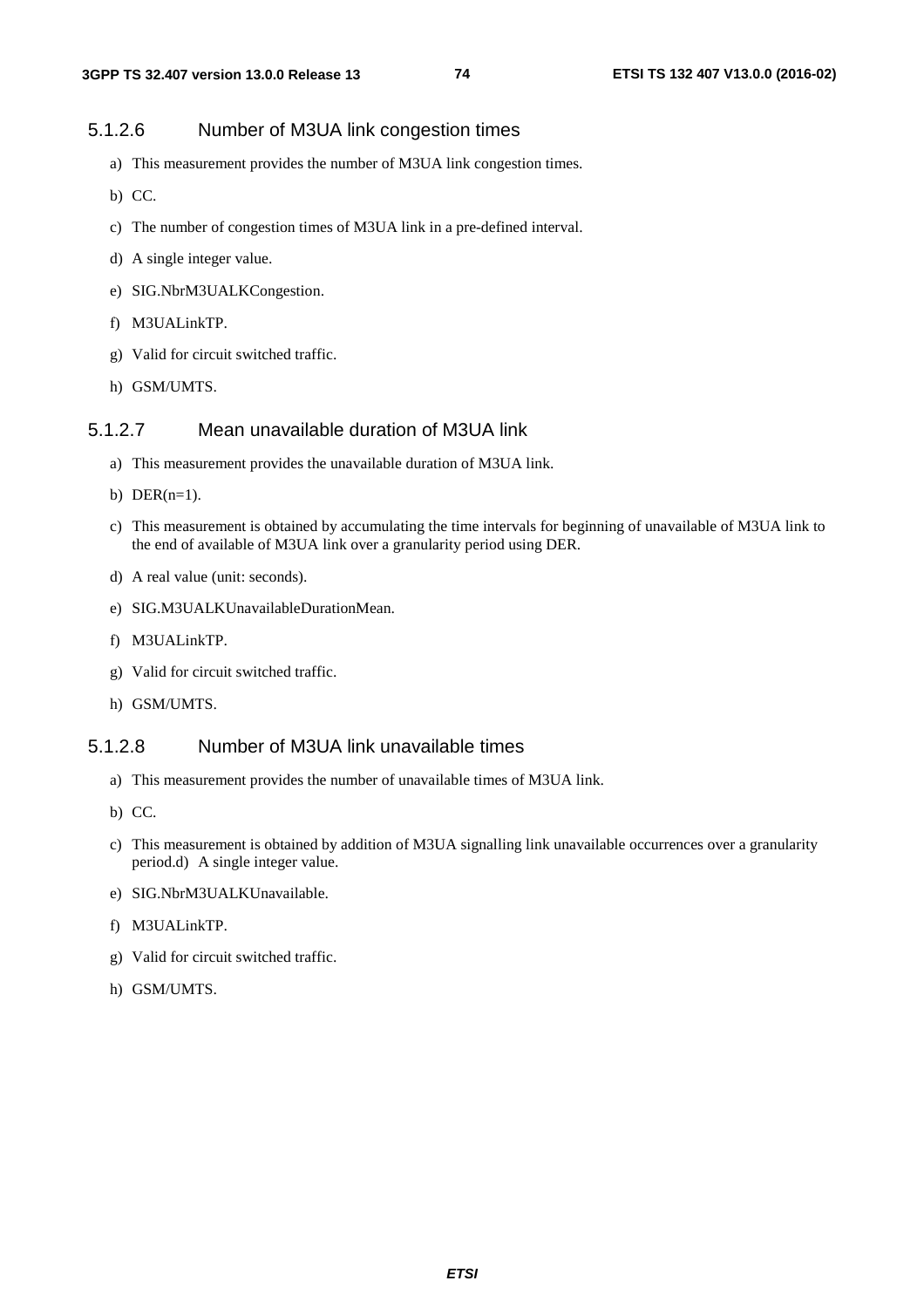## 5.1.3 MTP3/MTP3B signalling link of MGW related performance

NOTE: The measurements included here for Level 3 are likely to be appropriate also in the broadband environment (ITUT-T Recommendation Q.752).

#### 5.1.3.1 Number of MSUs received on MTP3/MTP3B signalling link

- a) This measurement provides the number of message signalling units received on signalling link (MSUs/SL, ITU-T Recommendation Q.752).
- b) CC.
- c) On receipt of a message signalling unit (ITU-T Recommendation Q.752).
- d) A single integer value.
- e) SIG.NbrMTP3MSUReceived (SIG.NbrMTP3BMSUReceived).
- f) SignLinkTp.
- g) Valid for circuit switched traffic.
- h) GSM/UMTS.

#### 5.1.3.2 Number of MSUs sent on MTP3/MTP3B signalling link

- a) This measurement provides the number of message signalling units sent on signalling link (MSUs/SL, ITU-T Recommendation Q.752).
- b) CC.
- c) On transmission of a message signalling unit (ITU-T Recommendation Q.752).
- d) A single integer value.
- e) SIG.NbrMTP3MSUSent(SIG.NbrMTP3BMSUSent).
- f) SignLinkTp.
- g) Valid for circuit switched traffic.
- h) GSM/UMTS.

#### 5.1.3.3 Number of octets received on MTP3/MTP3B signalling link

- a) This measurement provides the number of SIF and SIO octets received on signalling link (Octets/SL, ITU-T Recommendation Q.752).
- b) CC.
- c) On receipt of a message signalling unit(ITU-T Recommendation Q.752).
- d) A single integer value.
- e) SIG.MTP3OctReceived(SIG.MTP3BOctReceived).
- f) SignLinkTp.
- g) Valid for circuit switched traffic.
- h) GSM/UMTS.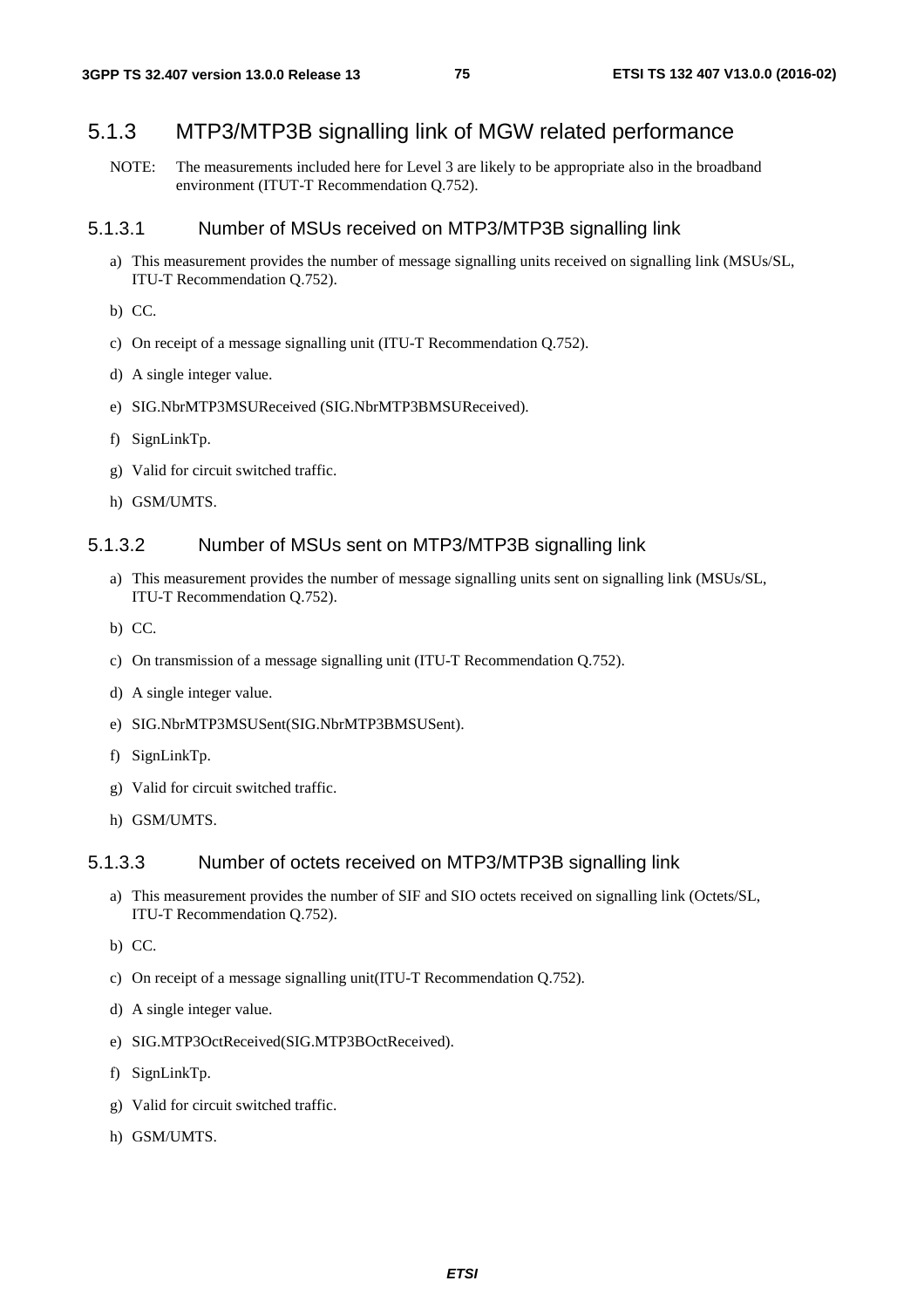### 5.1.3.4 Number of octets sent on MTP3/MTP3B signalling link

- a) This measurement provides the number of SIF and SIO octets sent on signalling link (Octets/SL, ITU-T Recommendation Q.752).
- b) CC.
- c) On transmission of a message signalling unit (ITU-T Recommendation Q.752)
- d) A single integer value.
- e) SIG.MTP3OctSent(SIG.MTP3BOctSent).
- f) SignLinkTp.
- g) Valid for circuit switched traffic.
- h) GSM/UMTS.

#### 5.1.3.5 Number of available MTP3/MTP3B signalling link

- a) This measurement provides the number of available MTP3/MTP3B signalling link.
- NOTE: Available links include those in usage.
- b) GAUGE.
- c) Void.
- d) a single integer value.
- e) SIG.NbrMTP3LKAvailable(SIG.NbrMTP3BLKAvailable).
- f) MGWFunction.
- g) Valid for circuit switched traffic.
- h) GSM/UMTS.

#### 5.1.3.6 Number of unavailable times of MTP3/MTP3B signalling link

- a) This measurement provides the number of unavailable time of MTP3/MTP3B signalling link.
- b) CC.
- c) This measurement is obtained by addition of MTP3/MTP3B signalling link unavailable occurrences over a granularity period.
- d) a single integer value.
- e) SIG.NbrMTP3LKUnavailable(SIG.NbrMTP3BLKUnavailable).
- f) MGWFunction.
- g) Valid for circuit switched traffic.
- h) GSM/UMTS.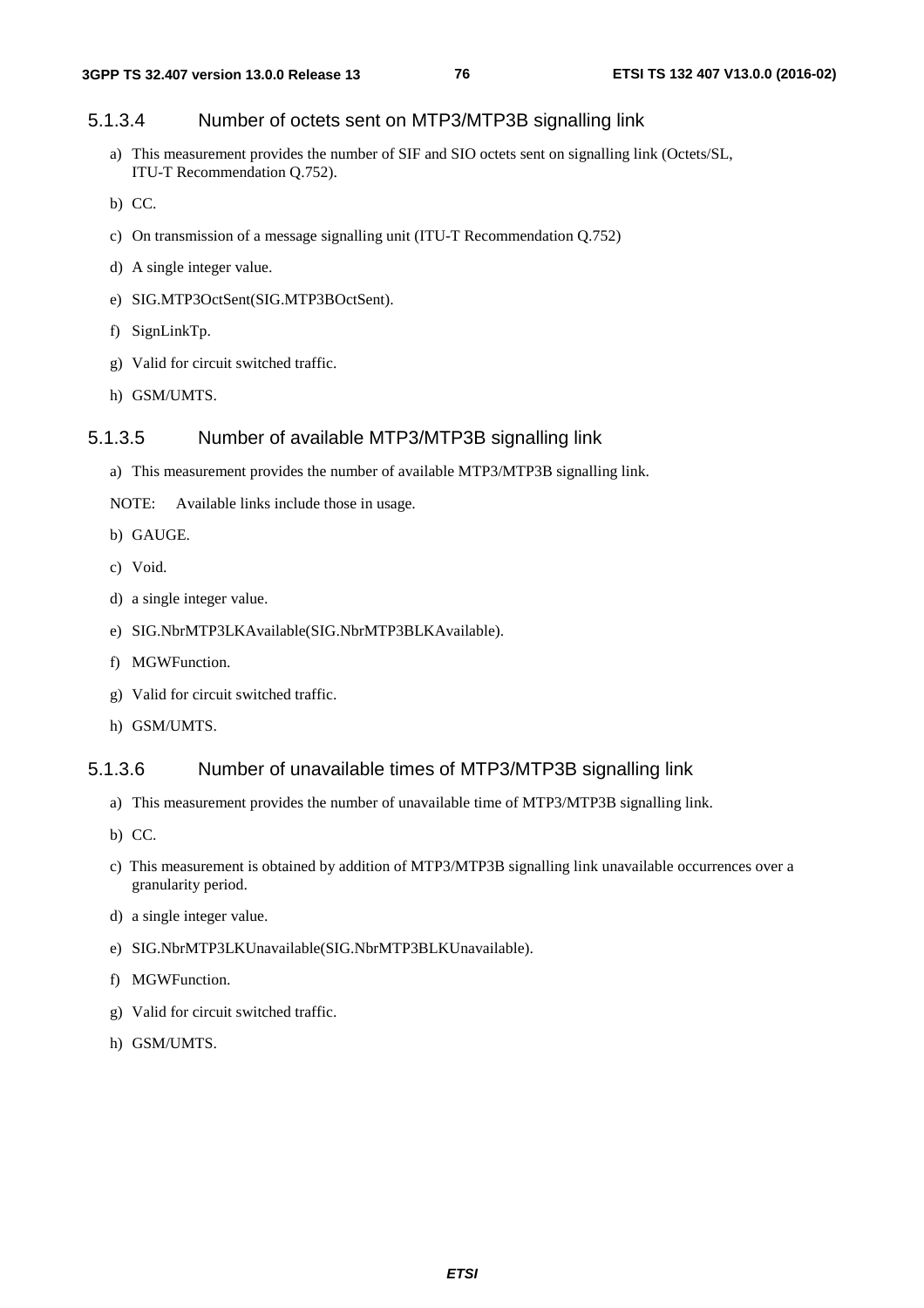### 5.1.3.7 Mean duration of unavailable MTP3/MTP3B signalling link

- a) This measurement provides the mean duration of unavailable of MTP3/MTP3B signalling link.
- b) DER $(n=1)$ .
- c) This measurement is obtained by accumulating the time intervals for beginning of unavailable of MTP3/MTP3B signalling link to the end of unavailable of MTP3/MTP3B signalling link over a granularity period using DER, see 3GPP TS 25.413 [5].
- d) a realvalue.(Unit: second).
- e) SIG.MTP3LKUnavailableDurationMean(SIG.MTP3BLKUnavailableDurationMean).
- f) SignLinkTp.
- g) Valid for circuit switched traffic.
- h) GSM/UMTS.

# 5.1.4 Route set related performance

#### 5.1.4.1 Number of occurrences of unavailability of a route set to a given destination

- a) This measurement provides the number of occurrences of unavailability of a routeset to a given destination (ITU-T Recommendation Q.752).
- b) CC
- c) Steps when all routes in the route set become unavailable.
- d) A single integer value.
- e) SIG.NbrRoutesetUnavailable.
- f) SignRouteSetNePart.
- g) Valid for circuit switched traffic.
- h) GSM/UMTS.

### 5.1.4.2 Duration of unavailability of a route set to a given destination

- a) This measurement provides the duration of unavailability of a routeset to a given destination in seconds (ITU-T Recommendation Q.752).
- b) DER  $(n=1)$ .
- c) The unavailable duration of the route set in a measurement period.
- d) A single real value (unit: second).
- e) SIG.DurationRoutesetUnavailable.
- f) SignRouteSetNePart.
- g) Valid for circuit switched traffic.
- h) GSM/UMTS.
- NOTE: The measurement object class could be extended beyond SignRouteSetNePart (which is currently defined in 3GPP TS 32.742 [20] - Signalling Transport NRM).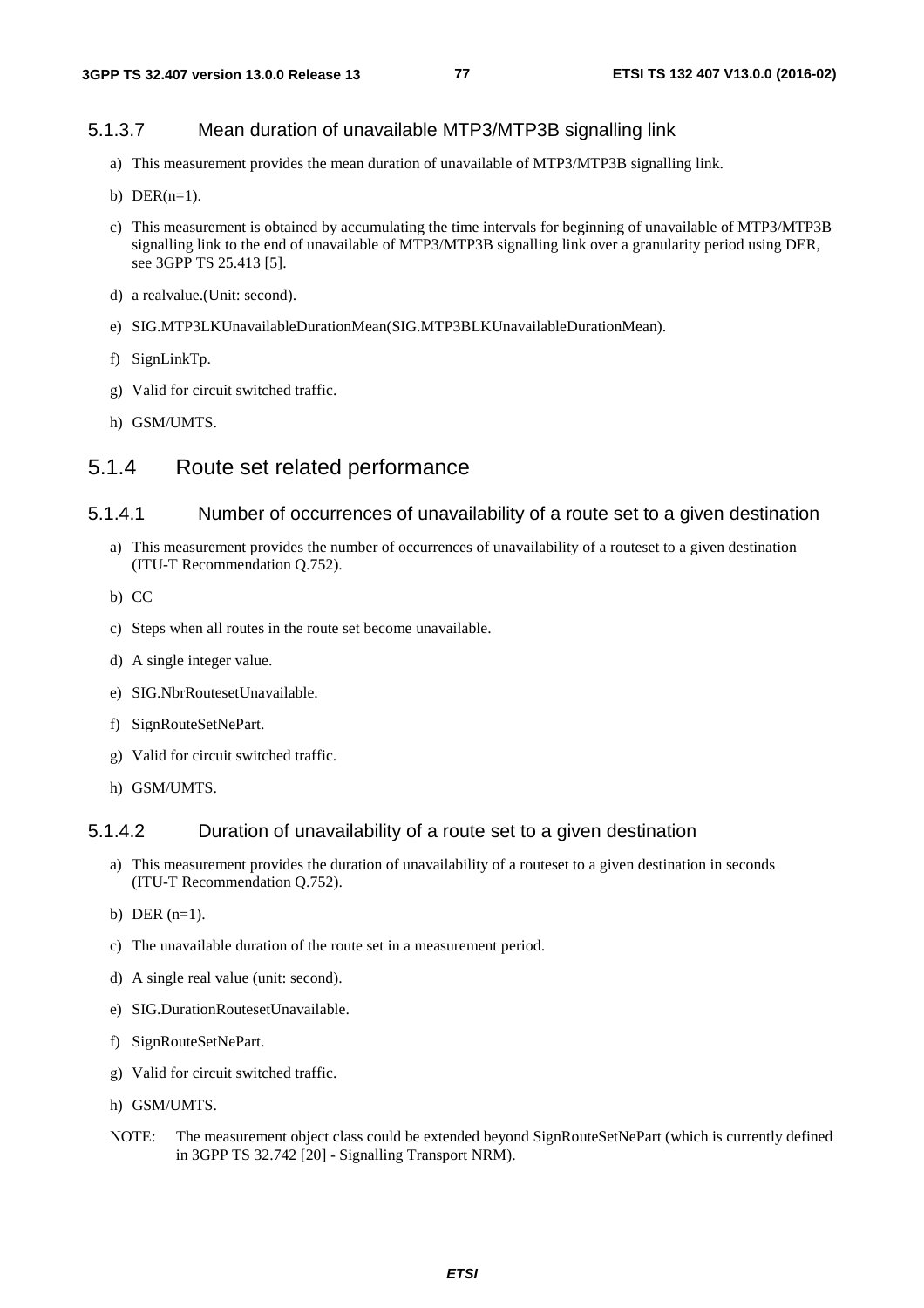# 5.2 Measurements related to bearer control

# 5.2.1 Overview

The control plane signalling and the user plane bear are separated in R4. The bearer control of user plane is handled in this clause, including bearer setup and user plane initialized, etc.

# 5.2.2 Measurements related to the ATM AAL2 connection setup

### 5.2.2.1 Attempted AAL2 connection setup

- a) This measurement provides the number of attempted connection setup on the Iu interface from RNC to MGW.
- b) CC.
- c) On receipt of a "ALCAP-ERQ"[1] message by MGW from RNC on the Iu interface.
- d) A single integer value.
- e) BC.AttAAL2ConnSetup.
- f) MGWFunction.
- g) Valid for circuit switched traffic.
- h) UMTS.

### 5.2.2.2 Successful AAL2 connection setup

- a) This measurement provides the successful AAL2 connection setup on the Iu interface from MGW to RNC.
- b) CC.
- c) On transmission by MGW of a "ALCAP-ECF"[1] message to RNC on the Iu interface.
- d) A single integer value.
- e) BC.SuccAAL2ConnSetup.
- f) MGWFunction.
- g) Valid for circuit switched traffic.
- h) UMTS.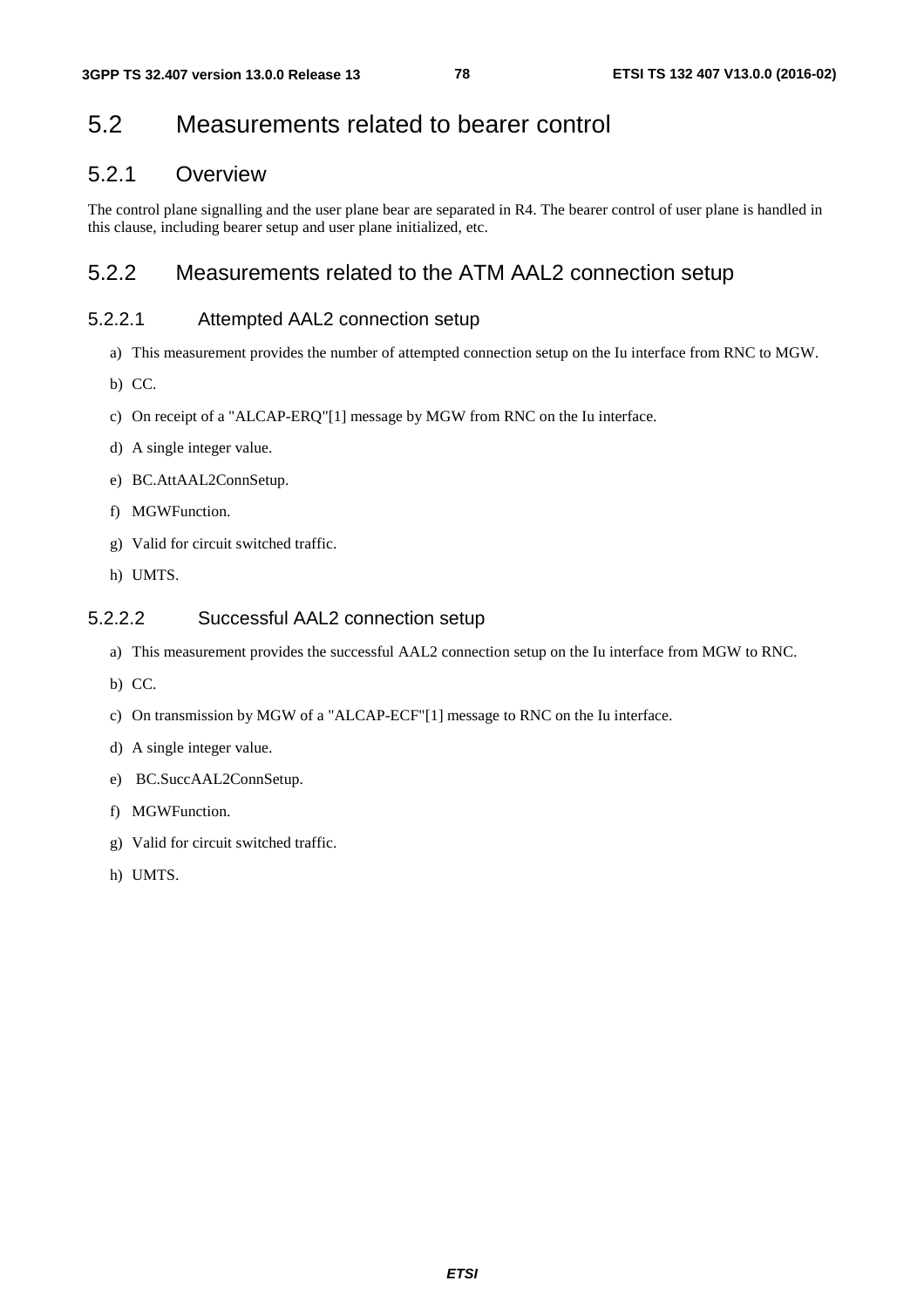# 5.2.3 Measurements related to IP RTP connection

### 5.2.3.1 Attempted outgoing connection setup

- a) This measurement provides the attempted outgoing connection setup on the Nb interface.
- b) CC.
- c) On transmission by the MGW of an "IPBCP-Request" message for MGW on the Nb interface.
- d) A single integer value.
- e) BC.AttOutIpSetup.
- f) MGWFunction.
- g) Valid for circuit switched traffic.
- h) GSM/UMTS.

### 5.2.3.2 Successful outgoing connection setup

- a) This measurement provides the successful outgoing connection setup on the Nb interface.
- b) CC.
- c) On receipt by MGW of "IPBCP-Accepted" message on the Nb interface.
- d) A single integer value.
- e) BC.SuccOutIpSetup.
- f) MGWFunction.
- g) Valid for circuit switched traffic.
- h) GSM/UMTS.

### 5.2.3.3 Attempted incoming connection setup

- a) This measurement provides the attempted incoming connection setup on the Nb interface.
- b) CC.
- c) On receipt by MGW of an "IPBCP-Request" message on the Nb interface.
- d) A single integer value.
- e) BC.AttIncIpSetup.
- f) MGWFunction.
- g) Valid for circuit switched traffic.
- h) GSM/UMTS.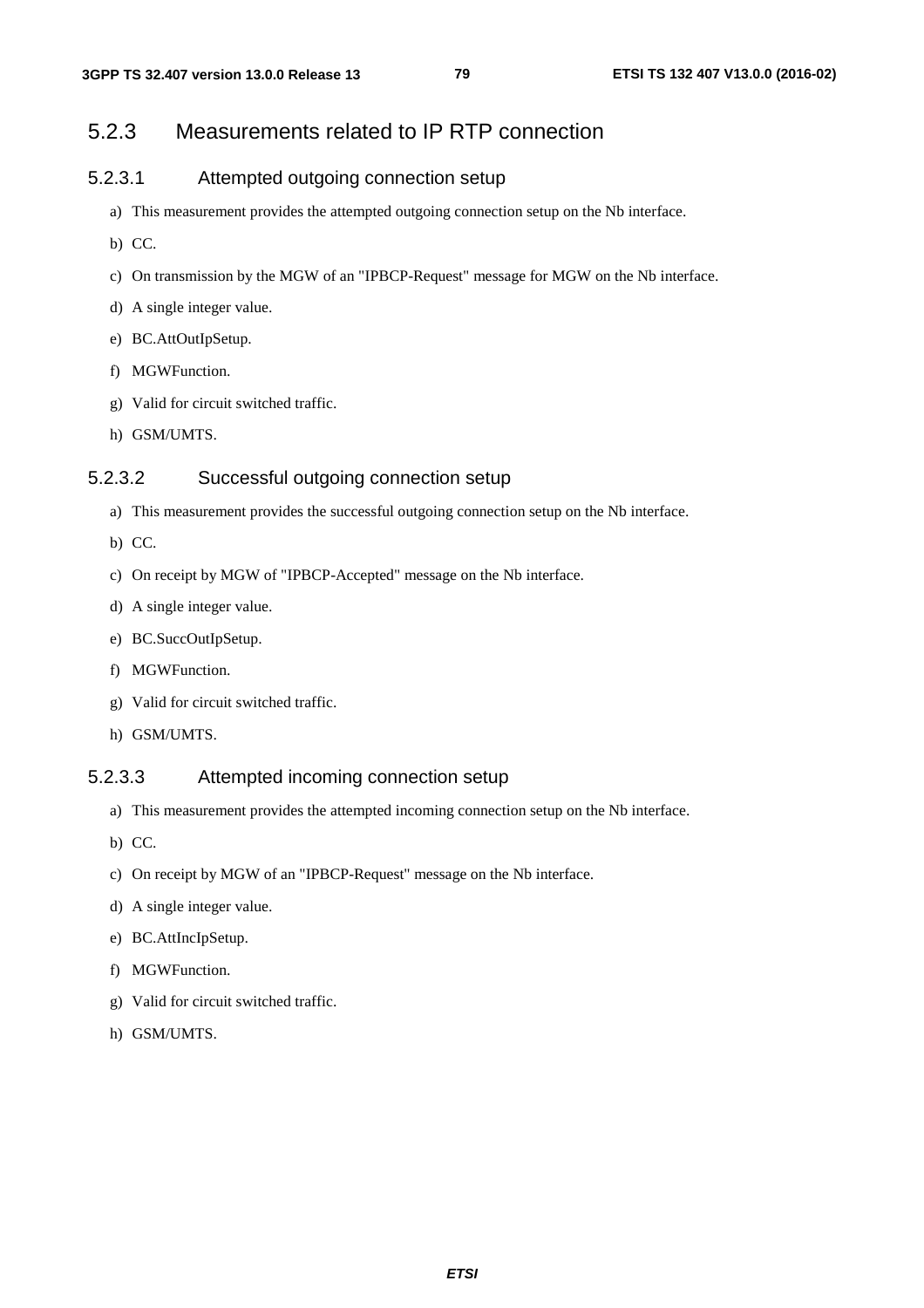### 5.2.3.4 Successful incoming connection setup

- a) This measurement provides the successful incoming connection setup on the Nb interface.
- b) CC.
- c) On transmission by MGW of an "IPBCP-Accepted" message on Nb interface.
- d) A single integer value.
- e) BC.SuccIncIpsetup.
- f) MGWFunction.
- g) Valid for circuit switched traffic.
- h) GSM/UMTS.

# 5.2.4 Measurements related to the User Plane (UP) Init

### 5.2.4.1 Attempted outgoing initial UP on the Nb interface

- a) This measurement provides the outgoing attempted initialization of UP on Nb interface.
- b) CC.
- c) On transmission by the MGW of a "UP- INITIALISATION" message for MGW on the Nb interface.
- d) A single integer value.
- e) BC.AttOutNbUPInit.
- f) MGWFunction.
- g) Valid for circuit switched traffic.
- h) GMS/UMTS.

### 5.2.4.2 Successful outgoing initial UP on the Nb interface

- a) This measurement provides the successful outgoing initialization of UP on the Nb interface.
- b) CC.
- c) On receipt by MGW of a "UP-INITIALISATION ACK" message on the Nb interface.
- d) A single integer value.
- e) BC.SuccOutNbUPInit.
- f) MGWFunction.
- g) Valid for circuit switched traffic.
- h) GSM/UMTS.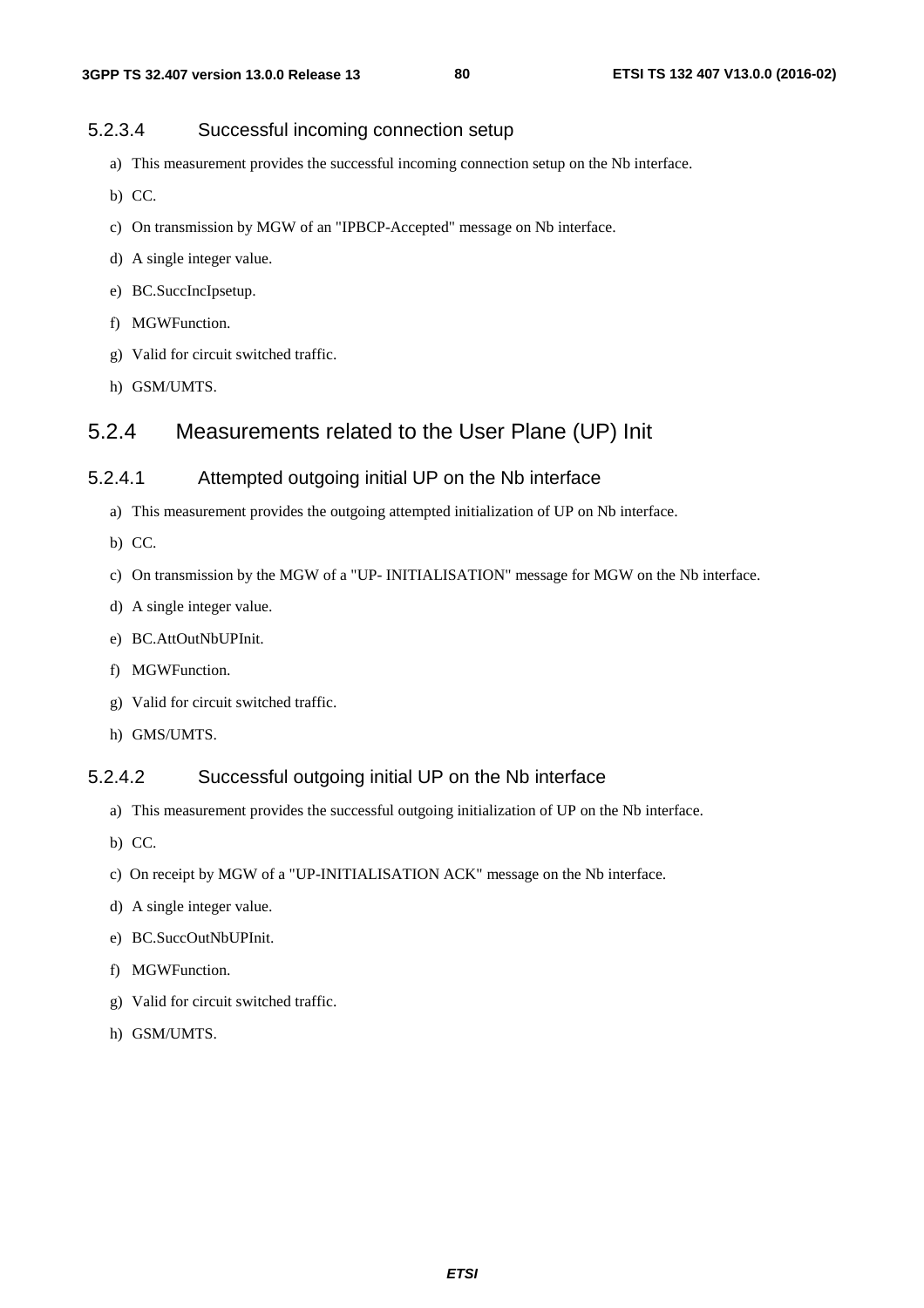### 5.2.4.3 Attempted incoming initial UP on the Nb interface

- a) This measurement provides the attempted incoming initialization of UP on the Nb interface.
- b) CC.
- c) On receipt by MGW of a "UP-INITIALISATION" message on the Nb interface.
- d) A single integer value.
- e) BC.AttIncNbUPInit.
- f) MGWFunction.
- g) Valid for circuit switched traffic.
- h) GSM/UMTS.

### 5.2.4.4 Successful incoming initial UP on the Nb interface

- a) This measurement provides the successful incoming initialization of UP on the Nb interface.
- b) CC.
- c) On transmission by MGW of a "UP-INITIALISATION ACK" message on the Nb interface.
- d) A single integer value.
- e) BC.SuccIncNbUPInit.
- f) MGWFunction.
- g) Valid for circuit switched traffic.
- h) GSM/UMTS.

#### 5.2.4.5 Attempted outgoing initial UP on the Iu interface

- a) This measurement provides the attempted outgoing initialization of UP on the Iu interface.
- b) CC.
- c) On transmission by MGW of a "UP-INITIALISATION" message on the Iu interface.
- d) A single integer value.
- e) BC.AttOutIuUPInit.
- f) MGWFunction.
- g) Valid for circuit switched traffic.
- h) GSM/UMTS.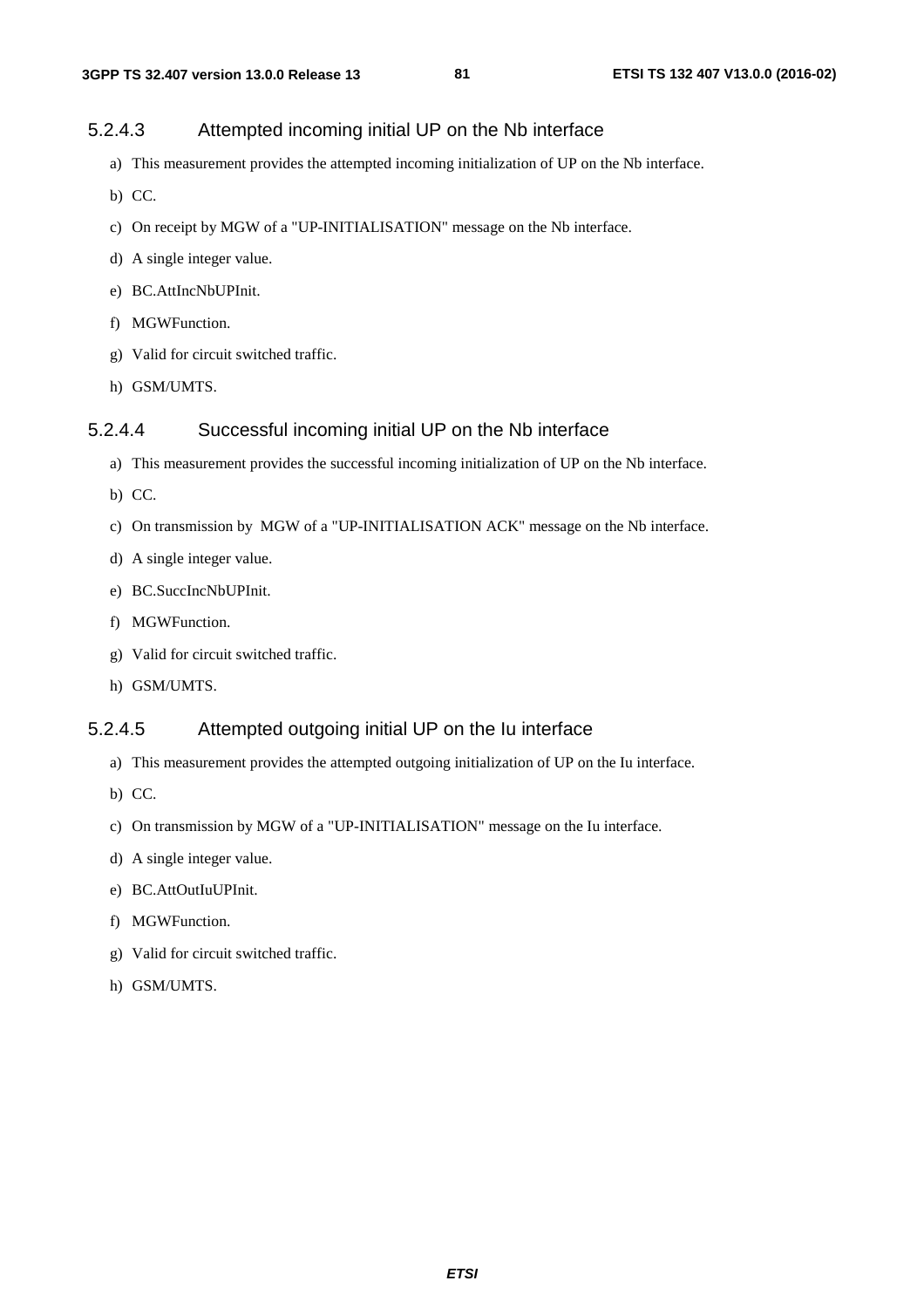### 5.2.4.6 Successful outgoing initial UP on the Iu interface

- a) This measurement provides the successful outgoing initialization of UP on the Iu interface.
- b) CC.
- c) On receipt by MGW of a "UP-INITIALISATION ACK" message on the Iu interface.
- d) A single integer value.
- e) BC.SuccOutIuUPInit.
- f) MGWFunction.
- g) Valid for circuit switched traffic.
- h) GSM/UMTS.

### 5.2.4.7 Attempted incoming initial UP on the Iu interface

- a) This measurement provides the attempted incoming initialization of UP on the Iu interface.
- b) CC.
- c) On receipt by MGW of a "UP-INITIALISATION" message on the Iu interface.
- d) A single integer value.
- e) BC.AttIncIuUPInit.
- f) MGWFunction.
- g) Valid for circuit switched traffic.
- h) GSM/UMTS.

#### 5.2.4.8 Successful incoming initial UP on the Iu interface

- a) This measurement provides the successful incoming initialization of UP on the Iu interface.
- b) CC.
- c) On transmission by MGW of a "UP-INITIALISATION ACK" message on the Iu interface.
- d) A single integer value.
- e) BC.SuccIuUPInit.
- f) MGWFunction.
- g) Valid for circuit switched traffic.
- h) GSM/UMTS.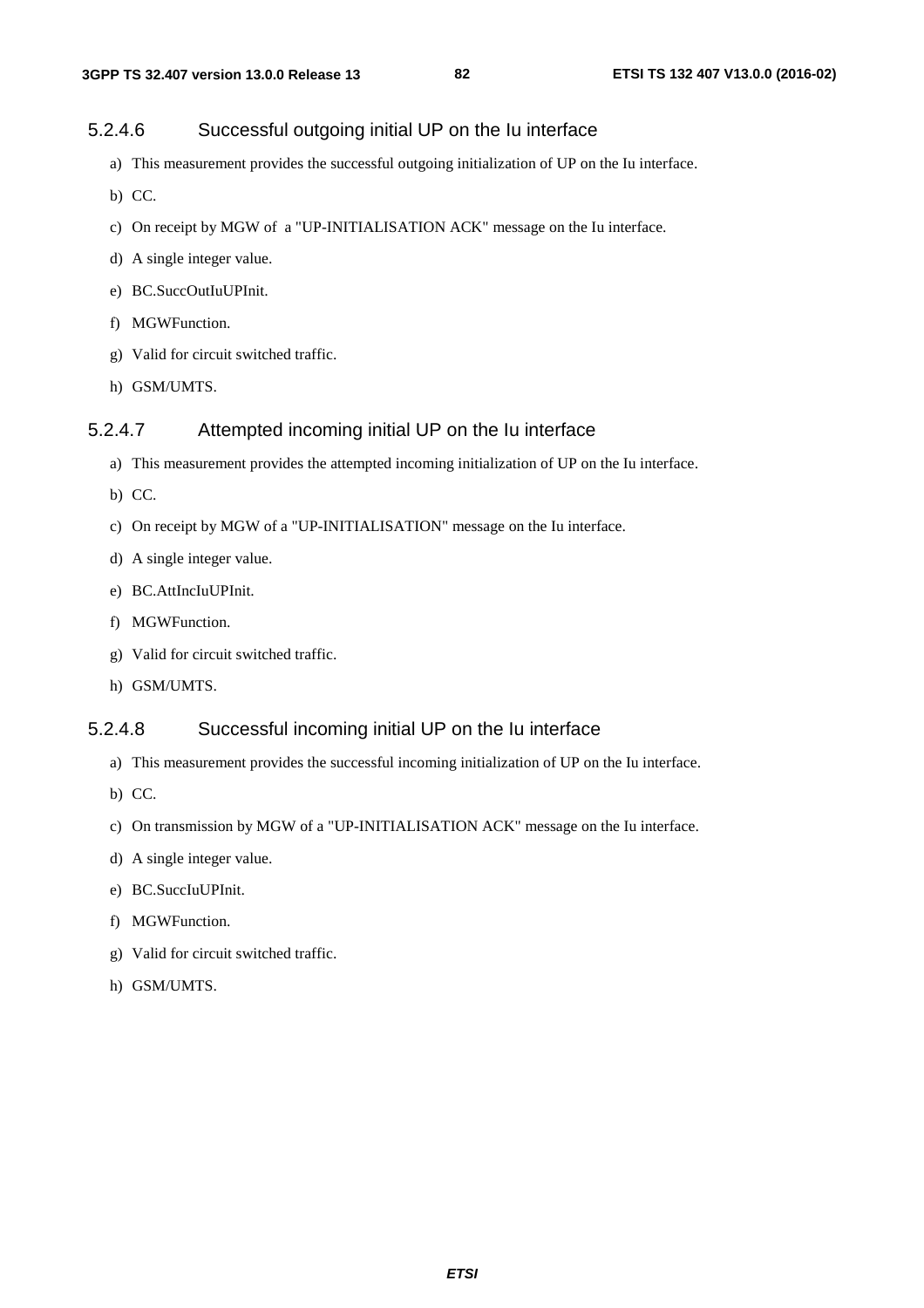# 5.3 Bearer transport

### 5.3.1 Overview

The clause defines performance measurements related to bearer transport layer in Nb interface.

## 5.3.2 Measurements related to Nb interface

### 5.3.2.1 Number of RTP messages received on Nb interface

- a) This measurement provides the number of RTP message received on Nb interface.
- b) CC.
- c) On receipt by MGW of a RTP message on Nb interface.
- d) A single integer value.
- e) BRT.NbrNbRTPReceived.
- f) NbLink.
- g) Valid for circuit switched traffic.
- h) GSM/UMTS.

#### 5.3.2.2 Number of RTP messages sent on Nb interface

- a) This measurement provides the number of RTP messages sent on Nb interface.
- b) CC.
- c) On transmission by MGW of a RTP message on Nb interface.
- d) A single integer value.
- e) BRT.NbrNbRTPSent.
- f) NbLink.
- g) Valid for circuit switched traffic.
- h) GSM/UMTS.

### 5.3.2.3 Number of RTP octets received on Nb interface

- a) This measurement provides the number of RTP octets received on Nb interface.
- b) CC.
- c) On receipt by MGW of a RTP message on Nb interface.
- d) A single integer value.
- e) BRT.NbOctRTPReceived.
- f) NbLink.
- g) Valid for circuit switched traffic.
- h) GSM/UMTS.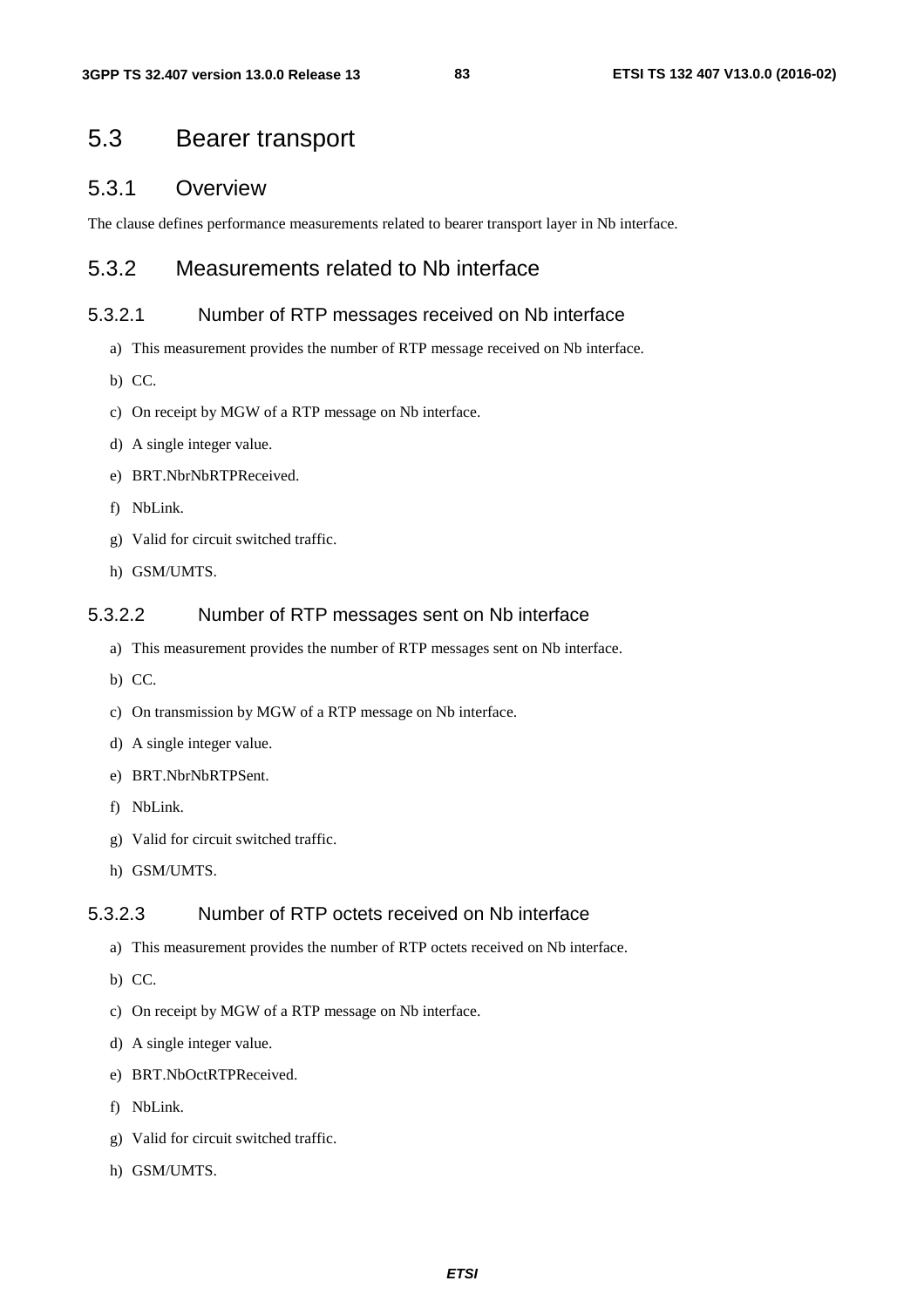### 5.3.2.4 Number of RTP octets sent on Nb interface

- a) This measurement provides the number of RTP octets sent on Nb interface.
- b) CC.
- c) On transmission by MGW of a RTP message on Nb interface
- d) A single integer value.
- e) BRT.NbOctRTPSent.
- f) NbLink.
- g) Valid for circuit switched traffic.
- h) GSM/UMTS.

### 5.3.2.5 Number of lost RTP messages on Nb interface

- a) This measurement provides the number of lost RTP messages on Nb interface.
- b) CC.
- c) When failed of transmission of RTP messages to destination MGW
- d) A single integer value.
- e) BRT.NbrNbRTPLost.
- f) NbLink.
- g) Valid for circuit switched traffic.
- h) GSM/UMTS.

#### 5.3.2.6 The maximum delay on Nb interface

- a) This measurement provides the maximum delay on Nb interface.
- b) Gauge.
- c) This measurement is obtained by Calculating RTP streams in all direction based on RTCP on Nb interface over a granularity period (such as 5 seconds). The high tide mark of this time will be stored in a gauge, the gauge shall be reinitialised at the beginning of each granularity period.
- NOTE: RTCP is an optional protocol.
- d) A single integer value (Unit: ms).
- e) BRT.NbRTPDelayMax.
- f) NbLink.
- g) Valid for circuit switched traffic.
- h) GSM/UMTS.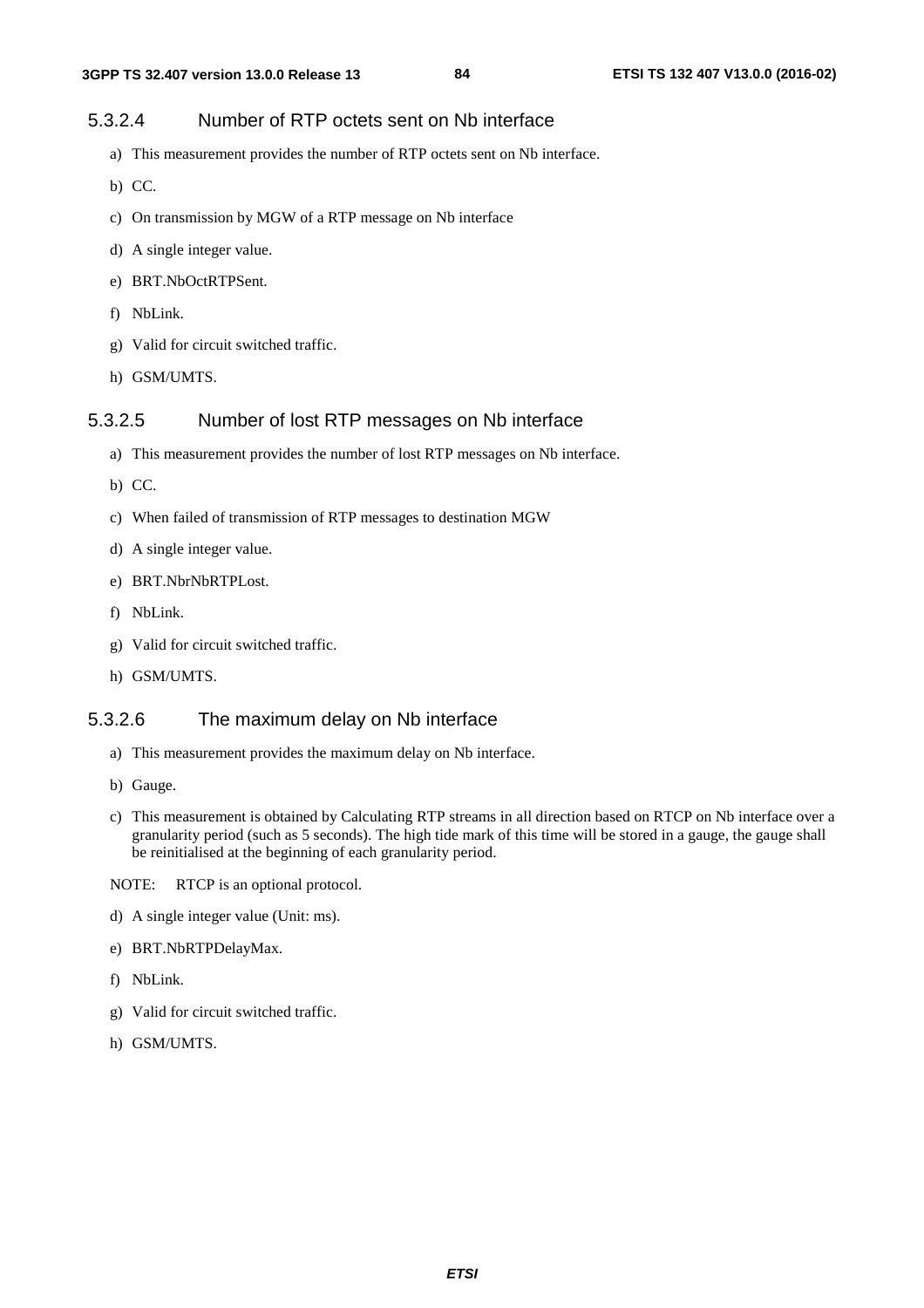#### 5.3.2.7 The maximum delay jitter on Nb interface

- a) This measurement provides the maximum delay jitter on Nb interface.
- b) Gauge.
- c) This measurement is obtained by Calculating RTP streams jitter based on RTCP on Nb interface (RFC 1889 [21] or RFC 3550 [22]) over a granularity period (It is settable for RTCP packet transmission period, 5 seconds is the normal value. The high tide mark of this time will be stored in a gauge, the gauge shall be reinitialised at the beginning of each granularity period.
- NOTE: RTCP is an optional protocol.
- d) A single integer value (unit: millisecond).
- e) BRT.NbDelayJitterMax.
- f) NbLink.
- g) Valid for circuit switched traffic.
- h) GSM/UMTS.

#### 5.3.2.8 The mean delay on Nb interface

- a) This measurement provides the mean delay on Nb interface.
- b) DER  $(n=1)$ .
- c) This measurement is obtained by Calculating RTP streams in all direction based on RTCP on Nb interface over a granularity period (such as 5 seconds) using DER.
	- NOTE: RTCP is an optional protocol.
- d) A single integer value (Unit: ms).
- e) BRT. NbRTPDelayMean.
- f) NbLink.
- g) Valid for circuit switched traffic.
- h) GSM/UMTS.
- i) This measurement is only applicable to the network where RTCP is supported.

#### 5.3.2.9 The mean delay Jitter on Nb interface

- a) This measurement provides the mean jitter on Nb interface.
- b) DER  $(n=1)$ .
- c) This measurement is obtained by Calculating RTP streams jitter based on RTCP on Nb interface (RFC 1889 [21] or RFC 3550 [22]) over a granularity period (It is settable for RTCP packet transmission period, 5 seconds is the normal value ) using DER.
	- NOTE: RTCP is an optional protocol.
- d) A single integer value.
- e) BRT.NbDelayJitterMean.
- f) NbLink.
- g) Valid for circuit switched traffic.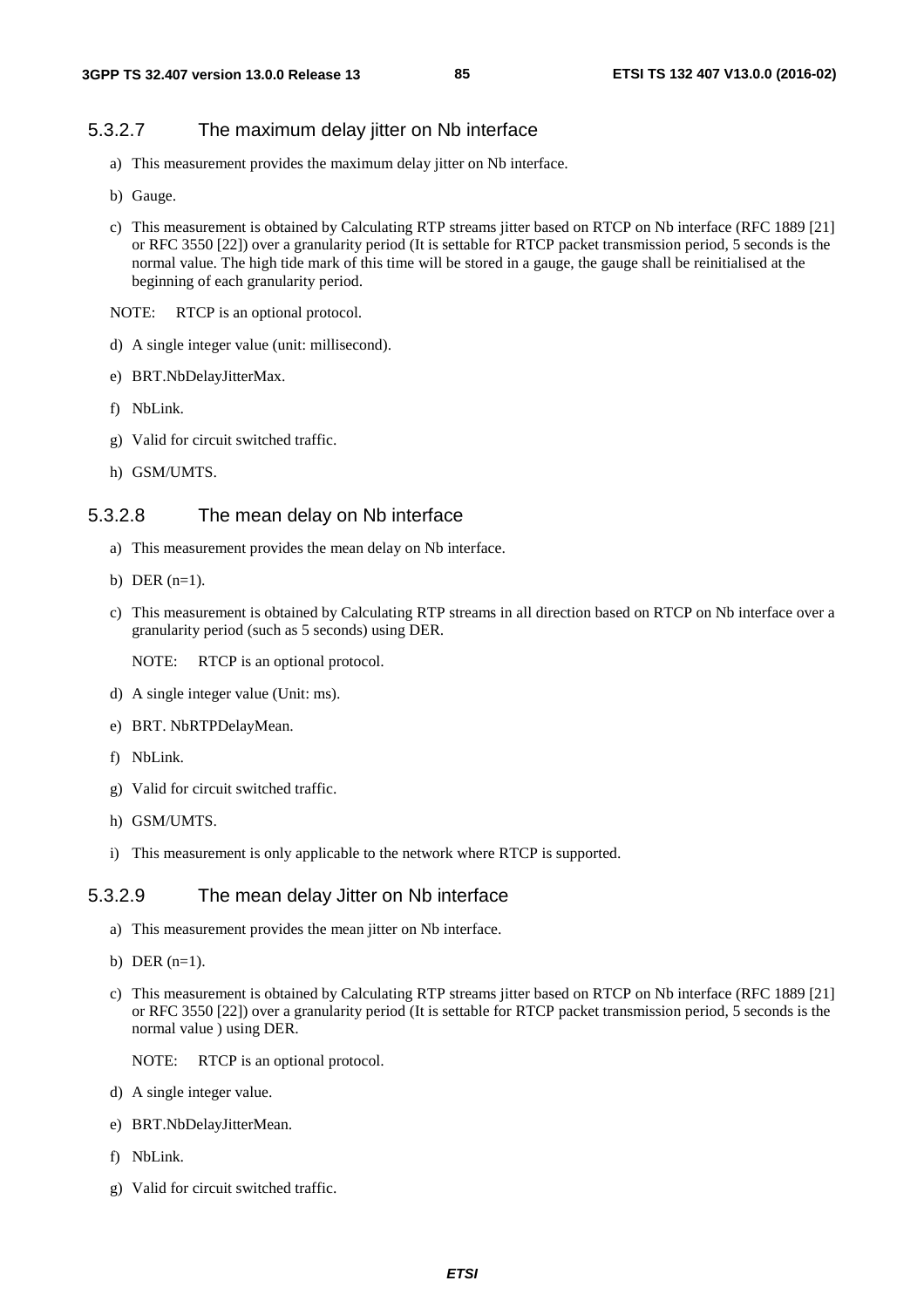- h) GSM/UMTS.
- i) This measurement is only applicable to the network where RTCP is supported.

## 5.3.3 AAL2 related measurements on Iu CS interface

### 5.3.3.1 Number of AAL2 packets received on IuCS interface

- a) This measurement provides the number of ATM AAL2 packets received on IuCS AAL2 connection.
- b) CC.
- c) On receipt by MGW of AAL2 packets on AAL2 connection on the IuCS interface.
- d) A single integer value.
- e) BRT.NbrIuCSAAL2PktReceived.
- f) IuCSLink.
- g) Valid for circuit switched traffic.
- h) UMTS.

### 5.3.3.2 Number of AAL2 packets sent on IuCS interface

- a) This measurement provides the number of ATM AAL2 packets sent on IuCS AAL2 connection.
- b) CC.
- c) On transmission by MGW of AAL2 packets on AAL2 connection on the IuCS interface
- d) A single integer value.
- e) BRT.NbrIuCSAAL2PktSent.
- f) IuCSLink.
- g) Valid for circuit switched traffic.
- h) UMTS.

#### 5.3.3.3 Octets of AAL2 packets received on IuCS interface

- a) This measurement provides the number of AAL2 packet octets received on IuCS AAL2 connection.
- b) CC.
- c) On receipt by MGW of AAL2 packets on IuCS interface.
- d) A single integer value.
- e) BRT.IuCSAAL2OctReceived.
- f) IuCSLink.
- g) Valid for circuit switched traffic.
- h) UMTS.

#### 5.3.3.4 Octets of AAL2 packets sent on IuCS interface

- a) This measurement provides the number of AAL2 packet octets sent on IuCS AAL2 connection.
- b) CC.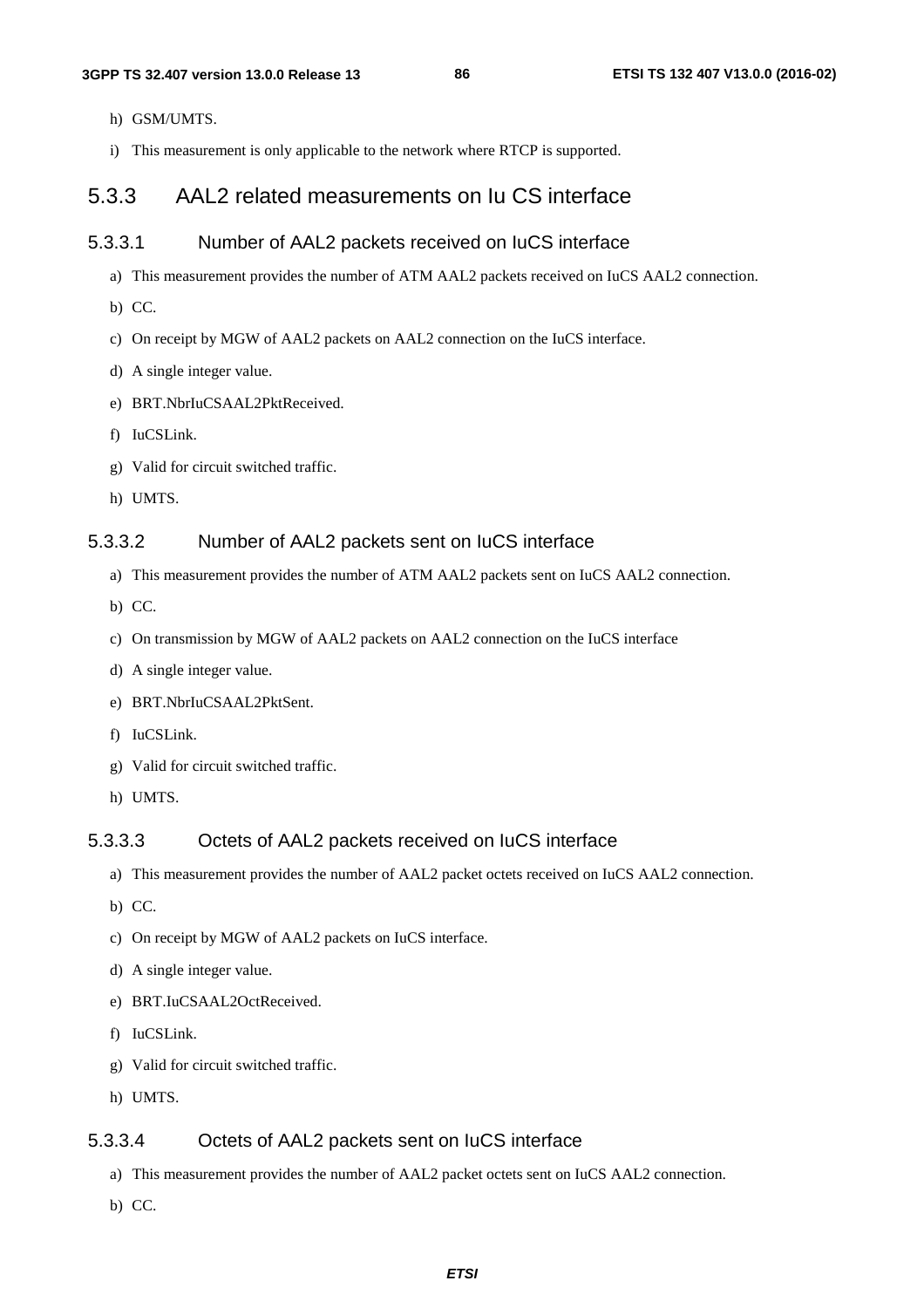- c) On transmission by MGW of AAL2 packets on IuCS interface.
- d) A single integer value.
- e) BRT.IuCSAAL2OctSent.
- f) IuCSLink.
- g) Valid for circuit switched traffic.
- h) UMTS.

# 5.3.4 RTP related measurements on Iu CS interface

# 5.3.4.1 Number of RTP messages received on Iu interface

- a) This measurement provides the total number of RTP messages received on all Iu interface in one MGW.
- b) CC.
- c) On receipt by MGW of a RTP message on Iu interface.
- d) A single integer value.
- e) BRT.NbrIuRTPPktReceived.
- f) MGWFunction.
- g) Valid for circuit switched traffic.
- h) UMTS.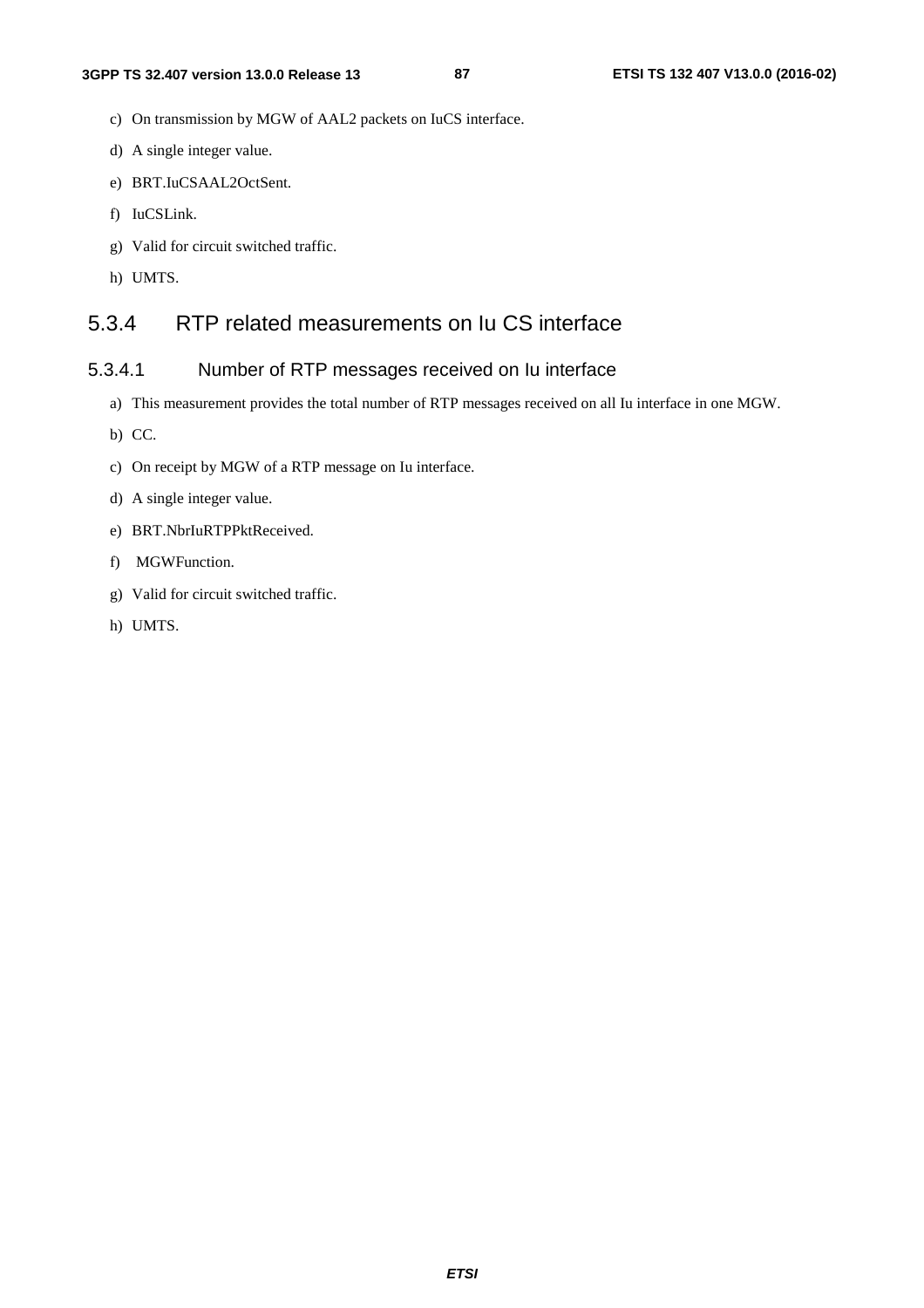### 5.3.4.2 Number of RTP messages sent on Iu interface

- a) This measurement provides the number of RTP messages sent on Iu interface.
- b) CC.
- c) On transmission by MGW of a RTP message on Iu interface.
- d) A single integer value.
- e) BRT.NbrIuRTPPktSent.
- f) MGWFunction.
- g) Valid for circuit switched traffic.
- h) UMTS.

### 5.3.4.3 Number of RTP octets received on Iu interface

- a) This measurement provides the number of octets received on Iu interface.
- b) CC.
- c) On receipt by MGW of a RTP message on Iu interface.
- d) A single integer value.
- e) BRT.IuOctRTPReceived.
- f) MGWFunction.
- g) Valid for circuit switched traffic.
- h) UMTS.

### 5.3.4.4 Number of RTP octets sent on Iu interface

- a) This measurement provides the number of RTP octets sent on Iu interface.
- b) CC.
- c) On transmission by MGW of a RTP message on Iu interface.
- d) A single integer value.
- e) BRT.IuOctRTPSent.
- f) MGWFunction.
- g) Valid for circuit switched traffic.
- h) UMTS.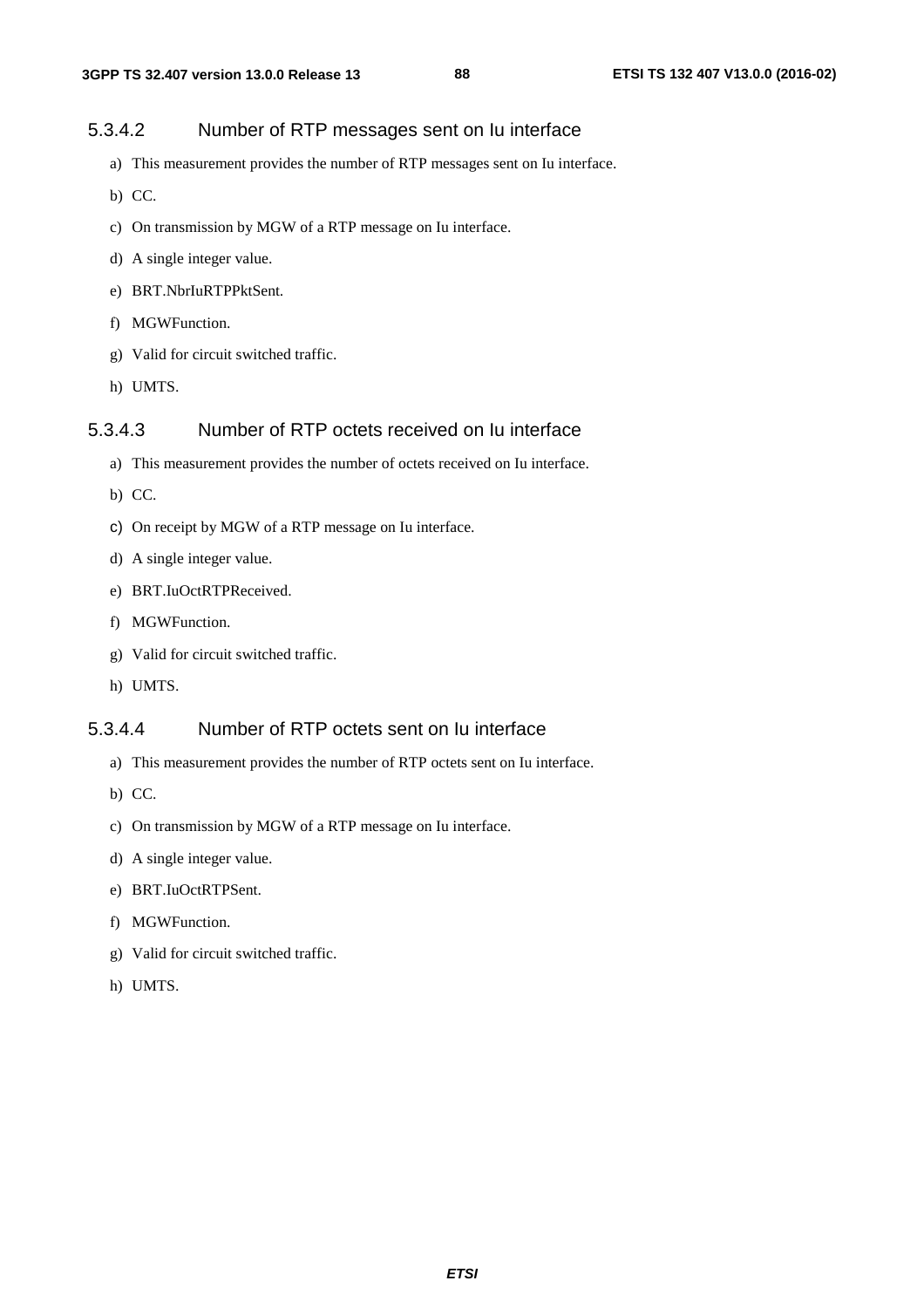#### 5.3.4.5 Number of lost RTP packets on Iu interface

- a) This measurement provides the number of lost RTP messages on Iu interface.
- b) CC.
- c) On failed of transmission RTP messages to destination MGW.
- d) A single integer value.
- e) BRT.NbrIuRTPLostPkt.
- f) MGWFunction.
- g) Valid for circuit switched traffic.
- h) UMTS.

#### 5.3.4.6 The maximum delay on Iu interface

- a) This measurement provides the maximum delay on Iu interface.
- b) Gauge.
- c) This measurement is obtained by Calculating RTP streams in all direction based on RTCP on Iu interface over a granularity period (such as 5 seconds). The high tide mark of this time will be stored in a gauge, the gauge shall be reinitialised at the beginning of each granularity period.
- NOTE: RTCP is an optional protocol.
- d) A single integer value (Unit: ms).
- e) BRT.IuRTPDelayMax.
- f) MGWFunction.
- g) Valid for circuit switched traffic.
- h) UMTS.

#### 5.3.4.7 The maximum delay jitter on Iu interface

- a) This measurement provides the maximum delay jitter on Iu interface.
- b) Gauge.
- c) This measurement is obtained by Calculating RTP streams jitter based on RTCP on Iu interface (RFC 1889 [21] or RFC 3550 [22]) over a granularity period (It is settable for RTCP packet transmission period, 5 seconds is the normal value. The high tide mark of this time will be stored in a gauge, the gauge shall be reinitialised at the beginning of each granularity period.
- NOTE: RTCP is an optional protocol.
- d) A single integer value.
- e) BRT. IuDelayJitterMax.
- f) MGWFunction.
- g) Valid for circuit switched traffic.
- h) UMTS.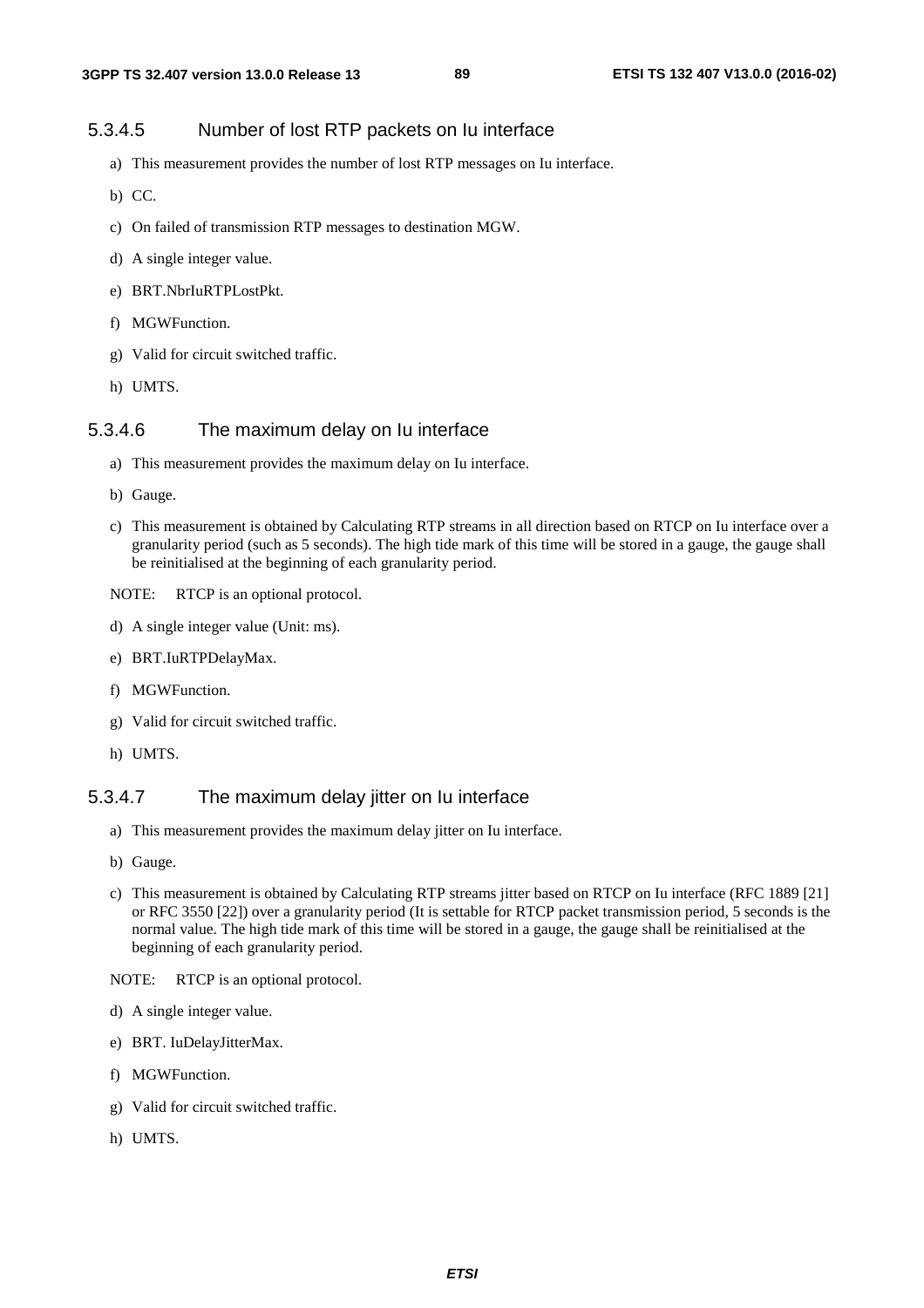### 5.3.2.8 The mean delay on Nb interface

- a) This measurement provides the mean delay on Nb interface.
- b) DER (n=1).
- c) This measurement is obtained by Calculating RTP streams in all direction based on RTCP on Nb interface over a granularity period (such as 5 seconds) using DER.

NOTE: RTCP is an optional protocol.

- d) A single integer value (Unit: ms).
- e) BRT. NbRTPDelayMean.
- f) NbLink.
- g) Valid for circuit switched traffic.
- h) GSM/UMTS.
- i) This measurement is only applicable to the network where RTCP is supported.

### 5.3.2.9 The mean delay Jitter on Nb interface

- a) This measurement provides the mean jitter on Nb interface.
- b) DER (n=1).
- c) This measurement is obtained by Calculating RTP streams jitter based on RTCP on Nb interface (RFC 1889 [21] or RFC 3550 [22]) over a granularity period (It is settable for RTCP packet transmission period, 5 seconds is the normal value ) using DER.
	- NOTE: RTCP is an optional protocol.
- d) A single integer value.
- e) BRT.NbDelayJitterMean.
- f) NbLink.
- g) Valid for circuit switched traffic.
- h) GSM/UMTS.
- i) This measurement is only applicable to the network where RTCP is supported.

## 5.3.5 Number of seized PVC link on Iu CS interface

- a) This measurement provides the number of seized PVC links established on Iu CS interface (Except of the PVC link created manually).
- b) CC.
- c) The relevant measurement is incremented when a PVC link is seized.
- d) A single integer value.
- e) BRT.NbrIuCSPVC.
- f) IuCSLink.
- g) Valid for circuit switched traffic.
- h) UMTS.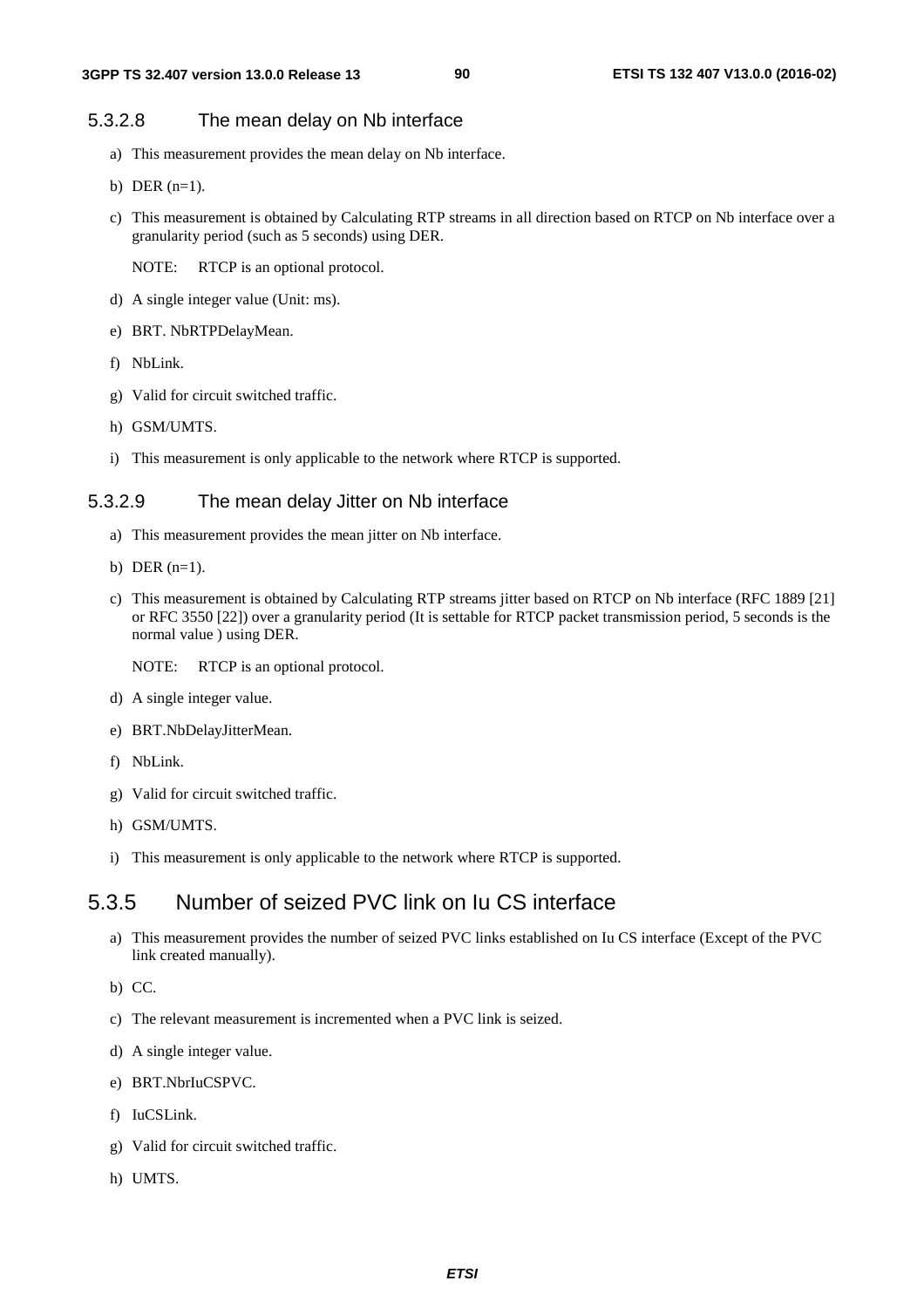# 5.4 Equipment resource

## 5.4.1 Overview

This clause define performance measurements related to network element's parameters regarding to the resource usage status, system processing capability and system load, etc.

# 5.4.2 CPU Load

## 5.4.2.1 Mean CPU usage

- a) This measurement provides the average CPU load during the measurement period.
- b) SI.
- c) This measurement is obtained by sampling at a pre-defined interval, CPU load and then taking the arithmetic mean.

 For the product with centralized controlled CPUs, t there should be one CPU load. There is only one subcounter for this measurement. Its name should be .sum.

 For the product with distributed controlled CPUs, there should be CPU load for each CPU. Processor ID could be used to differentiate those CPUs.

- d) A real value (Unit: percentage).
- e) EQPT.CPUUsageMean.

EQPT.CPUUsage.CPUid load of each processor for distributed controlled mode.

- f) MGWFunction.
- g) Valid for circuit switched traffic.
- h) GSM/UMTS.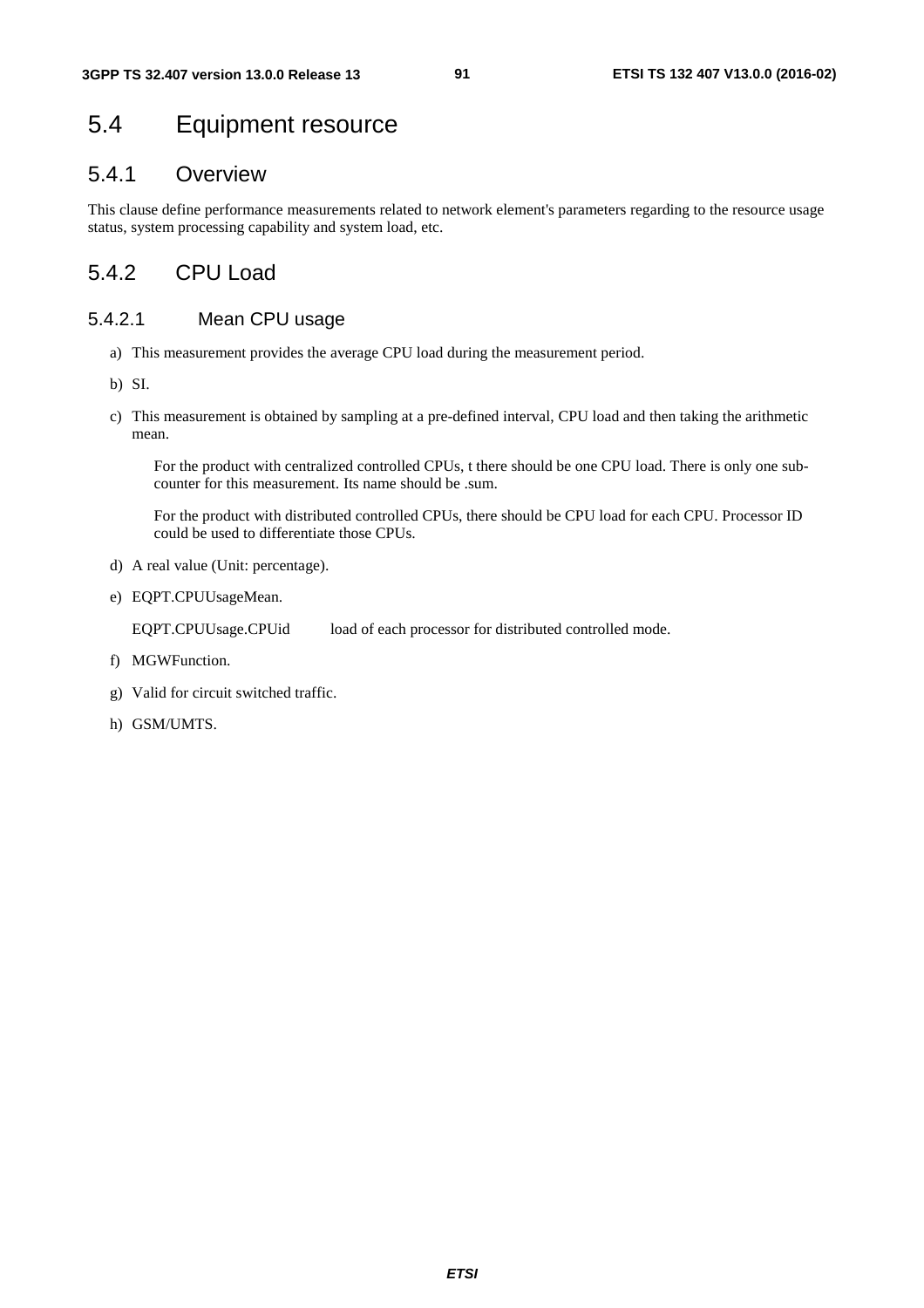## 5.4.3 Octets in MAC layer in MGW port

### 5.4.3.1 Number of octets sent on MAC layer in MGW port

- a) This measurement provides the number of octets sent on the FE MAC layer during the measurement period in MGW port. The measurement types defined in e) are subject to the "n-1 out of n approach".
- b) CC.
- c) The relevant measurement is incremented on transmission of an octet on MAC layer in MGW port.
- d) A single integer value per measurement type defined in e).
- e) EQPT.MACOctSent total of sent throughputs of all ports.

EQPT.MACOctSent.Port sent throughput of the port identified by Port.

- f) MGWFunction.
- g) Valid for circuit switched traffic.
- h) GSM/UMTS.

#### 5.4.3.2 Number of octets received on MAC layer in MGW port

- a) This measurement provides the number of octets received on the FE MAC layer during the measurement period in MGW port. The measurement types defined in e) are subject to the "n-1 out of n approach".
- b) CC.
- c) The relevant measurement is incremented on receipt of an octet on MAC layer in MGW port.
- d) A single integer value per measurement type defined in e).
- e) EQPT.MACOctRecieved total of received throughputs of all ports.

EQPT.MACOctRecieved.Port received throughput of the port identified by Port.

- f) MGWFunction.
- g) Valid for circuit switched traffic.
- h) GSM/UMTS.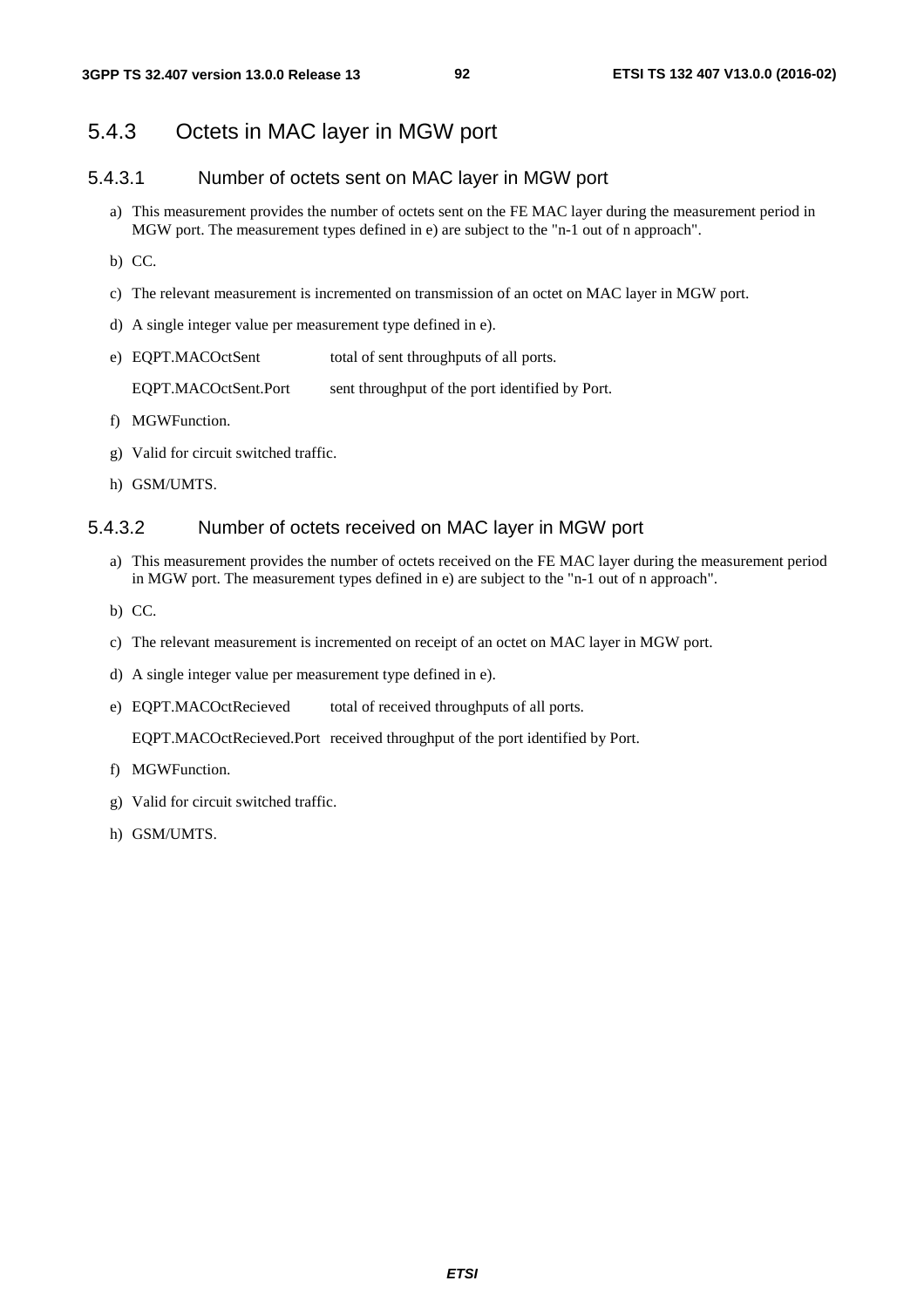## 5.4.4 H.248 message related measurements on Mc interface

Editor's note: McLink need to be added to CN NRM.

#### 5.4.4.1 Number of H.248 message received on Mc interface

- a) This measurement provides the number of H.248 messages received on Mc interface from MGW's perspective.
- b) CC.
- c) On receipt of a H.248 message on Mc interface.
- d) A single integer value.
- e) EQPT.NbrMcMsgReceived.
- f) McLink.
- g) Valid for circuit switched traffic.
- h) GSM/UMTS.

#### 5.4.4.2 Number of H.248 message sent on Mc interface

- a) This measurement provides the number of H.248 message sent on Mc interface from MGW's perspective.
- b) CC.
- c) On transmission of a H.248 message on Mc interface.
- d) A single integer value.
- e) EQPT.NbrMcMsgSent.
- f) McLink.
- g) Valid for circuit switched traffic.
- h) GSM/UMTS.

### 5.4.4.3 Number of H.248 message octets received on Mc interface

- a) This measurement provides the number of H.248 message octets received on Mc interface from MGW's perspective.
- b) CC.
- c) On receipt of a H.248 message.
- d) A single integer value.
- e) EQPT.NbrMcH248OctReceived.
- f) McLink.
- g) Valid for circuit switched traffic.
- h) GSM/UMTS.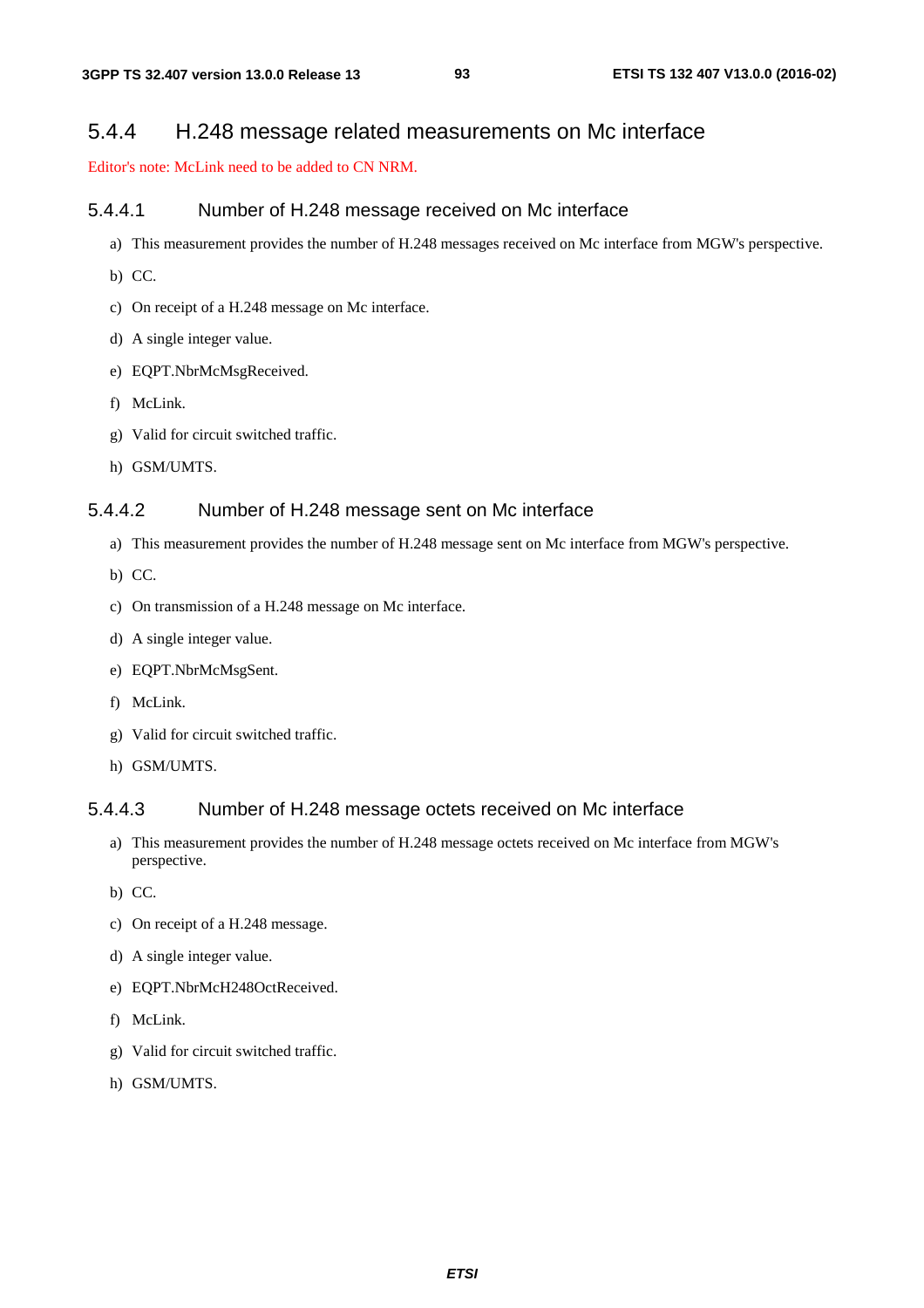### 5.4.4.4 Number of H.248 message octets sent on Mc interface

- a) This measurement provides the number of H.248 message octets sent on Mc interface from MGW's perspective.
- b) CC.
- c) On transmission of a H.248 message on Mc interface.
- d) A single integer value.
- e) EQPT.NbrMcH248OctSent.
- f) McLink.
- g) Valid for circuit switched traffic.
- h) GSM/UMTS.

## 5.4.5 Transcode

#### 5.4.5.1 Number of failed calls caused by transcode resource

- a) This measurement provides the number of failed calls caused by shortage of Transcoder.
- b) CC.
- c) On transmission of "Add Response", "Modify Response", "Notify Request" message with the value equal to "UR' (Unavailable Resource).
- d) A single integer value.
- e) EQPT.NbrCallFailureOfTCShortage.
- f) MGWFunction.
- g) Valid for circuit switched traffic.
- h) GSM/UMTS.

#### 5.4.5.2 Number of attempted seized transcoder

- a) This measurement provides the number of attempted seized transcoder resource.
- b) CC.
- c) The relevant measurement is incremented when attempted seize for transcoder resource.
- d) A single integer value.
- e) EQPT.AttTCSeizure.
- f) MGWFunction.
- g) Valid for circuit switched traffic.
- h) GSM/UMTS.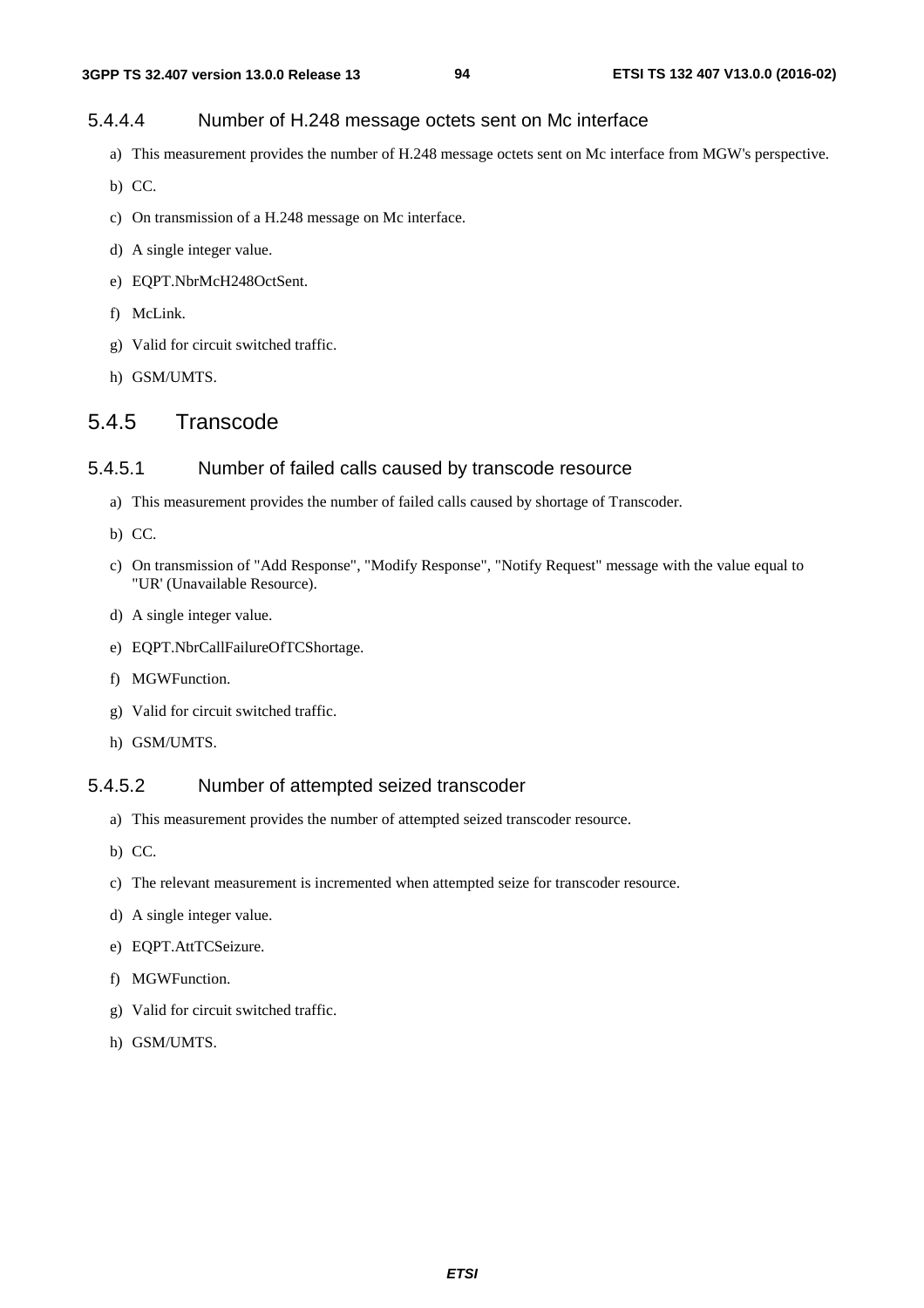# 5.5 User Plane services

## 5.5.1 Overview

This clause defines performance measurements related to network elements" usage of the following User Plane services, for which failure to seize can lead to call loss:

- CC, Continuity Check (CC) [ITU-T Q.724]
- DTMF, DTMF Sending and Detection [TS 23.014]
- GTT, Global Text Telephony [TS 22.226]
- MFH, Media Frame Handler [TS 25.415, 29.415]
- MPC, Multiparty Call [ITU-T I.254.1]
- SC, Speech Coder [TS 23.153, 26.071, 26.090]
- TS, Tone Sender or Line Test [ITU-T E.182]

# 5.5.2 Continuity Check (CC)

#### 5.5.2.1 Number of seizure attempts for CC

- a) This measurement provides the number of attempts to seize CC services.
- b) CC.
- c) On receipt of H.248 commands "Add Request" or "Modify Request" for Continuity Check (CC) service.
- d) A single integer value.
- e) EQPT.NbrSeizureAttCC
- f) MGWFunction.
- g) Valid for circuit switched traffic.
- h) UMTS.

### 5.5.2.2 Number of successful CC seizures

- a) This measurement provides the number of successful attempts to seize CC services.
- b) CC.
- c) On sending of H.248 commands "Add Reply" or "Modify Reply" after the "Add Request" or "Modify Request" for Continuity Check (CC) service has been successfully executed without any failure such as congestion.
- d) A single integer value.
- e) EQPT.NbrSeizureSuccCC
- f) MGWFunction.
- g) Valid for circuit switched traffic.
- h) UMTS.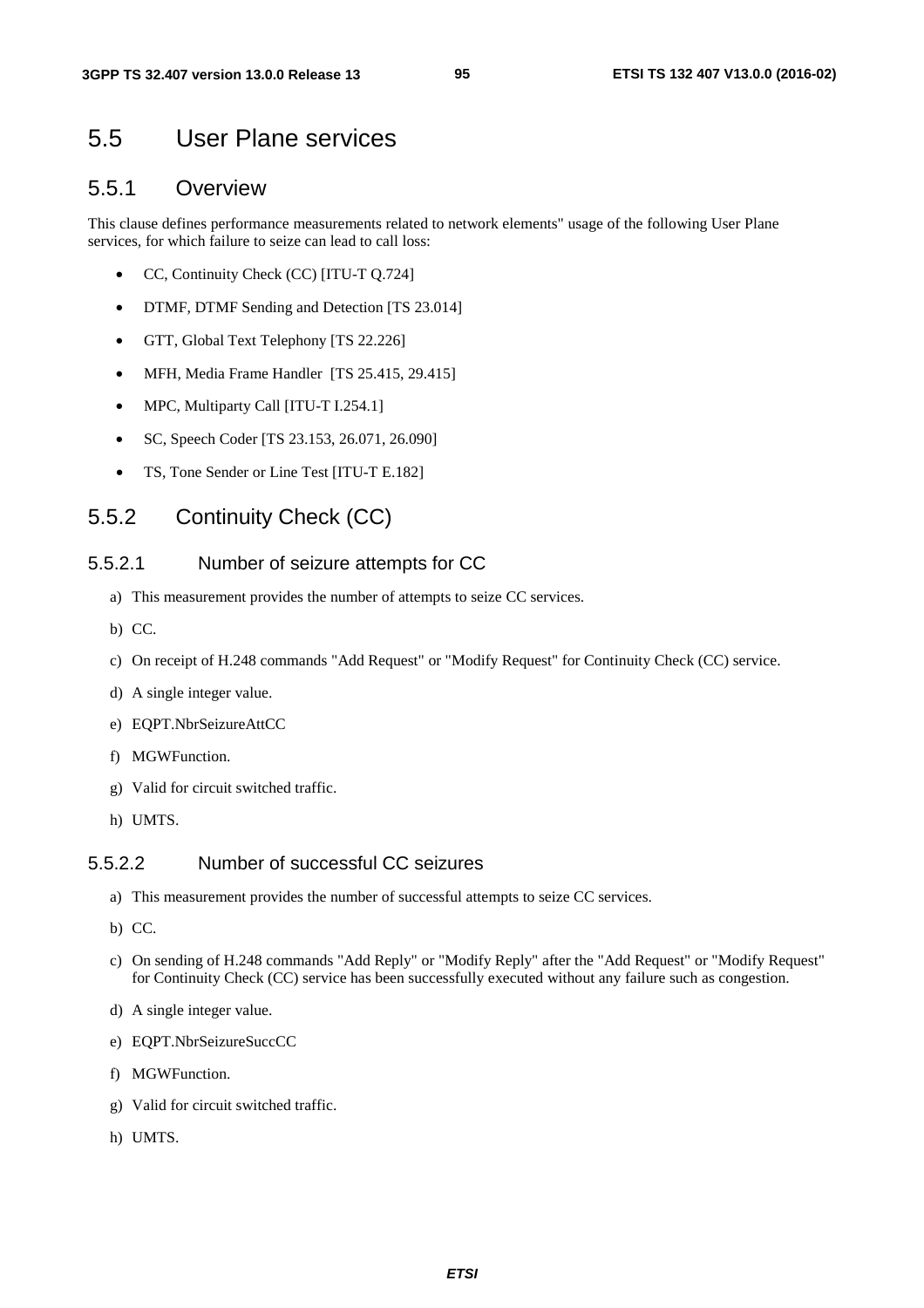# 5.5.3 DTMF Sending and Detection (DTMF)

### 5.5.3.1 Number of seizure attempts for DTMF

- a) This measurement provides the number of attempts to seize DTMF services.
- b) CC.
- c) On receipt of H.248 commands "Add Request" or "Modify Request" for DTMF Sending and Detection (DTMF) service.
- d) A single integer value.
- e) EQPT.NbrSeizureAttDTMF
- f) MGWFunction.
- g) Valid for circuit switched traffic.
- h) UMTS.

### 5.5.3.2 Number of successful DTMF seizures

- a) This measurement provides the number of successful attempts to seize DTMF services.
- b) CC.
- c) On sending of H.248 commands "Add Reply" or "Modify Reply" after the "Add Request" or "Modify Request" for DTMF Sending and Detection (DTMF) service has been successfully executed without any failure such as congestion.
- d) A single integer value.
- e) EQPT.NbrSeizureSuccDTMF
- f) MGWFunction.
- g) Valid for circuit switched traffic.
- h) UMTS.

# 5.5.4 Global Text Telephony (GTT)

#### 5.5.4.1 Number of seizure attempts for GTT

- a) This measurement provides the number of attempts to seize GTT services.
- b) CC.
- c) On receipt of H.248 commands "Add Request" or "Modify Request" for Global Text Telephony (GTT) service.
- d) A single integer value.
- e) EQPT.NbrSeizureAttGTT
- f) MGWFunction.
- g) Valid for circuit switched traffic.
- h) UMTS.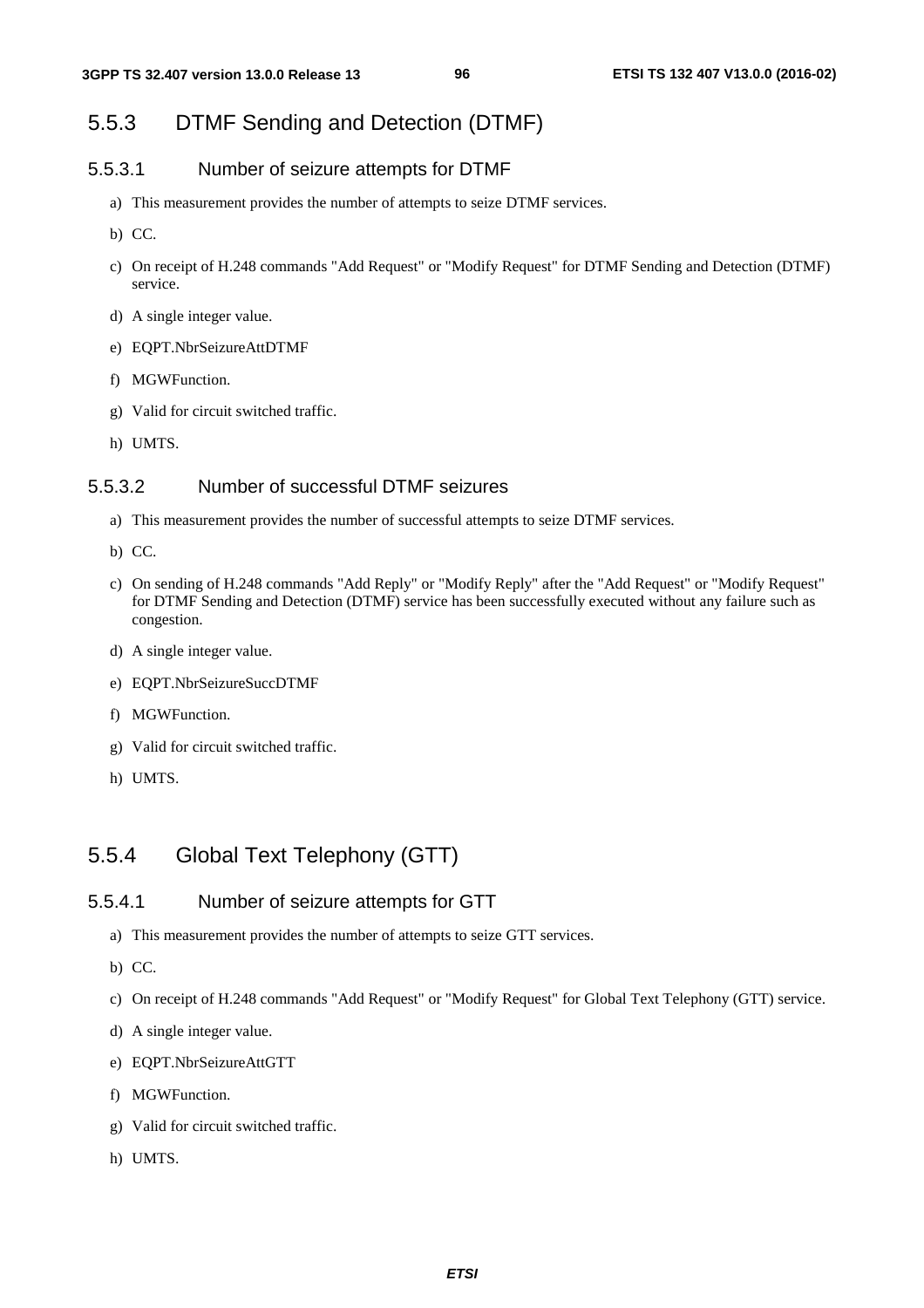### 5.5.4.2 Number of successful GTT seizures

- a) This measurement provides the number of successful attempts to seize GTT services.
- b) CC.
- c) On sending of H.248 commands "Add Reply" or "Modify Reply" after the "Add Request" or "Modify Request" for Global Text Telephony (GTT) service has been successfully executed without any failure such as congestion.
- d) A single integer value.
- e) EQPT.NbrSeizureSuccGTT
- f) MGWFunction.
- g) Valid for circuit switched traffic.
- h) UMTS.

# 5.5.5 Media Frame Handler (MFH)

### 5.5.5.1 Number of seizure attempts for MFH

- a) This measurement provides the number of attempts to seize MFH services.
- b) CC.
- c) On receipt of H.248 commands "Add Request" or "Modify Request" for Media Frame Handler (MFH) service.
- d) A single integer value.
- e) EQPT.NbrSeizureAttMFH
- f) MGWFunction.
- g) Valid for circuit switched traffic.
- h) UMTS.

### 5.5.5.2 Number of successful MFH seizures

- a) This measurement provides the number of successful attempts to seize MFH services.
- b) CC.
- c) On sending of H.248 commands "Add Reply" or "Modify Reply" after the "Add Request" or "Modify Request" for Media Frame Handler (MFH) service has been successfully executed without any failure such as congestion.
- d) A single integer value.
- e) EQPT.NbrSeizureSuccMFH
- f) MGWFunction.
- g) Valid for circuit switched traffic.
- h) UMTS.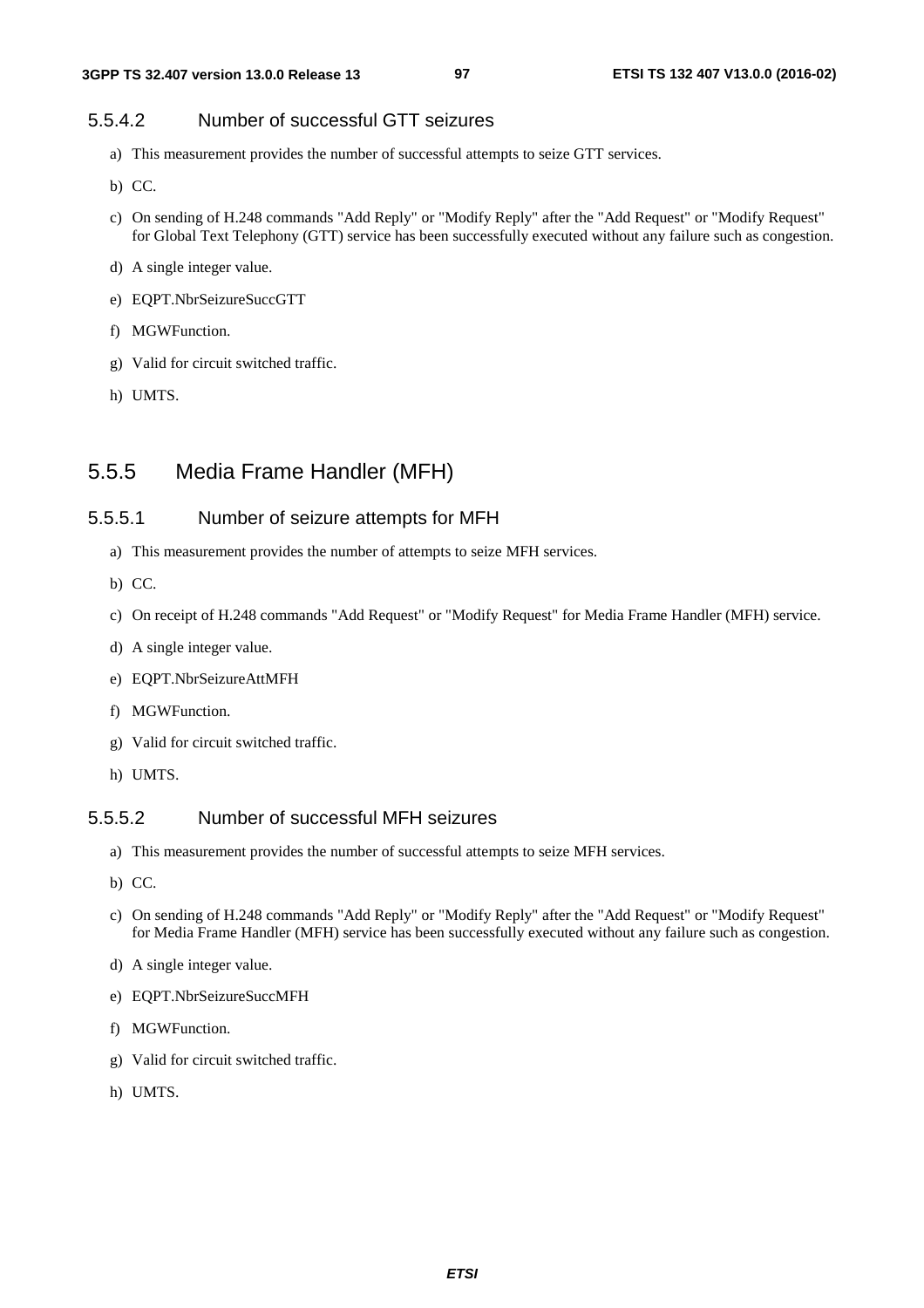# 5.5.6 Multiparty Call (MPC)

#### 5.5.6.1 Number of seizure attempts for MPC

- a) This measurement provides the number of attempts to seize MPC services.
- b) CC.
- c) On receipt of H.248 commands "Add Request" or "Modify Request" for Multiparty Call (MPC) service.
- d) A single integer value.
- e) EQPT.NbrSeizureAttMPC
- f) MGWFunction.
- g) Valid for circuit switched traffic.
- h) UMTS.

### 5.5.6.2 Number of successful MPC seizures

- a) This measurement provides the number of successful attempts to seize MPC services.
- b) CC.
- c) On sending of H.248 commands "Add Reply" or "Modify Reply" after the "Add Request" or "Modify Request" for Multiparty Call (MPC) service has been successfully executed without any failure such as congestion.
- d) A single integer value.
- e) EQPT.NbrSeizureSuccMPC
- f) MGWFunction.
- g) Valid for circuit switched traffic.
- h) UMTS.

# 5.5.7 Speech Coder (SC)

### 5.5.7.1 Number of seizure attempts for SC

- a) This measurement provides the number of attempts to seize SC services.
- b) CC.
- c) On receipt of H.248 commands "Add Request" or "Modify Request" for Speech Coder (SC) service.
- d) A single integer value.
- e) EQPT.NbrSeizureAttSC
- f) MGWFunction.
- g) Valid for circuit switched traffic.
- h) UMTS.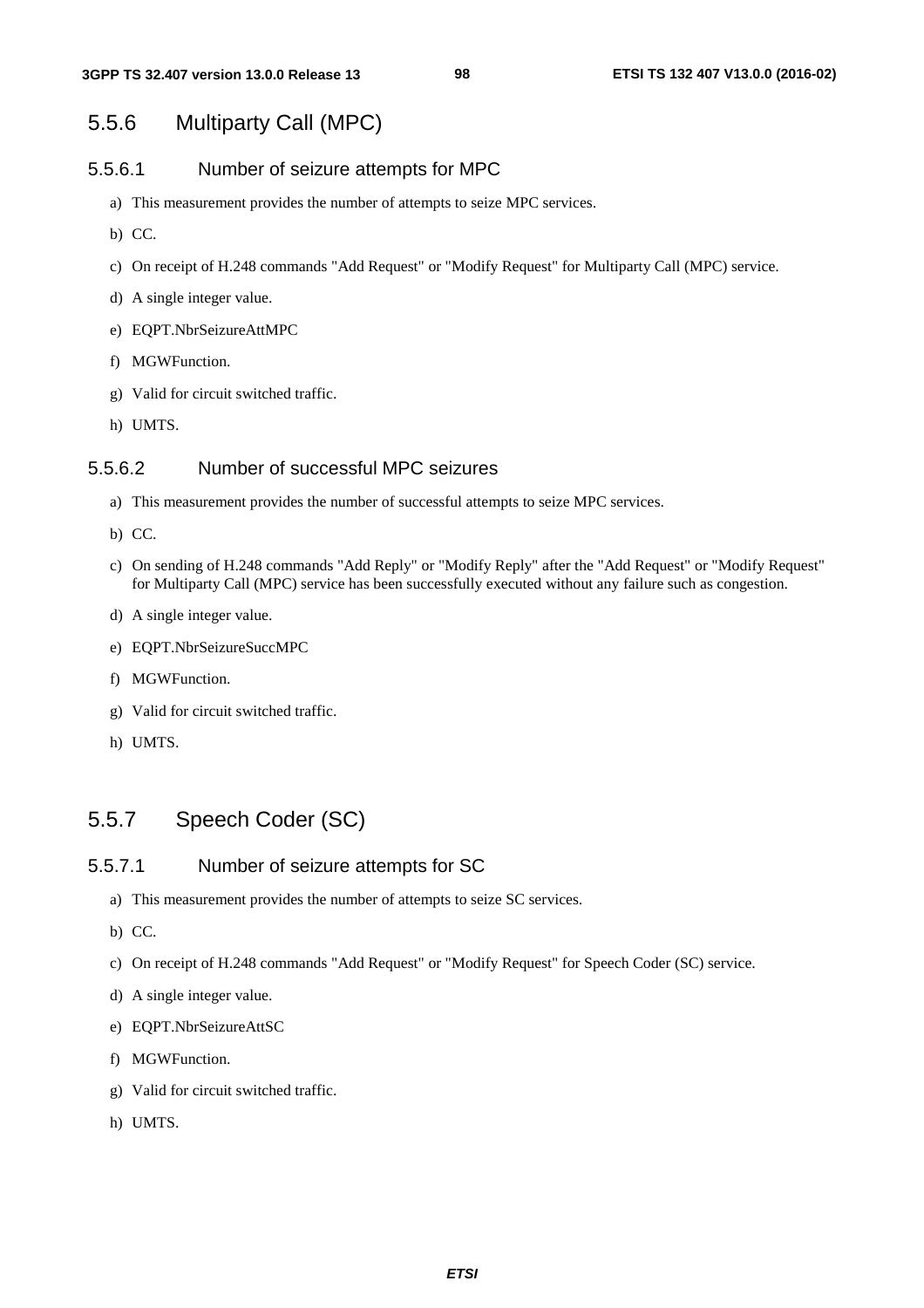### 5.5.7.2 Number of successful SC seizures

- a) This measurement provides the number of successful attempts to seize SC services.
- b) CC.
- c) On sending of H.248 commands "Add Reply" or "Modify Reply" after the "Add Request" or "Modify Request" for Speech Coder (SC) service has been successfully executed without any failure such as congestion.
- d) A single integer value.
- e) EQPT.NbrSeizureSuccSC
- f) MGWFunction.
- g) Valid for circuit switched traffic.
- h) UMTS.

# 5.5.8 Tone Sender or Line Test (TS)

### 5.5.8.1 Number of seizure attempts for TS

- a) This measurement provides the number of attempts to seize TS services.
- b) CC.
- c) On receipt of H.248 commands "Add Request" or "Modify Request" for Tone Sender or Line Test (TS) service.
- d) A single integer value.
- e) EQPT.NbrSeizureAttTS
- f) MGWFunction.
- g) Valid for circuit switched traffic.
- h) UMTS.

#### 5.5.8.2 Number of successful TS seizures

- a) This measurement provides the number of successful attempts to seize TS services.
- b) CC.
- c) On sending of H.248 commands "Add Reply" or "Modify Reply" after the "Add Request" or "Modify Request" for Tone Sender or Line Test (TS) service has been successfully executed without any failure such as congestion.
- d) A single integer value.
- e) EQPT.NbrSeizureSuccTS
- f) MGWFunction.
- g) Valid for circuit switched traffic.
- h) UMTS.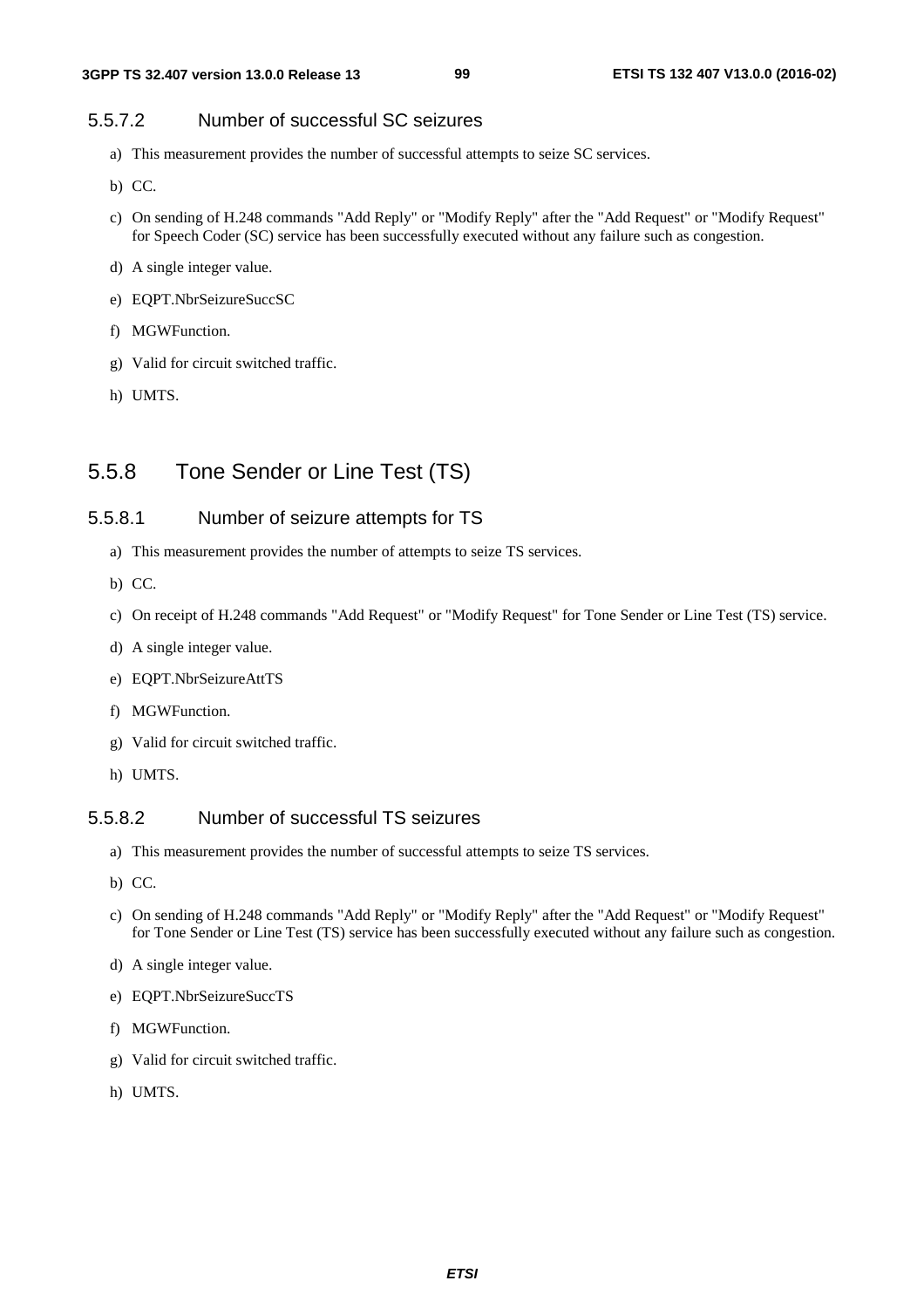# 6 Measurements related to the HLR

# 6.1 Equipment resource

### 6.1.1 Overview

The clause provides the measurements related to HLR from equipment resource perspective.

# 6.1.2 CPU LOAD

### 6.1.2.1 Mean CPU usage

- a) This measurement provides the average CPU load during the measurement period.
- b) SI.
- c) This measurement is obtained by sampling at a pre-defined interval, CPU load and then taking the arithmetic mean.

 For the product with centralized controlled CPUs, there should be one CPU load. There is only one sub-counter for this measurement. Its name should be .sum.

 For the product with distributed controlled CPUs, there should be CPU load for each CPU. Processor ID could be used to differentiate those CPUs.

- d) A real value (Unit: 100 %).
- e) EQPT.CPUUsageMean.

EQPT.CPUUsage.CPUid load of each processor for distributed controlled mode.

- f) HLRFunction.
- g) Valid for circuit switched traffic.
- h) GSM/UMTS.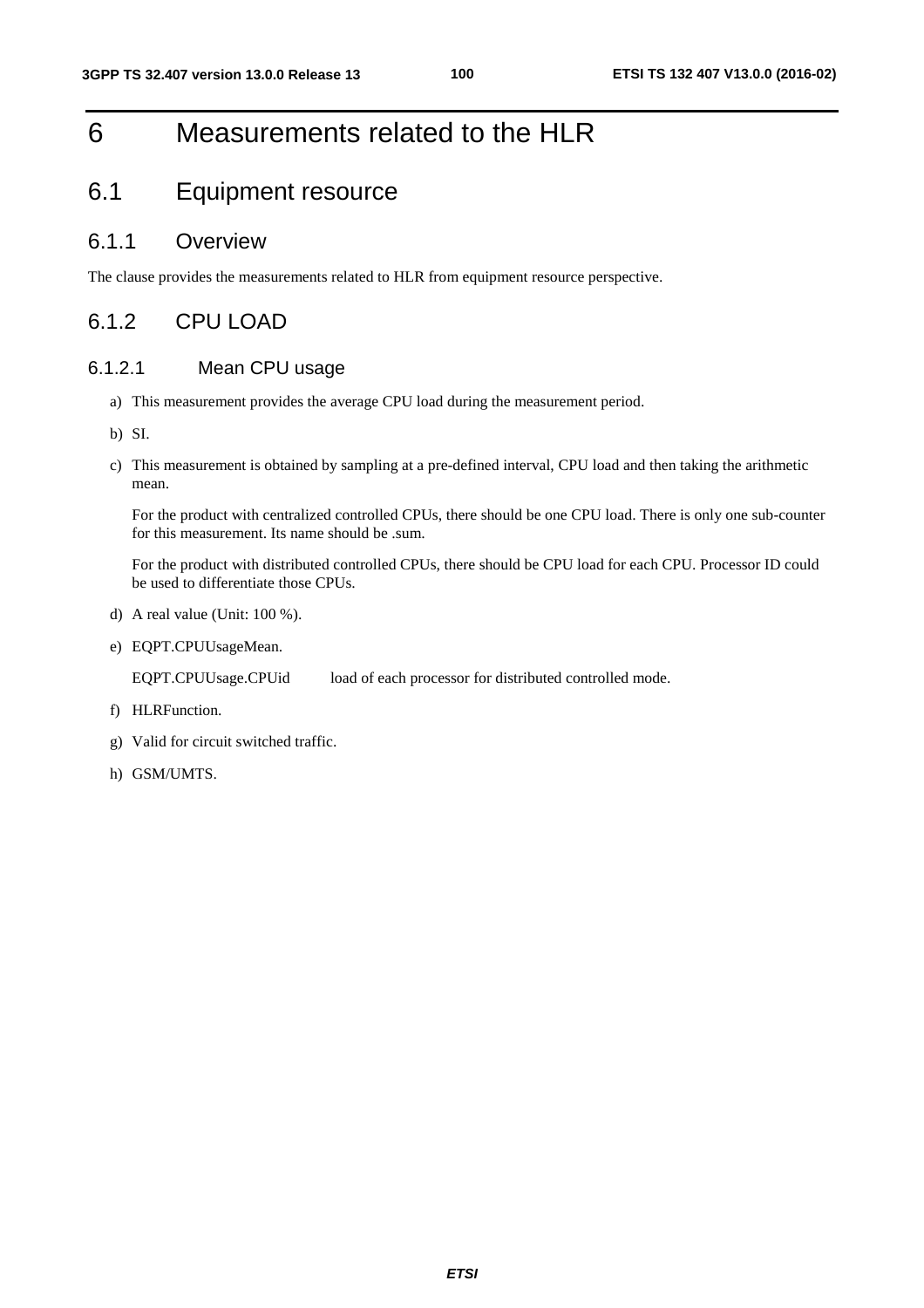# 6.1.3 Subscribers related measurements

### 6.1.3.1 Subscribers in HLR

- a) This measurement provides average of various subscribers' number in HLR.
- b) SI.
- c) This measurement provides the number of subscribers located in the HLR. Trigger alternatives to identify 2G and 3G subscriber:
	- 1) one of the user parameters in HLR-video phone service parameter;
	- 2) access restriction data (3GPP TS 23.008 [18]) in HLR.
- d) Each measurement is an integer value.
- e) EQPT.NbrSubsInHlr

| EQPT.NbrSubsInHlr.3Gsubs          | Total 3G subscribers. |
|-----------------------------------|-----------------------|
| EQPT.NbrSubsInHlr.3GsubsForCsData | CSD 3G subscribers.   |
| EQPT.NbrSubsInHlr.3GsubsforIN     | IN 3G subscribers.    |
| EQPT.NbrSubsInHlr.3GSubsforLCS    | LCS 3G subscribers.   |
| EQPT.NbrSubsInHlr.3GSubsforGPRS   | GRPS 3G subscribers.  |

NOTE: GRPS 3G subscribers are those 3G user who have GPRS service.

| EQPT.NbrSubsInHlr.3GsubsForRoamingNational                                                | 3G National roaming subscribers.     |
|-------------------------------------------------------------------------------------------|--------------------------------------|
| EQPT.NbrSubsInHlr.3GsubsForRoamingInternational 3G international roaming subscribers.     |                                      |
| EOPT.NbrSubsInHlr.2Gsubs                                                                  | 2G subscribers.                      |
| EOPT.NbrSubsInHlr.2GsubsForIN                                                             | 2G IN subscribers.                   |
| EOPT.NbrSubsInHlr.2GSubsForGPRS                                                           | 2G GPRS subscribers.                 |
| EQPT.NbrSubsInHlr.2GsubsForRoamingNational                                                | 2G national roaming out subscribers. |
| EQPT.NbrSubsInHlr.2GsubsForRoamingInternational 2G international roaming out subscribers. |                                      |
|                                                                                           |                                      |

- f) HLRFunction.
- g) Valid for circuit switched and packet switched traffic.
- h) GSM/UMTS.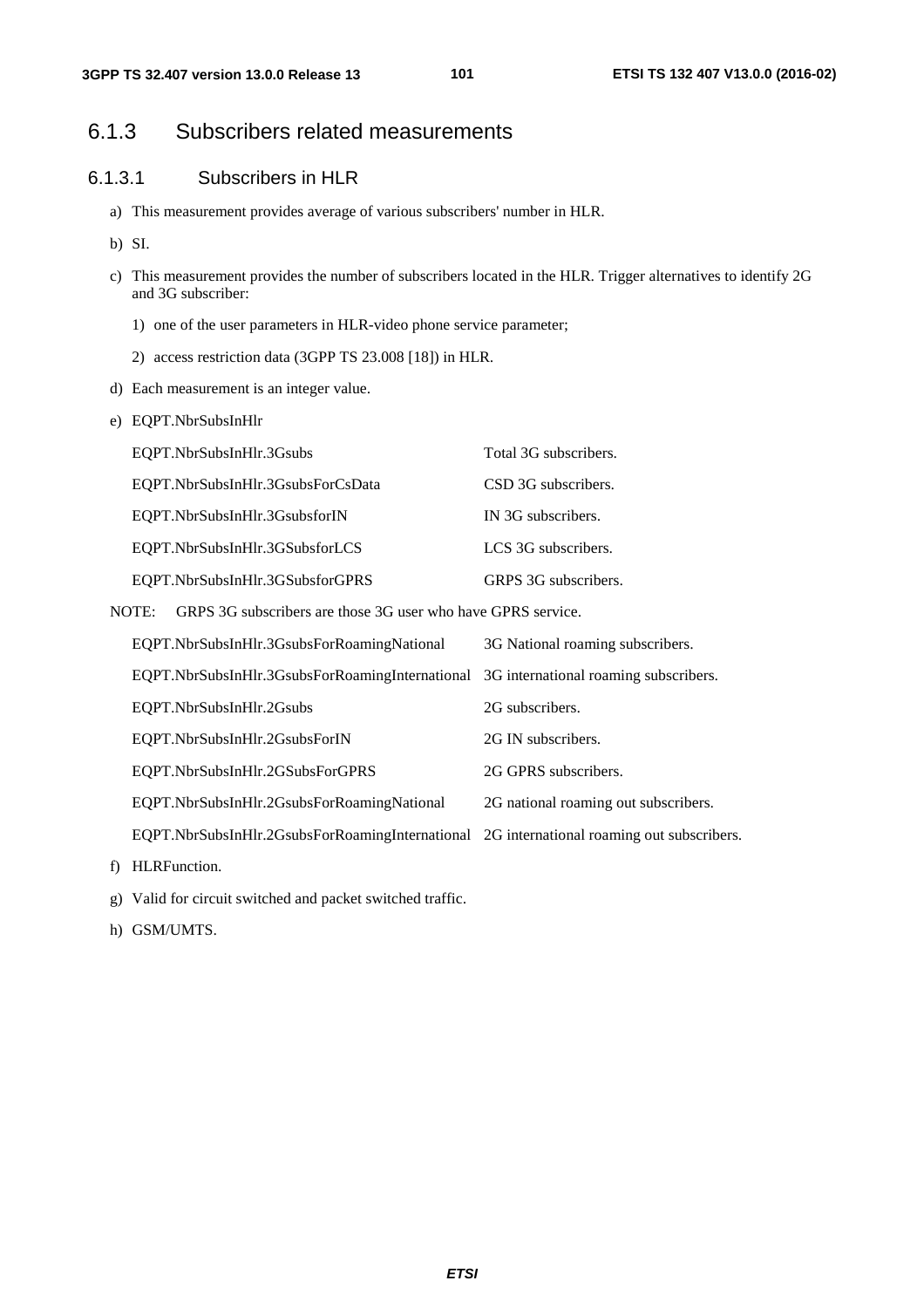# 6.1.4 MTP3 signalling link related measurements

### 6.1.4.1 Number of unavailable times of MTP3 signalling link

- a) This measurement provides the number of unavailable times of signal link.
- b) CC.
- c) This measurement is obtained by addition of MTP3 signalling link unavailable occurences over a granularity period.
- d) A single integer value.
- e) SIG.NbrMTP3LKUnavailable.
- f) SignLinkTp.
- g) Valid for circuit switched traffic.
- h) GSM/UMTS.

### 6.1.4.2 Number of MSUs received on MTP3 signalling link

- a) This measurement provides the number of message signal units received on signalling link(MSUs/SL, ITU-T Recommendation Q.752).
- b) CC.
- c) On receipt of a message signal unit.
- d) A single integer value.
- e) SIG.NbrMTP3MSUReceived.
- f) SignLinkTp.
- g) Valid for circuit switched traffic.
- h) GSM/UMTS.

#### 6.1.4.3 Number of MSUs sent on MTP3 signalling link

- a) This measurement provides the number of message signal units sent on signalling link(MSUs/SL, ITU-T Recommendation Q.753 [23]).
- b) CC.
- c) On transmission of a message signal unit.
- d) A single integer value.
- e) SIG.NbrMTP3MSUSent
- f) SignLinkTp.
- g) Valid for circuit switched traffic.
- h) GSM/UMTS.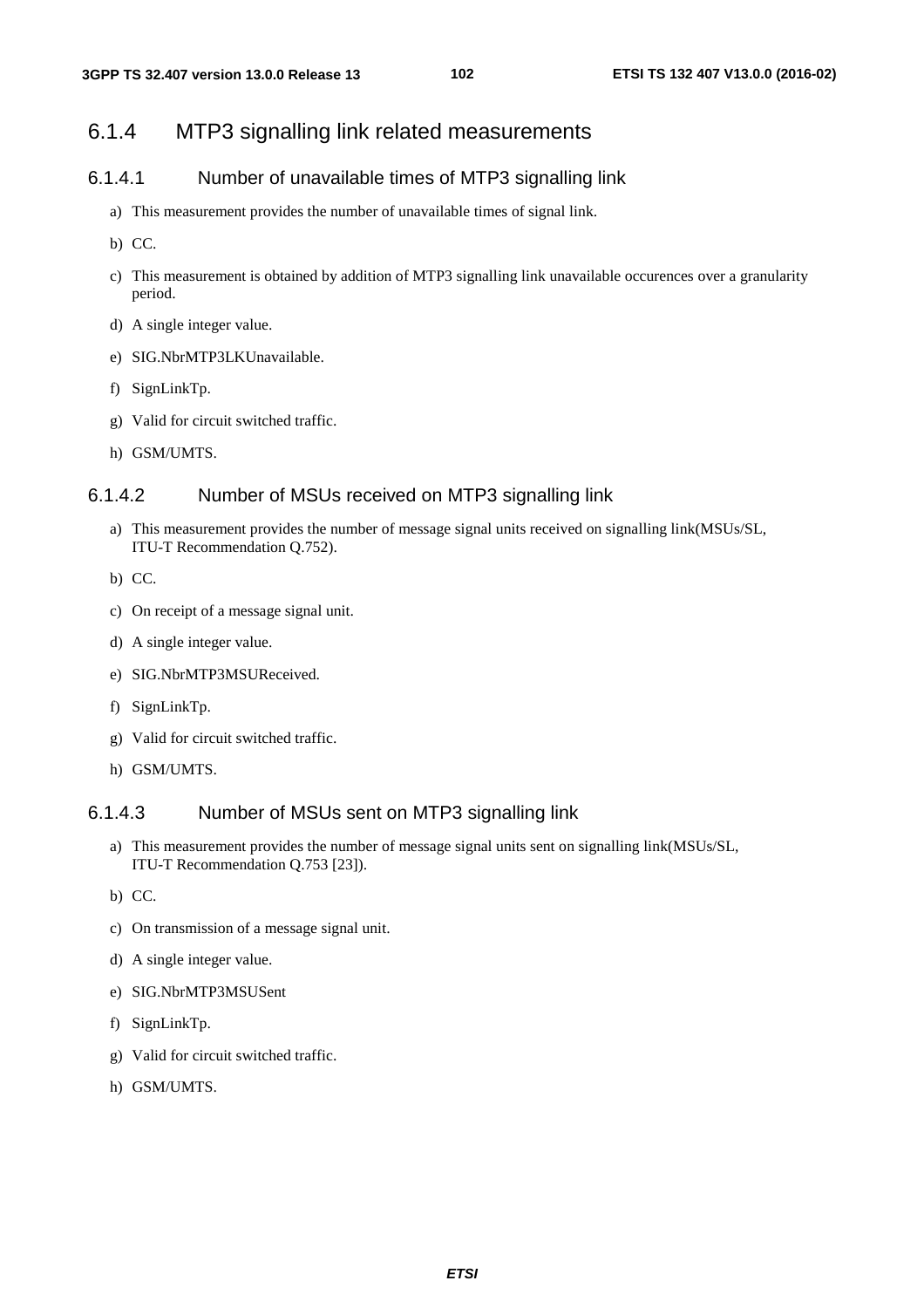### 6.1.4.4 Number of octets received on MTP3 signalling link

- a) This measurement provides the number of SIF and SIO octets received on signalling link(MSUs/SL, ITU-T Recommendation Q.753 [23]).
- b) CC.
- c) On receipt of a message signal unit.
- d) A single integer value.
- e) SIG.MTP3OctReceived.
- f) SignLinkTp.
- g) Valid for circuit switched traffic.
- h) GSM/UMTS.

#### 6.1.4.5 Number of octets sent on MTP3 signalling link

- a) This measurement provides the number of SIF and SIO octets sent on signalling link(MSUs/SL, ITU-T Recommendation Q.753 [23]).
- b) CC.
- c) On transmission of a message signal unit.
- d) A single integer value.
- e) SIG.MTP3OctSent.
- f) SignLinkTp.
- g) Valid for circuit switched traffic.
- h) GSM/UMTS.

### 6.1.4.6 Number of available MTP3 signalling link

- a) This measurement provides the number of available MTP3 links, including signalling link in usage.
- b) GAUGE.
- c) Void
- d) A single integer value.
- e) SIG.NbrMTP3LKAvailable.
- f) SignLinkSetTp.
- g) Valid for circuit switched traffic.
- h) GSM/UMTS.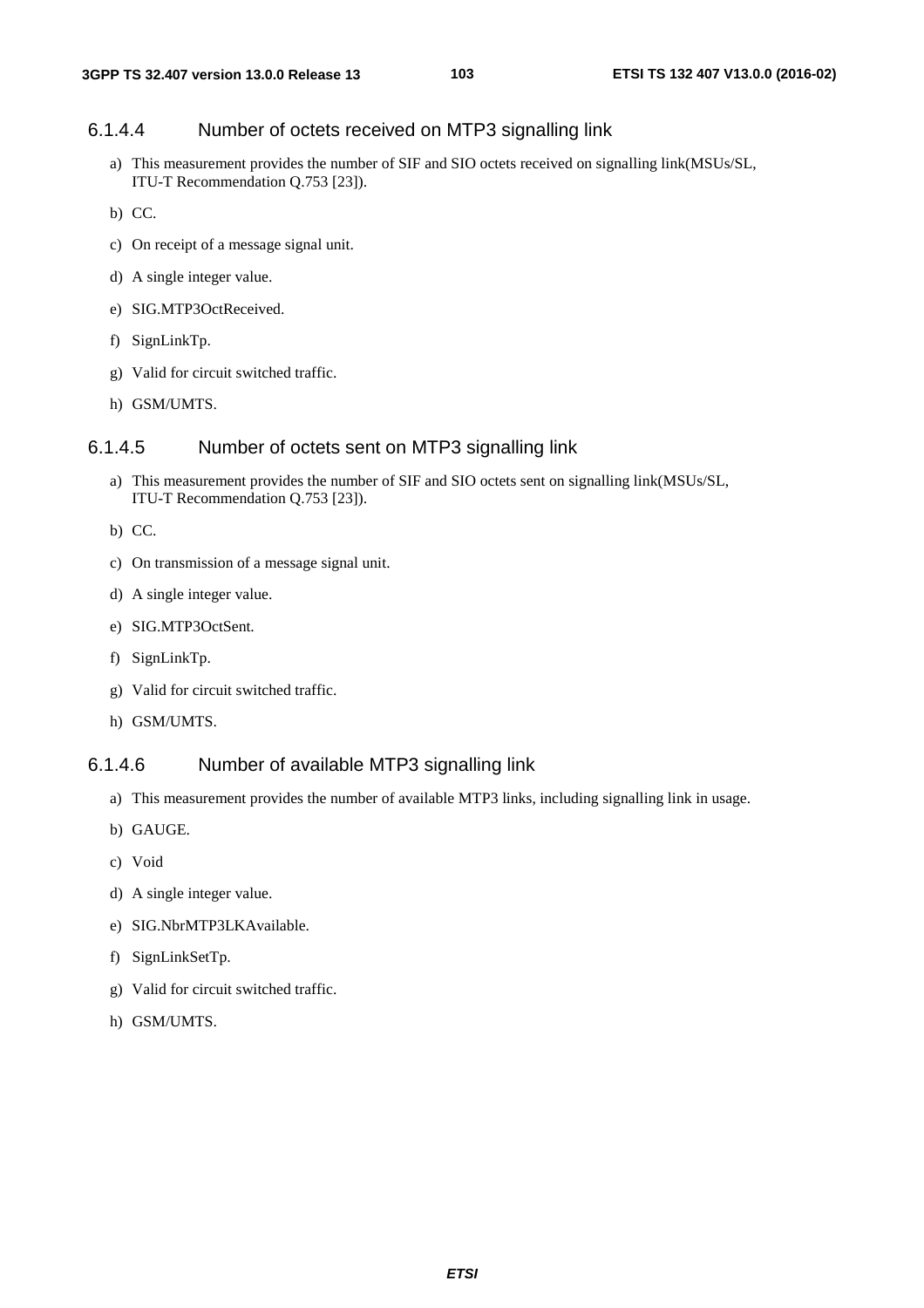### 6.1.4.7 Mean duration of unavailable MTP3 signalling link

- a) This measurement provides the mean duration of unavailable of signalling link.
- b) DER $(n=1)$ .
- c) This measurement is obtained by accumulating the time intervals for beginning of unavailable of MTP3 signalling link to the end of unavailable of MTP3 signalling link over a granularity period using DER, see 3GPP TS 25.413 [5].
- d) a real value.(Unit: second).
- e) SIG.MTP3LKUnavailableDurationMean
- f) SignLinkTp.
- g) Valid for circuit switched traffic.
- h) GSM/UMTS.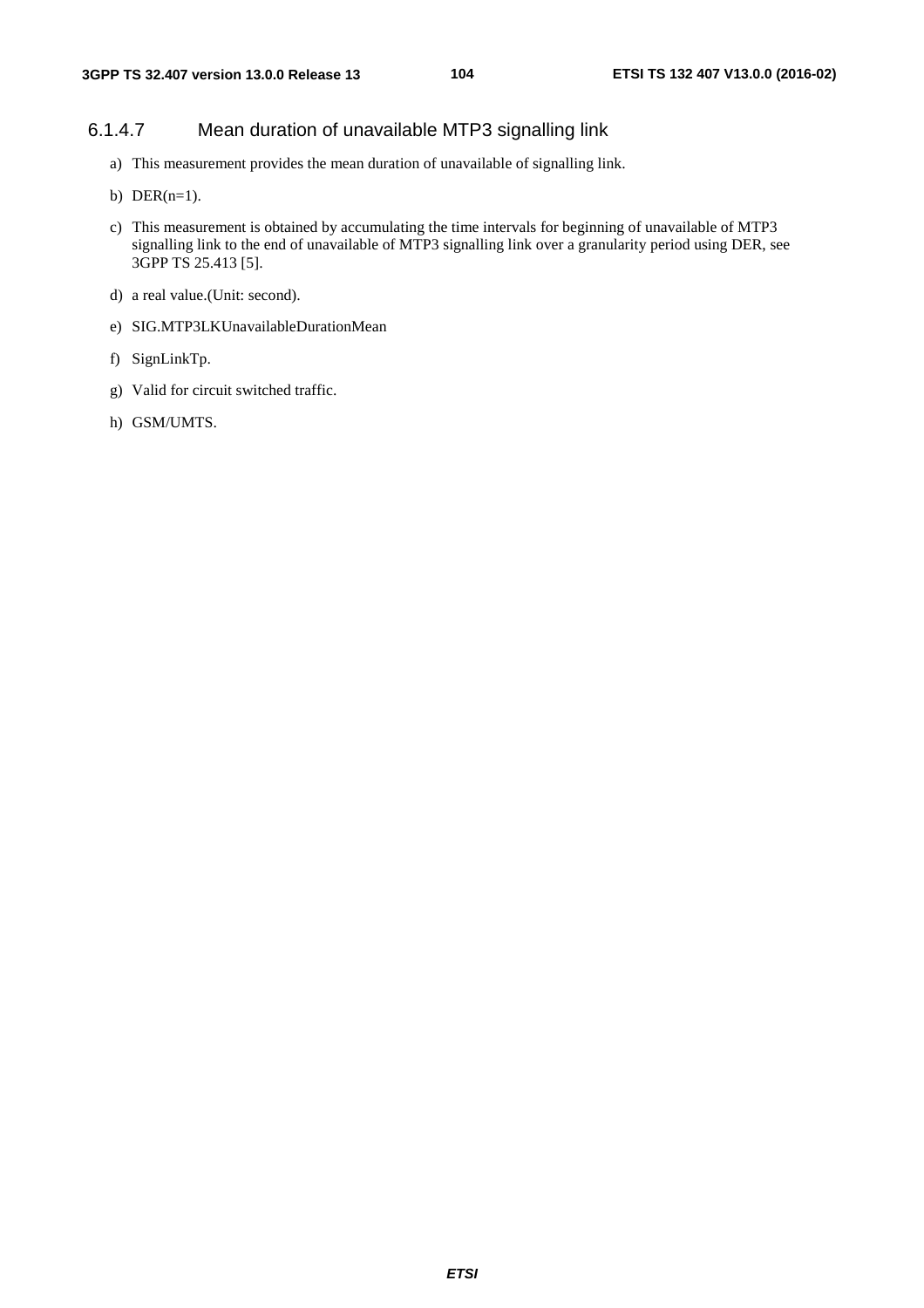# Annex A (informative): Examples for "(n-1) out of n" approach

See 3GPP TS 32.404 [8], annex A.

# A.1 Attempt/success/failure procedure measurements

See 3GPP TS 32.404 [8], clause A.1.

# A.2 GSM/UMTS combined measurements

# See 3GPP TS 32.404 bedded "(n-1) out of n" approaches

See 3GPP TS 32.404 [8], clause A.3.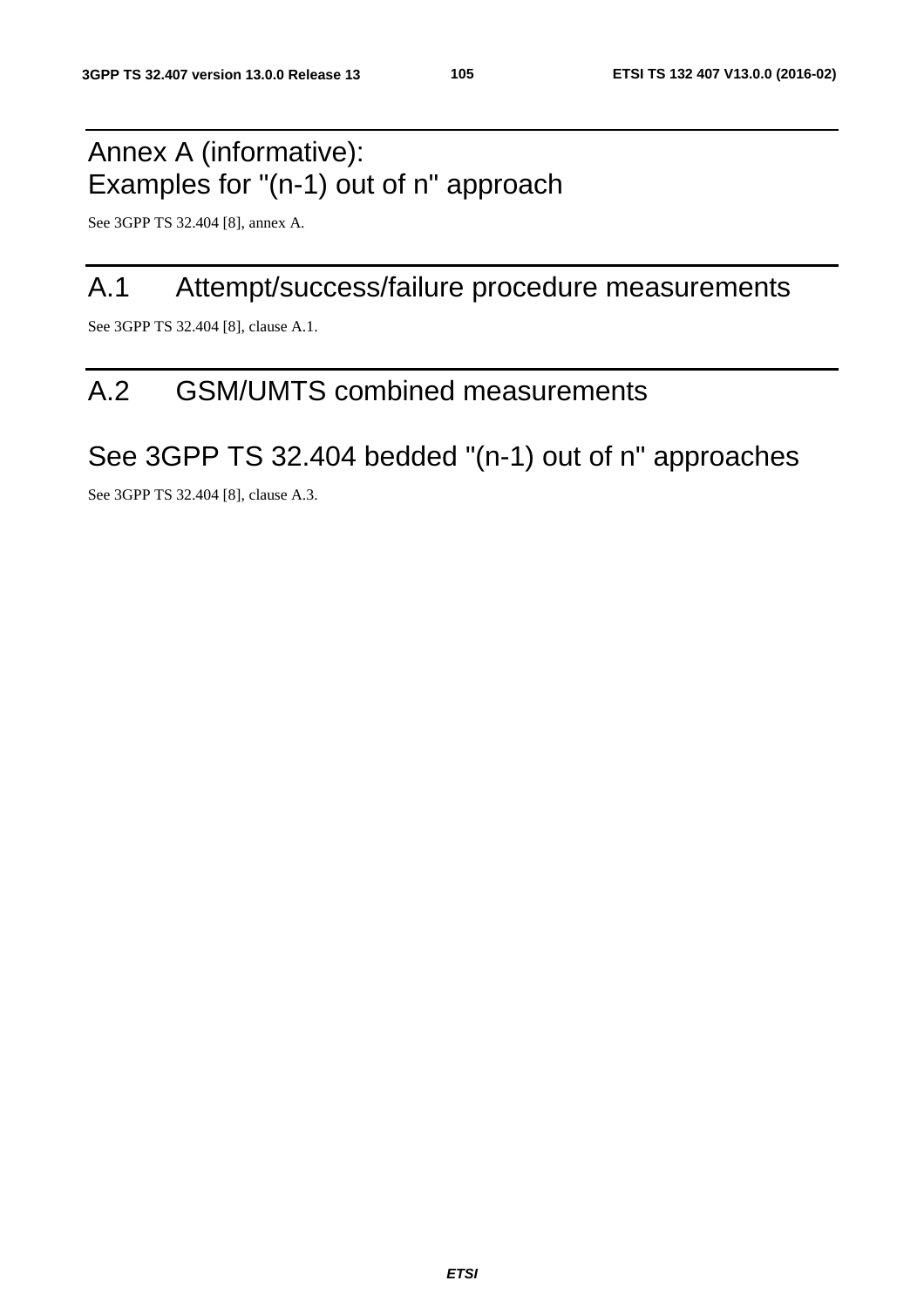# Annex B (informative): Top-Down Performance Measurement Definition Process

See 3GPP TS 32.404 [8] clause B.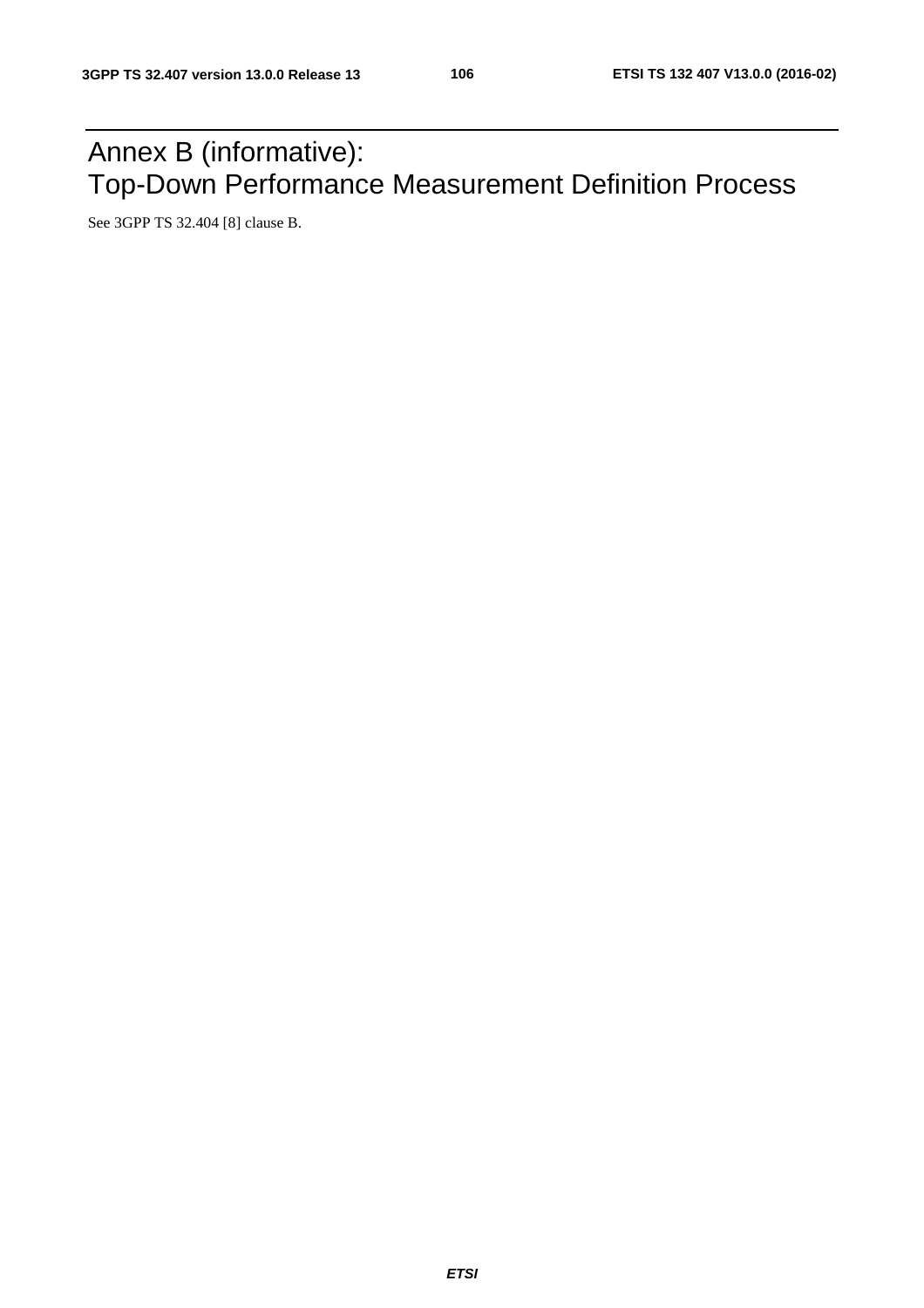# Annex C (normative): Use cases for performance measurements defintion

The present Annex provides the concrete use cases for the CS performance measurements defined in the present specification.

# C.1 Use case of the Mean delay Jitter on Nb interface related measurements

The present maximum delay and maximum delay jitter on Nb interface related measurements are "worst case" value. If maximum value is big and mean value is small, this means that network quality is good. If maximum value and mean value are all big, this means network quality is bad. Both mean value and maximum value could help operator to evaluate the network performance.

# C.2 Use case of the Mean delay Jitter on Nb interface related measurements

The present maximum delay and maximum delay jitter on Nb interface related measurements are "worst case" value. If maximum value is big and mean value is small, this means that network quality is good. If maximum value and mean value are all big, this means network quality is bad. Both mean value and maximum value could help operator to evaluate the network performance.

# C.3 Use case of number of subscribers in VLR

The number of subscribers in VLR per LAC related measurements are very useful to analyze network load balance and predict traffic per LAC. Operator could also optimize the network resources per LAC based on the measurements.

# C.4 Use case of Number of Handover Intra MSC-S

Handover successful rate is an important index in network management. If the handover successful rate is reduced, the probability of drop session will be rised and the network operation performance will be reduced. Besides handover inter MSC-S, handover intra MSC-S related measurements could complete handover scenario related measurements.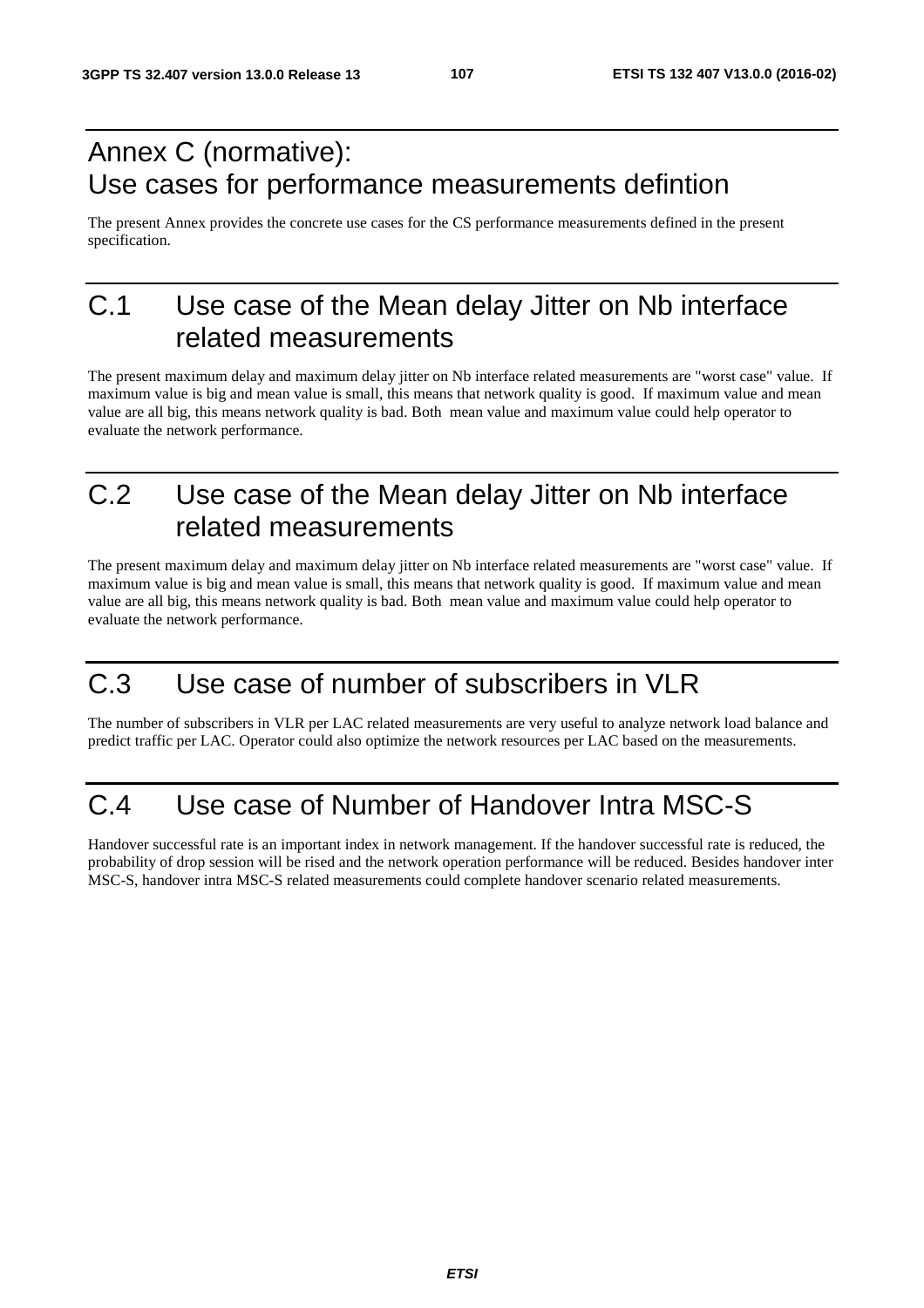## Annex E (informative): Use case for measurements

### E.1 Use case for Iucslink and Alink related MO/MT and traffic measurements

Call originated and terminated from each BSC and / or each RNC related measurements are very useful to learn the call related performance per BSC or RNC, such as call drop rate. Since it is difficult to meet the requirement of call related performance per BSC or RNC from existing performance measurement based on MSCServerFunction, especially in the case MSC pool is used. So it is necessary to define MO/MT related measurements based on Alink and Iucslink object.

Call traffic from each BSC and / or each RNC related measurements are useful to learn traffic distribution to evaluate load balance performance. So it is necessary to define measurement related to traffic based on Alink and Iucslink object.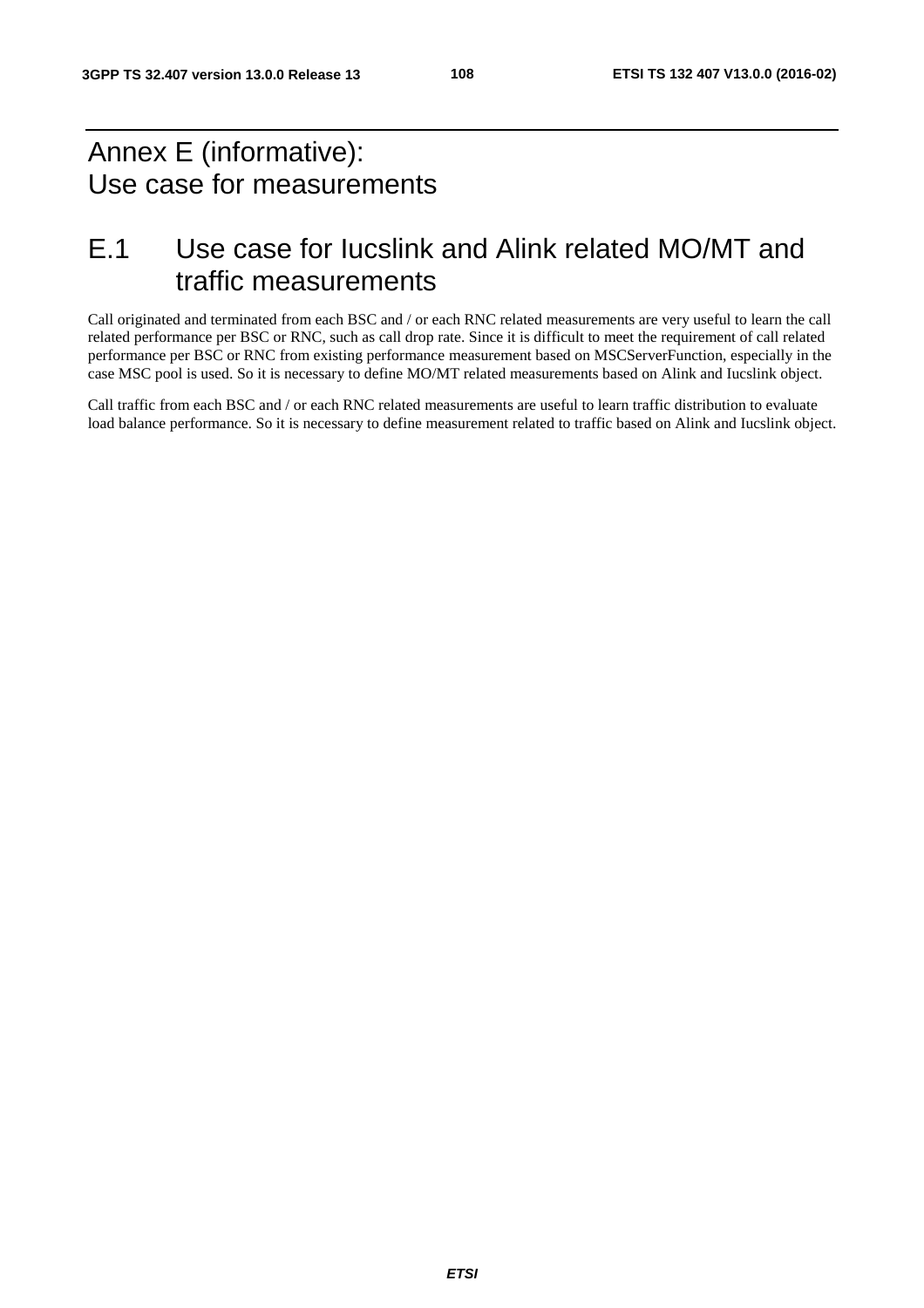## Annex E (informative): Change history

| <b>Change history</b> |       |                 |           |                          |                                                                                          |     |        |            |  |
|-----------------------|-------|-----------------|-----------|--------------------------|------------------------------------------------------------------------------------------|-----|--------|------------|--|
| <b>Date</b>           | TSG#  | <b>TSG Doc.</b> | <b>CR</b> | R                        | <b>Subject/Comment</b>                                                                   | Cat | Old    | <b>New</b> |  |
| Sep 2006              | SA_33 | SP-060557       |           | ż,                       | Submitted to SA#33 for Information                                                       |     | 1.0.0  |            |  |
| Mar 2007 SA_35        |       | SP-070061       | Ξ.        | $\overline{\phantom{a}}$ | Submitted to SA#35 for Approval                                                          |     | 2.0.0  | 7.0.0      |  |
| Jun 2007              | SA 36 | SP-070278       | 0001      | ш.                       | Corrections of terminology, incorrect character usage and redundant<br>terms.            | F   | 7.0.0  | 7.1.0      |  |
| Jun $2007$            | SA_36 | SP-070278       | 0002      | $\overline{\phantom{a}}$ | Correction of trigger conditions for TDM call related measurements                       | F   | 7.0.0  | 7.1.0      |  |
| Jun 2007              | SA 36 | SP-070276       | 0003      |                          | Correct the undefined MOC "Trunkgroup"                                                   | F   | 7.0.0  | 7.1.0      |  |
| Jun 2007              | SA_36 | SP-070278       | 0004      |                          | Add missing MGW measurements for user plane services, related to<br>call loss            | F   | 7.0.0  | 7.1.0      |  |
| Sep 2008   SA_41      |       | SP-081209       | 0005      | ÷.                       | Incorrect description of information flow for paging related<br>performance.             | F   | 7.1.0  | 7.2.0      |  |
| Dec 2008              | SA_42 |                 | --        | --                       | Upgrade to Release 8                                                                     |     | 7.2.0  | 8.0.0      |  |
| Dec 2009              |       |                 | --        | $\overline{a}$           | Upgrade to Release 9                                                                     |     | 8.0.0  | 9.0.0      |  |
| Sep 2010              | SA_49 | SP-100489       | 0006      | $\overline{\phantom{a}}$ | Correct the data type of Measurement Result in Mobile terminating call F<br>traffic      |     | 9.0.0  | 10.0.0     |  |
| May 2011 SA_52        |       | SP-110288       | 0008      |                          | Correcting the measurement definitions                                                   | Α   | 10.0.0 | 10.1.0     |  |
| Sep 2011 SA_53        |       | SP-110535       | 0009      | $\overline{\phantom{a}}$ | Add the mean delay and mean delay jitter on lu interface                                 | B   | 10.1.0 | 11.0.0     |  |
| Sep 2011   SA_53      |       | SP-110535       | 0010      |                          | Add the mean delay and mean delay jitter on Nb interface                                 | B   | 10.1.0 | 11.0.0     |  |
| Sep 2011 SA_53        |       | SP-110535       | 0011      |                          | Correct the number of subscribers in VLR                                                 | F   | 10.1.0 | 11.0.0     |  |
| Sep 2011   SA_53      |       | SP-110535       | 0012      |                          | Add Number of Handover Intra MSC-S related measurements                                  | B   | 10.1.0 | 11.0.0     |  |
| Sep 2011              | SA_53 | SP-110535       | 0013      |                          | Addition of Jucslink and Alink related MT MO calls and traffic<br>measurements           | B   | 10.1.0 | 11.0.0     |  |
| Dec 2011              | SA_54 | SP-110704       | 0017      | $\overline{\phantom{a}}$ | Correcting measurement definitions                                                       | Α   | 11.0.0 | 11.1.0     |  |
| March<br>2012         | SA 55 | SP-120044       | 0020      |                          | Correcting the codec modification related measurements to eliminate<br>wrong KPI results | A   | 11.1.0 | 11.2.0     |  |
| 2014-10               |       |                 |           |                          | Update to Rel-12 version (MCC)                                                           |     | 11.2.0 | 12.0.0     |  |
| 2016-01               |       |                 |           |                          | Update to Rel-13 version (MCC)                                                           |     | 12.0.0 | 13.0.0     |  |